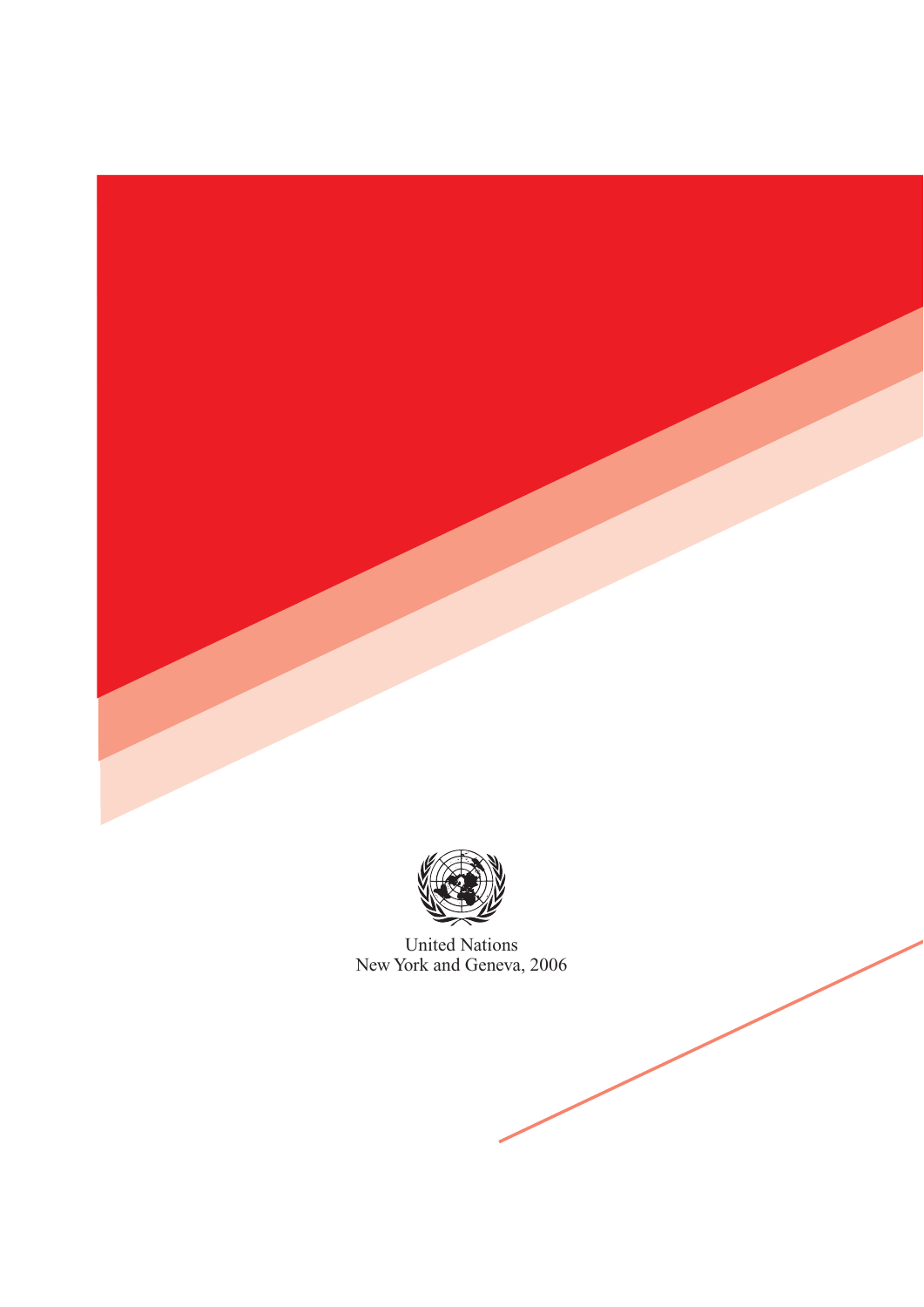**NGLS** United Nations Development Dossiers are produced by the UN Non-Governmental Liaison Service **2006** DEVELOPMENT **DOSSIER** DEBATING NGO **ACCOUNTABILITY** *by Jem Bendell*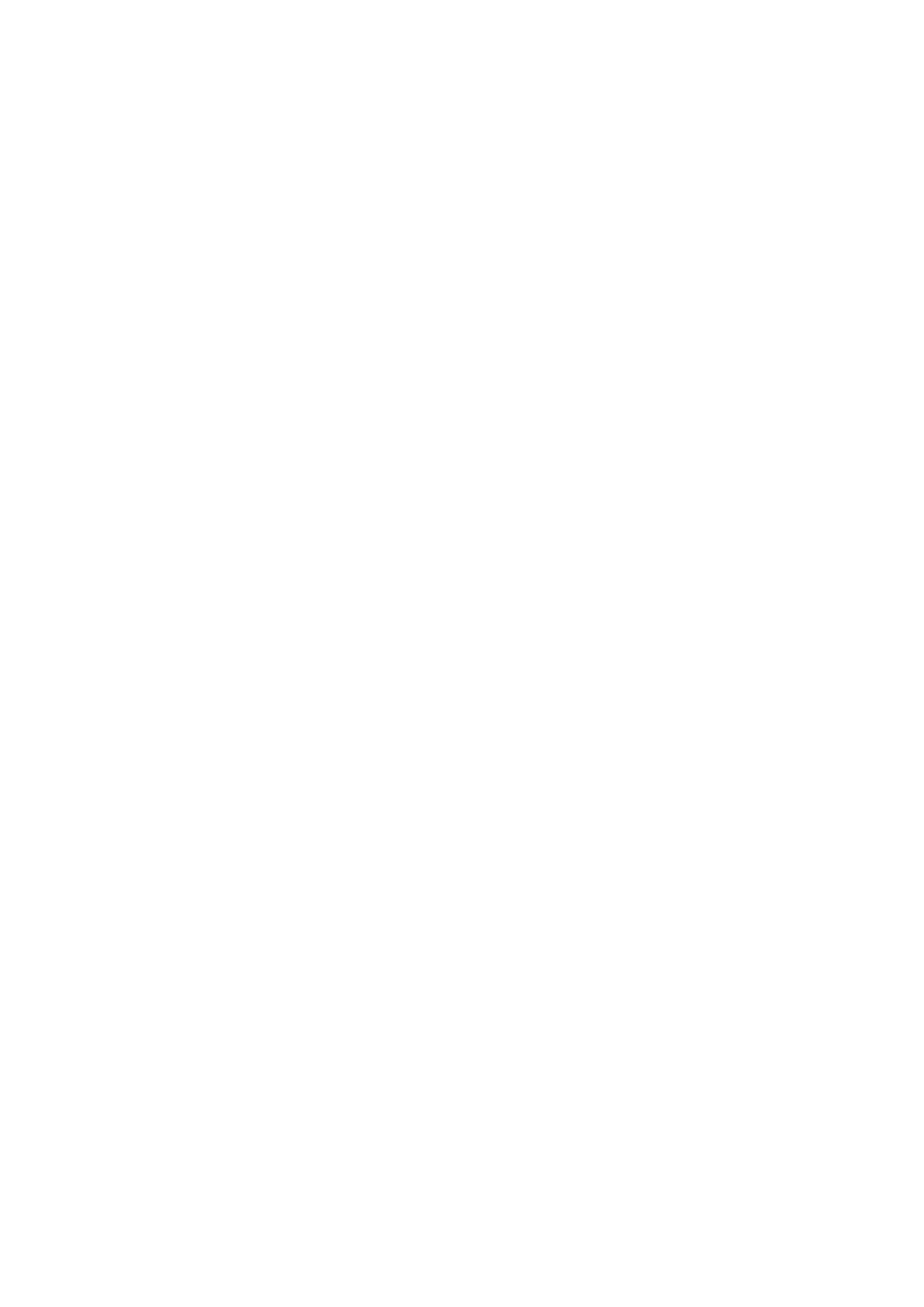KYNGLS

UN-NGLS Development Dossier

# Debating NGO Accountability

by

Jem Bendell



United Nations New York and Geneva, 2006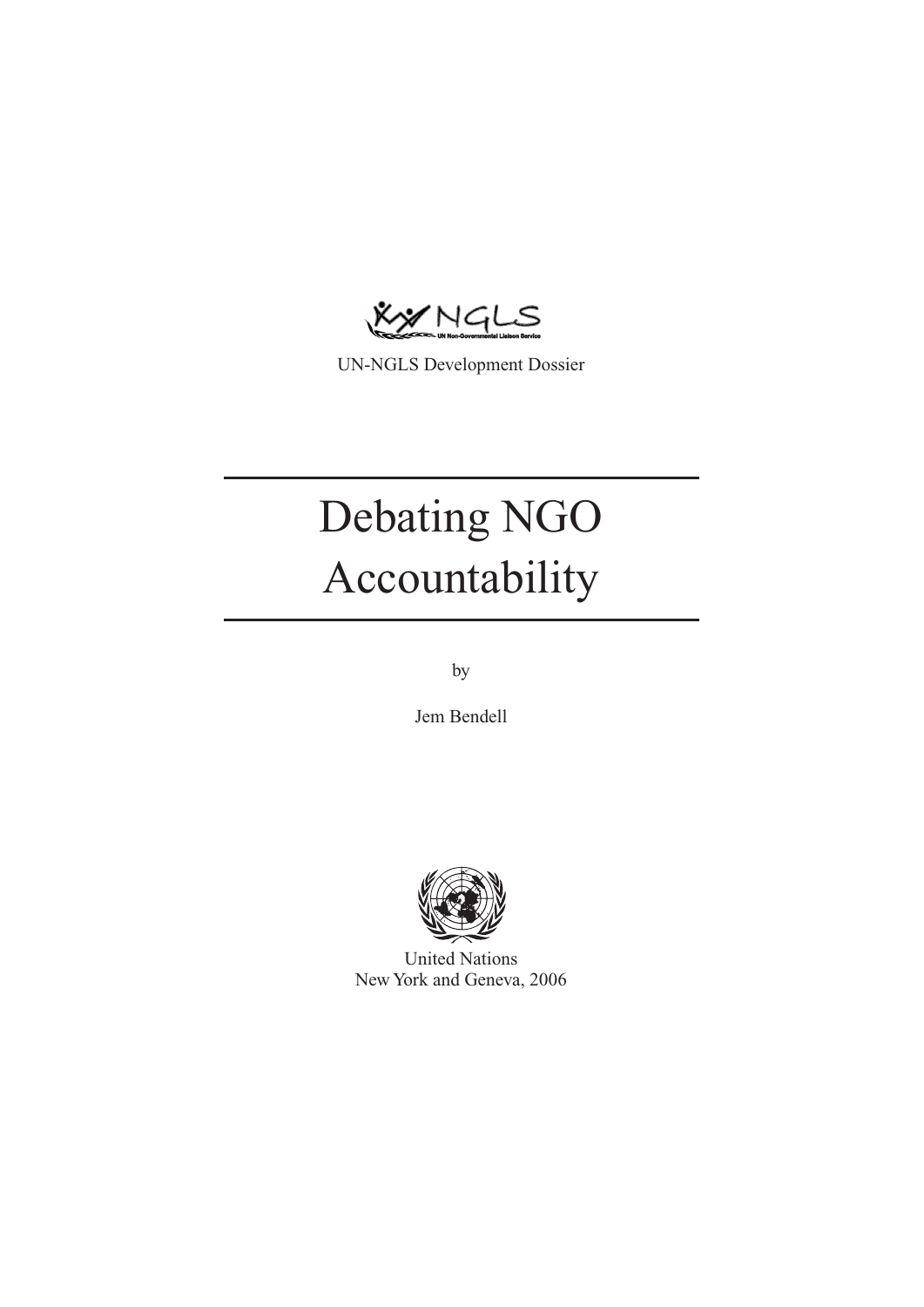The responsibility for opinions, views and ideas expressed in this *Development Dossier* rests solely with the author, and publication does not constitute an endorsement by the United Nations Non-Governmental Liaison Service or any other part of the UN system of the opinions expressed.

The designations used do not imply the expression of any opinion whatsoever on the part of NGLS or any part of the United Nations system concerning the legal status of any country, area or territory or its authorities, or concerning the delimitation of its frontiers.

This publication is thirteenth in the series of NGLS *Development Dossiers*. They are published for non-governmental and civil society organizations and others interested in the institutions, policies, and activities of the UN system and the issues on the UN's agenda, including development, human rights, peace and disarmament. Organizations are welcome to use them in their own work and information activities. Please credit NGLS and provide a copy.

UNCTAD/NGLS/ 2006/1

Published in August 2006 by UN Non-Governmental Liaison (NGLS) Palais des Nations, CH-1211 Geneva 10, Switzerland Room DC1-1106, United Nations, New York NY 10017, United States

ii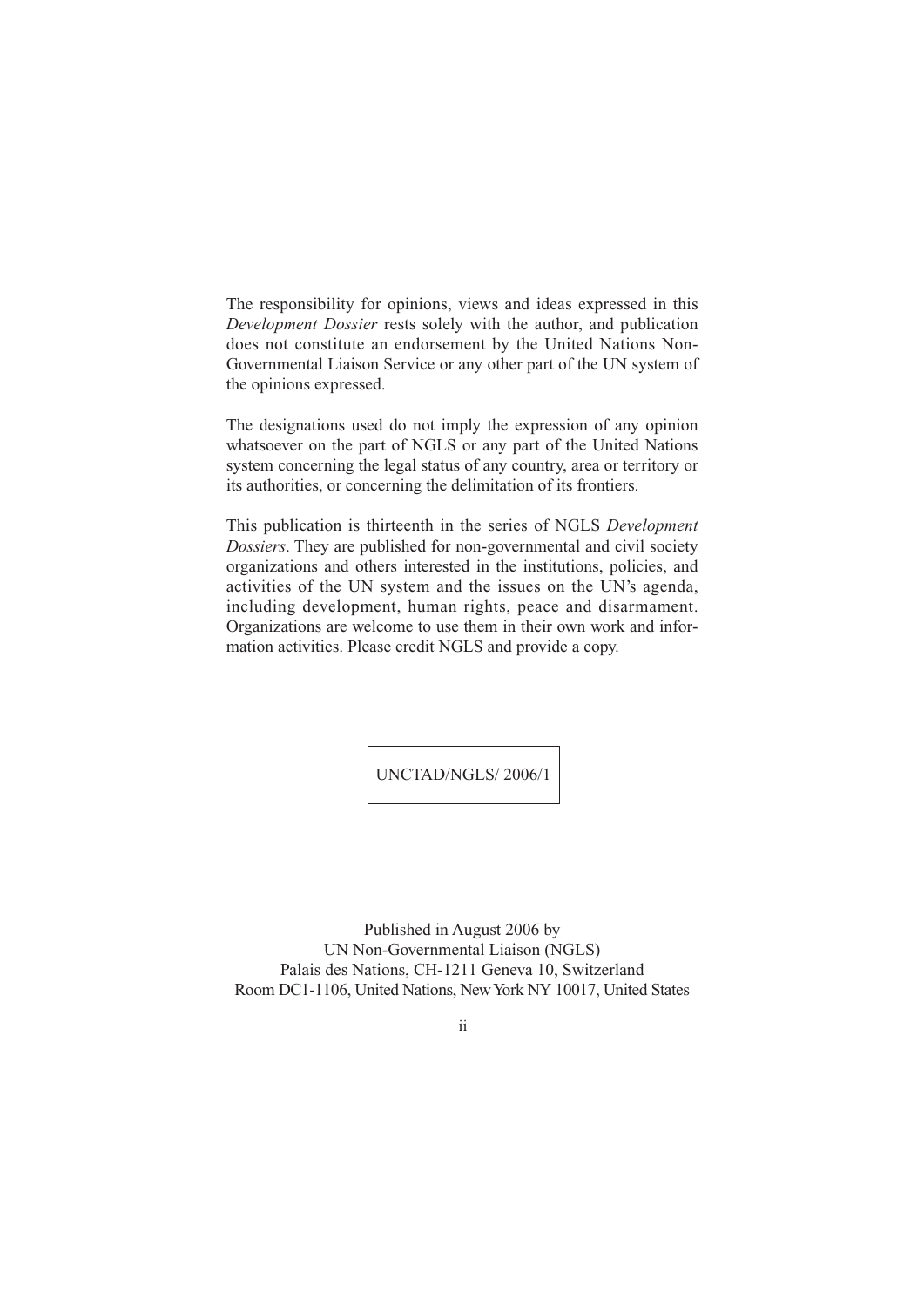# **TABLE OF CONTENTS**

| List of Abbreviations                                       | iv  |
|-------------------------------------------------------------|-----|
| Acknowledgements                                            | vi  |
| Preface                                                     | vii |
| Introduction                                                | ix  |
| Chapter 1:                                                  |     |
| Defining Organizational Accountability                      | 1   |
| Chapter 2:                                                  |     |
| NGO Accountability and International Development Assistance | 9   |
| Initial Responses to Accountability Challenges              | 13  |
| Participation and Accountability                            | 20  |
| Advocacy and Accountability                                 | 23  |
| Chapter 3:                                                  |     |
| NGO Accountability and Global Governance                    | 31  |
| Factors Influencing the Validity of Voice                   | 36  |
| The United Nations System, NGOs and Accountability          | 45  |
| Chapter 4:                                                  |     |
| New Regulations and Initiatives on NGO Accountability       | 55  |
| Voluntary NGO Accountability Mechanisms                     | 58  |
| Chapter 5:                                                  |     |
| Donor Accountability                                        | 67  |
| Chapter 6:                                                  |     |
| Towards a Broader Perspective                               | 75  |
|                                                             |     |
| Conclusion                                                  | 81  |
| Annex I: End Notes                                          | 83  |
| Bibliography                                                | 85  |

iii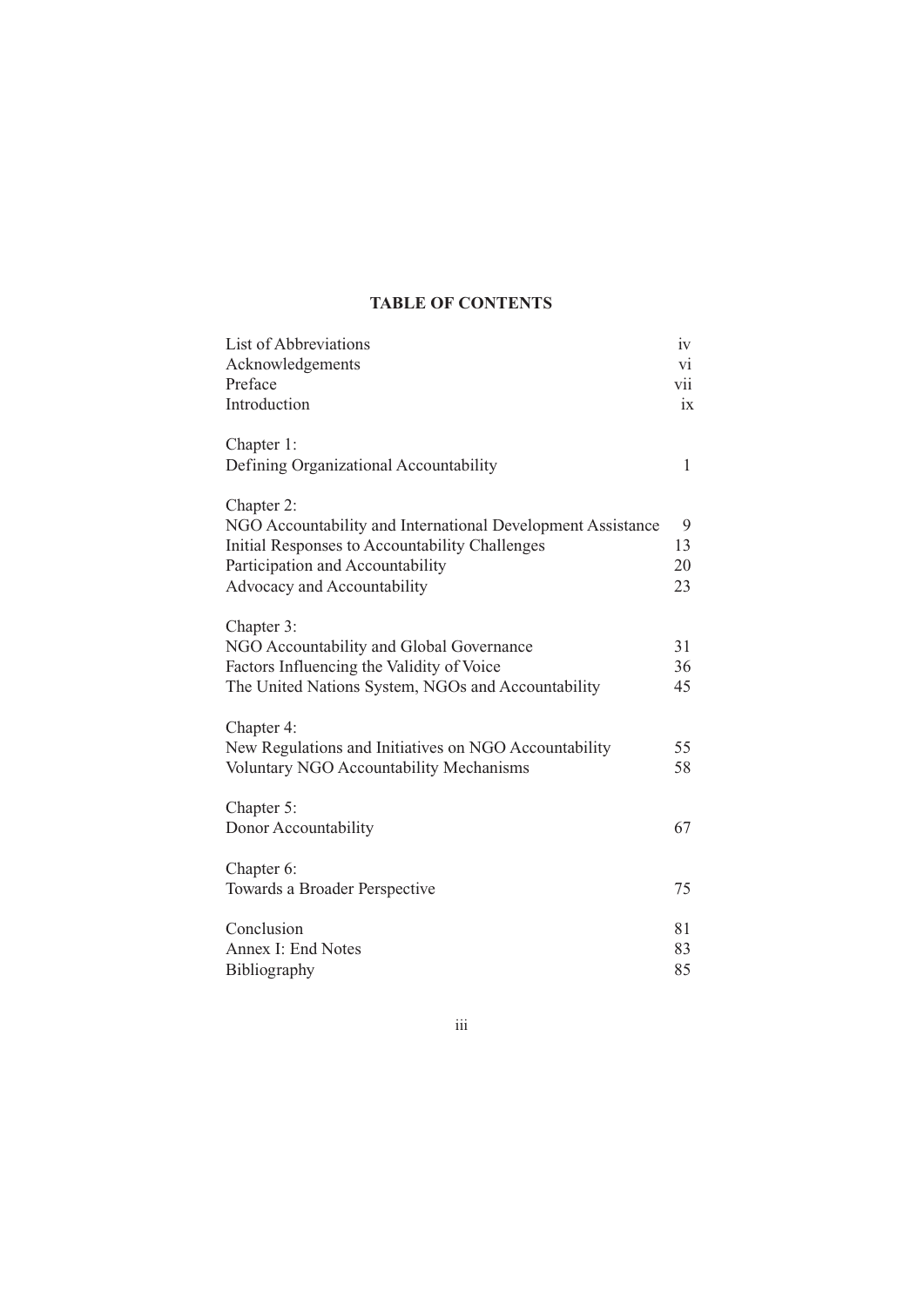# **List of Abbreviations**

| AccountAbility  | Institute of Social and Ethical Accountability   |
|-----------------|--------------------------------------------------|
| AEI             | American Enterprise Institute                    |
| AU              | African Union                                    |
| <b>CEO</b>      | <b>Chief Executive Officer</b>                   |
| <b>CSO</b>      | Civil Society Organization                       |
| <b>DFID</b>     | UK Department for International Development      |
| EU              | European Union                                   |
| <b>FOE</b>      | Friends of the Earth                             |
| GAP             | Global Accountability Project                    |
| <b>GATS</b>     | General Agreement on Trade in Services           |
| <b>HAP</b>      | Human Accountability Project                     |
| <b>ICANN</b>    | Internet Corporation for Assigned Names and      |
|                 | <b>Numbers</b>                                   |
| <b>ICBL</b>     | International Campaign to Ban Landmines          |
| <b>ICFTU</b>    | International Confederation of Free Trade Unions |
| <b>IFI</b>      | International Financial Institution              |
| <b>IGO</b>      | Intergovernmental Organization                   |
| <b>ILO</b>      | International Labour Organization                |
| <b>IMF</b>      | <b>International Monetary Fund</b>               |
| <b>ISO</b>      | International Organization for Standardization   |
| <b>IUCN</b>     | International Union for the Conservation of      |
|                 | Nature                                           |
| <b>NAFTA</b>    | North American Free Trade Area                   |
| <b>NGLS</b>     | UN Non-Governmental Liaison Service              |
| <b>NGO</b>      | Non-Governmental Organization                    |
| <b>ODA</b>      | <b>Official Development Assistance</b>           |
| <b>OECD-DAC</b> | Organisation for Economic Co-operation and       |
|                 | Development:<br>Development Assistance           |
|                 | Committee                                        |
| <b>PCNC</b>     | Philippine Council for NGO Certification         |
| PIW             | <b>Public Interest Watch</b>                     |
| SGS             | Société Générale de Surveillance                 |
| <b>UDHR</b>     | Universal Declaration of Human Rights            |

iv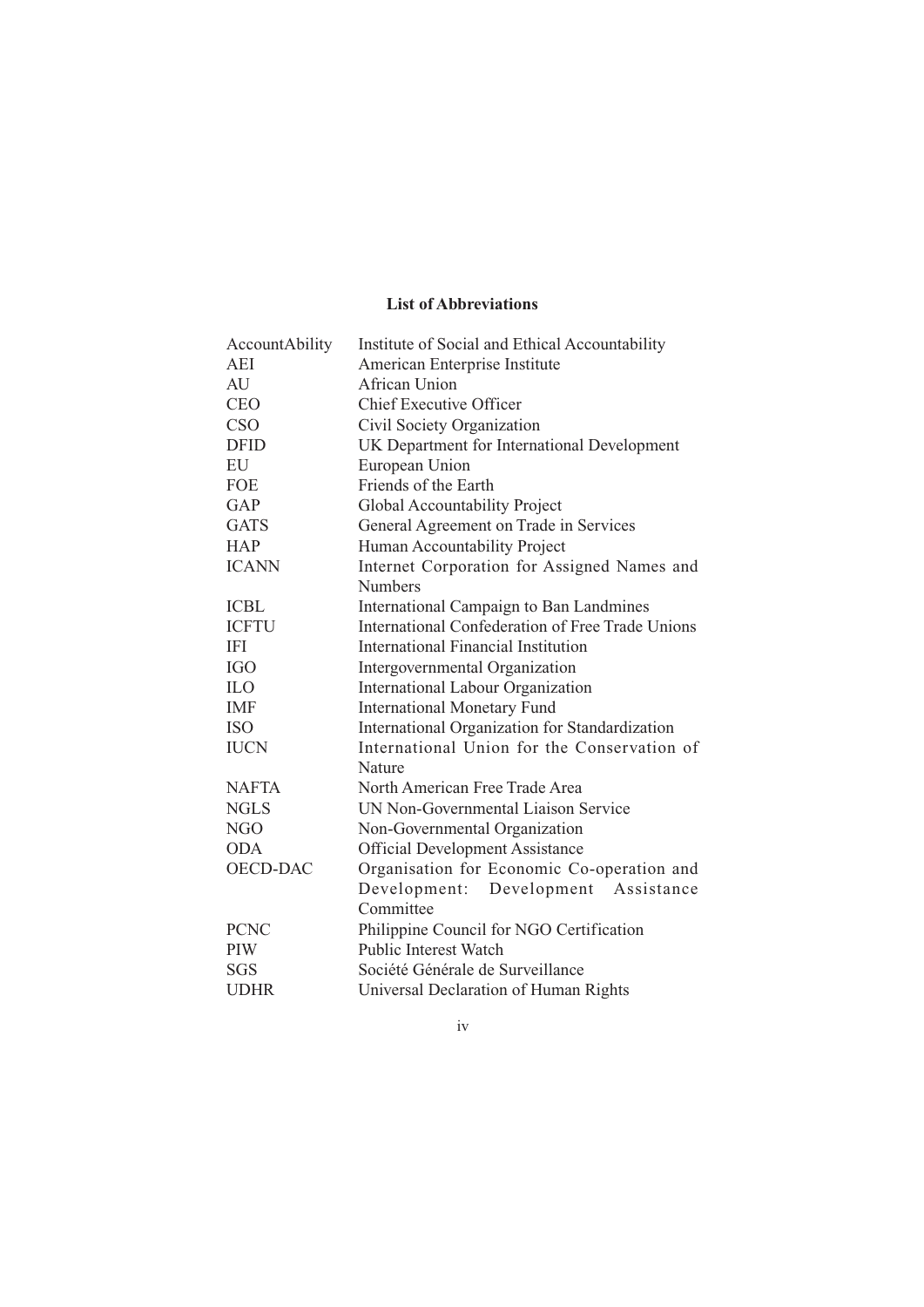| List of Abbreviations |
|-----------------------|
|-----------------------|

| <b>UAE</b>    | <b>United Arab Emirates</b>                |
|---------------|--------------------------------------------|
| <b>UN</b>     | <b>United Nations</b>                      |
| <b>UNAIDS</b> | Joint United Nations Programme on HIV/AIDS |
| <b>UNDP</b>   | United Nations Development Programme       |
| <b>UNDPI</b>  | UN's Department of Public Information      |
| <b>UNGA</b>   | <b>United Nations General Assembly</b>     |
| US            | <b>United States</b>                       |
| <b>USAID</b>  | United States Agency for International     |
|               | Development                                |
| <b>WCC</b>    | World Council of Churches                  |
| <b>WDM</b>    | World Development Movement                 |
| <b>WSF</b>    | World Social Forum                         |
| <b>WTO</b>    | World Trade Organization                   |
| <b>WWF</b>    | World Wide Fund for Nature                 |

v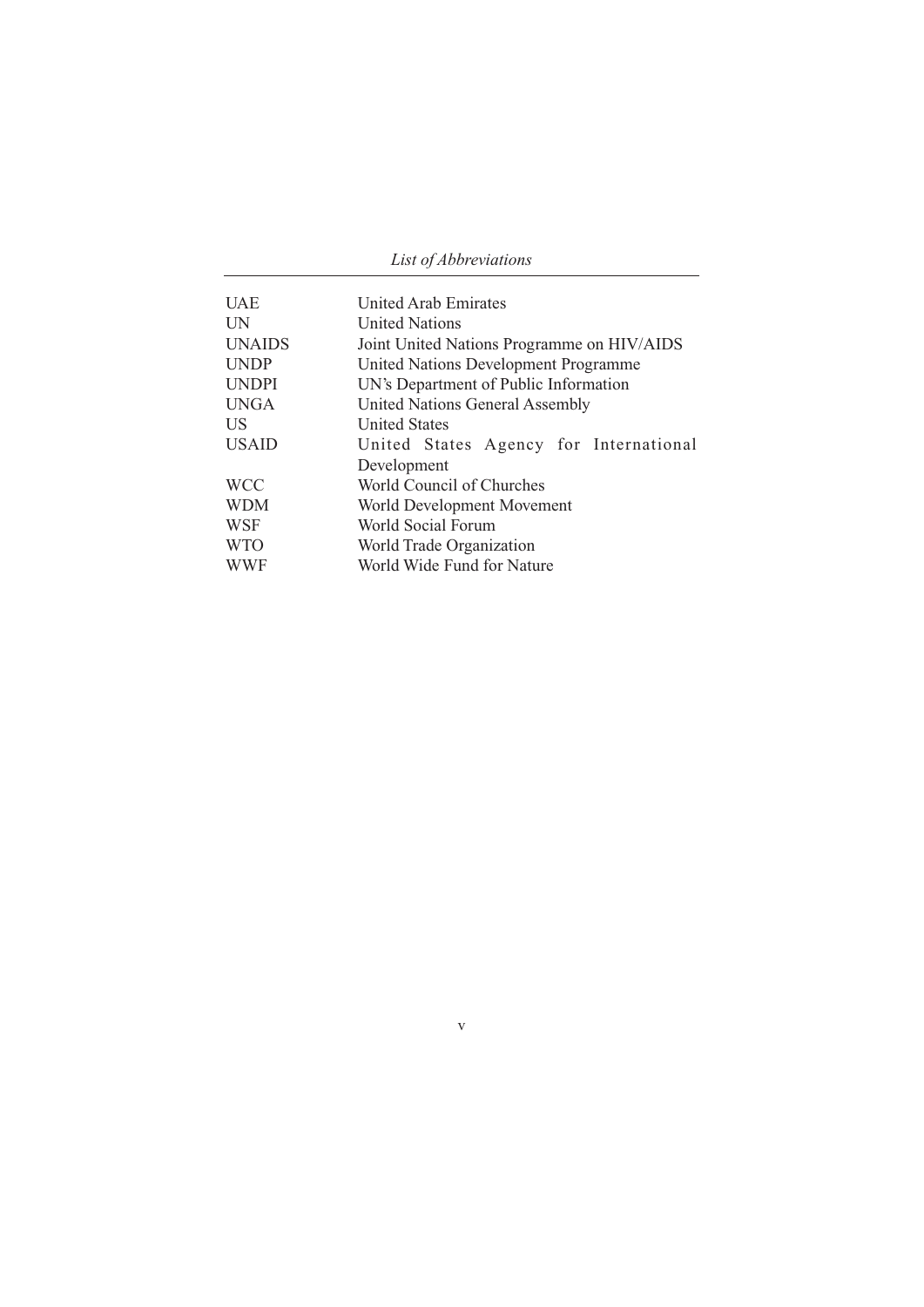# **ACKNOWLEDGEMENTS**

My thanks to Tony Hill for commissioning this work and being patient with its development; to Phyllida Cox for research assistance which helped me to dip in and (crucially) out of a variety of academic disciplines; to Lisa Jordan, Nora McKeon, Klebert Ghmire, Alan Fowler and Peter Utting for comments on drafts; and to Dhiren Bahl and Beth Peoch for working on the text.

> Jem Bendell Geneva, August 2006

vi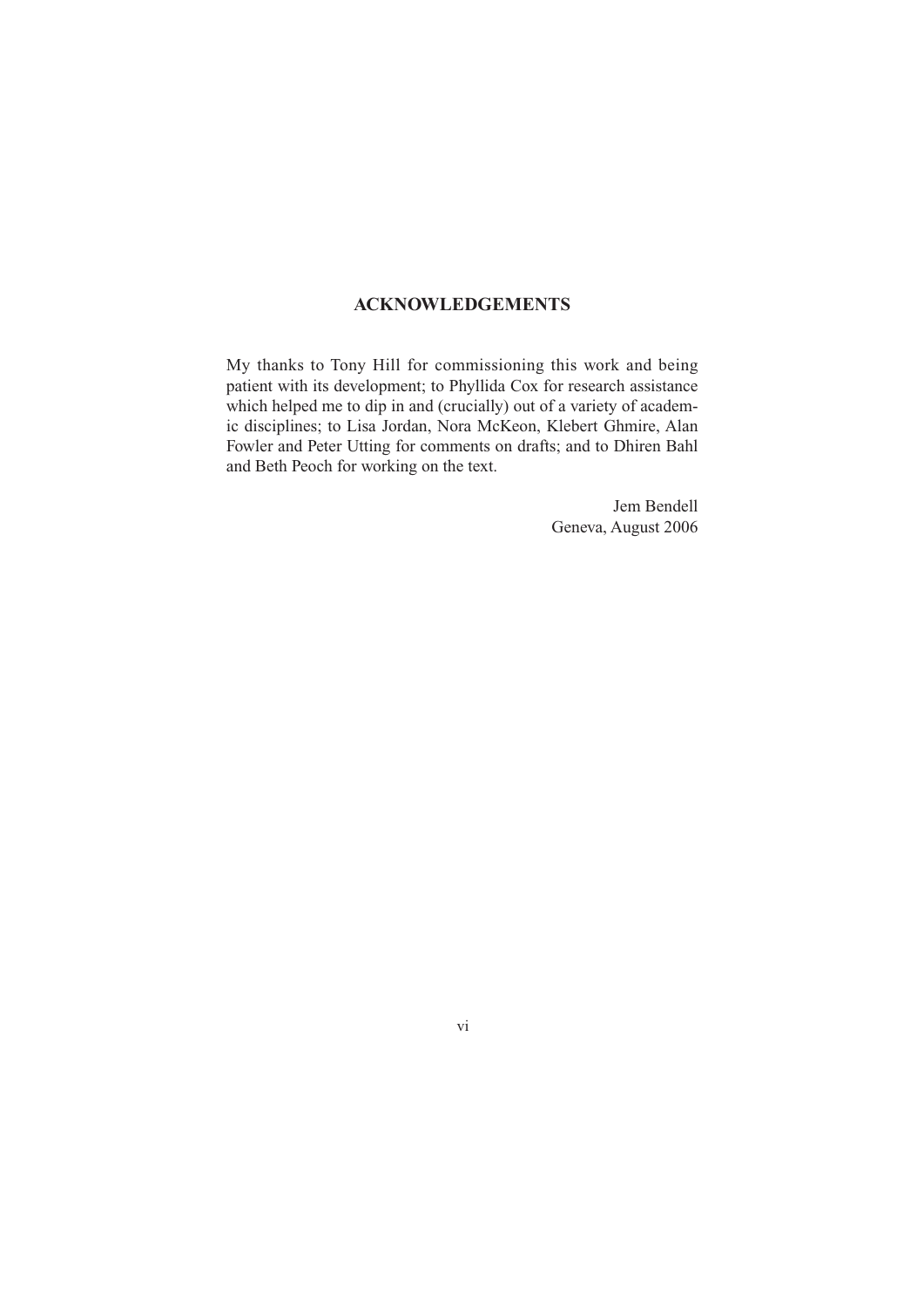## **PREFACE**

As this *Dossier* goes to press, the heads of 11 of the world's leading human rights, environmental and social development international organizations have publicly endorsed the first global accountability charter for the non-profit sector. Signed by ActionAid International, Amnesty International, CIVICUS World Alliance for Citizen Participation, Consumers International, Greenpeace International, Oxfam International, the International Save the Children Alliance, Survival International, International Federation Terre des Hommes, Transparency International and World YWCA, the International Non-Governmental Organizations Accountability Charter sets out core values and operating principles for international NGOs, including good governance and management; fundraising and multi-stakeholder engagement. It also makes specific reference to respect for universal principles (such as the Universal Declaration of Human Rights), independence, responsible advocacy, effective programmes, non-discrimination, transparency and ethical fundraising. Next steps will involve putting in place a robust system for reporting and review of the Charter so that it can be improved and updated in light of experience.

With greater visibility and influence comes responsibility. In the case of NGOs this maxim could be better phrased that with a higher profile come louder calls for greater responsibility. Concerns about the role and accountability of NGOs have been voiced from different quarters in recent years. Some donors, governments, corporations, and international agencies raise important questions about the effectiveness of NGO work and the legitimacy of their advocacy. Some NGOs have also recognized the need to ensure good practice in the wider voluntary sector. For this emerging agenda to lead to positive development outcomes, we need to ask what initiatives will improve the accountability of all institutions to the people whose lives they shape, and what initiatives could serve merely to undermine NGOs'

vii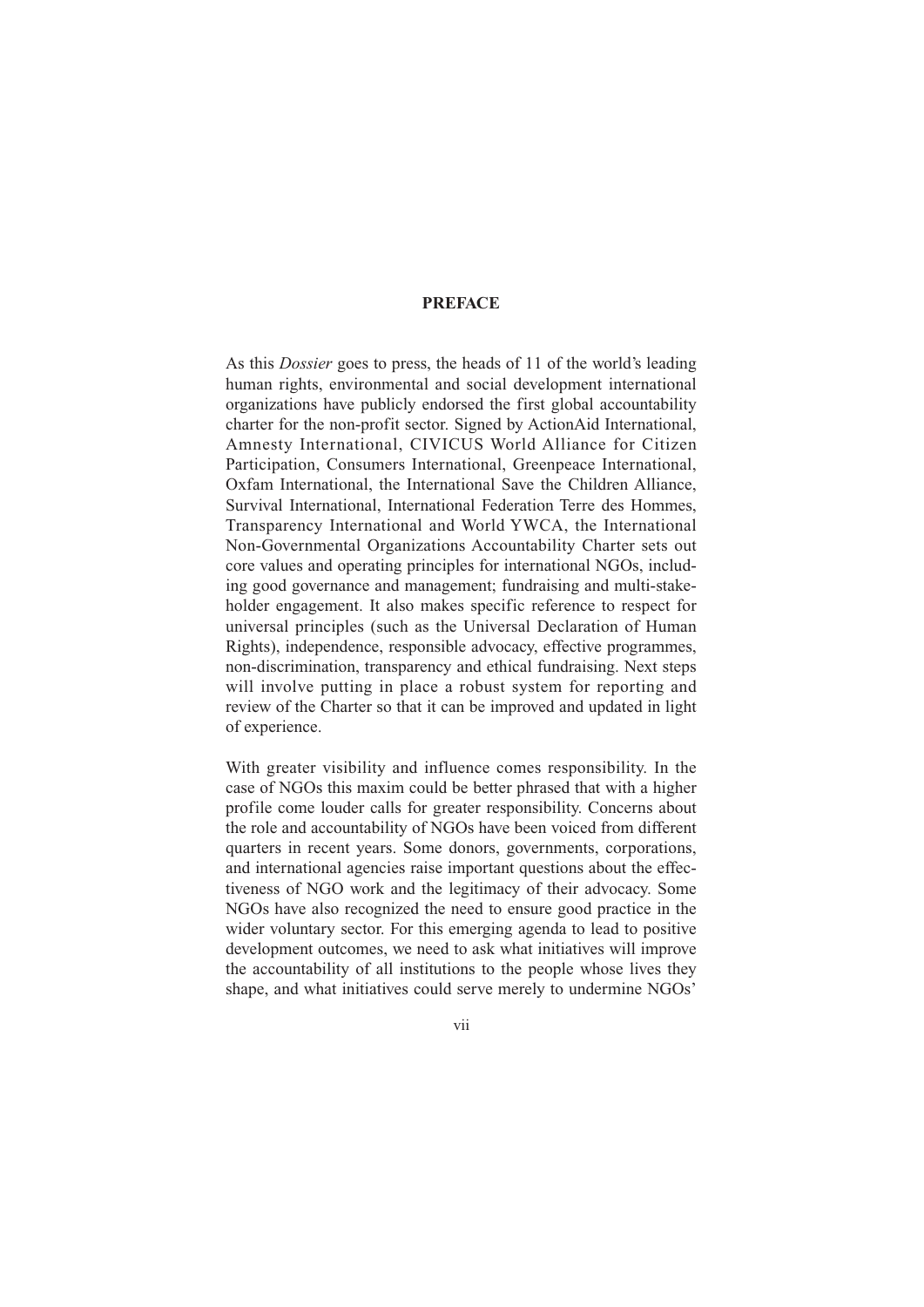useful and largely accepted role in holding business and government accountable for their actions. To do this, this *Development Dossier,* "Debating NGO Accountability" by Dr. Jem Bendell, puts democracy and human rights firmly at the centre of the debate about NGO accountability. The implications of this "democratic accountability" approach are significant, as it encourages us to consider with equal energy the accountability of those not-for-profit organizations that have often been ignored by NGO accountability debates and initiatives, such as charitable foundations, religious institutions and professional associations. Therefore, Dr. Bendell suggests within the NGO accountability agenda may lie the seeds of a renewal of civil society's role in both embodying and shaping democracy.

*Debating NGO Accountability* is the thirteenth publication in NGLS's *Development Dossier* series. The series seek to contribute to the ongoing dialogue of the international development community through dissemination of challenging analyses and reflections from independent observers on current issues on the international development agenda. Recent issues in the series have addressed conflict prevention and peacebuilding, the history of women's organizations at the UN, and the debate on corporate social and environmental responsibility. Currently under production is a *Dossier* on the potentials and challenges posed by the growing use of nanotechnology.

NGLS is very pleased to publish this latest *Development Dossier* on a topic of crucial importance to its constituencies within both civil society and the UN system. NGLS would welcome any observations and comments you may have on the NGO accountability debate.

> Tony Hill Coordinator UN Non-Governmental Liaison Service (NGLS) Geneva, August 2006

> > viii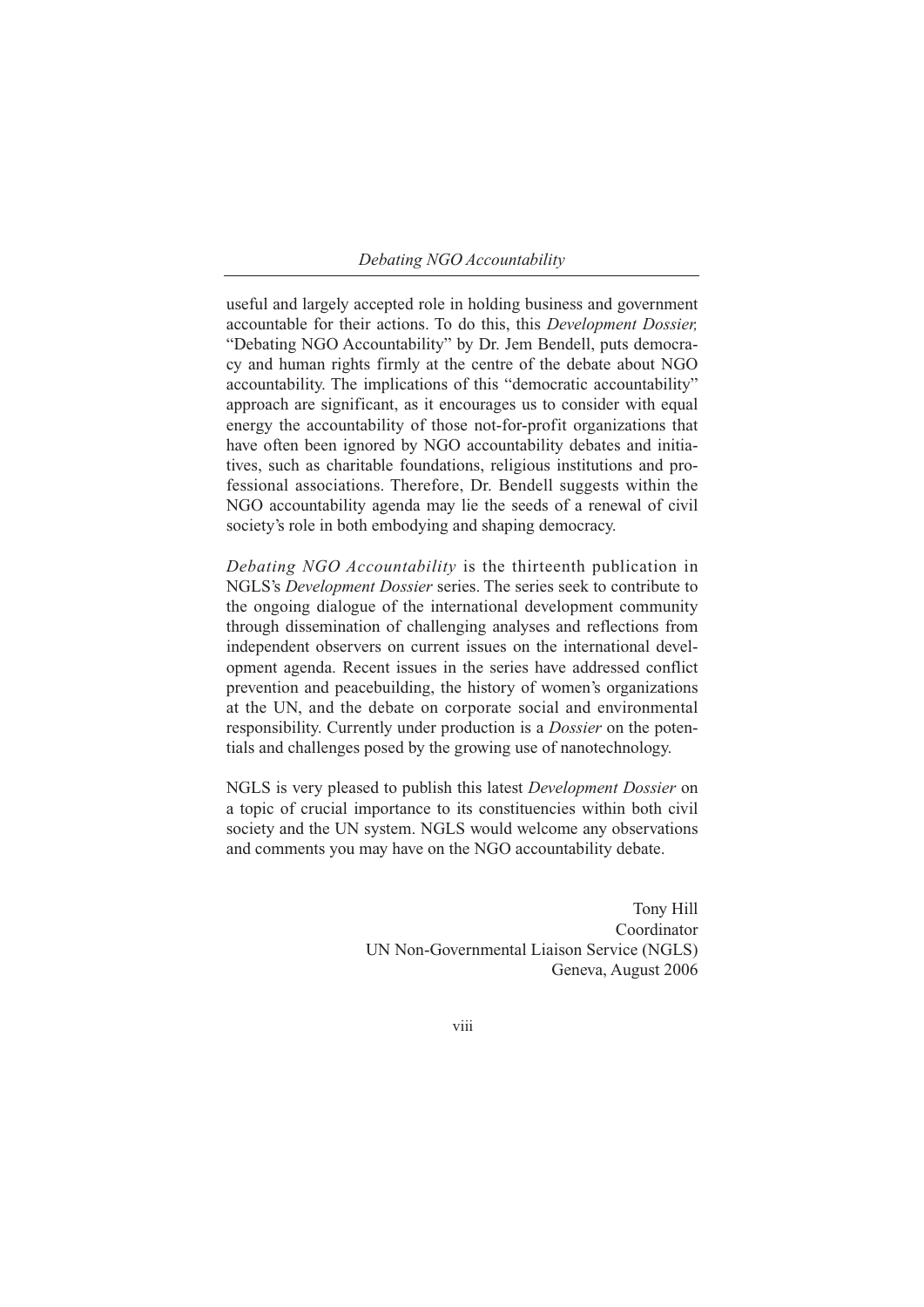### **INTRODUCTION**

Read the newspapers or switch on the television, and you will soon hear a story about the bad behaviour of someone in government or business. In a world of accounting scandals and scurrilous politicians, perhaps the only thing we can trust in is that our trust will be breached. The desire for power is often said to be the cause of this social malaise and so, conversely, we may anticipate integrity in those who do not desire such power for themselves, but to help others. Many of us have a natural inclination for trusting those who work for the benefit of others. Yet a higher expectation makes for a harder fall. While bad behaviour is no longer much of a story – hypocrisy is.

The massive relief effort by non-governmental organizations (NGOs) after the 2004 Asian Tsunami was testimony to the skills and power of many NGOs. However, it also heightened concerns about opportunities for the misuse and abuse of humanitarian funds. Within months there were protests in Sri Lanka against corrupt aid distribution (Agence France Presse, 2005), and questions about the will of the government to address this challenge (Perera, 2005). In Indonesia, even the coordinator of an NGO tasked with challenging corruption in the relief effort, was arrested by police for alleged corruption, raising doubts about both NGOs and law enforcement authorities (Deutsche Presse-Agentur, 2005).

In the few years previous to the Tsunami, the media reported an increasing number of scandals involving charitable organizations in the US and around the world (Gibelman and Gelman, 2001). To illustrate, in just a few months major US newspapers such as the *New York Times*, *Washington Post*, and *Wall Street Journal* published over 30 articles about the ethical failures of such organizations. They flagged the sky-high salaries of top executives, and expenses for offices, travel and other perks. They highlighted conflicts of interest,

ix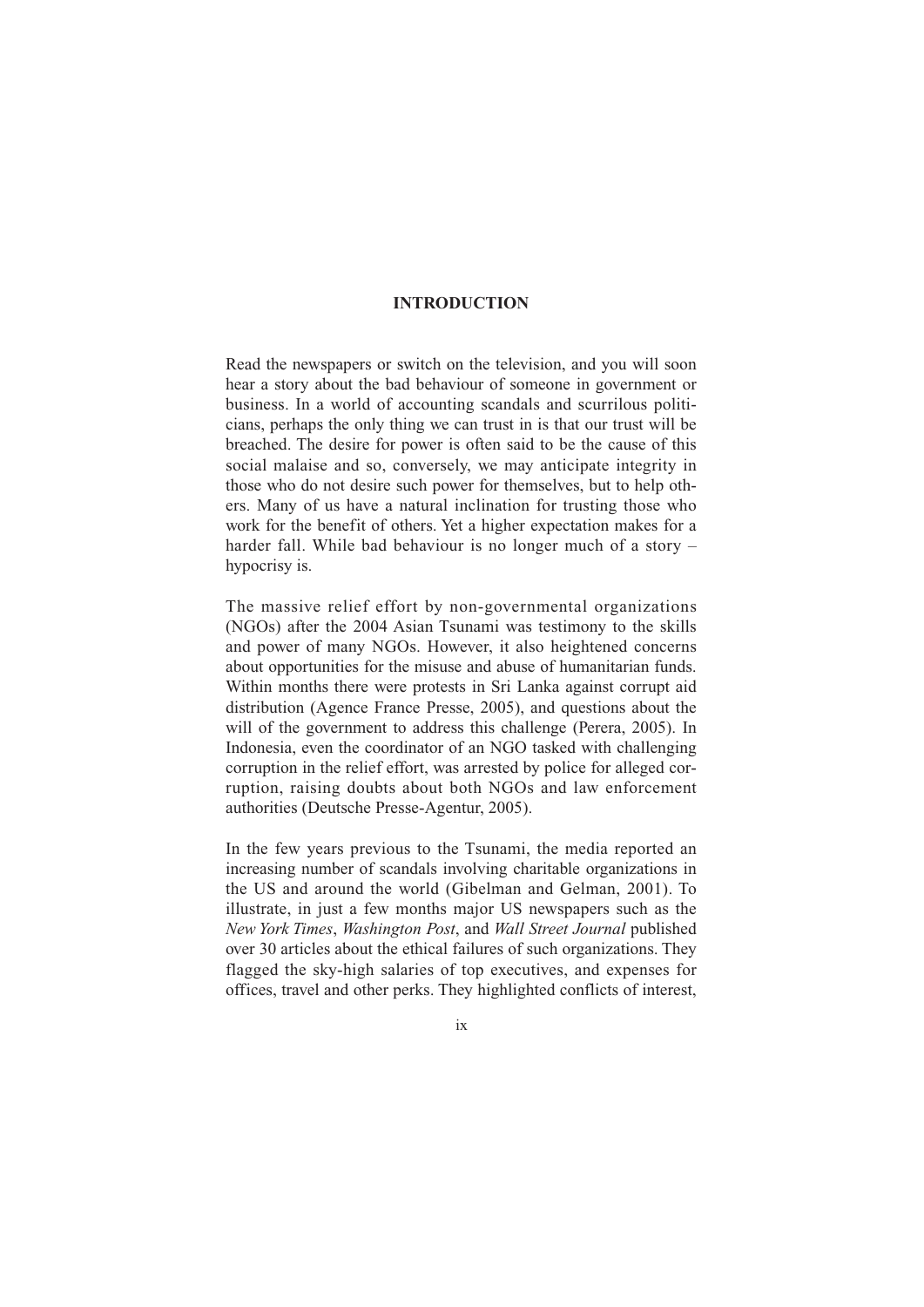failures to adhere to an organization's mission, questionable fundraising practices, and a lack of transparency. They challenged the accountability of those who we thought we could trust (Shiras, 2003). Opinion polls show that around the world the levels of trust in non-profit non-governmental organizations is still higher than in business and government, but is on the decline (WEF, 2003). 1

Seizing on this suspicious sentiment, in 2003 the American Enterprise Institute (AEI) and the Federalist Society for Law and Public Policy Studies launched a project called "NGOWatch." Rather than focusing on malpractice and scandal, this project seeks to question the role of certain organizations in political life. They set out to examine the "extraordinary growth" of NGOs, which have, they warn, "the potential to undermine the sovereignty of constitutional democracies" (AEI, 2003, p1).

The fact that this project uses the acronym "NGO" shows how popular the term has become over the 60 years since it appeared in the UN Charter. NGO is often used to refer to a particular type of organization which is neither governmental nor seeking governmental power, and which is not seeking to make a profit either. NGO is used predominantly to refer to such organizations that work on issues that came to prominence in the West during the 1960s. Hence not-for-profit non-governmental organizations that work on issues such as environmental protection, human rights <sup>2</sup> and international development are often referred to as NGOs. Today "engeeooh" is a common sound in the political patois of the international community. Its appeal reaches beyond this: "NGO" even scores more hits than the country "UAE," in a Google search of these three-letter acronyms – although this is still only a quarter of the hits that "MTV" receives.<sup>3</sup>

The ubiquity of the term indicates the growth of these forms of organization in recent times. Membership of NGOs grew dramatically in the West during the 1990s, an example being the seven major envi-

x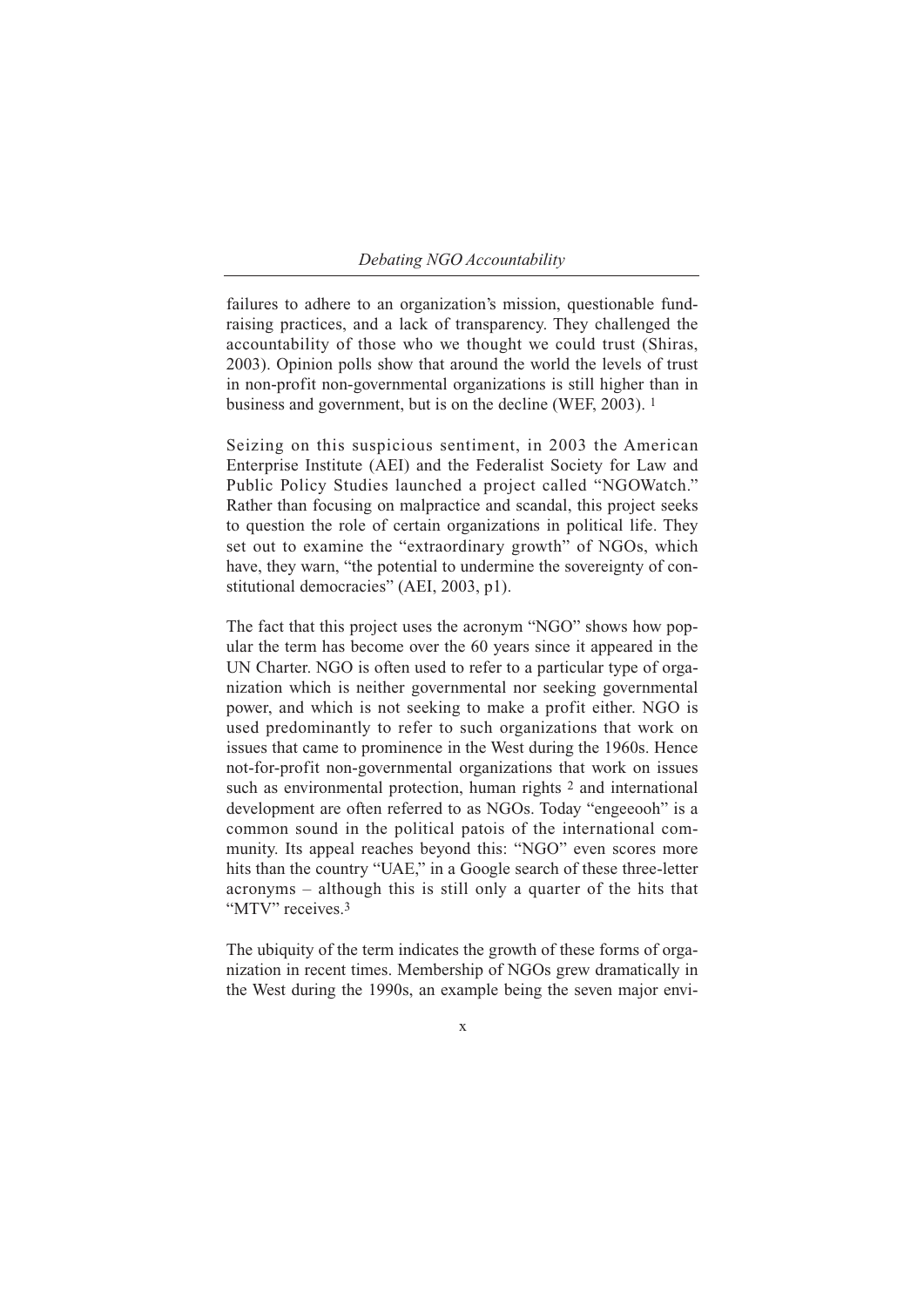*Introduction*

ronmental groups in the US, whose combined membership grew from 5.3 to 9.5 million between 1980 and 1990 (Cairncross, 1995). This happened at a time when other forms of political participation fell, such as membership of political parties and voter turnout. In parallel with technological, economic and political changes brought by globalization, these groups increased their international networks and activities. Thus the 1990s witnessed a booming number of international NGOs, with around one-quarter of those in existence in 2000 having been created in the previous decade (Anheier et al., 2001). Some have described this as a global associational revolution (Salamon et al., 1999), creating a "globalization from below" (Giddens, 1999, p8).

Such phrases illustrate the belief that the influence of NGOs in the world is on the rise, and they do at times appear able to influence the decision making of governments, intergovernmental organizations (IGOs) and businesses (Keck and Sikkink, 1998; Bendell, 2000). As the World Bank (2005, p3) notes, "as the influence of [NGOs] continues to grow, they are also attracting greater public scrutiny, prompting calls for greater accountability." The extent of this influence is hotly debated, however, as discussed in Chapter 3. The sense that NGOs do have increasing presence and influence at the international level is leading some political analysts and policy makers to question their legitimacy for such a role, and it is in this context that questions of NGO accountability also arise (Van Rooy, 2004).

Defensive reactions from NGOs to accusations of unethical behaviour and a lack of accountability is both typical and understandable. The question of organizational accountability is seen as a bureaucratic hurdle at best, and at worst as a threat to achieving an NGO's aims. Some fear that any toughening of accountability may lead to an overbearing influence from funders and governments, which could then lead to cooptation and a deflection of original purpose (Najam, 2000), or lead to the stymieing of innovation and reducing the diversity of NGOs (Cnaan, 1996).

xi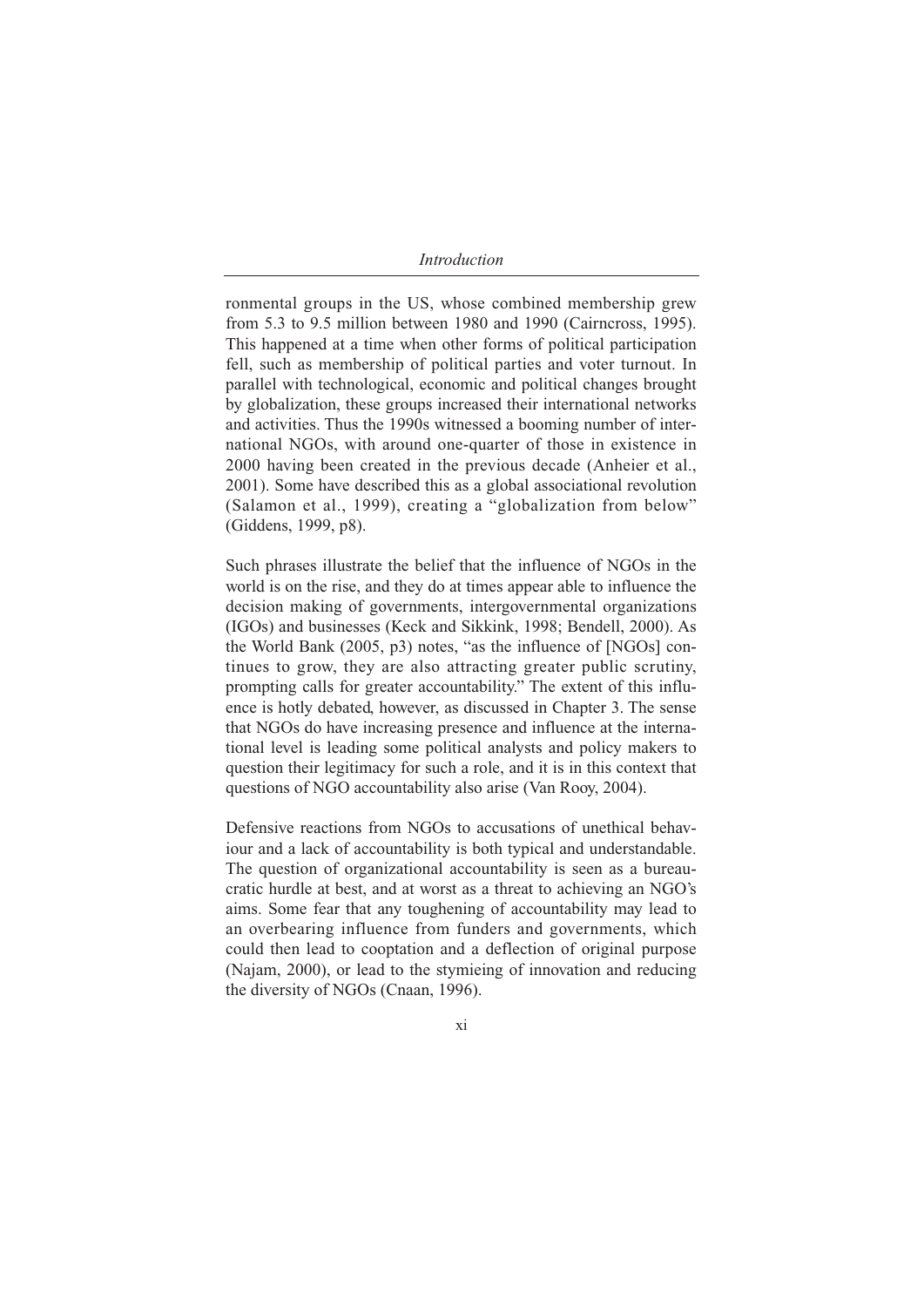When NGOs hold their own debates about improving their management, accountability is often seen in limited terms as an administrative duty, with other concepts such as responsibility, values and effectiveness being used to frame a discussion of the positive attributes of NGOs. Although the recent attention to NGO accountability has been promoted by those who appear to want to undermine the objectives of these organizations, or in response to particular scandals, there are important reasons why those who support associational life should actively engage on accountability issues. For one, corrupt or self-interested use of non-governmental not-for-profit forms of organization does exist around the world and threatens to undermine support for voluntary activity. In countries newly independent of the Soviet Union, and in Russia, NGOs are often perceived as covers for organized crime, in Bangladesh and Pakistan NGOs are sometimes seen as fronts for fundamentalist causes, and in Central Asia they can serve as platforms for failed politicians. Consequently, the growth in NGOs should not be assumed to mean a growth in support for or positive contribution by NGOs (Fowler, 2002, p. 5). In addition to addressing these risks to the image of the voluntary sector, a deeper exploration of what accountability means and why it is important actually provides an opportunity to reflect on democracy and rights, and points toward a common progressive agenda.

Although calls for the greater accountability of NGOs have become louder in recent years, the issue has been recognized by many NGOs for decades and a wide range of experience and scholarship exists on some of the problems and solutions. That scholarship has largely focused on two key areas – international development assistance, where questions of an organization's accountability to their intended beneficiaries are considered (Ebrahim, 2003a and b; Edwards and Hulme, 1996; Najam, 1996), and policy advocacy, where questions about freedom of expression and diversity and legitimacy of representation are debated (Clark, 2003; Hudson 2000; Jordan and Van Tuijl, 2000; Scholte, 2003; Van Rooy, 2004).

xii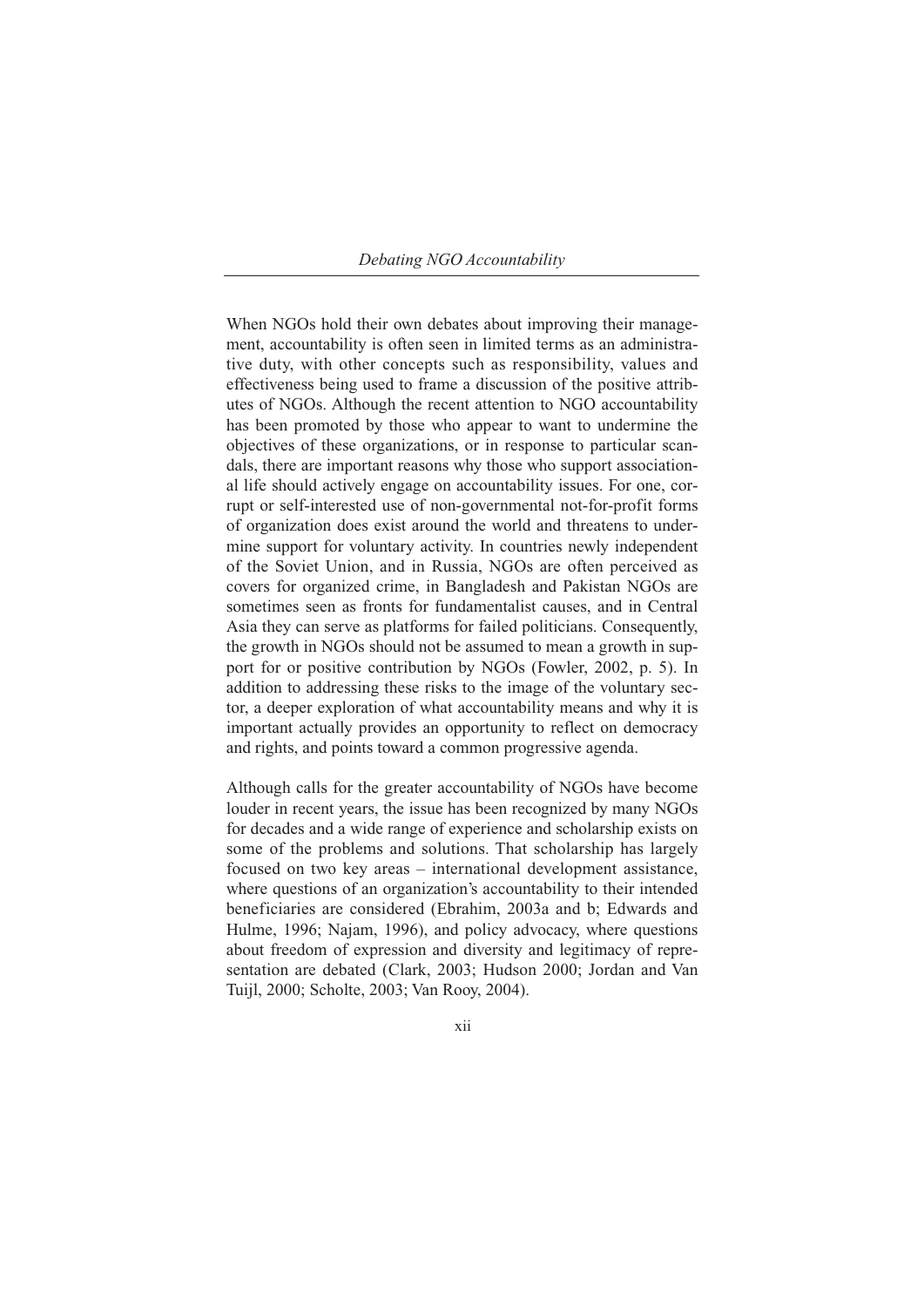*Introduction*

Although there are a variety of organizations that are neither governmental nor commercial, and that engage in a whole range of activities that influence modern society, this *Dossier* focuses on activities that concern the key constituencies of the United Nations. Thus the accountability challenges arising from NGO involvement in international development assistance and engagement with global governance are discussed. The *Dossier* is therefore mostly concerned with those NGOs that are headquartered in the West, as these lead much international development assistance and have a longer history of engagement with IGOs. The aim of this publication is to help those within the UN system and those NGOs that engage with it to develop an understanding of the current debate, and practice, and reveal some of the myths, as well as pointing towards a more progressive agenda on NGO accountability.

Chapter 1 of this publication considers the concept of accountability and proposes "democratic accountability" as a useful framework for policy making. It is based on an understanding of democracy as multiple mechanisms for self-determination, rather than elections. Chapter 2 turns to the issue of NGO accountability in providing international development assistance, and reveals a wide range of responses to these issues from NGOs themselves, many of which have been running for some years and illustrate how NGOs can and are grappling with this issue on their own terms. The challenge of promoting accountability to the intended beneficiaries of development work by increasing their participation is discussed, as well as issues arising from the upturn in NGO advocacy.

Chapter 3 examines the issue of NGO engagement in global governance, particularly with intergovernmental organizations. The experience and current policy challenges of the United Nations are summarized, including the accountability issues arising from a greater emphasis on engagement and partnership with non-State actors. Chapter 4 presents a selection of new regulations and initiatives on NGO accountability to highlight some of the challenges associated

xiii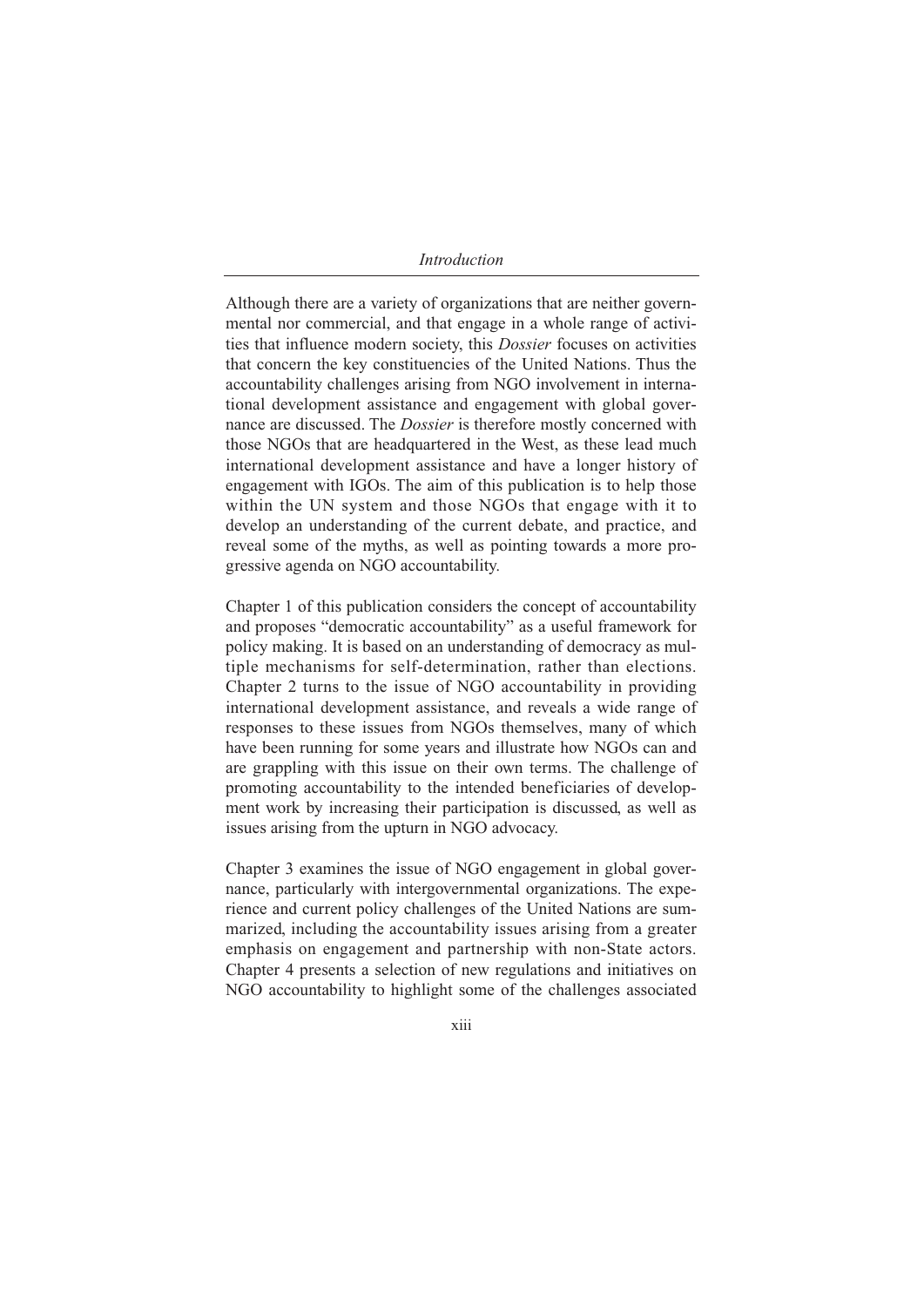with trying to promote accountability, if not grounded in democratic accountability.

Chapter 5 discusses the accountability of donors, and then the comparative accountability of other organizations, particularly those organizations which are, like NGOs, non-governmental and not-forprofit, but which are currently left out from most debates about organizational accountability. In Chapter 6 the comparative accountability of corporations and governments is discussed, with the finding that if and when NGOs operate in an unaccountable manner, the damage caused is often less significant than that of other types of organizations. This broader and comparative perspective also leads to the insight that accountability itself is not simply a "good thing" as so often assumed, but it is the accountability of decision making to those affected by such decisions that is important to promote, and the accountability of a specific organization or person is sometimes functional toward this democratic end, but sometimes not.

The *Dossier* demonstrates that there is a lot happening to address accountability deficits, and that these initiatives need to be developed carefully so as not to be counter-productive. There is room for improvement, however, and recommendations are made throughout the text. The *Dossier* therefore provides an introduction to the debate and some recommendations, and is not intended as a comprehensive review of the huge diversity of initiatives, research and tools on NGO accountability around the world.

xiv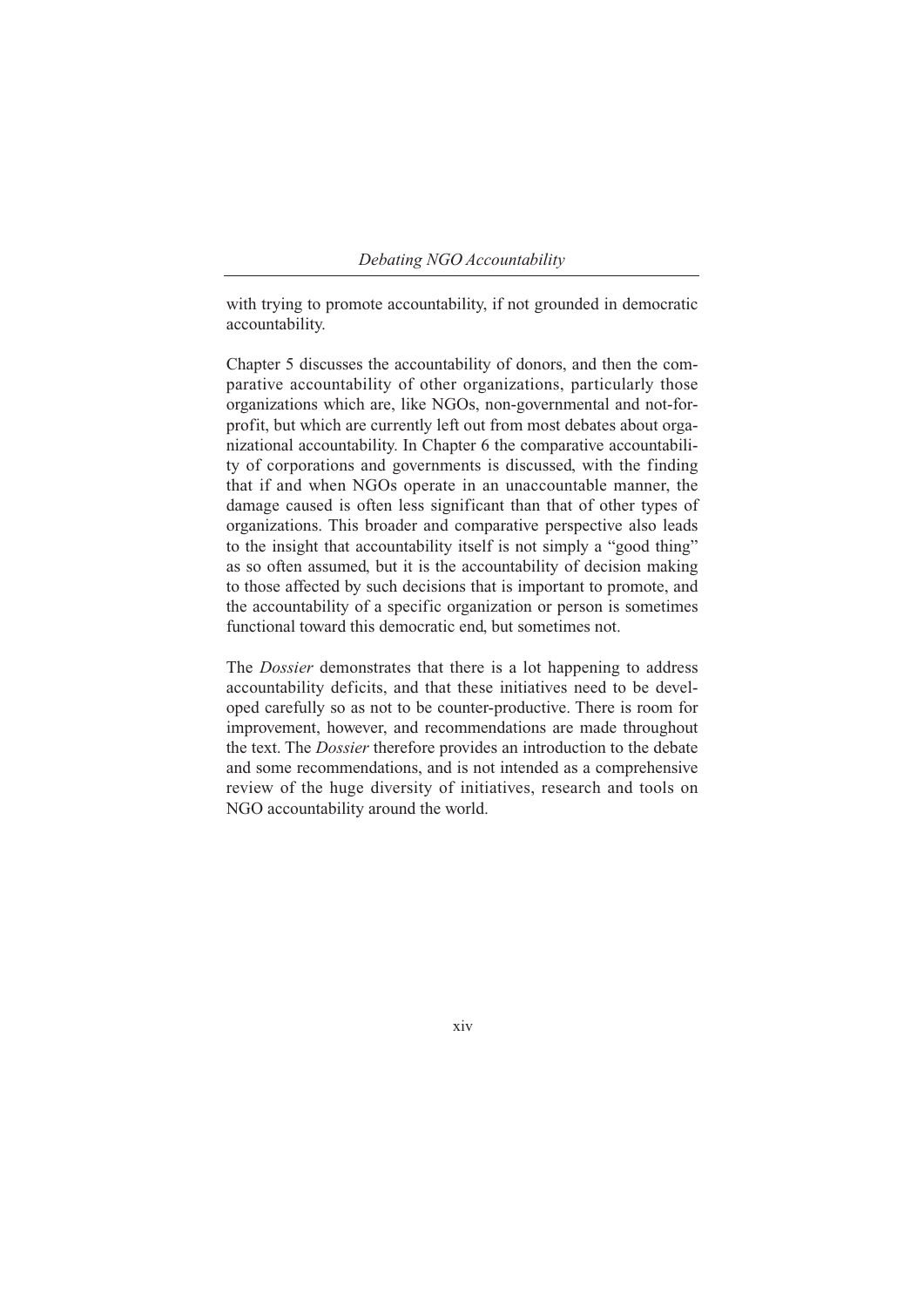## **Chapter 1 Defining Organization Accountability**

The idea that it is good for organizations and people to be more accountable is widespread in many societies, even if the word does not translate well into all languages (Lister, 2003). There are a wide variety of definitions of accountability used or assumed by people working on questions of organizational transparency, responsiveness, ethics, legitimacy and regulation, whether in relation to governments, corporations, NGOs or other organizations (Bakker, 2002). The Merriam-Webster dictionary defines accountability as "the quality or state of being accountable; especially: an obligation or willingness to accept responsibility or to account for one's actions." The phrase "obligation or willingness" allows for different understandings of the term accountability, as obligation suggests being held to account, while willingness suggests giving an account. Incorporating both aspects, then accountability concerns a relationship between A and B, where A is accountable to B if they must explain their actions to B, and could be adversely affected by B if B doesn't like the account (Goetz and Jenkins, 2002, p5).

When we use the term accountability we can break it down into four questions. Who is accountable? To whom? For what? And how? If we look at how these questions have been answered by different organizations and individuals throughout history, immediately problems arise with the assumption that accountability is necessarily a good thing. "I was just following orders" is an oft-heard refrain at war crimes trials from Nuremburg to present day scandals in Iraq and elsewhere. Repressive regimes often have very thorough systems of accountability. People's devotion to a specific group, its leaders, and the unquestioning following of orders are all aspects of accountability that have facilitated some of the worst atrocities in the history of humankind. So accountability is not a good thing in itself, and a lack of accountability is not necessarily a bad thing,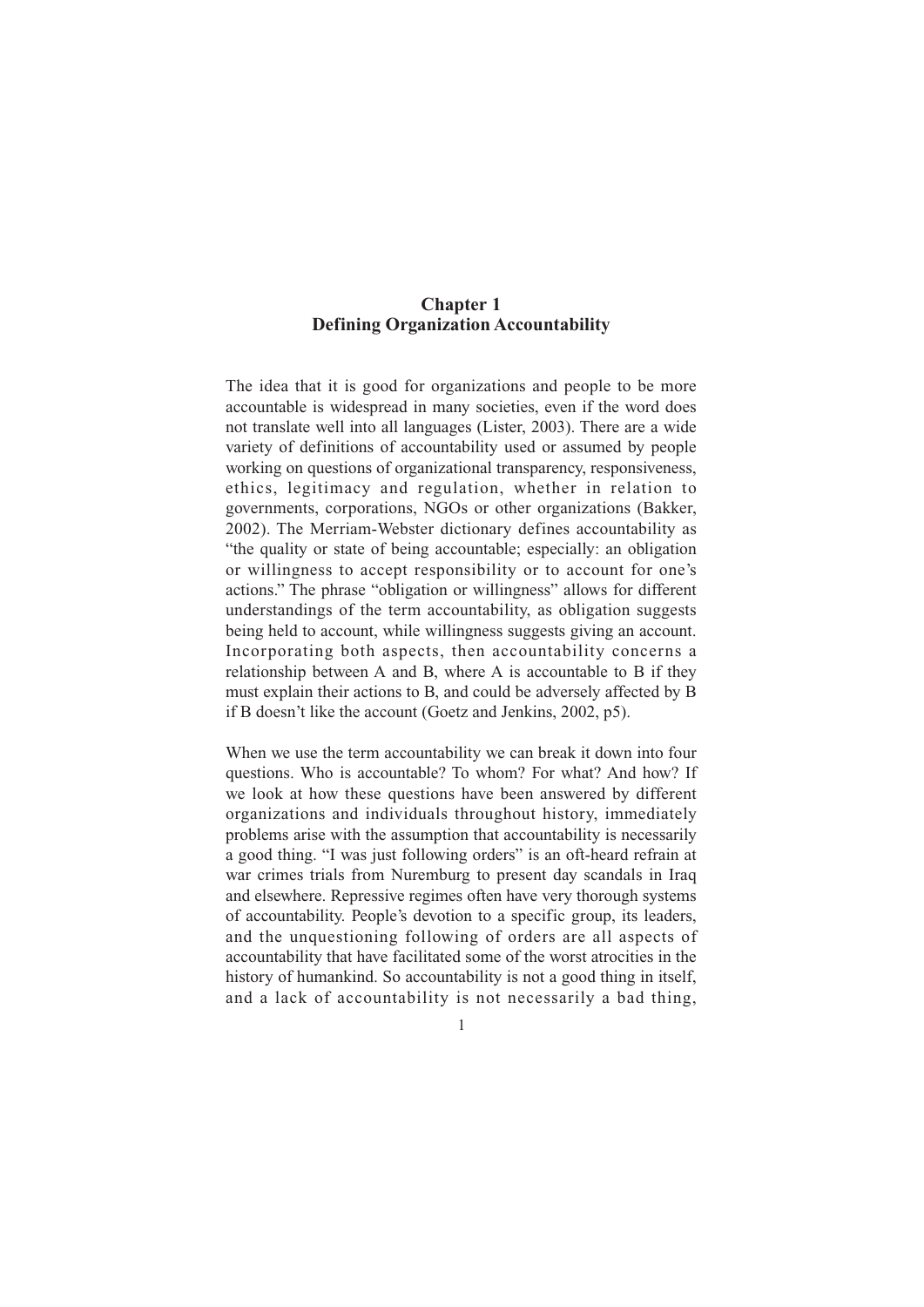particularly in societies that tend towards the centralization of power and autocracy. So is there a particular form of accountability that merits being regarded as desirable?

The answer to this question lies in a deeper understanding of rights and democracy. Some assume democracy to be a process of elections for majority-rule government.4 This narrow and historically-specific understanding of democracy is contestable given the power of other institutions in governing our lives and the cooptation of electoral processes and governments. The basic idea of *demos kratos*, or people rule, is that people govern themselves. Therefore in a democratically-governed society, a community of people ideally has meaningful participation in decisions and processes that affect them and are not systematically adversely affected by another group of people, without being able to rectify the situation (Dahl, 1964; Held, 2000; Isbister, 2001).

Organizations of all forms, not just governmental, influence people's lives. The concept of "stakeholder" here can be useful as it groups together people on the basis of their being affected by an organization. Because the "demos," or population, that makes claims for the democratic control (directly or indirectly) of organizations are those affected by the organization, this can be understood as "stakeholder democracy." The ability of a system of democracy by stakeholder groups to ensure that all decision making is accountable depends on those stakeholder groups being democratic in themselves. As most stakeholder groups form organizations themselves, their accountability is a valid question in terms of the ideal of stakeholder democracy. Thus stakeholder democracy can be defined as an ideal system of governance of a society where all stakeholders in an organization or activity have the same opportunity to govern that organization or activity. Stakeholder groups are key to this process, as well as being the subjects of democratic governance themselves (Bendell, 2005). As democracy is a universal concept, recognizing the dignity of all human beings, so we should seek

 $\overline{2}$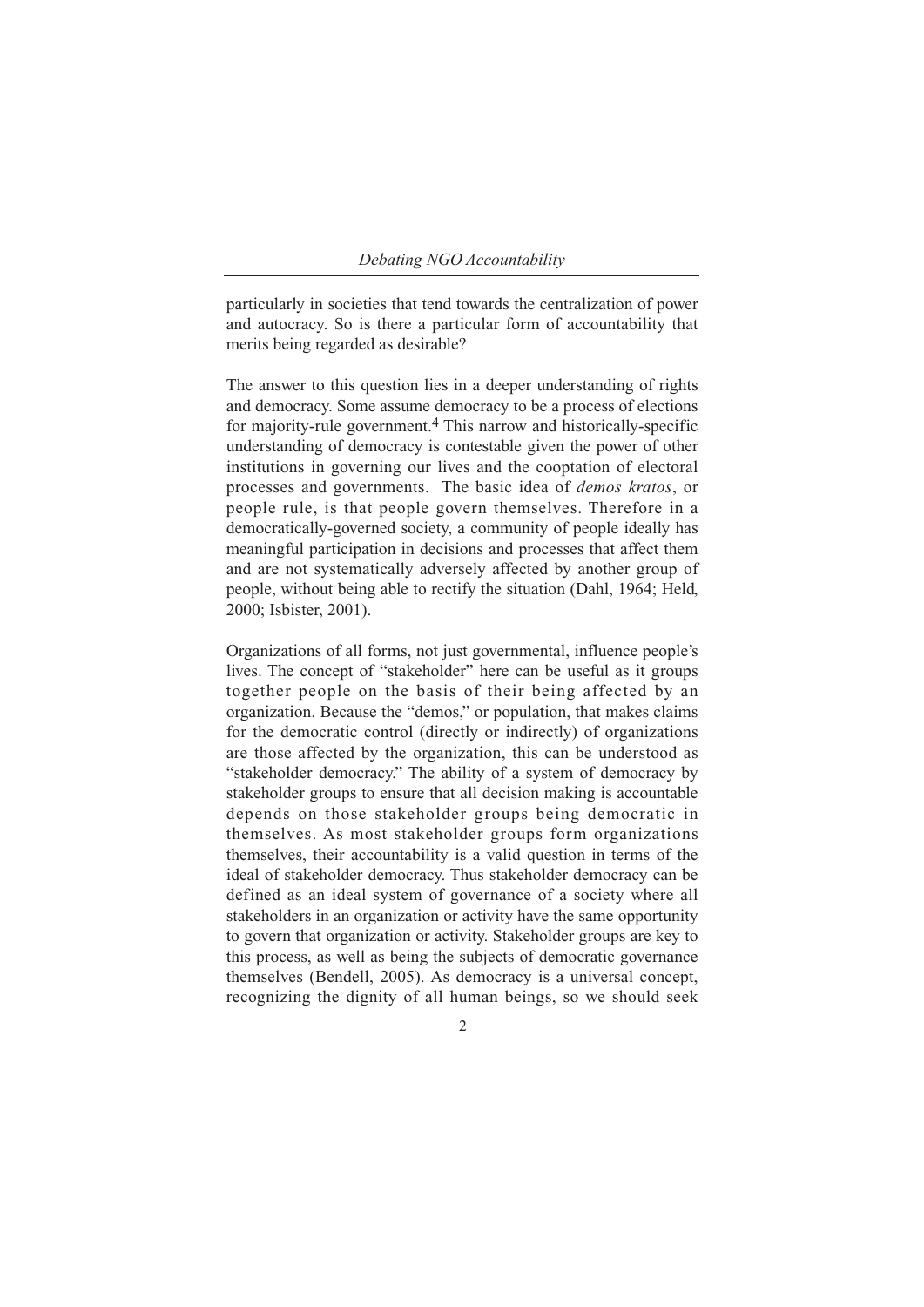#### *Defining Organizational Accountability*

democratic accountability in the largest community or system as possible.

This notion of democracy resonates with the increasingly popular non-Statist perspective on human rights. The Universal Declaration of Human Rights (UDHR) defines human rights as claims by individuals on the governments of Nation States, yet at the same time affirms the dignity and worth of all peoples no matter which State they live in, and calls on all "organs of society" to promote the realization of rights for all. The principle of human rights is therefore an assertion that every person, no matter their place of birth, residence, race, gender, religion, politics, sexual orientation or other form of identity or categorization, should have equal opportunity to express themselves, so long as they do not undermine the ability of others to do the same. It is founded on the notion that everyone should be able to flourish as they choose, so long as this is in harmony with others own flourishing. As Nation States are no longer the sole powers determining the realization of such rights for their residents (if they ever were), so the rights discourse is no longer limited to the context of States. Instead all organizations can be assessed in terms of how they relate to people's enjoyment of human rights. True democracy, providing means for everyone's self-rule, is the mechanism for enabling people to express themselves in harmony with others. Therefore all organizations can be assessed in terms of how they contribute to democratic governance of society.

With these concepts in mind, the ideal is a society where all decision making is accountable to those affected by those decisions or indecisions. This ideal of "democratic accountability" is one that concerns the whole of society, not just a particular organization. However, for this principle to be workable for the management and regulation of organizations, the challenge is to identify a form of accountability for individual organizations that is constitutive of this broader societal democratic accountability.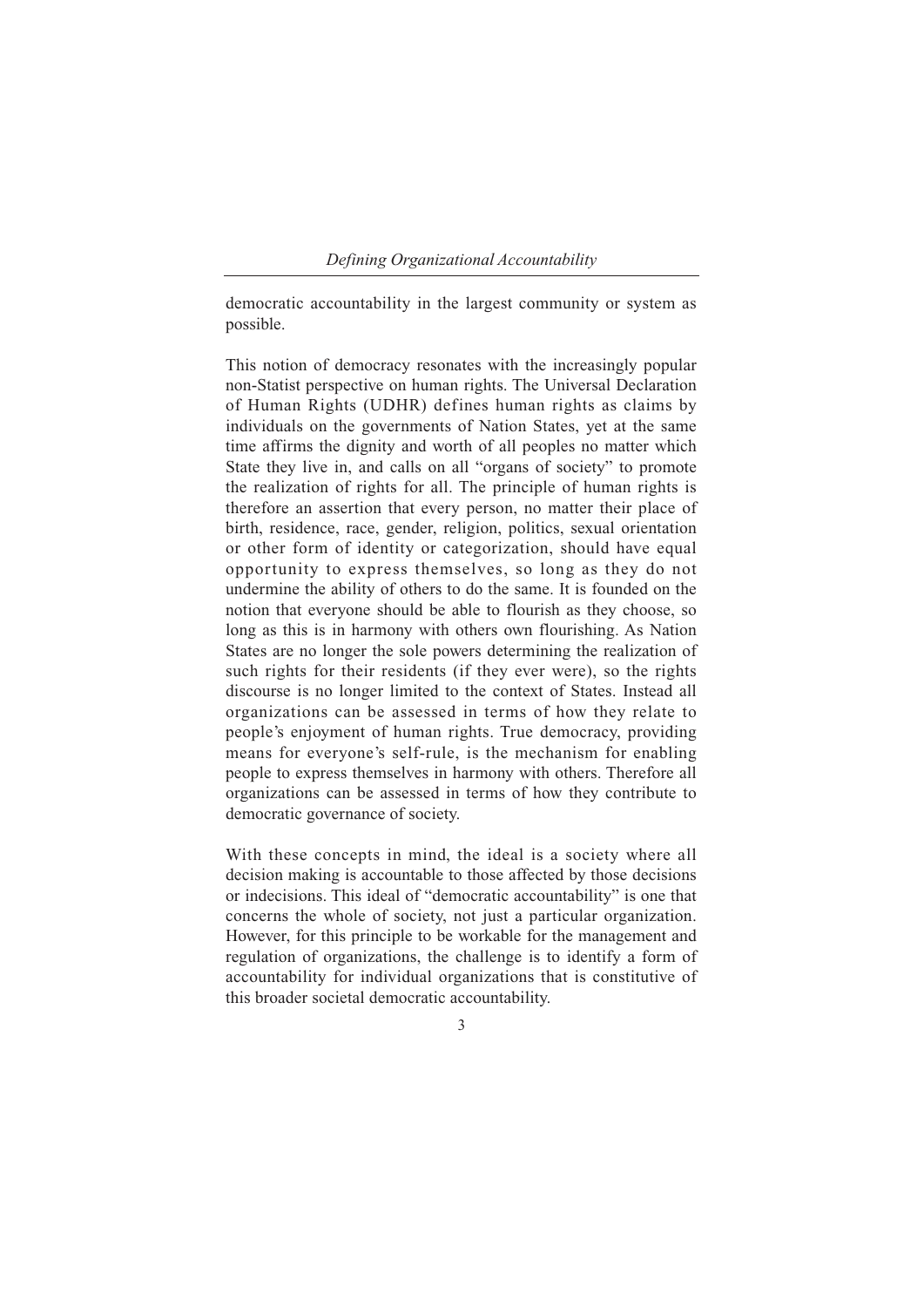The principle of democratic accountability means that, for instance, a mining company should be accountable to the people poisoned downstream from one of its mines. It does not mean the poisoned communities downstream from the mining company need be accountable to the mining company. This highlights how the accountability of individual organizations to those they affect is sometimes facilitative of the goal of more democratically accountable decision making in society, but not always. If an NGO representing the poisoned community had to be more accountable to the mining company, or perhaps a government that was strongly influenced by that company, this relationship would not necessarily increase the democratic accountability of decision making in that context.

A real world example highlights this issue clearly. Recently there have been calls for advocacy NGOs to be accountable to those organizations they campaign on (Vibert 2003). One NGO coalition called "50 Years is Enough" criticizes the policies and programmes of the World Bank on behalf of its 200 member organizations. The World Bank manages over US\$25 billion a year, with a paid staff of over 8,000. "Fifty Years is Enough" has three paid staff and a very tight budget. This NGO has an implicit accountability to the World Bank in the sense that it would be quickly criticized if it made mistakes with its basic facts and figures and have to explain itself. Promoting greater organizational accountability of this small NGO to all those affected by its work, such as the World Bank, and with the resources this process would require, would not help promote the accountability of decision making to those affected by decisions in the field it works on. Promoting organizational accountability as a whole may not promote the accountability of decision-making processes to the people whose lives they influence. The relative power of different organizations must be taken into account in our understanding of the accountability challenge.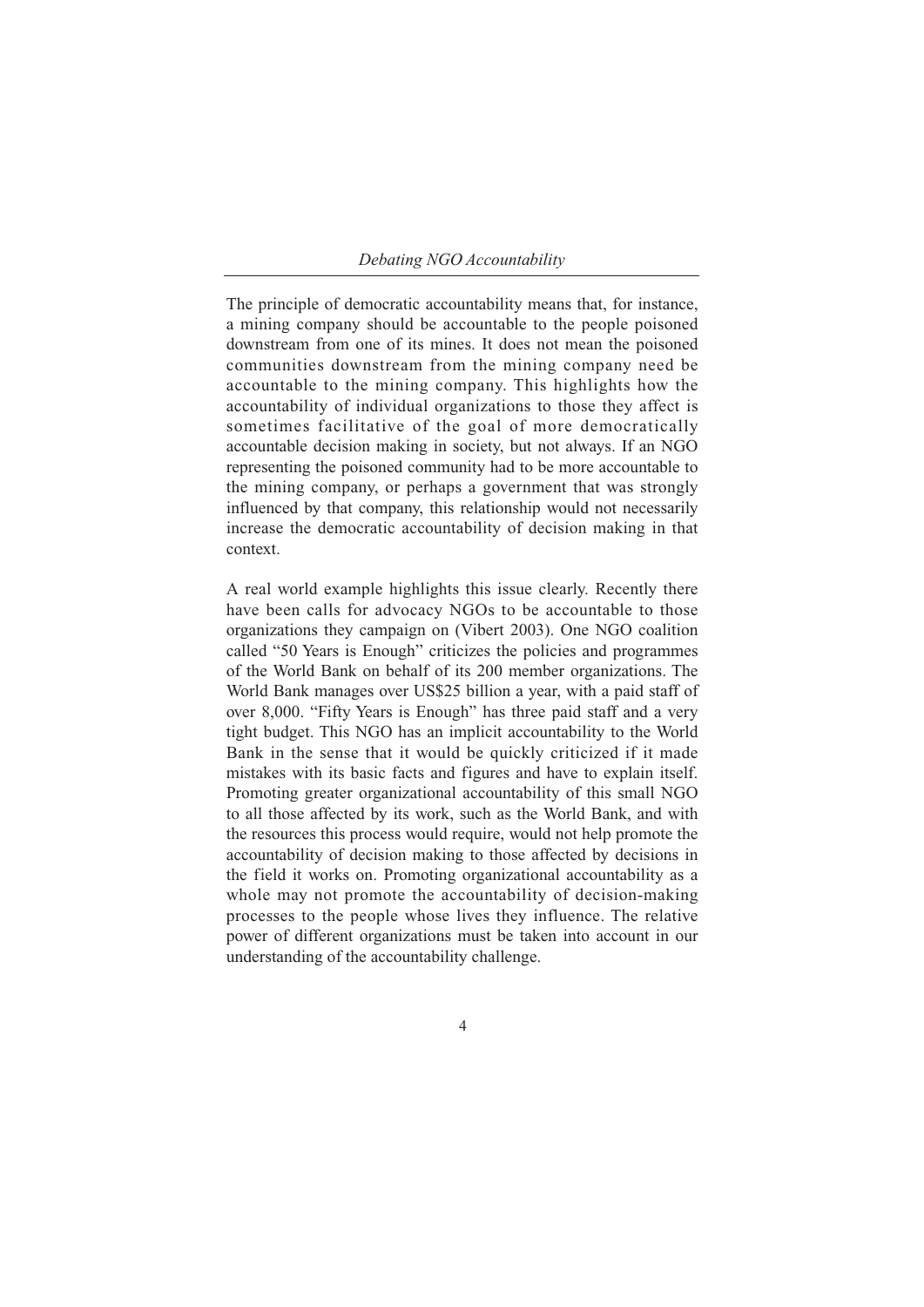#### *Defining Organizational Accountability*

This understanding of democratic accountability does not make the accountability of NGOs less important. Rather, it means that NGOs should be accountable to those they affect who have less power. To use the hypothetical mining example, if an NGO representing one community affected by a mine was successful in stopping the mining company from poisoning its river but in doing so the company diverted its pollution towards other rivers and communities, so the accountability of that NGO to the newly affected communities would become an issue.

The implication is that social systems rather than just organizational units within those systems need to be considered. The accountability of one part of a social system helps create a more democratically accountable system if a) it is accountable to those parts affected by its decisions/actions; b) that have less power; and, c) that are accountable to other parts of the system in the same way. Therefore democratic accountability can be defined as the quality of being accountable to those with less power who are affected by one's actions or decisions, when they in turn exhibit the same accountability, where accountable means both justifying to and being regulated by those to whom one is accountable. To clarify, this "democratic accountability" can be described by answering the four accountability questions as follows:

- Who is accountable? The person or group that affects some relatively less powerful person or group.
- To who? To the person or group they are affecting.
- For what? For the effect they have on them, particularly if negative.
- And how? In a way where the person or group affected can change the behaviour of the person or group affecting them (with the affected also becoming accountable to any third parties they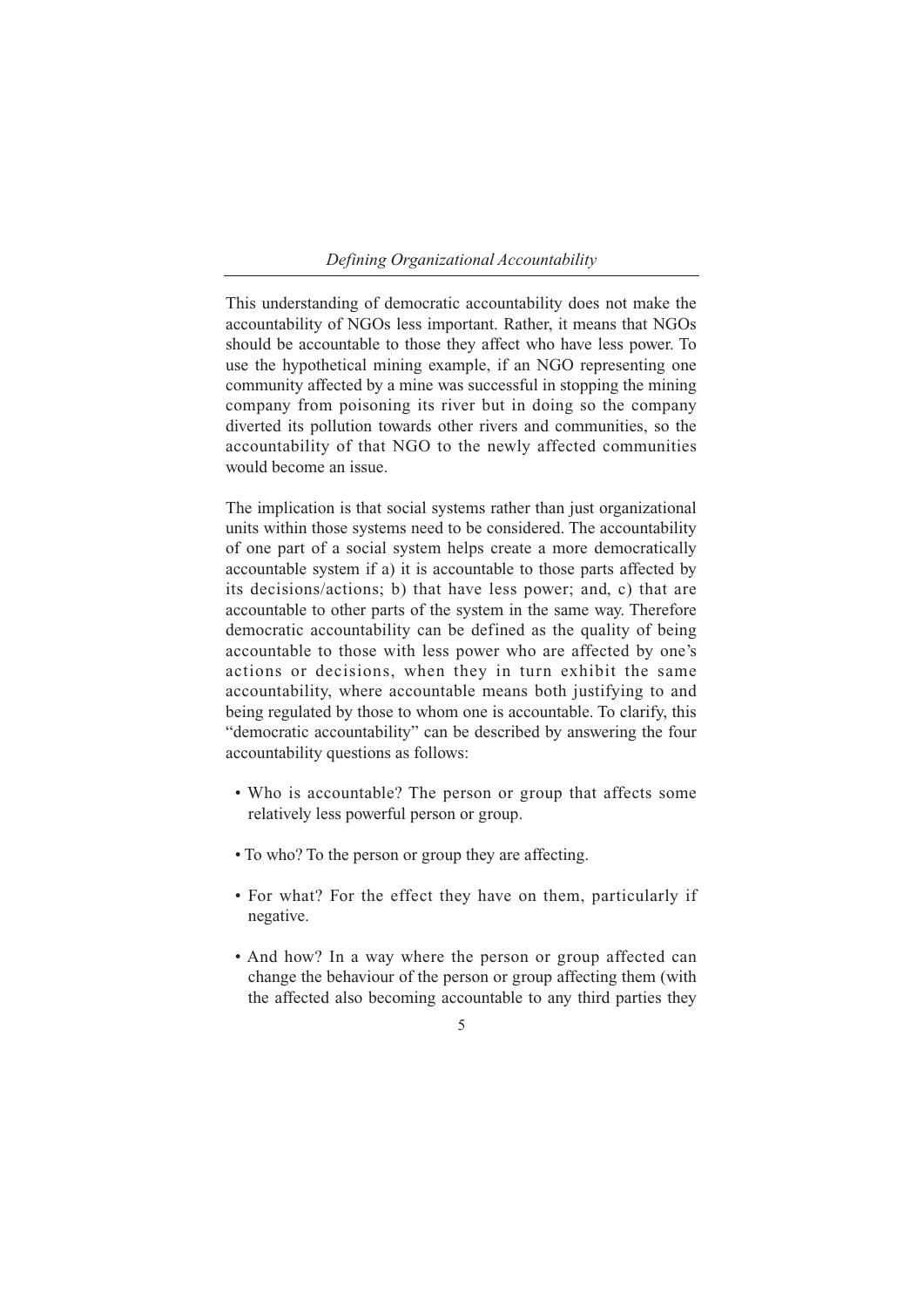affect when exerting this influence).

These are simple principles concerning individual organizational units in our infinitely complex and interconnected social system, and are therefore fallible and provide only a guide. The principles include recognition that ever-wider circles of interconnection between organizations are crucial to whether the relationships between organizations at the centre of that circle are as constitutive of democracy as possible. The importance of the accountability of these wider relationships does not mean that an organization can claim it will not be accountable to a relatively less powerful organization unless that organization is itself accountable to other less powerful organizations or people. To use the hypothetical example discussed above, the mining company should not require that an NGO representing an affected community be accountable to all other stakeholders before the company will be accountable to that NGO. However, in recognizing the wider connections, it would be beneficial for the company to encourage that NGO to consider its own accountability to those it could influence by reaching agreement with that company.

Some commentators have suggested that NGOs should demonstrate the same principle of accountability they call for in others, such as business (Edwards, 2003; Zadek, 2003). This may have some rhetorical resonance, but the discussion above illustrates how this position must be nuanced. The specific accountability principle NGOs often are calling for in relation to corporations is if an organization has lots of unaccountable decision-making power protected by private property rights, and are using that power with the aim of managing economic and social relations for the accumulation of more power, and are escaping existing accountability mechanisms provided by the State, then it should be more accountable to those being affected (Bendell, 2004b). If this same principle of accountability is to be applied to NGOs then they would have to do little, given their limited influence, property and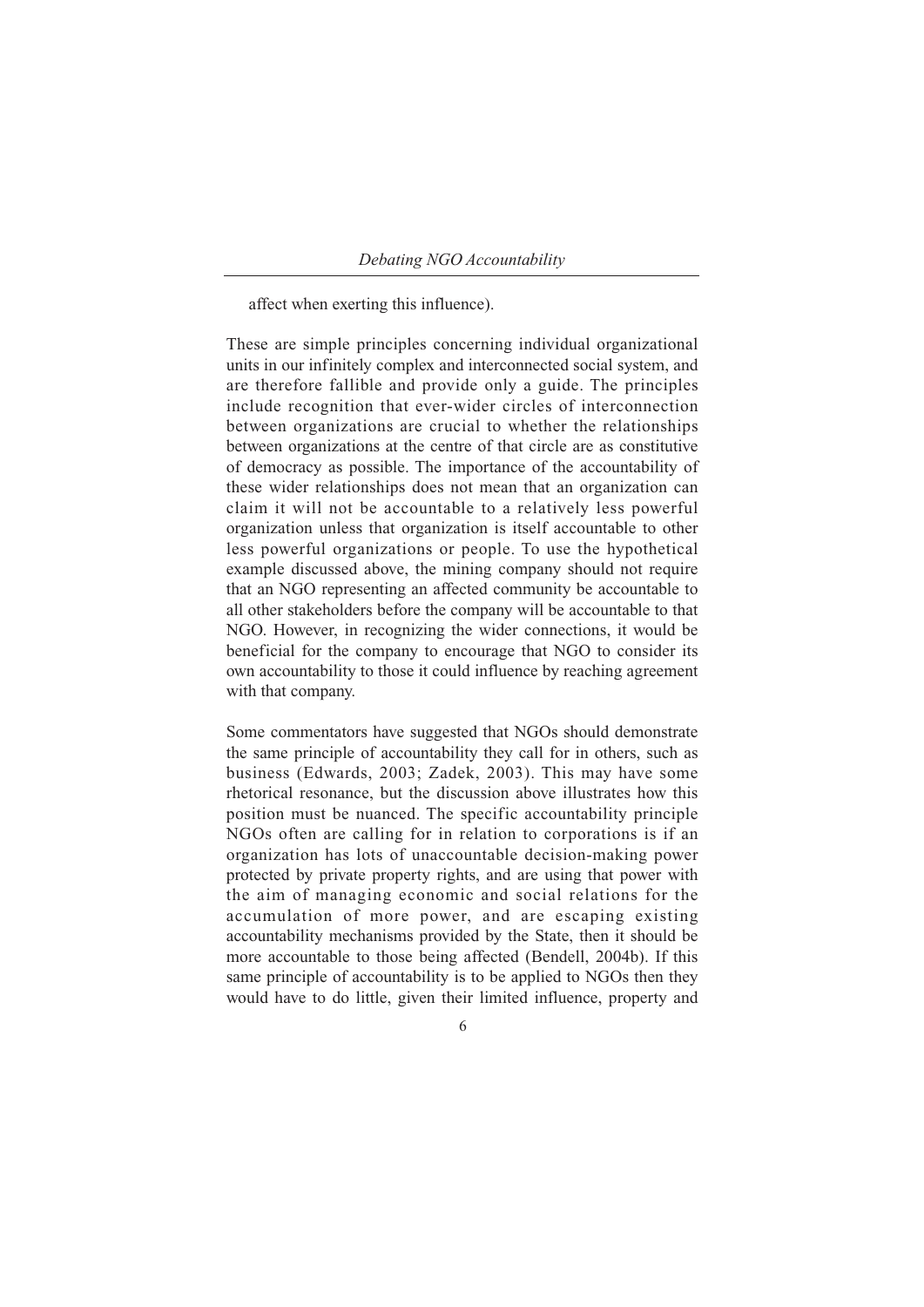#### *Defining Organizational Accountability*

absence of a profit motive. Instead, the important principle to uphold is democratic accountability, where decision making by the powerful should be accountable to those who are less powerful and are affected by those decisions. This principle puts much more of an onus on government and corporations due to their relative power and the wider impacts of their decision making. However, it still means that NGOs should seek to enhance their own contribution to democratically accountable societies.

Democratic accountability is an ideal. Given infinite connections between people and organizations, it is impossible for an organization to attain a state of being democratically accountable. Instead, it is an aspiration. An organization aspiring to promote democratic accountability is one that seeks to be accountable to all those with less power that it affects, while in turn promoting the same principle in those to which it seeks to be accountable. Such an organization will only seek to be accountable to those that have more power than it when those organizations are accountable to all those they affect, and are thereby acting as mechanisms for wider democratic accountability in society. Therefore an NGO that aspires to democratic accountability might seek to be accountable to a donor insofar as that donor is itself committed to contributing to democratic accountability.

A key issue that is raised by this definition of democratic accountability concerns how we know which organizations have more or less "power." How power is defined and measured—and whose decisions on this matter the most—is a challenge that will require further exploration. Power is a concept that has been explored in detail by sociologists for decades, and although this work needs to inform policy and practice in this area, it is beyond the scope of this *Dossier*.5 For our purposes here, proxies of power can be found in property and force: those with more property are more powerful, as are those with more ability to use force, such as governments (who are meant to have a monopoly on the use of force in a society).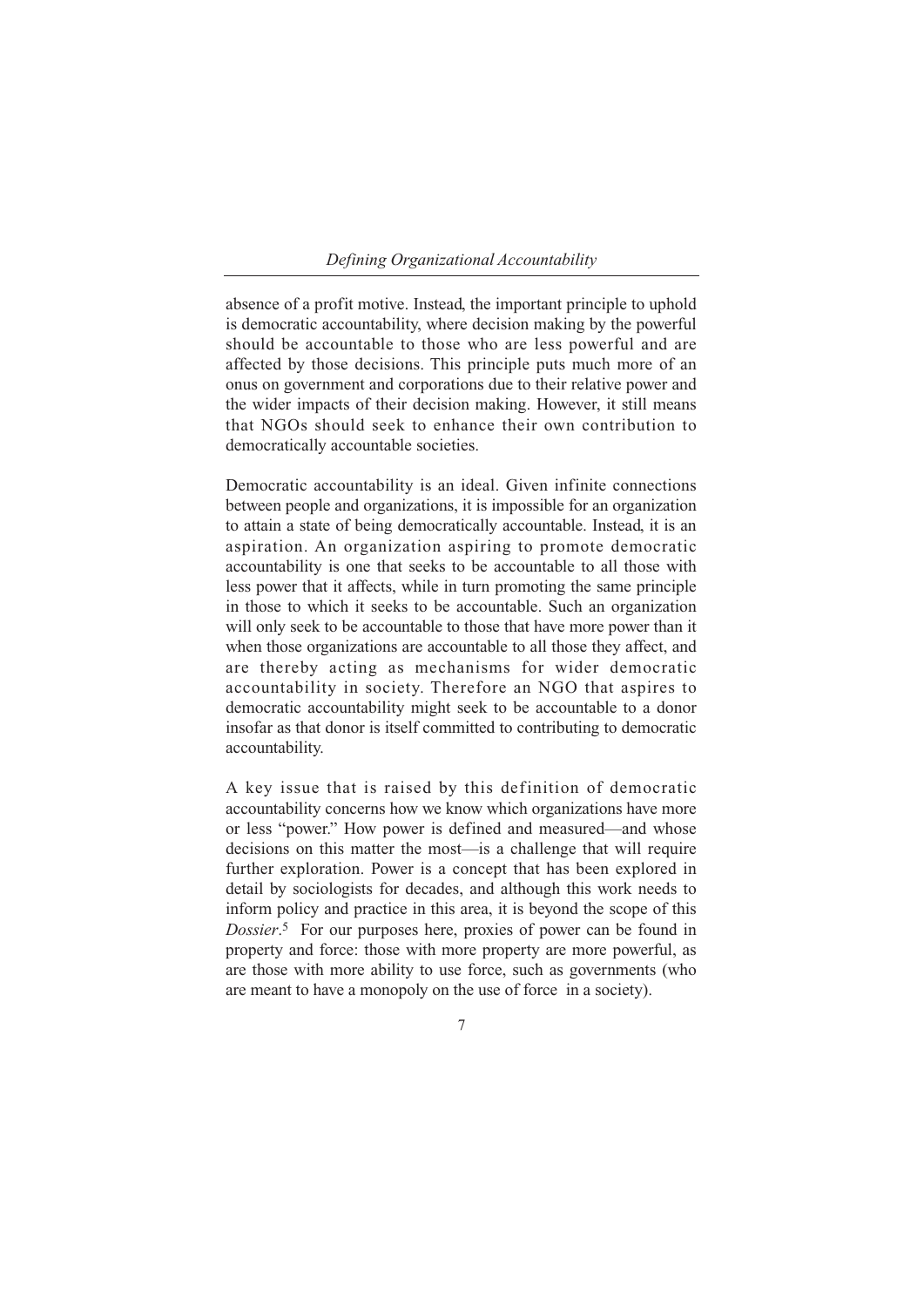Many commentators on accountability emphasize "placing a check on the authority of the powerful" to the extent that, "in common usage… 'accountability' is shorthand for democratic accountability – accountability to ordinary people and to the legal framework through which governance is effected" (Goetz and Jenkins, 2002, p6). This is also implicit in the distinctions many people make between a person or organization's upwards accountability to donors or governments, or others with power over them, and downwards accountability to those affected by them. By developing this implicit idea into an explicit concept of democratic accountability the aim here is to frame a discussion of NGO accountability that supports the wider enjoyment of rights and the deepening of democracy.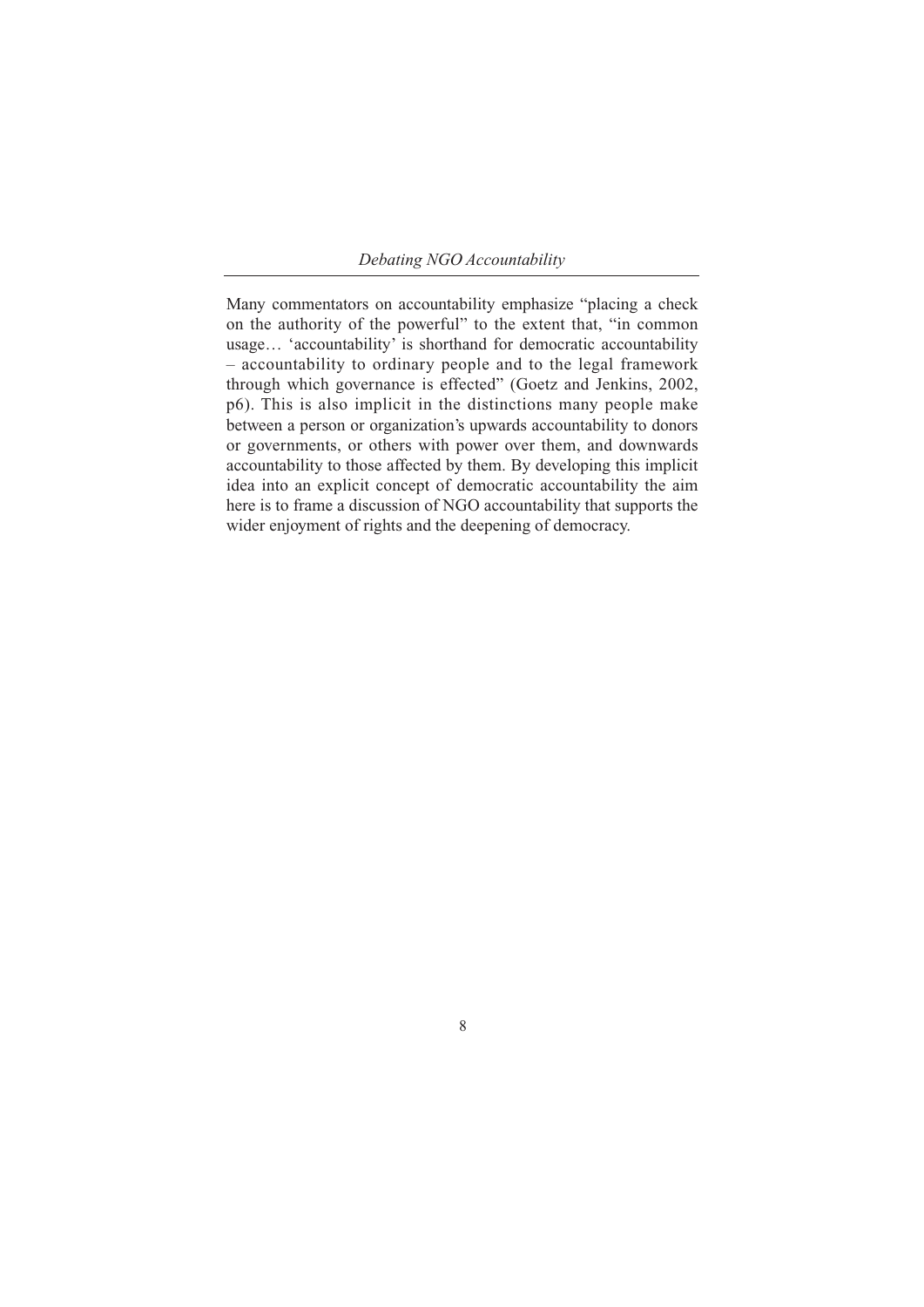## **Chapter 2 NGO Accountability and International Development Assistance**

From schools and hospitals to water and shelter, in many parts of the world NGOs are providing more services today than ever. Since the 1970s international development NGOs, such as Oxfam and Care International, have exploded in number and scale of operation. A key reason for this has been official development assistance (ODA) government aid—being redirected towards and through them (Edwards and Hulme, 1996). Between 1975 and 1985 official governmental aid to NGOs increased by 1,400% (Fowler, 1991), leading some to portray them as a creation of Western donors (Zaidi, 1999). Policies emanating from the West did influence the context for the growth in NGOs. The "modernization" of welfare States and privatization of public services is part of a neo-liberal economic politics pursued in the West and promoted around the world by the international financial institutions (IFIs), among others. Service provision was reportedly the fastest growing area of international NGO activities in the 1990s (Anheier et al., 2003, p8).

On the one hand some argue that this shift of service provision away from the State and towards the voluntary sector is a positive development. The arguments for this relate to those made for the market provision of services and of public–private partnerships in general. They contend that NGOs are generally more effective in delivering services and can be more cost efficient. The reasons for this are said to be because such organizations are less bureaucratic, more flexible and innovative, and thus more responsive to circumstances, and often have more committed staff (Wise, 1997). A key argument is that these characteristics make NGOs more accountable to the intended beneficiaries of the services they provide. Medical service provision is one area where the move towards a greater role for NGOs has led to partnerships between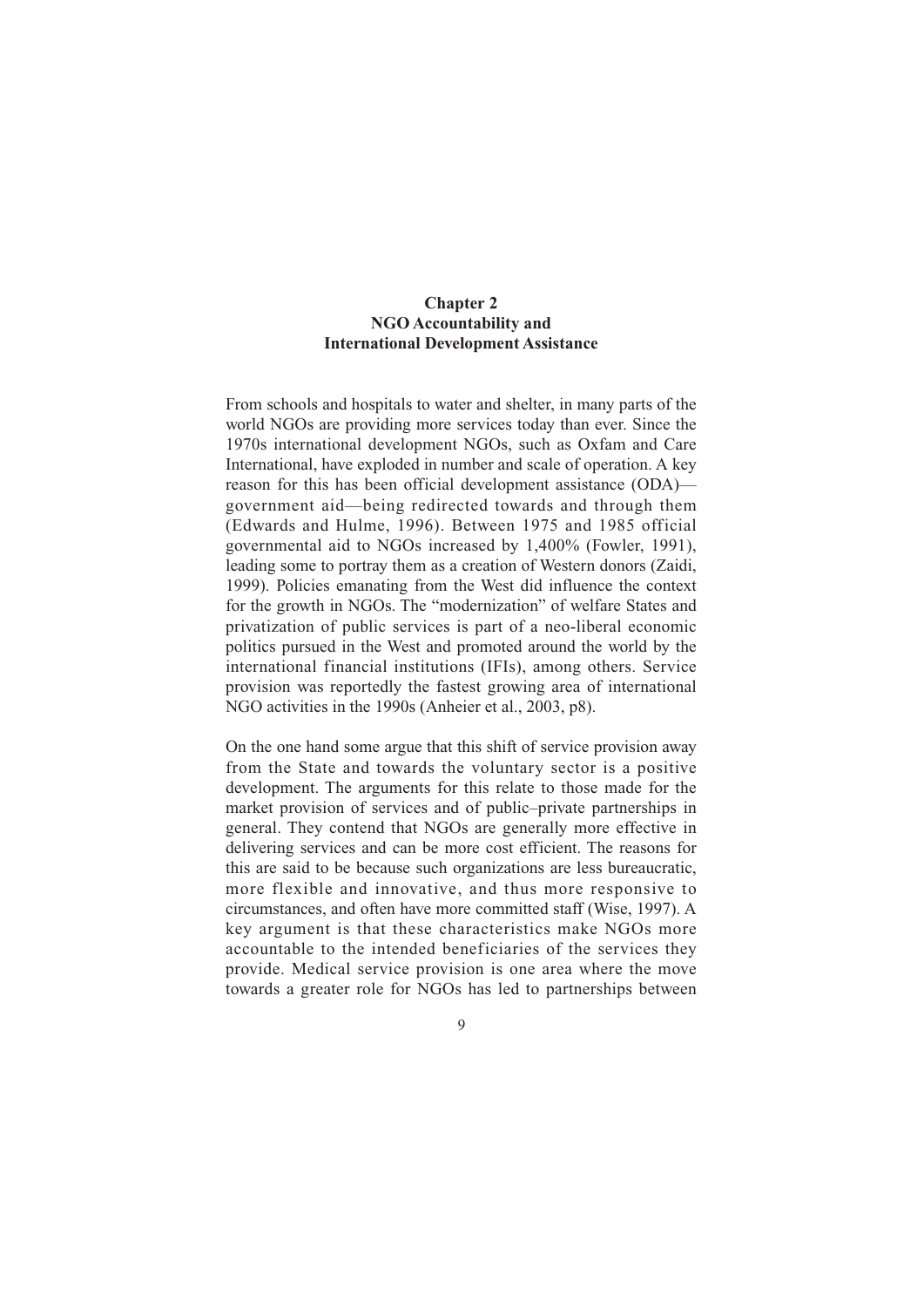them and State organizations, allowing increased scope for citizens to challenge managerial and medical professional power (Milewa et al., 2002). However, the retreat of the State and the takeover of its welfare roles by other organizations, whether non-profit or forprofit, has been strongly criticized by some, for reasons that can be summarized.

In many parts of the world there has been strong criticism of the declining accountability of employers to employees as services move out of the State sector. Employees being sacked and re-hired on worse pay and conditions, or not re-hired and the jobs contracted out to firms with cheaper labour costs, are commonly reported stories (Monbiot, 2000).

Others have questioned whether the intended beneficiaries of the services provided are indeed better off and how accountable service providers are to them. In the first place, "the privatization of service delivery and some other State functions has confused the public perception of the formally accountable actor: is it the State or the private provider?" (Goetz and Jenkins, 2002, p49). A discussion of arguments for and against the market provision of public services is beyond the scope of this volume, and the remainder of this Chapter will focus on the arguments concerning provision of public services by NGOs. Some of those arguments have been as highly charged as the private-versus-public debate, with some saying that the misinformed good intentions of NGOs are paving *The Road to Hell* (Maren, 1998) and others accusing some staff of organizations working on international development as being self-interested, making them the *Lords of Poverty* (Hancock, 1992).

A key criticism levelled at Western funded and headquartered NGOs working overseas is that they impose their own interests and agendas on people. Many governments in the global South worry about their lack of control of the work of organizations almost entirely funded by foreigners. In Kenya, for example, NGOs receive more than 90%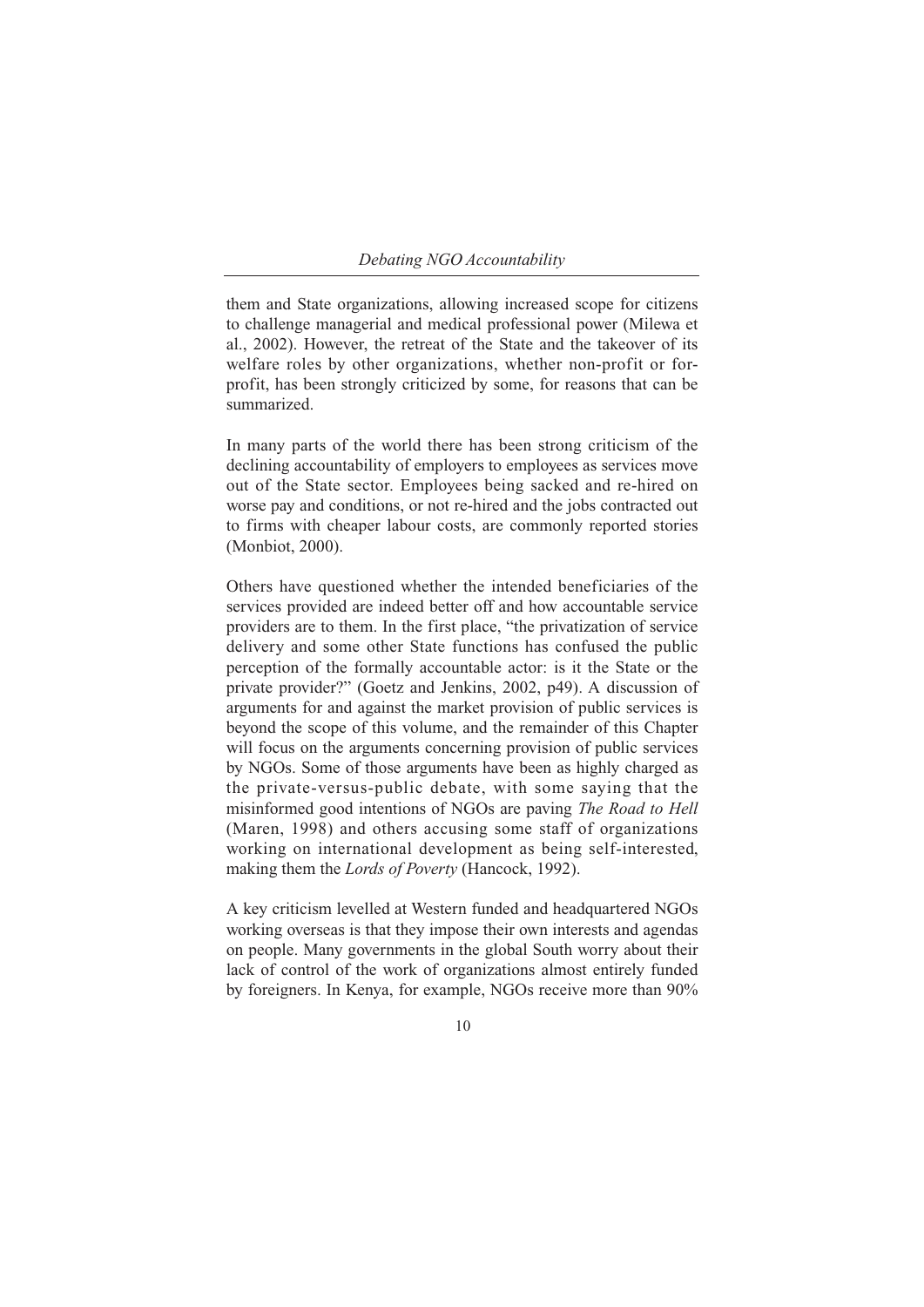#### *NGO Accountability and International Development Assistance*

of their operational and capital expenses from abroad (Zaidi, 1999). Some governmental concerns could arise from a desire to suppress democracy and centralize power. However, there is a legitimate concern about the influence of foreign funded groups on domestic culture, economics and politics, especially when the concept of development and how to attain it is so contested.

An example of controversy around the activities and accountability of Western NGOs working in the South concerns the work of the US environmental group Conservation International. It plays a major role promoting the establishment of and helping in the management of designated regions of conservation around the world. One of its specialities is understanding biodiversity and engaging with the knowledge of forest-dwelling communities about the properties of various flora and fauna. It works closely with governments and corporations to promote conservation. However its work with the biotechnology industry has generated stinging criticism from environmental and human rights groups in the countries where it works. In Panama, Surinam, Mexico and Papua New Guinea local groups have criticized the way it has helped biotechnology companies to access traditional knowledge about the application of various species so they can then patent the active compounds. The accountability of the process to those whose intellectual property is accessed is challenged, with some describing the process as bioimperialism (Choudry, 2003).

Others raise concerns about how NGOs might be just administrative inventions by some governments in order to obtain additional funds. These are known as "briefcase NGOs" in Uganda (Goetz and Jenkins, 2002, p49). This relates to a concern for the growing dependence of NGOs on government funding. Michael Edwards and David Hulme (1996) argue that this can compromise the advocacy role of NGOs, as they worry more about jeopardizing funding, start being seen by the public as less independent and thus less legitimate. This dilemma is illustrated by USAID's updated guidelines for the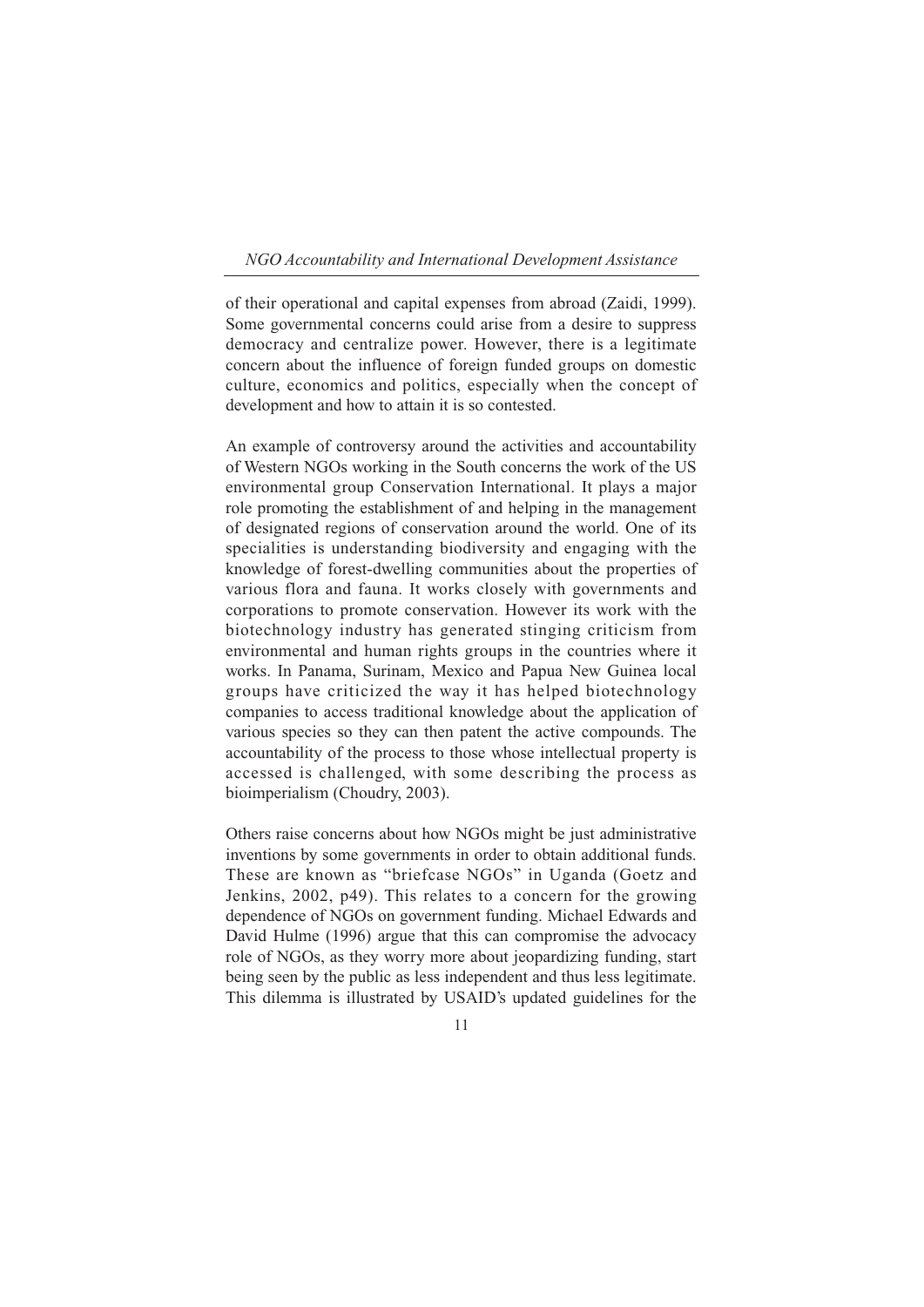NGOs it works with, which state that such organizations should identify themselves with the foreign policy aims of the US Government (*The Guardian, 2003*).

Even without overt interference, an NGO's concern for the interests of its large donors may undermine its attention to the needs of its intended beneficiaries. For example, they might professionalize and specialize in ways where they lose touch with communities, and they focus on short-term quantifiable outputs rather that systemic change in order to satisfy funders (Edwards and Hulme, 1996). Such organizations can become more interested in themselves rather than their expressed objectives (Ganesh, 2003).

One criticism heard from the opposite end of the political spectrum is that some organizations are gaining tax exemption to provide services that could be provided by tax-paying companies. For example, Public Interest Watch (PIW) lambasts non-profit hospitals in the US, saying they are "grabbing huge amounts of public money that doesn't belong to them" (PIW, 2004, p25). However, although the awarding of tax-free status needs to be looked at more closely, the principle of allowing organizations to receive tax-free donations and not pay taxes themselves when they are providing public benefit is a sensible one and should be continued. Just because a particular public service can be provided by a for-profit company should not affect the status of tax-free non-profit providers of that service when it is often qualitatively cheaper and targetted at poorer people. The arguments of PIW are clearly in the interest of for-profit providers of public services who fund their work. This illustrates how commercial interests sometimes manifest themselves in the advocacy of certain NGOs.

Claims of incompetence have also been levelled at NGOs. A report commissioned by the United Nations Children's Fund (UNICEF) claimed that health services provided by NGOs in Mozambique were ten times the cost of those provided by the government (Clark,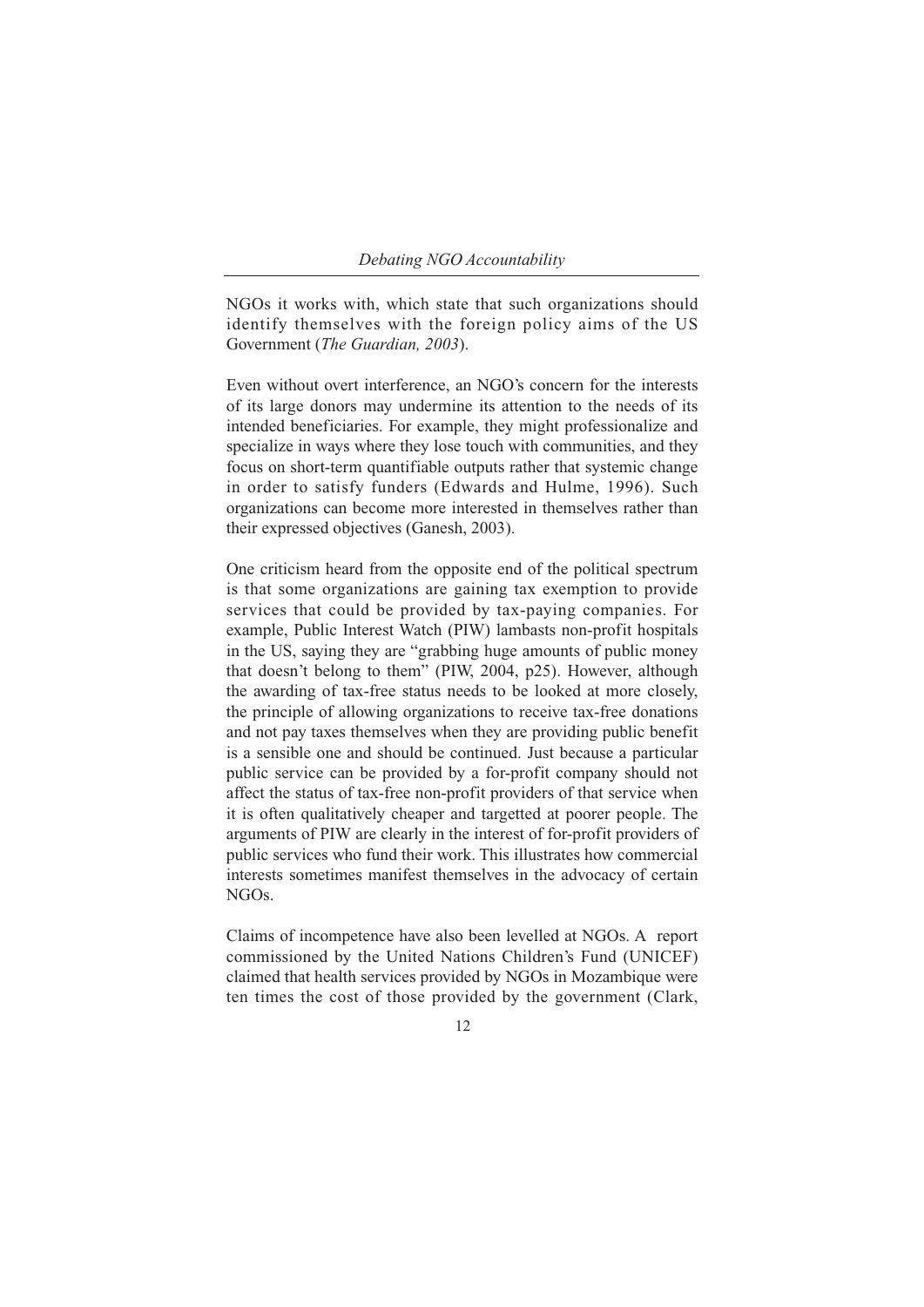#### *NGO Accountability and International Development Assistance*

2003). Some incompetence has been catastrophic and given rise to claims of corruption. A low point was in 1994 in Rwanda, where accusations were made that during the mass killings refugee camps were used as recruiting and refuelling stations by the militias (Christensen, 2004). Various cases of abuse of staff and supposed beneficiaries have been levelled against NGOs, such as claims of widespread sex abuse in such organizations in Orissa and providing services in return for cash payments (Goetz and Jenkins, 2002, p49).

These various questions about the effectiveness of NGOs in providing services in general, and development assistance in particular, mean that they are no longer seen as magic bullets for international development. And, since the mid-1990s, there has been an increasing debate about their accountability (Edwards and Hulme, 1996; Najam, 1996). How have development NGOs been responding to this challenge?

#### **Initial Responses to Accountability Challenges**

Research conducted on the responses of development NGOs to accountability challenges reveals a range of activity within specific organizations that addresses their own governance as well as programmes, and a number of coalitions of NGOs who are collaborating on standards and codes. However, there is still much work to be done, with the accountability of organizations in the sector as a whole to their various constituencies appearing to be patchy. To illustrate, a study of over 600 NGOs worldwide found that most of them had given virtually no thought to the issue of their own accountability (Scholte, 2003). Their reasoning for this included efficiency, as accountability processes are seen as too expensive, as well as protestations that their power was nothing compared to governments and business, so their accountability was not a serious issue. They also questioned how working on accountability would really help them achieve their various missions. Thus, initiatives on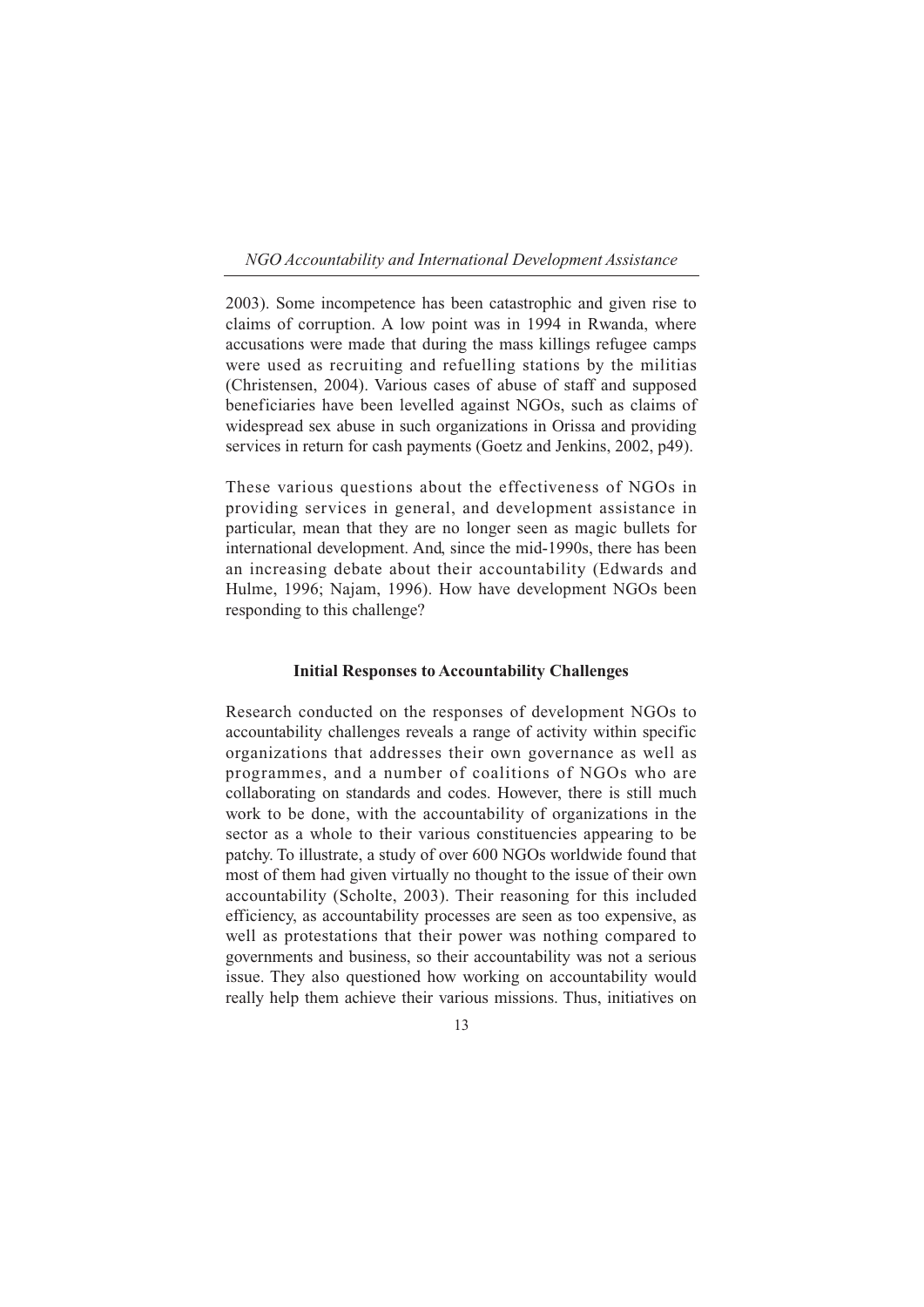accountability were viewed with suspicion, which is understandable given the questionable motivation of some lobbyists and government officials for regulating NGOs.

For many NGOs there remains a problem with the basic building blocks of organizational accountability—transparency of information, and an organization's governance structure. To illustrate, over 100 Philippine NGOs were asked about their finances, and only 10% responded (Faustino and Baron, 2003). Besides financial information, few are obliged, or voluntarily choose, to publish systematic, externally audited accounts of their non-financial performance (Zadek, 2003). Governance is also quite often inadequate with some managers of large organizations having complete autonomy to decide on strategy and operations, including their own salaries.

This is partly because of the way most large NGOs have grown from small initiatives of one or two people. "The more effective a CEO [Chief Executive Officer] has been in founding or building an organization, the harder it can be for them to recognize the importance of developing an independent governing body. A basic tenet of good governance is that management and governance must be separate" (Wyatt, 2003, p36). Research on NGOs in Eastern Europe found that "boards are often intertwined with management and thus riddled with potential conflicts of interest—a situation undermining good governance and full accountability" (ibid, p37). Examples include that of 90% of Hungarian and Ukrainian NGOs having CEOs with voting rights on the board, and in 75% of cases the CEO acting as chair. The founders are often still CEOs, and they appoint new board members, thus retaining complete control. Interviews of many of these CEOs revealed that they had not really thought about their boards. However, as a result of their growing size, role and profile, many NGOs in Eastern Europe are collaborating to develop a code for good governance (Wyatt, 2003).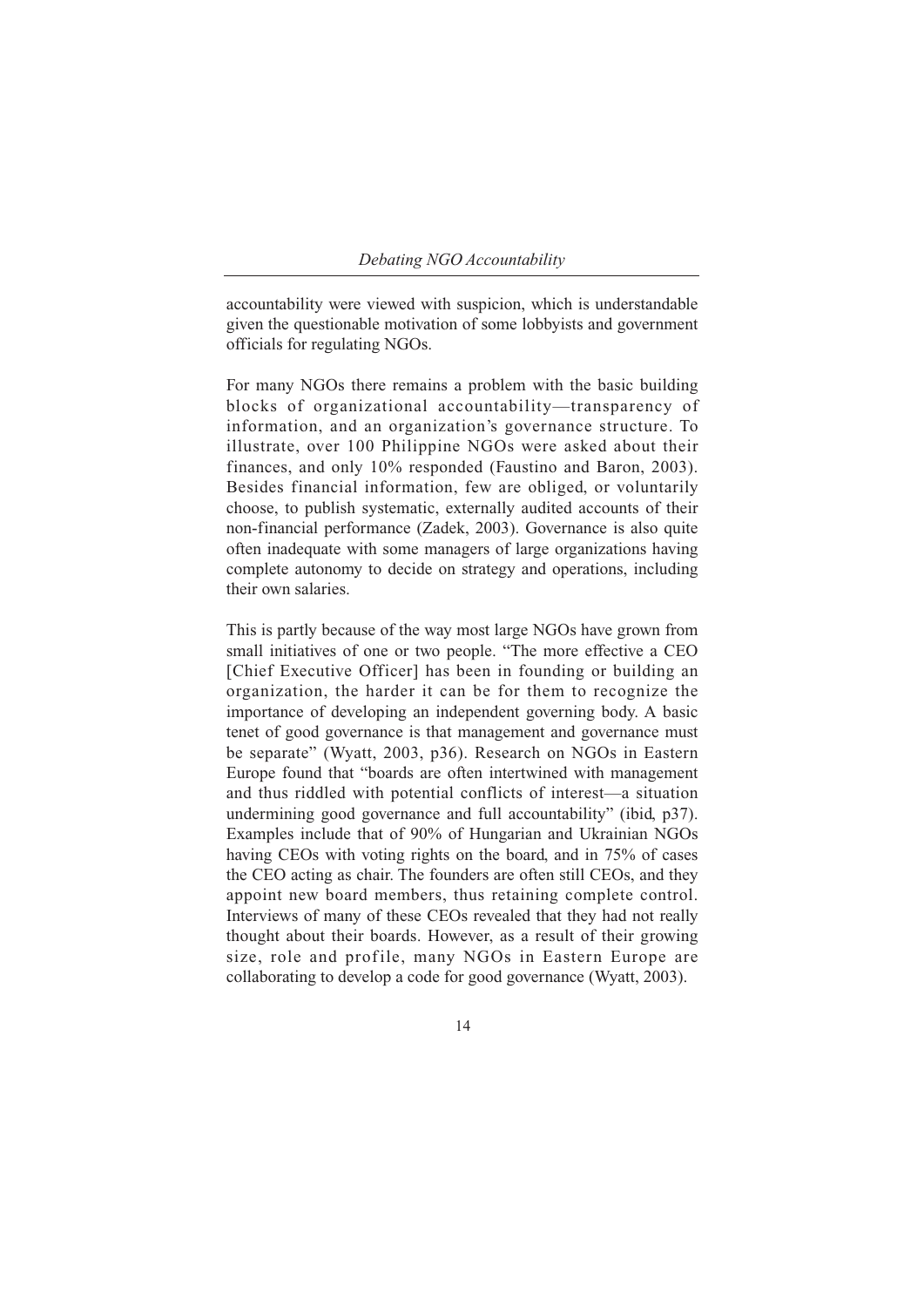#### *Initial Responses to Accountability Challenges*

There is also movement with addressing these accountability deficits in other parts of the world. Looking at initiatives in 17 Asian countries, a range of accreditation and certification bodies, rating systems, codes of conduct, discussions of charity commissions, intranet peer discussion and self-monitoring systems were found (Faustino and Baron, 2003). Standards and codes relating to accountability "have been developed the world over" (Ebrahim, 2003b, p202). Examples include the American Council for Voluntary International Action, the Canadian Council for International Cooperation, the Philippine Council for NGO Certification, the Voluntary Action Network India, the Commonwealth Foundation of Britain, and the International Red Cross and Red Crescent Movement.

Meanwhile accountability issues have also been addressed to some extent within a network of development NGOs called "People in Aid" which aims to improve management practices. It has developed a "Code of Good Practice in the management and support of aid personnel" which comprises seven principles on: health, safety and security; learning, training and development; recruitment and selection; consultation and communication; support, management and leadership; staff policies and practices; and human resources strategy. Recognized "kitemarks" are awarded to agencies that are implementing the Code, verified through a "social audit" process involving staff and other stakeholders.6

These initiatives can be welcomed, yet their involvement of beneficiaries in processes of assessing NGOs still remains a challenge. For example, in the study of Asian countries mentioned above, only the GIVE Foundation in India included explicit provision for beneficiary communities to participate in the process of assessing the performance of the NGO (Faustino and Baron, 2003). Most codes that relate to accountability have been developed with the intention of demonstrating to funders that adequate systems of monitoring, evaluation and management are in place. Indeed,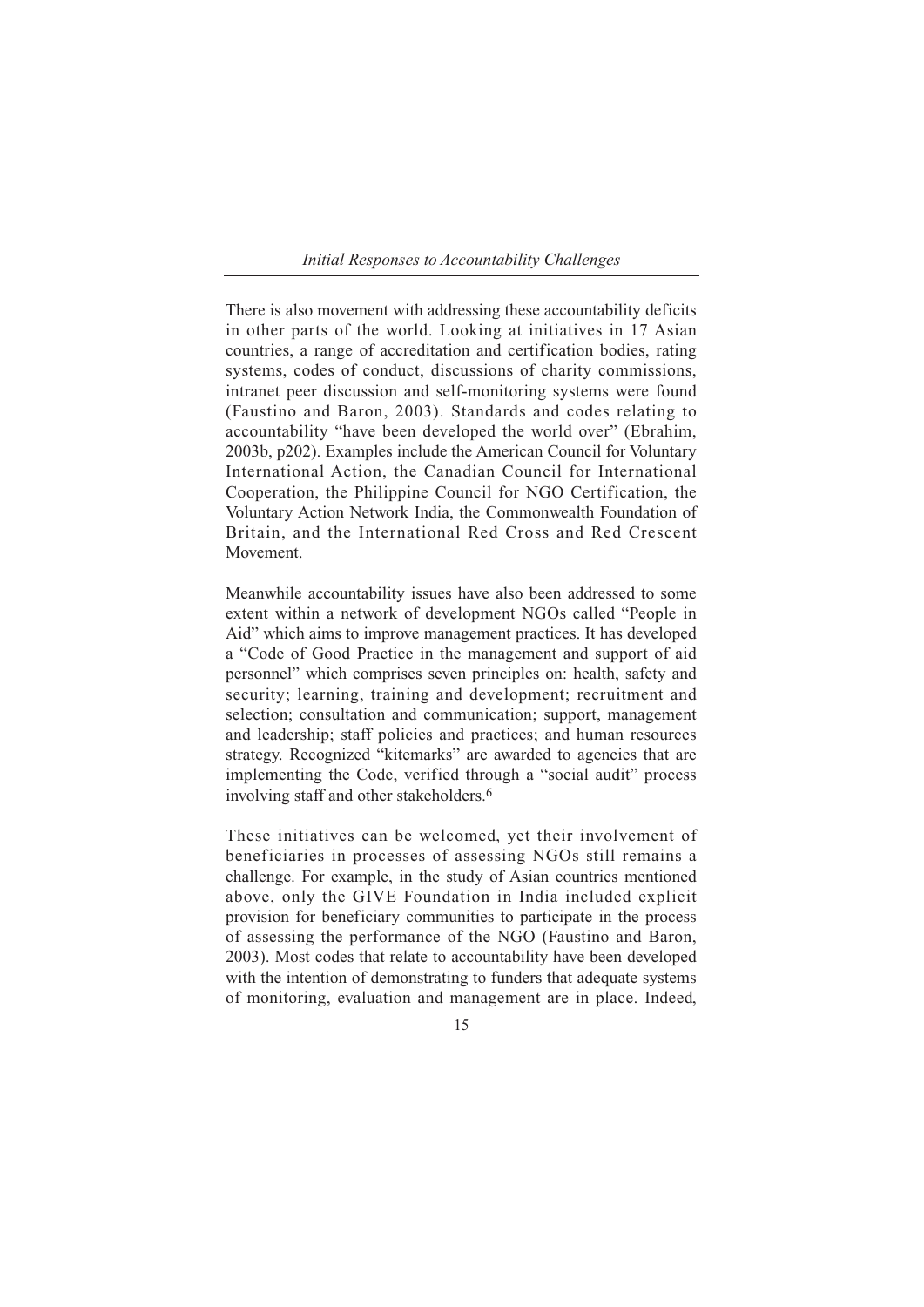work on monitoring and evaluation has boomed in the past decade in response to concerns from donors as well as the professionalization of management in the voluntary sector (Davies, 2001; Fowler, 1997). This drive towards improved upwards accountability has had mixed impacts on generating improved democratic accountability, downwards to the people affected by the activities in question.

Simon Zadek, CEO of a professional association promoting organizational accountability, suggests that the "the central dilemma" here "is that mission-driven accountabilities are often to people, 'intended beneficiaries,' who have little influence and in general no power over the organization, while contractural accountabilities, where the power lies, in general resides with people at the other end of the pipeline, with the funders" (Zadek, 2003, p23). Upwards and downwards accountability run in different directions, and unless upwards accountability processes are designed with *democratic* accountability in mind, they may be counter-productive.

One problem arises because donors often fund a vast range of projects and programmes and so seek information on their efficacy that is easy to measure, report and therefore to read and make a decision on. Consequently pressure from funders has often been both reductionist, requiring complex situations be reduced into specific isolated variable and indicators; and deterministic, requiring different variables to be related to each other. This leads some to focus on a few simple factors like frugality. "Administrative costs are supposed to be as close to zero as possible, the lower the better. The American Business Magazine, *Money*, 'rates' charitable organizations every year, usually against only one criterion: the cost of overheads.... This is like saying that the Lada is the best car in the world (or the most efficient) because it is the cheapest" (Smillie 1998, p189).

Another example of the problematic reductionist and deterministic approach is the dominant use of the "logical framework" method for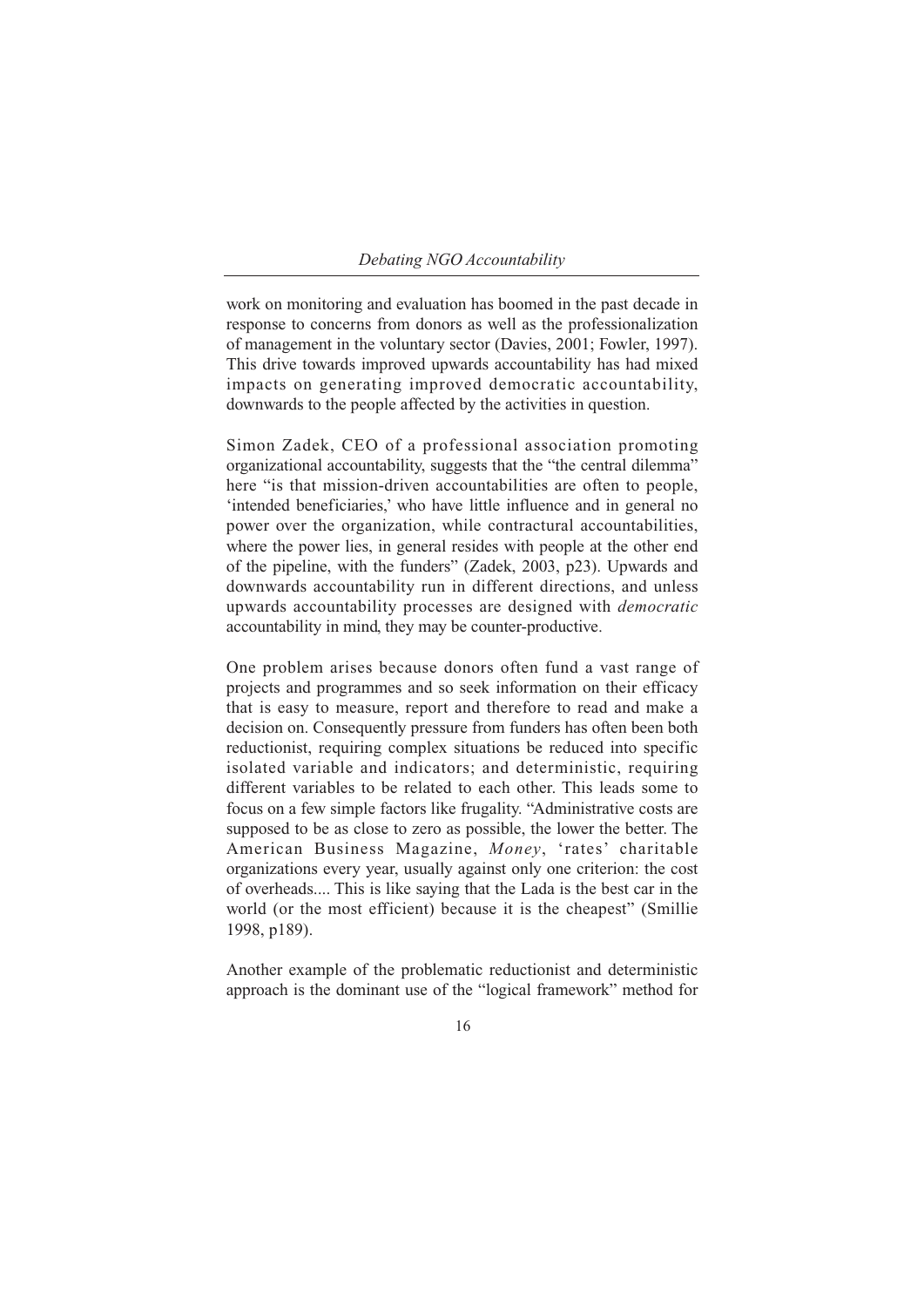#### *Initial Responses to Accountability Challenges*

assessing projects, after promotion by large funders such as the British Government's Department for International Development (DFID) (Wallace et al., 1997). It consists of a 4 by 4 matrix which specifies the goal, purpose, outputs and inputs of a project and then "objectively" verifiable indicators that relate to these, such as the number of vaccinations conducted, or homes built. The matrix is meant to encourage project planners and evaluators to specify components of their activities and identify the linkages between a set of means and a set of ends. Some users of these logical frameworks have promoted very narrow views of indicators, so that only that which is measurable should be measured and other phenomena are thus not considered important (Davies, 2001). In this way a lot of key issues get "lost in the matrix" (Earle, 2002). Thus donor demands have been creating a tendency to accounting, not accountability, and audit not learning (Edwards and Hulme, 1996). Worse, the types of bureaucratic forms of accounting upwards that have been developed mainly with Western NGOs in mind can pose particular problems for working with Southern organizations (Ashman, 2001).

An example of these challenges is an Aga Khan rural development programme in India which was pushed by international expectations to track 89 different statistics like birth, deaths and farm yields. This generated reams of data that was not that useful to the project managers. However, they also noted other data along the way that was not required of them, such as what farmers were planting, and this was what turned out to be useful information. Alnoor Ebrahim (2003c) therefore argues against an assumption that the more rigorous you can make performance measurement, the better it is. He points out that it takes time and thus takes scarce resources away from other activities, so there is an opportunity cost to certain forms of upwards accountability. Consequently he suggests focusing on measures that make a difference rather than measures that are countable, and that this would make the work more accountable to the interests of intended beneficiaries, who, of course, have an interest in being benefited, not being reported on (ibid).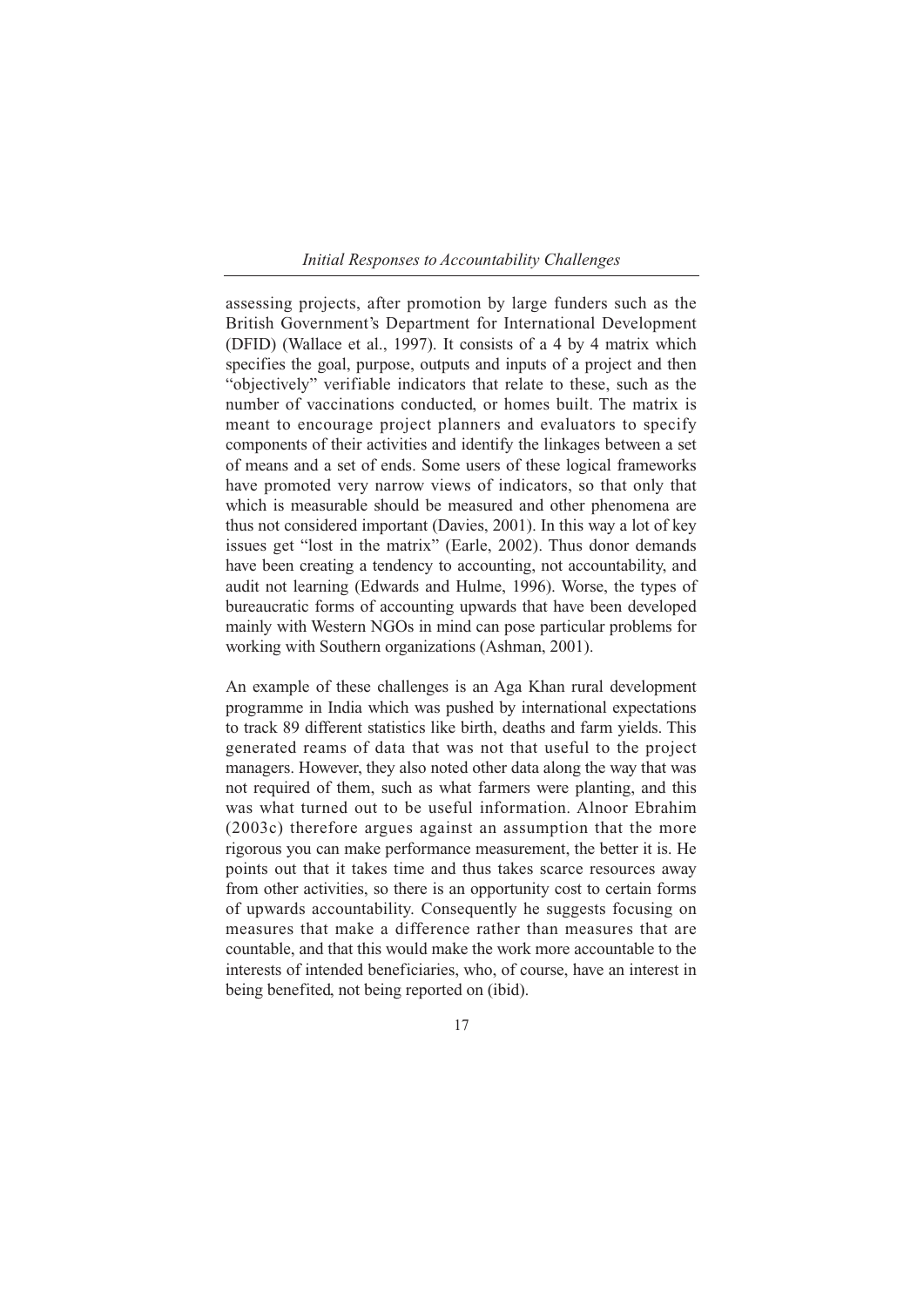Independent studies on the monitoring and evaluation of NGOs still often report a lack of reliable evidence on the impact of their projects and programmes (Davies, 2001). While such criticism needs to be heard and acted upon, some of it arises from the paradigm of the researchers themselves, who use logical positivist approaches to measuring impact and naturally critique policies and activities where they do not conform to logical positivist thought. Therefore, despite continuing critiques about deficiencies in monitoring and evaluation, by the mid-1990s functional upwards accountability of NGOs was already fairly well developed – often it had to be – but functional downwards accountability was weak, and strategic accountability in general was not strong, as short-term priorities still dominated (Najam, 1996).

There are some signs of action being taken to address *downwards* accountability concerns more directly. Partly in response to the failures in Rwanda during the genocide, the Human Accountability Project (HAP) was launched by 13 international emergency relief organizations. All members exhibit some of the basic accountability mechanisms in place that are often requested by large donors. For example, they all have independent boards to which they are accountable and publish audited financial reports, and many have members that have a certain degree of control in the direction of the organization. Nevertheless these organizations believed that both their own accountability systems and those of other organizations working in the same area might not be sufficient to ensure high quality responses to humanitarian crises. They saw this becoming a greater problem given the growing number and diversity of organizations prepared to deliver humanitarian services.

Now renamed the Humanitarian Accountability Partnership International (HAP-I), they address the four key questions of accountability described earlier – who, to whom, for what, and how, as well as a fifth – with what outcome? They answered them in the following way: organizations providing emergency relief are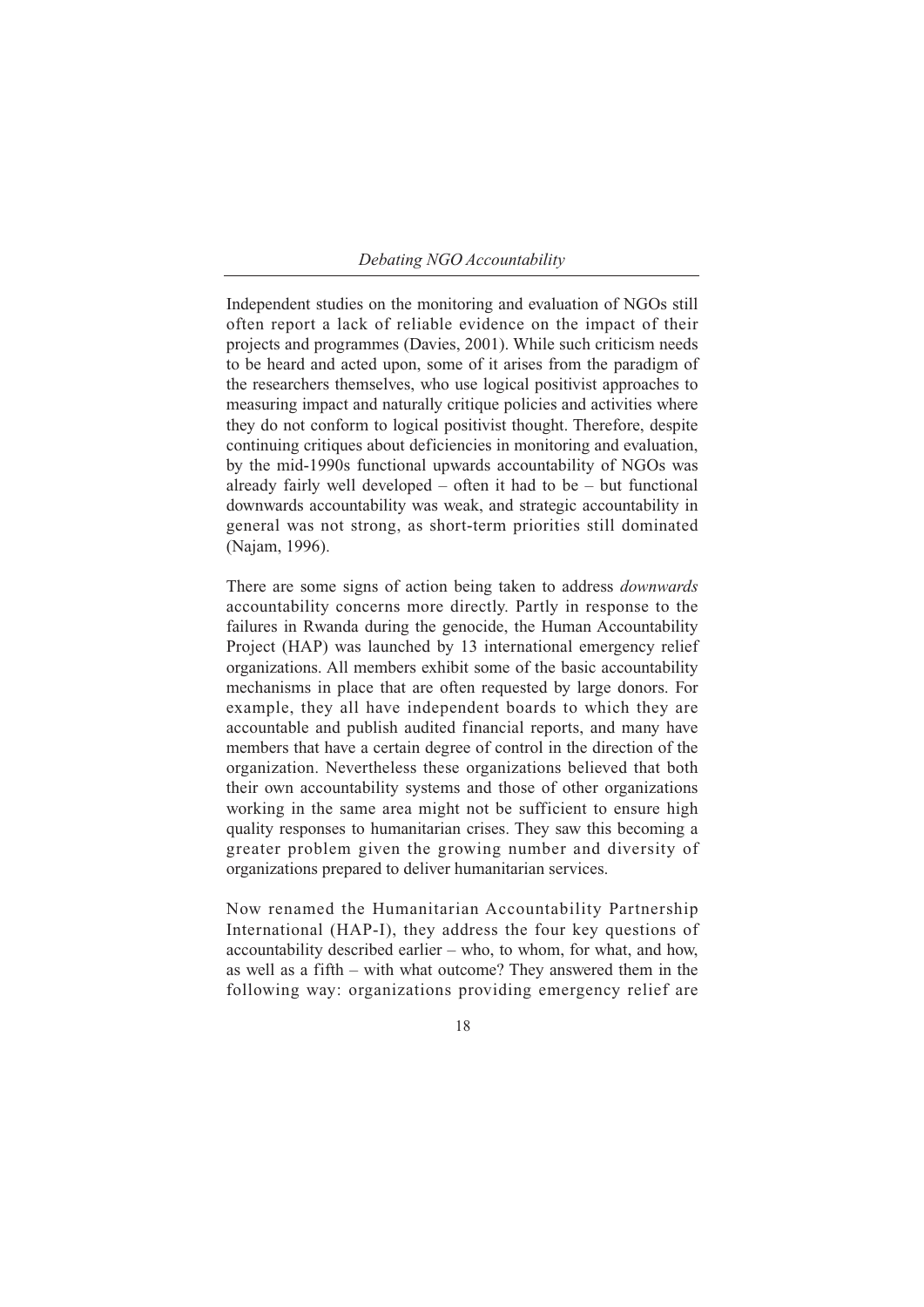#### *Initial Responses to Accountability Challenges*

accountable to the people affected by the crisis, for the effectiveness of their relief in helping the people live a life with dignity, by creating a variety of mechanisms including a self-regulatory watchdog, with the aim of strengthening the humanitarian sector and thus bettering the lives of the affected populations. Focusing on these first principles then shaped the following work programme. Their answers were essentially based on a rights based view of people's access to humanitarian relief and development opportunities. This means that human rights as codified in the Universal Declaration of Human Rights (UDHR) and subsequent covenants on civil, political, economic, social and cultural rights and traditionally guaranteed for citizens by governments as part of citizenship, are the starting point for the provision of disaster relief. Consequently, HAP-I has been pioneering a process which implements the principle of *democratic* accountability.

Another development organization has taken a rights based approach when reassessing its work. In 1999 ActionAid announced its intention to base its operations on the UDHR. This means going beyond the traditional charity mindset and recognizing the human rights to education, food, water, health and shelter. ActionAid now defines what it does as working with communities to help them identify and demand their rights. This is a major break from its historical approach, which was based on child sponsorships, and perhaps illustrates their realization of the limits of such specific help when social, economic and cultural systems militate against better lives for all children (Scott-Villiers, 2002).

Other NGOs have made more moderate steps in this direction. For example, Oxfam International has invited some large Southern organizations to become full members and instituted associate status for major advocacy partners that do not meet the criteria for full memberships (Clark, 2003). Even some environmental NGOs that operate internationally have moved to improve their accountability to those directly affected by their work in the South. The World Wide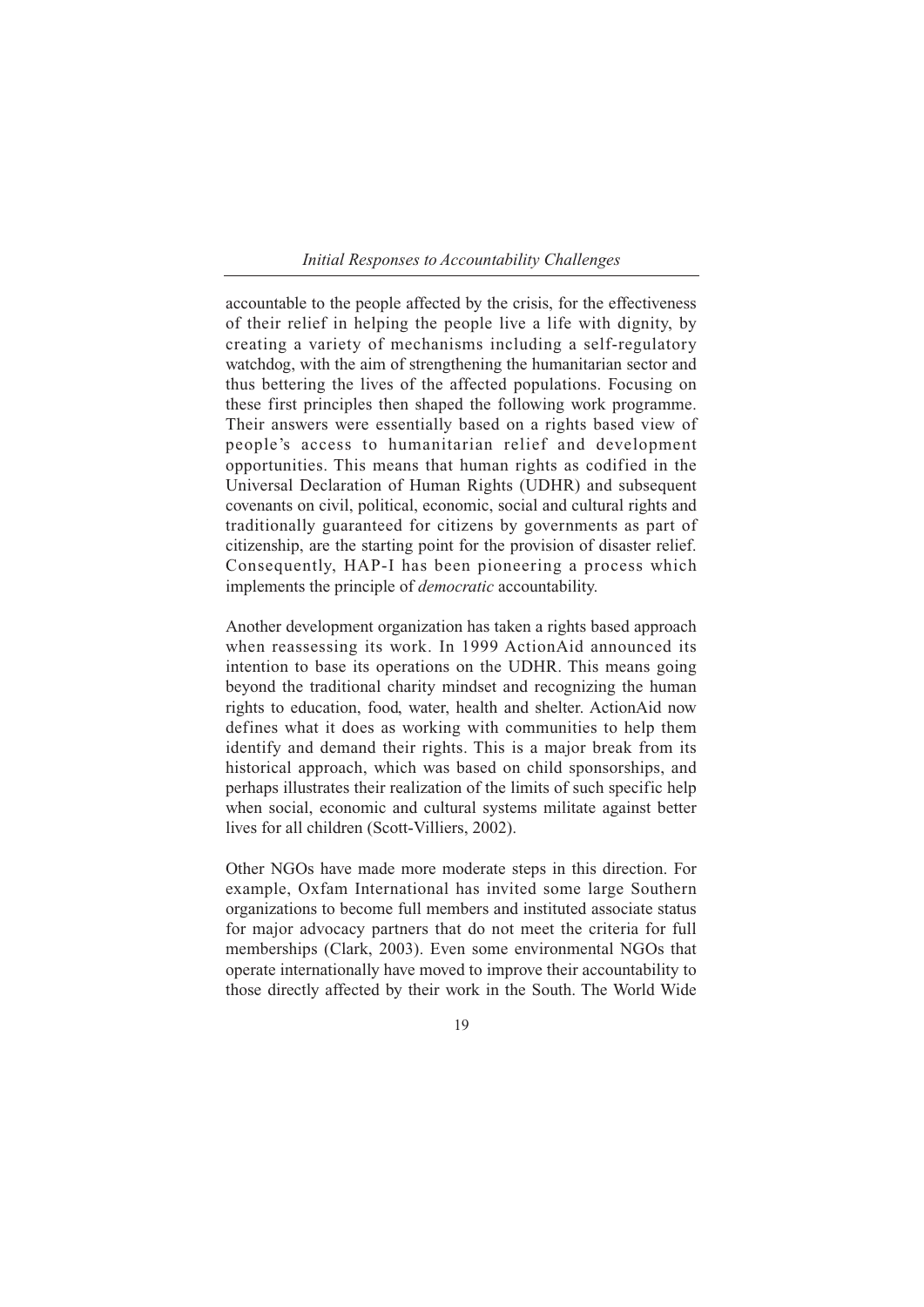Fund for Nature (WWF) has few Southern members and therefore had a board comprised largely of Northern-based people. Although as an environmental organization concepts of downwards accountability are somewhat limited given that their intended beneficiaries include the natural world, it has sought to address its downwards accountability by including some Southern programme officers on its board. The meaningfulness of this measure is still to be seen, with the new board members reportedly "unsure of their status and how much to speak out" (Clark, 2003, p113).

## **Participation and Accountability**

The promotion of participatory methods of assessing development project plans and experience is in part a response to this challenge of enhancing the downwards accountability of development work. The simple idea of convening focus groups from communities, among other methods, to discuss various proposals and their own ideas, rapidly spread through the international development community during the 1990s, particularly when major funders and lenders such as the World Bank began to adopt the idea of participatory approaches to development (Cooke and Kothari, 2001).

The widespread uptake of this approach has not been without problems. On the one hand it poses a problem for upwards accountability as it is difficult to aggregate the huge amounts of contextual specific data coming from participatory methods (Davies, 2001). Key things such as the quality of the participatory processes, which often depends on the commitment and local knowledge of those managing the processes, are difficult to interpret from reports. Not only is this an administrative problem, but the processes themselves often leave a lot to be desired. Processes of participation have been industrialized by consultants so that many such processes are little more than an exercise in gaining consent for predetermined strategies. Therefore some have argued that the interest in these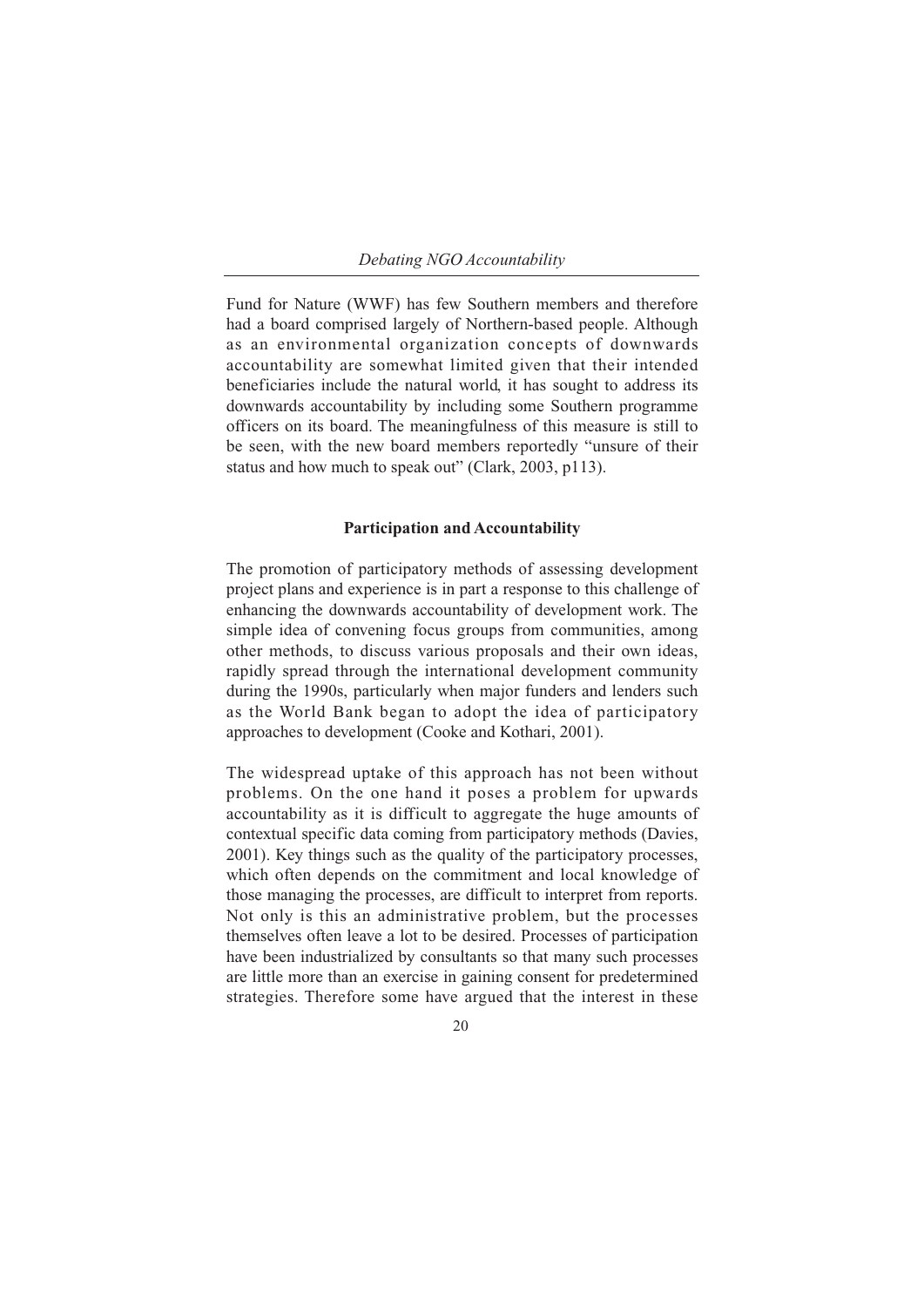## *Participation and Accountability*

approaches has been self-serving and has not created real accountability to poor people (Cooke and Kothari, 2001). "Young men and women who look good and talk good are now seen in five star lobbies talking participation with donors. Lengthy consulting reports at highly inflated rates are prepared for NGOs by NGOs. The upper class has shown its alacrity yet again. They are taking full advantage of the new and generous opportunity being offered…" (Samad, 1993, in Zaidi, 1999, p267).

Another criticism of participatory methods is that they have placed the emphasis on the local level, when many of the processes contributing to negative local outcomes, such as international politics and trading relations, are extra-local. They focus on the victims of international processes rather than possible victimizers. This is in keeping with the mainstream view of Western-dominated institutions like the International Monetary Fund (IMF), World Bank and bilateral aid agencies which often cast the problem of poverty and unsustainability as the result of individual States' situations in the South rather than oppressing global politics and economics (Mawdsley and Rigg, 2002). This is compounded by the way donors require mechanistic summaries of project goals and achievements, rather than focusing on the underlying processes of maldevelopment and how to change them (Zaidi, 1999).

Consequently, some argue that the work of development NGOs is very limited, and worse, limiting other means of social change. The criticism is that they focus on specific projects and don't have the expertise, mandate, interest or political power to address the real determinants of poverty and inequality in the world today (Zaidi, 1999). Some view them as therefore allied to anti-State and neoliberal ideology (Kamat, 2003). This raises the difficult question of whether by their very existence and success NGOs distract and detract from an agenda that would be necessary to ensure delivery of adequate services to all. Taken together, the largest NGOs in Bangladesh, even including the Grameen Bank, only reach less than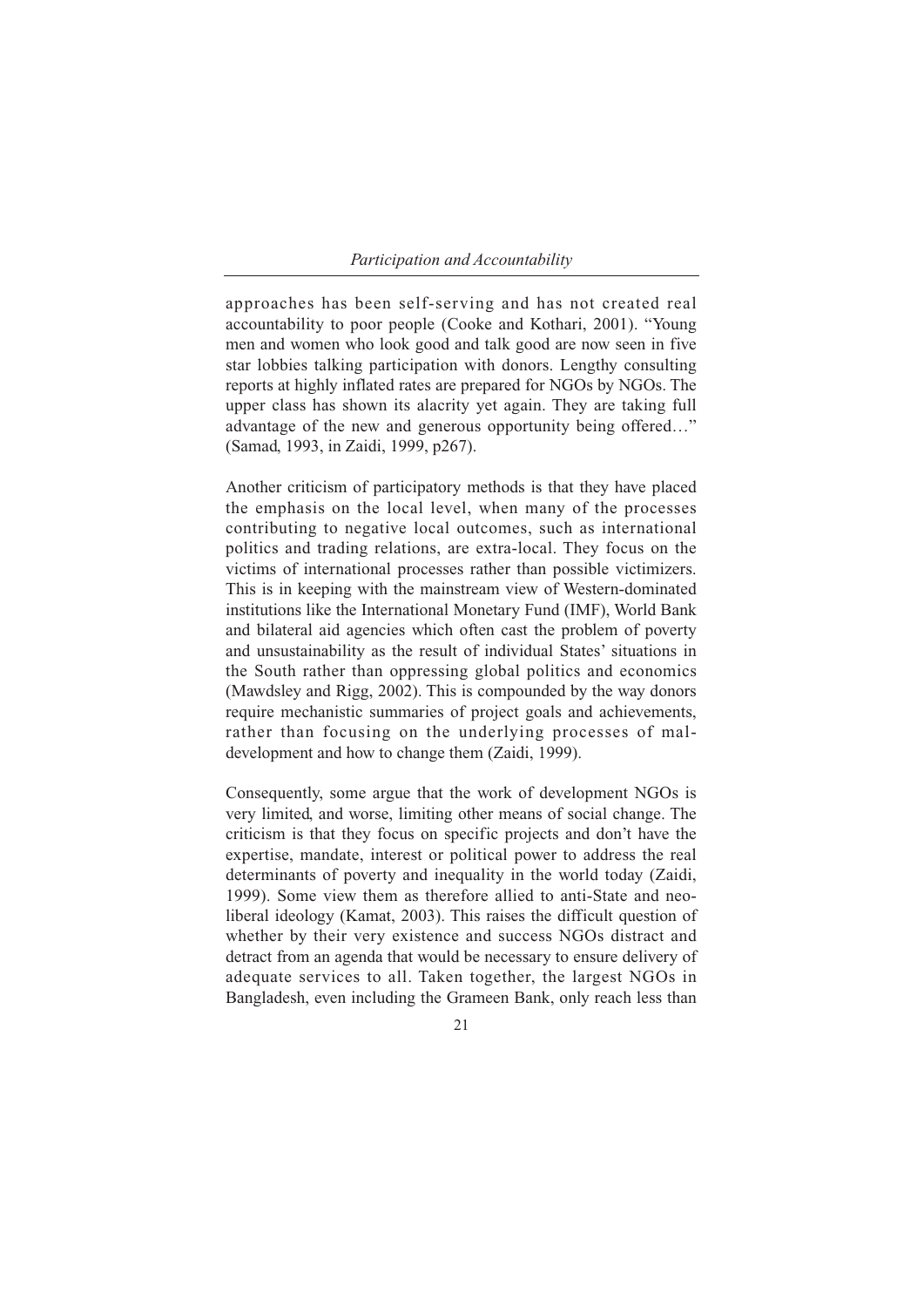20% of landless households (Edwards and Hulme, 1996). In other countries the figure is nearer 1% (Vivian, 1994). These people are negatively affected by NGOs if those NGOs' claims of delivering development then prevent other strategies from being pursued, such as different macroeconomic policies and more State intervention. This negative impact is indirect, mediated through others and through policy discourse, which illustrates the limitations of any understanding of accountability that only considers simple direct relations between agents and objects.

This analysis also raises the possibility that the whole external/procedural accountability agenda for development NGOs might add strength to this policy myth, as when organizations self-report to power holders, be it donors or the public, they will always look for the positives. It would be straightforward for groups like Oxfam or Christian Aid to report that their development projects are fairly insignificant and transient because of the negative effects of the system that generates their funders' income.

Where does this leave accountability? On the one hand it leaves us with "the paradox of emancipation" as some people we seek to work with or help may only ask for what they think is possible or what exists, and may not complain about certain things due to the power relations that are being played out on them. A balance must be sought between introducing people to ideas and working with their own. On the other hand it means we are not truly accountable to them if we don't remain conscious of how our endeavours relate to broader political processes, and can have negative consequences at that level. It also leaves us with the difficult question of seeking to be accountable to the interests of all people we seek to help, even if this does not necessarily mean being directly accountable to them as agent and object. This is because we aren't being accountable to people's interests if we have insights from our particular privileged position that we do not then seek to act on. This is dangerous territory as it could justify the type of autocratic social interventions that have characterized the history of many countries.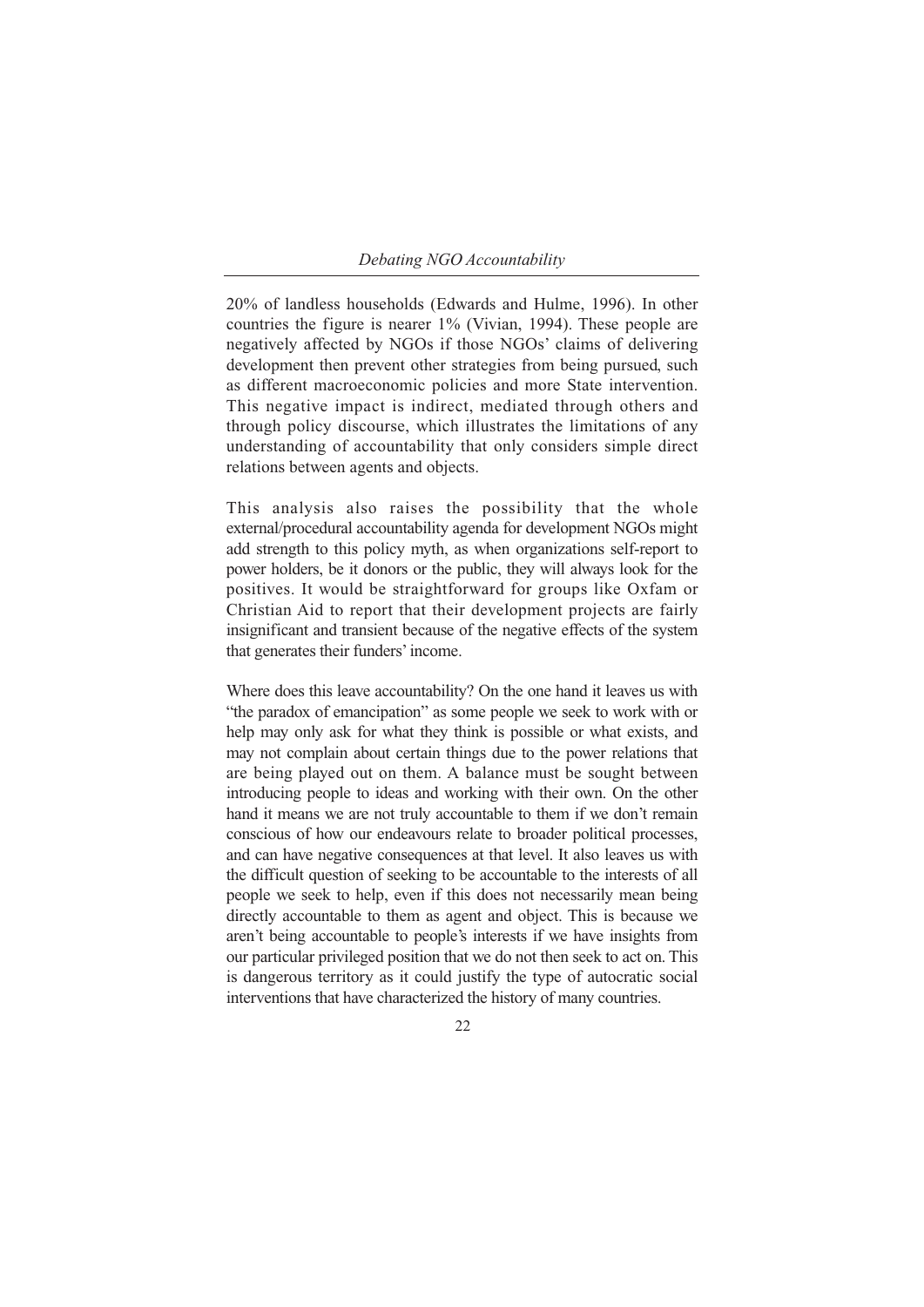## **Advocacy and Accountability**

Since the early 1990s, a growing realization of the limitations of project-based development assistance led more development NGOs to engage in policy advocacy (Edwards and Hulme, 1996). NGOs in the West have become very adept at changing diverse issues, from hunger to harassment, debt to deforestation, into succinct issues of moral outrage—which the mass media can then report. This form of campaigning has been directed at governments, intergovernmental organizations and corporations, often with the intention of generating specific policy responses due to public pressure. This campaigning is itself a mechanism for holding such institutions to account, and providing affected persons with new means for being heard, and improving their situation (Bendell, 2000).

As many development assistance NGOs have increased their advocacy campaigns in the last ten years, so "the debate about accountability mechanisms within advocacy organizations is in its infancy" (Clark, 2003, p181). Nevertheless, the ability of campaigns to promote accountability has been questioned. Lisa Jordan and Peter van Tuijl (2000) have identified examples of where the advocacy campaigns of Western NGOs have competed with, rather than supported, the interests of people in the South. One example they offer concerns the indigenous Huarani's struggle against US oil interests in Ecuador. These people had been affected adversely by pollution, land theft, intimidation and violence associated with oil operations. Groups in the US and Europe that campaigned on rain forest protection took up the cause and targetted the company Conoco. Jordan and van Tuijl (2000) argue that there was little information flow between these groups and the Huarani, that strategies were developed on what was considered politically feasible in the US and Europe rather than what was requested by the affected communities, and that deals were agreed that undercut the Huarani's rights to manage their own lands. They suggest that competitive and unaccountable campaigning is not uncommon, with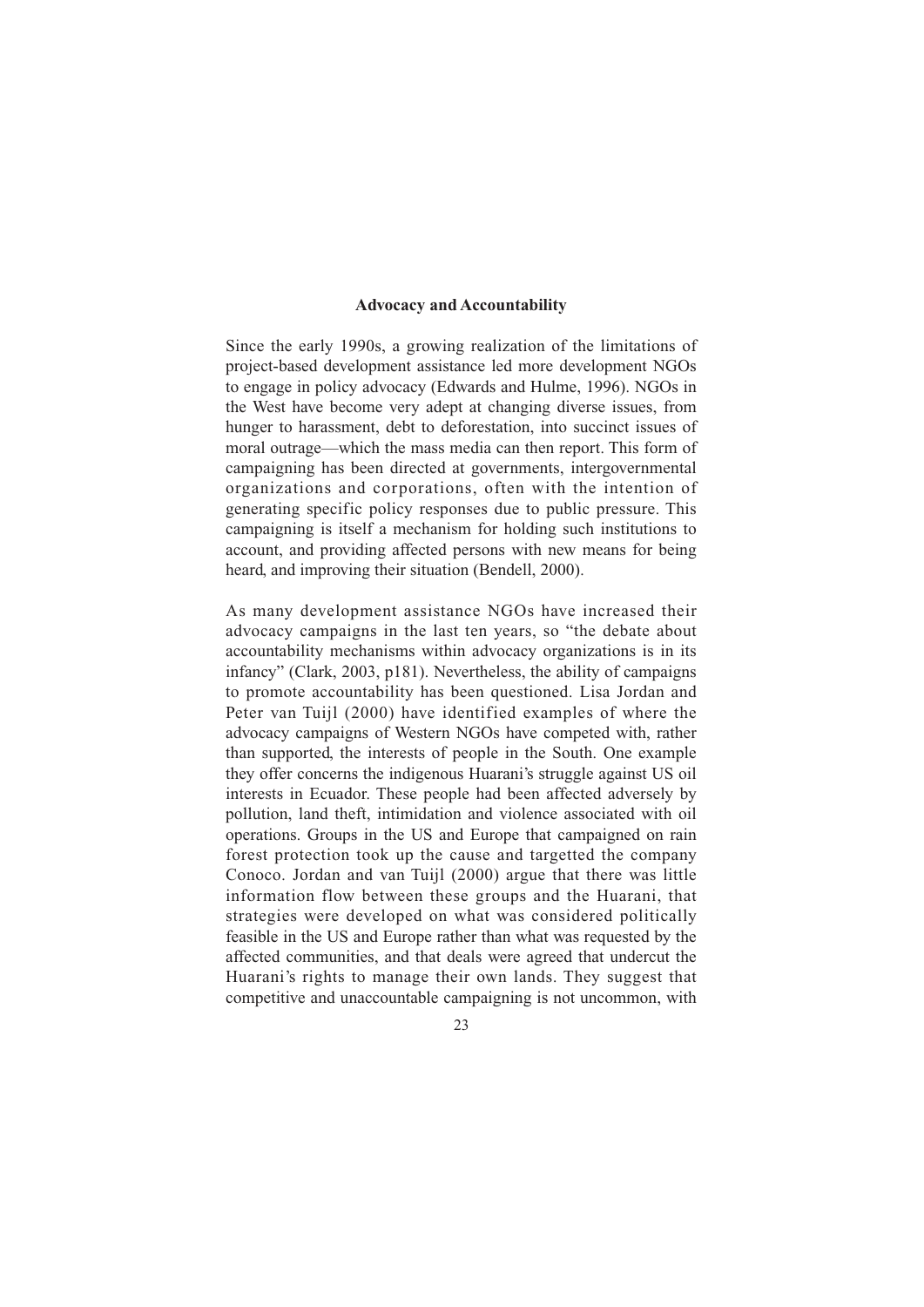some Western NGOs more interested in how their campaign appears to their target audiences in the West rather than their intended beneficiaries in the South.

In making recommendations for how advocacy should be conducted, they suggest that the political responsibility of advocacy is a better concept as accountability suggests some sort of obligation, and put forward voluntary ways by which Western organizations can relate to Southern counterparts. They argue that it is about practising principles of democracy and rights in one's own advocacy approaches. This is essentially an inward accountability to one's own commitment to democracy and rights. As decisions during advocacy campaigns are made at a fast pace in response to unpredictable events, what is important is that the people in decision-making positions have a certain rights based democratic orientation to their role.

Difficulties are inherent in any major advocacy coalition of NGOs. The campaign to cancel or reduce the debts of poor countries in the South, Jubilee 2000, is one example. It originated in the UK and simply invited organizations from the South to become part of the organization. It grew into a high profile international network, and the diversity of organizations and fluidity of the network structure helped with this. However, the participating organizations had slightly different agendas and styles, and a group of Southern organizations which wanted more rapid progress emerged, called Jubilee South. Some argue that the resultant tensions between reformists and radicals eventually undermined the movement's ability to exact concrete governmental responses, suggesting a tension between democratic network organization and central strategic management (Clark, 2003, p114). With both central control or systematic democratic decision-making processes, activists can become frustrated in "losing critical opportunities" because management is unresponsive or democratic processes are too slow (ibid, p113). It seems a balance needs to be struck between strategic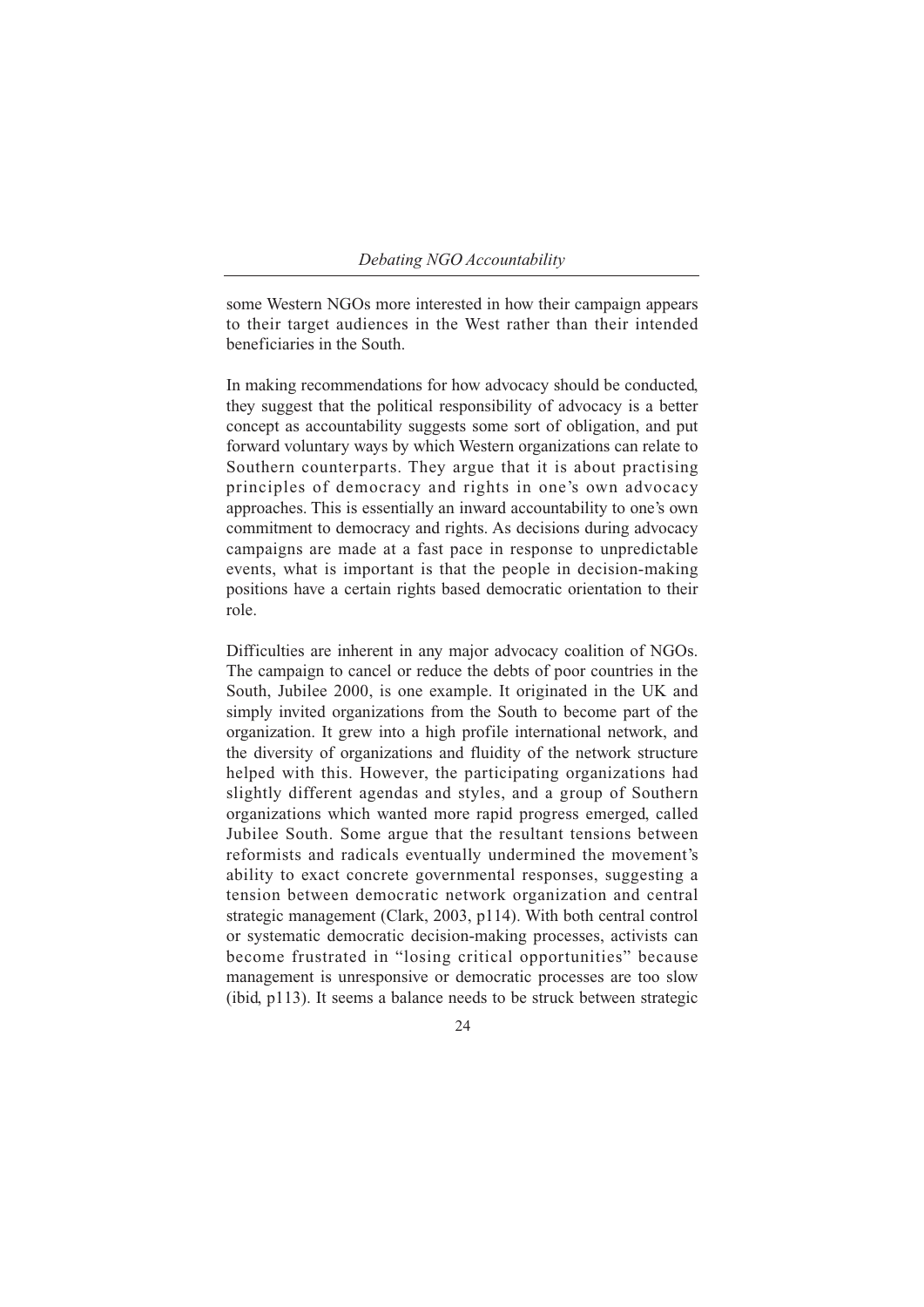## *Advocacy and Accountability*

central leadership, democratic decision making, and flexibility at the operational level to respond to issues and opportunities as they arise.

In response to concerns about the unaccountability of advocacy efforts to intended beneficiaries, techniques for ensuring peoplecentred advocacy and participatory advocacy are growing (Chapman and Wameyo, 2001). At a minimum, NGOs should go through a process of explaining their ideas and strategies to people who come from the target beneficiary groups (Long, 2004). Additionally, NGOs should seek to take this consultation to another level, involving intended beneficiaries in the planning and execution of advocacy. Given the limitations of participatory approaches in really ensuring accountability, will such attempts make a real difference? NGOs in the South are reportedly increasingly complaining about how they are just used for information and for legitimation, and assert their right to speak for themselves (Clark, 2003). Alan Hudson (2000) points out that most organizations involved in international development work were created in an era that regarded development as being about service delivery, and this does not necessarily suit their new role as influencers of policies. Therefore the real challenge is not downwards accountability from Northern organizations, through restructuring and embracing participatory methods, but is to increase Southern capacity and legitimacy within international arenas of power and decision making, thereby breaking down the hierarchical division of labour that currently characterizes international advocacy. Of course this leaves the problem that some people, no matter where they are in the world, have gained specialist knowledge of social, political and economic systems, and how these shape discourse and thus policy negotiations. There is a role for that expertise, and those with it face a paradox of emancipation, in determining how to communicate information with those we may wish to emancipate, without imposing certain views and options (Benton, 1981). One should go through the process of justifying what you do to, most importantly, the people you are acting on behalf of.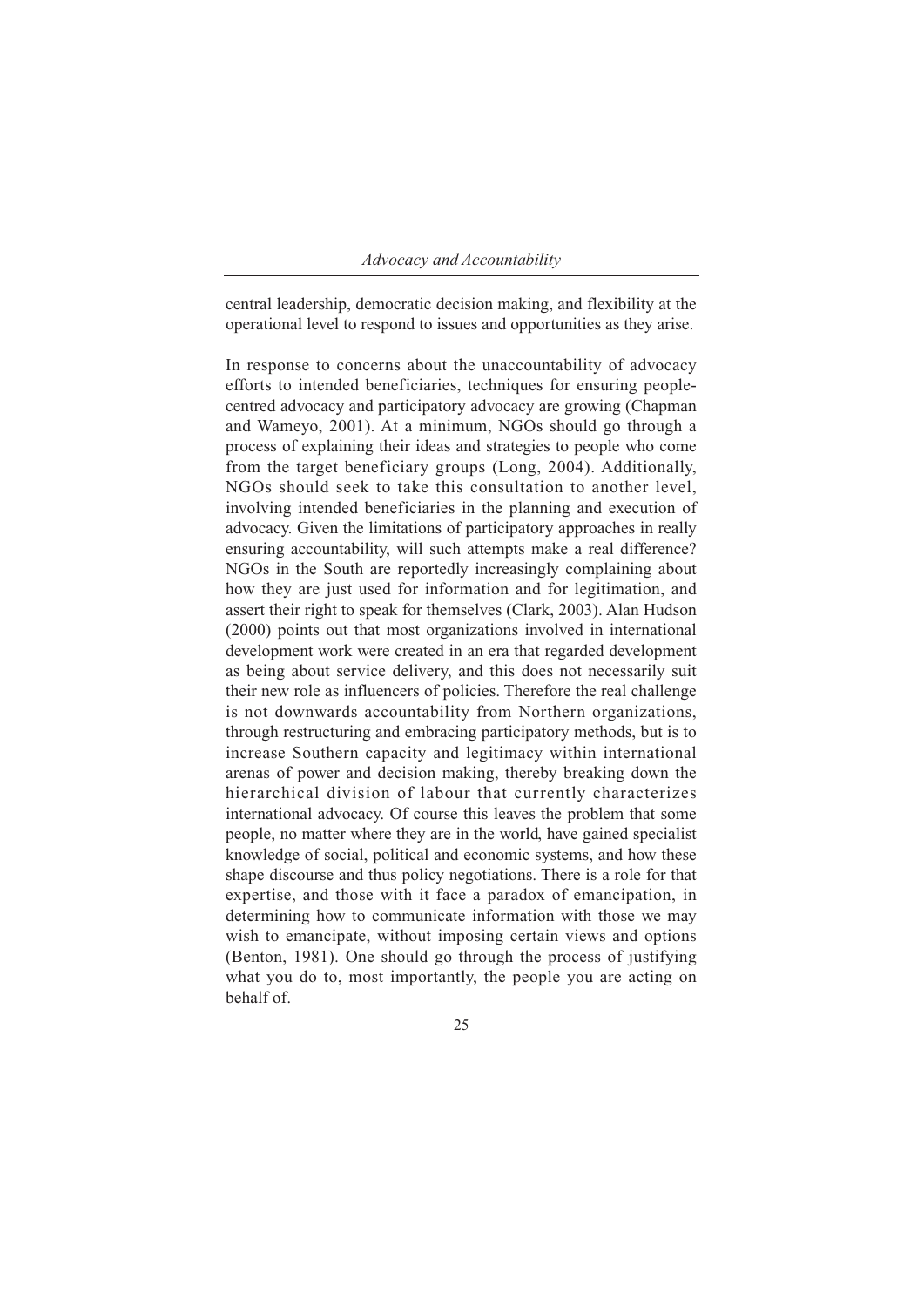There is a range of advocacy campaigns that have adopted this approach of a new role for Western partners based on providing expertise and resources but working with the agendas that arise from dialogue with their Southern partners. The small British NGO Bananalink launched an international campaign on the conditions of workers in banana plantations after close cooperation with trade unions and environmental groups in Central America, taking their cue on what issues were of greatest priority and which institutions and companies to target (Bendell, 2005). Another small initiative, the Stakeholder Democracy Network, also seeks to take that approach by bringing Western resources, expertise and networks to help empower communities in the South. It seeks to provide information to communities about different options that have been tried by people to claim their rights through international processes, and letting them choose how to go forward, with the parallel aim of documenting their experience so other communities can learn from it.<sup>7</sup>

These are forms of "solidarity advocacy." Some argue that this approach should be applied more and address the political rights of peoples in their own countries. Sam Hickey (2002) therefore calls for advocacy that responds to and works with political movements in the South. This is a major challenge to the traditional modus operandi of NGOs as ad hoc and responsive advocacy is difficult to budget for and evaluate, and its overtly political nature is not something that many donors favour, and in some countries charity regulators may question whether such advocacy is appropriate under their existing guidelines. In addition, as and when Western NGOs seek to embrace Southern partners in advocacy activities, they need to question whether they are working with Western educated elite and thus compounding inequalities in those countries, and not hearing the views and attitudes of others in that society (Scholte, 2003). This is a particular challenge for environmental organizations, whose partners in the South tend to be well-educated and trained specialists who are of high social and economic status in their countries.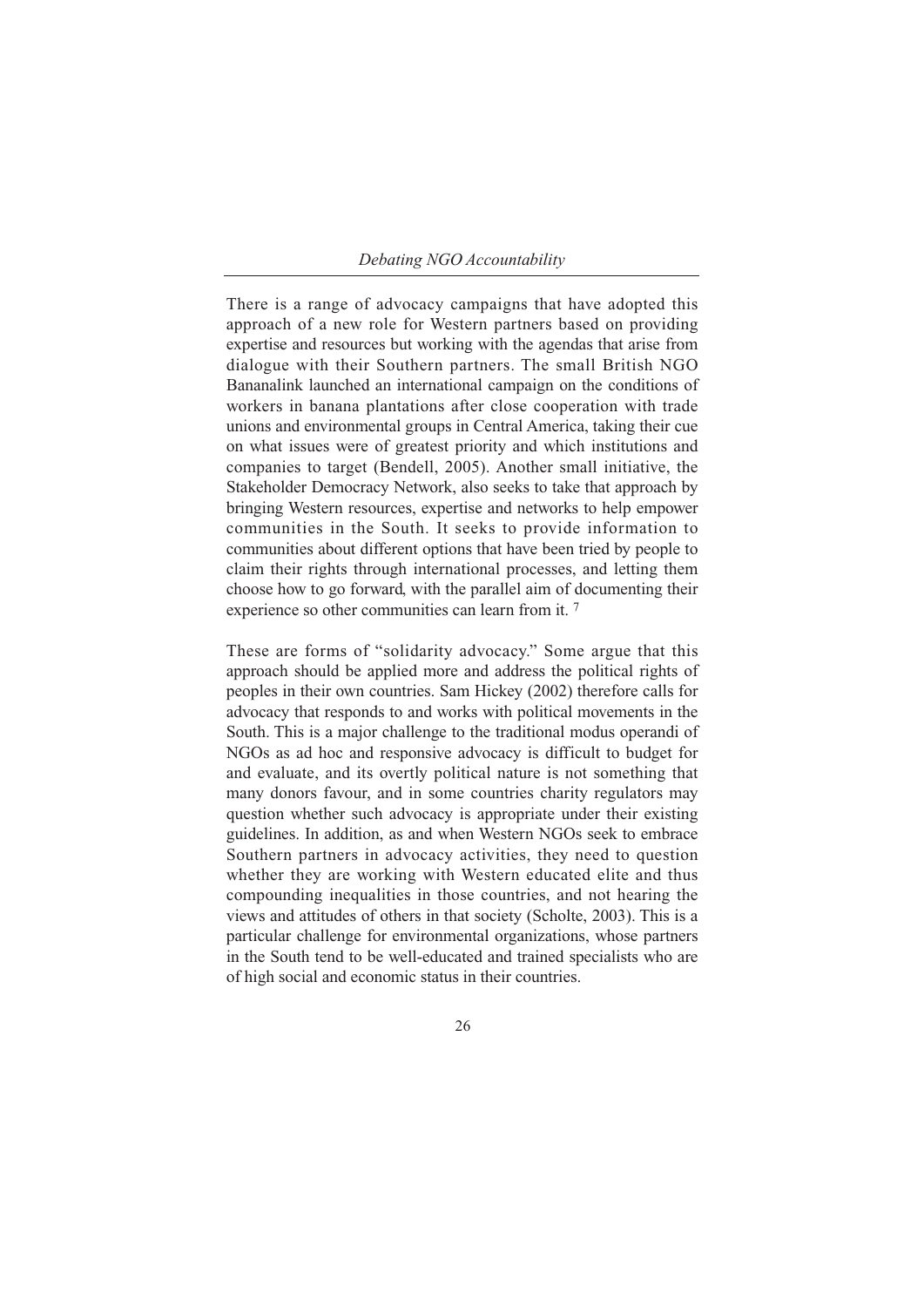## *Advocacy and Accountability*

These debates about downwards accountability and responsibility are being held but a more dominant concern for many NGOs is the effectiveness of their advocacy, and the concern for upwards accountability and justifying to donors the resources being put into advocacy. It is also an aspect of downwards accountability, as one's particular power and insight creates an obligation to have an impact for one's beneficiaries. Jennifer Chapman and Amboko Wameyo (2001) found that the development community still has a long way to go in developing systems to evaluate lobbying and advocacy work. They found a lack of empirical evidence on the effectiveness of national and international advocacy. Others have noted how difficult, perhaps impossible, it is to evaluate advocacy as it operates in complex systems with lots of actors and processes that can influence outcomes, such as business interests, news agendas, and party politics (Coates and David, 2002, in Roper et al., 2002). Others suggest that processes for greater representation and deliberation could "slow down networks and make it more difficult for them to respond quickly to global problems and crises" (Sikkink 2002, p312).

Therefore we may ask whether a concern for upwards accountability of advocacy might be an impediment to the effectiveness of that advocacy in achieving the desired policy outcomes. The experience of conservative foundations in the United States is instructive on this issue, as they have been able to strongly influence politics in that country while paying little attention to the accountability of themselves or those they fund. The Olin, Scaife, Koch and Bradley Foundations, for example, have focused on providing core operating grants to politically influential bodies like the American Enterprise Institute and Heritage Foundation (Callahan, 1999; O'Keefe, 2003).8 Unlike many NGOs "which feel the dual pressure to demonstrate their uniqueness to funders and downplay their ideology and public policy advocacy, conservative grantees are rewarded for their shared political vision and public policy activism" (Callahan, 1999, p1). Therefore "while progressive philanthropists and liberal foundations have greater financial resources overall than their counterparts on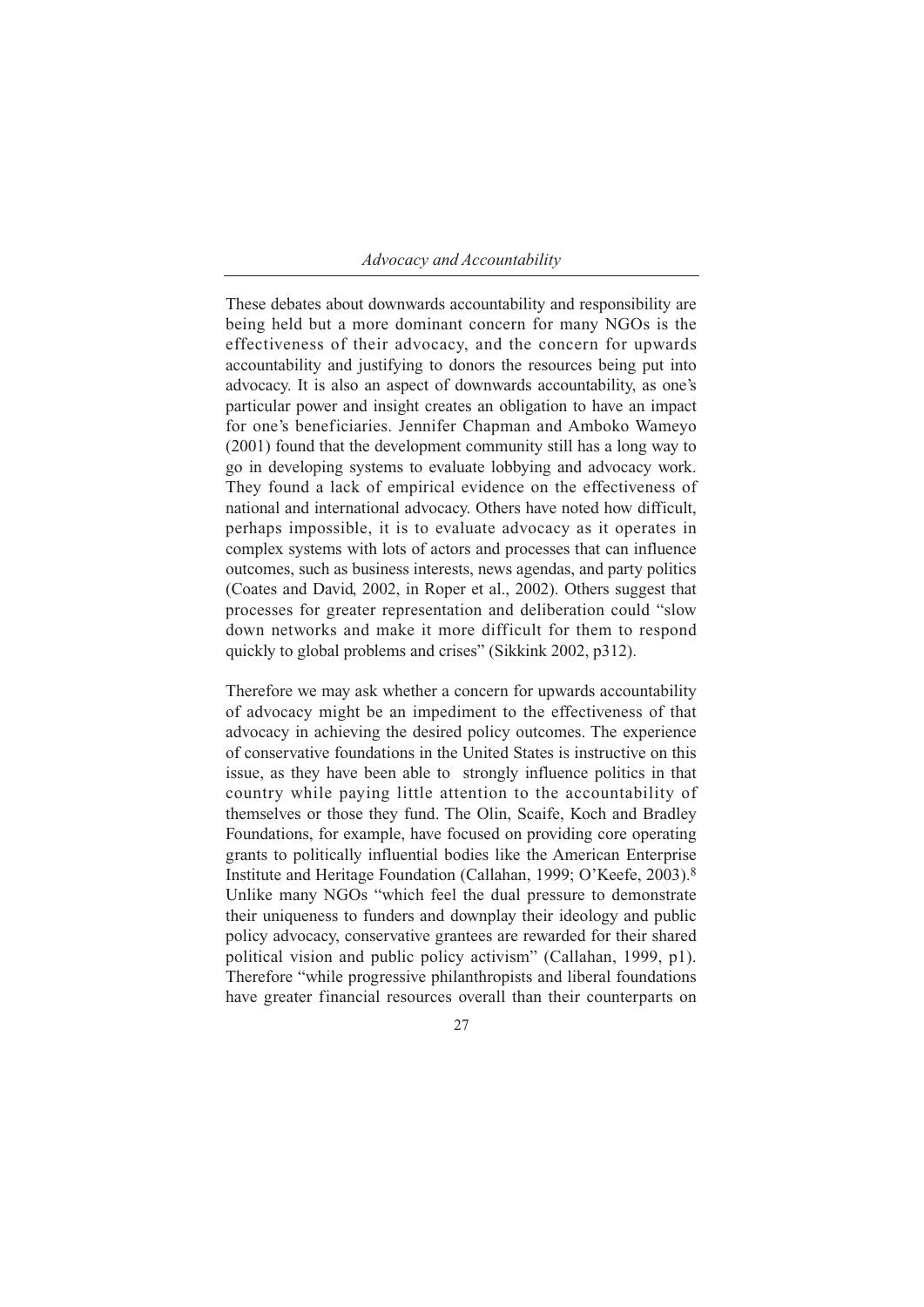the right, they have proven reluctant to invest heavily in the war of ideas" (ibid). Instead, the majority of these resources are funnelled into single-issue advocacy groups and direct-service organizations (Shuman, 1998; O'Keefe, 2003).

In addition to funding adventuresome ideas there is another dimension to conservative grant making that increases their relative influence compared to those donors that are more concerned with procedural accountability. Research shows that conservative foundations have provided substantial general operating grants rather than specific project grants (Covington, 1997). They support elitist organizations that pay well and are staffed by people of a certain social and economic status. This is functional to their aims, as the best way to obtain influence with hierarchical organizations is to have your own people on par socially with those at the top of the hierarchies, to have your children go to the same private school, share the same friends, be old work colleagues, or afford the same golf or tennis club membership. The influence of friends, giving informal advice or sharing their opinions outside of work, is much more powerful than formal consultations. For conservative philanthropists, funding this approach to gaining influence does not pose many problems, yet it does for more progressive donors. If you fund people to become a certain class then they become dependent on it. They need to pay the school fees, the tennis club membership. And their friends are their friends, not just people to lobby. The problem then is that they lose touch with the constituencies that they are meant to be working for (Hartnell, 2003). In addition, the fact that they are funded so well to do work related to social change leaves them open to ridicule by the media and critics if there is a particular dispute. For example, the high salaries and credit card receipts of leading trade unionists are often featured in newspapers at times of extended industrial dispute.

Given the limitations and risks of different strategies, there is a need for a diversity of advocacy tactics to be pursued by different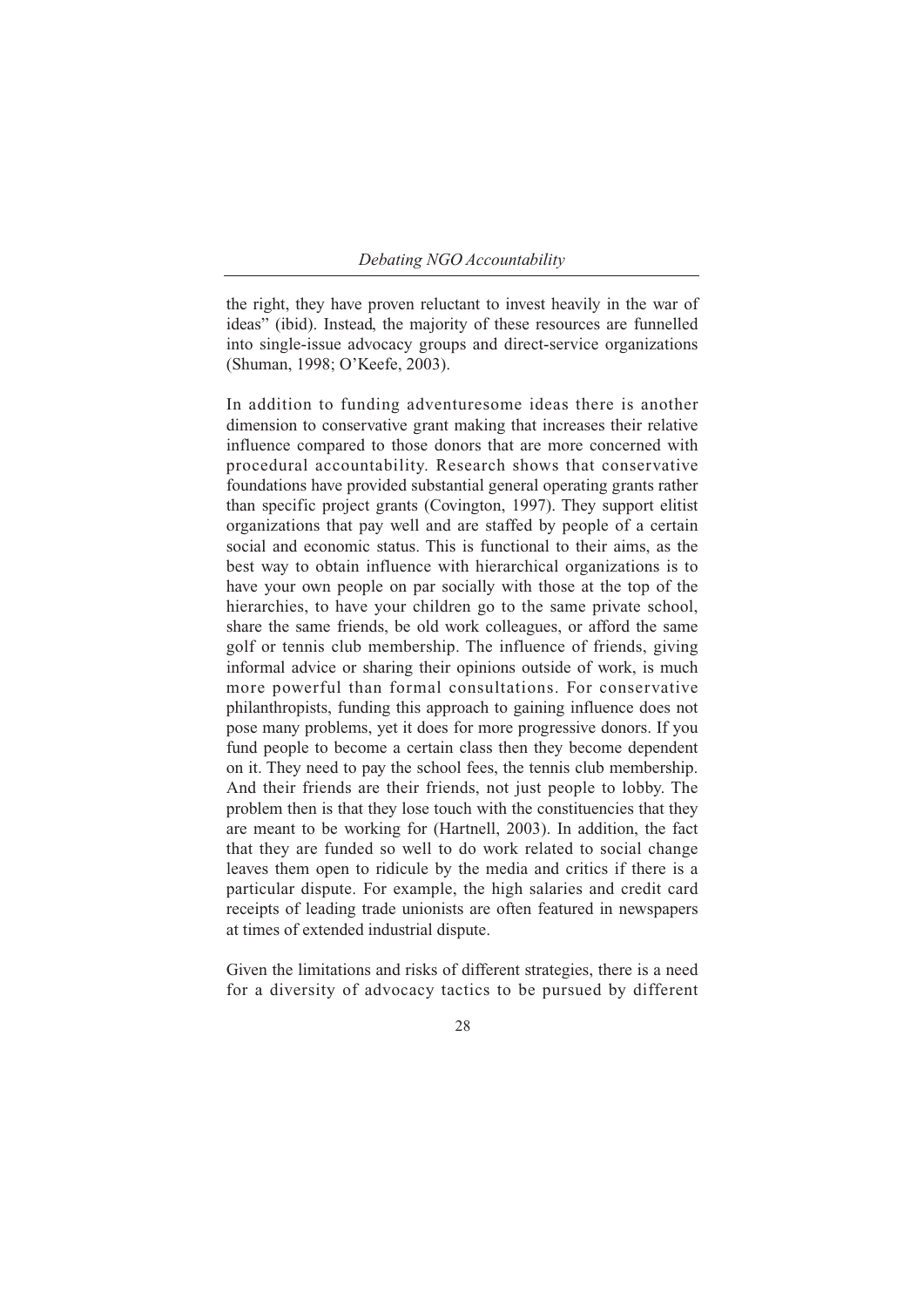*Advocacy and Accountability*

organizations. To focus only on participatory advocacy or grassroots links and systems of monitoring and evaluation could be damaging if it restricts more adventurous grant making aimed at tackling systemic problems of unaccountable decision making in society as whole. Perhaps some risks will need to be taken by backing adventurous ideas pursued by people in certain social classes. This is a paradox that has to be managed if we are to tackle systems and structures of power that maintain social relations as they are today.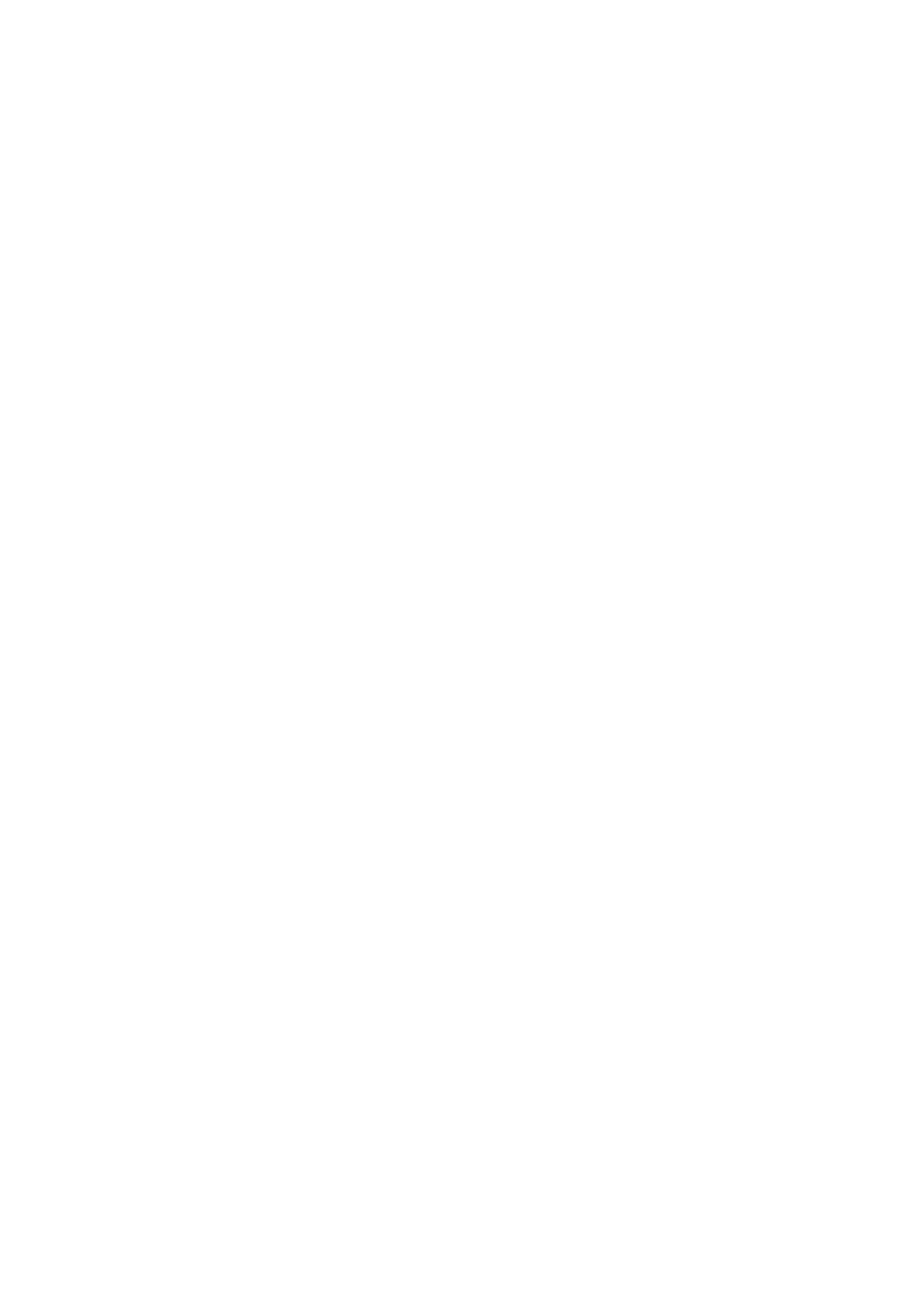# **Chapter 3 NGO Accountability and Global Governance**

NGO advocacy has often focused on intergovernmental organizations (IGOs) – for a variety of reasons. These include the increasing power of such IGOs, from the World Bank and World Trade Organization (WTO) to the European Union (EU) and United Nations (UN). Such IGOs play influential roles in issues of international development. In addition, actions in one country affect the experiences of citizens of others. For example poor farmers, people with HIV and pregnant women are profoundly affected by decisions taken in countries other than their own and in international fora (Archibugi and Held, 1996). Moreover, many challenges, such as poverty, conflict, environmental degradation and disease, are transborder problems and necessitate international cooperation if there are to be effective responses (Booth, 1999; Held, 2000). Being as much international as intergovernmental, some IGOs like the UN have an internationalist view of issues, and are therefore more receptive to the agendas of NGOs than some governments.

Increasing international cooperation amongst NGOs, and the establishment of specialist international NGO networks and secretariats has also facilitated engagement with IGOs. Some estimate there are 48,000 international NGOs, and statistics show that this is a growing dimension to the NGO world: employment in French international NGOs grew by 8% between 1990 and 1995, over 10% in Germany, and by over 30% in the UK (Anheier et al., 2003, p11). With growing engagement, the tactics of advocacy and lobbying have diversified. NGOs lobby privately, advocate publicly, monitor, protest or participate in official processes. Rights of participation range from trade union voting rights in the International Labour Organization (ILO) and NGO participation in the Programme Coordination Board of the Joint United Nations Programme on HIV/AIDS (UNAIDS), to participation in conferences and informal access to the "corridors of power" (Arts, 2003).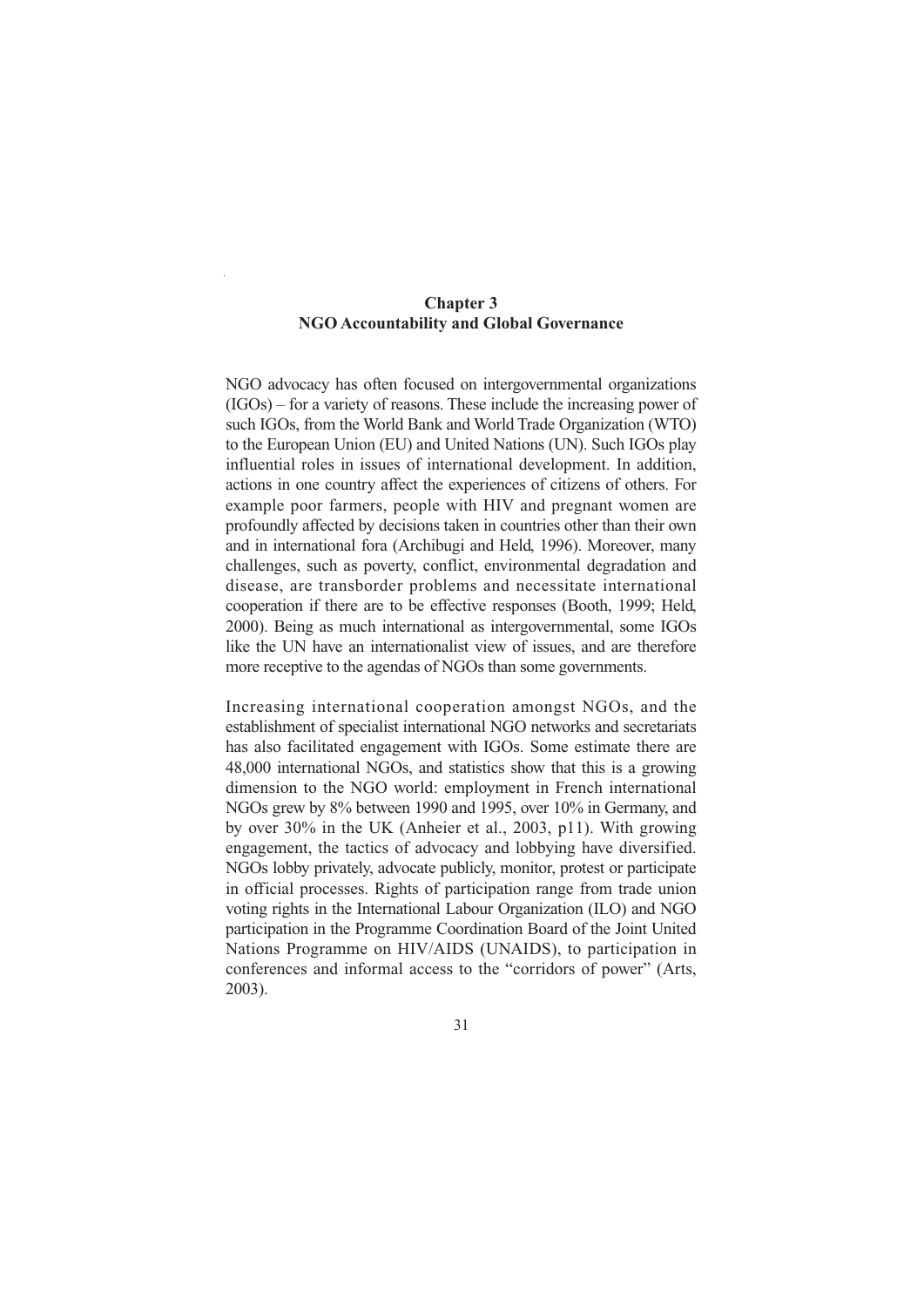There is a debate about the extent of NGO influence at the intergovernmental level. Some can point to the development of conventions to ban landmines, to reduce carbon emissions, the establishment of the International Criminal Court as examples of the influence of NGOs. Others suggest that NGOs have little effective power in influencing decisions, especially on issues of peace and war (Forsythe, 2000; Charnovitz, 1997; Raustiala, 2001). Some argue that those intergovernmental processes NGOs are able to influence a little are those that address a topic that is highly salient for public opinion but is a low priority or soft policy issue (Chen, 1996).

While the level of NGO influence is debated, so is the beneficence of that influence. Some consider that NGO engagement with IGOs is positive and encourage its further recognition and development, whereas others consider it a threat to national sovereignty and democracy. The differing views on this aspect of global governance illustrate different conceptions of accountability and democracy.

One argument for NGO engagement with IGOs is that IGOs need to be made more accountable to those they affect. A brief summary of the criticisms levelled at some IGOs will illustrate this concern. The World Bank and IMF provide one example. Their involvement in inappropriate lending to developing countries and subsequent debt crises and imposition of cutbacks in government spending on health and education and privatization of assets in return for restructuring finances have led to heavy criticism. For example, the debt crisis has been calculated to cost the lives of 19,000 children every day (Christian Aid, 2000). The formal accountability of the World Bank and IMF is not to the affected countries, but to their boards which are dominated by the governments of the main donor countries.

Another example is the WTO. This organization is democratic in the sense that each of its member governments has the same voting rights and decisions are normally taken by consensus. In recent negotiations this aspect of the organization has enabled some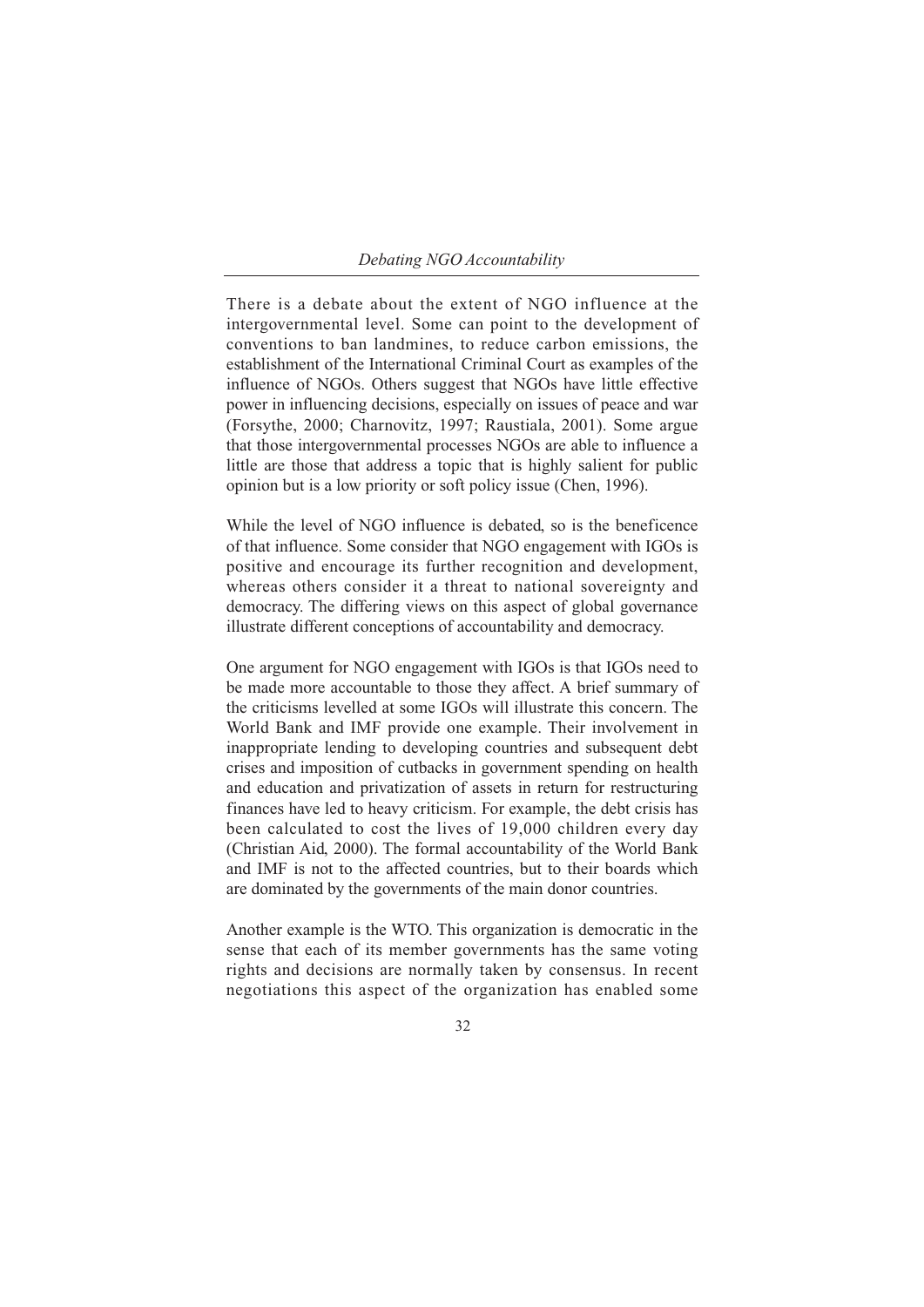## *NGO Accountability and Global Governance*

Southern governments to challenge the trade agenda of their richer counterparts. This has led to continuing stalemate, with powerful countries deciding to bypass it and pursue bilateral trade agreements instead, where poorer countries have less bargaining power. Nevertheless, the WTO is still a powerful body, administering a suite of trade agreements that govern the internal regulatory environment of Member States as well as their relations with others, and overseeing a dispute settlement procedure that has significant enforcement powers. Questions of accountability arise because of the inability of some governments to participate meaningfully in the negotiations and processes of the organization. A third of WTO member countries do not even have representation in Geneva to participate in meetings (Scholte, 2003). Although the agreements are about trade and it is the trade ministers of member governments who participate in the WTO, they have major implications for other areas of government. Hence the institution's unaccountability arises from the lack of liaison and policy harmonisation across the government departments of its Member States. It also arises due to the very purpose of the organization, which assumes that trade liberalization is in the interests of all, and thus structures participation towards that agenda.

The benefits of NGO engagement with IGOs are generally seen in terms of participation and deliberation, pluralizing power beyond governments, and addressing the failures of intergovernmental representation. First, NGOs are seen to both reflect and facilitate the social engagement of people on issues of common concern, and thus even at local levels, stimulate political awareness and expression (Putnam, 1993). This is particularly important at a time when in many parts of the world people's engagement with traditional party politics is in serious decline (Patterson, 2002). This involvement of the governed is seen as essential "participatory" democracy, because if democratic participation is limited to sporadic elections between limited options then the concept of self-governance at the heart of democracy is not done justice.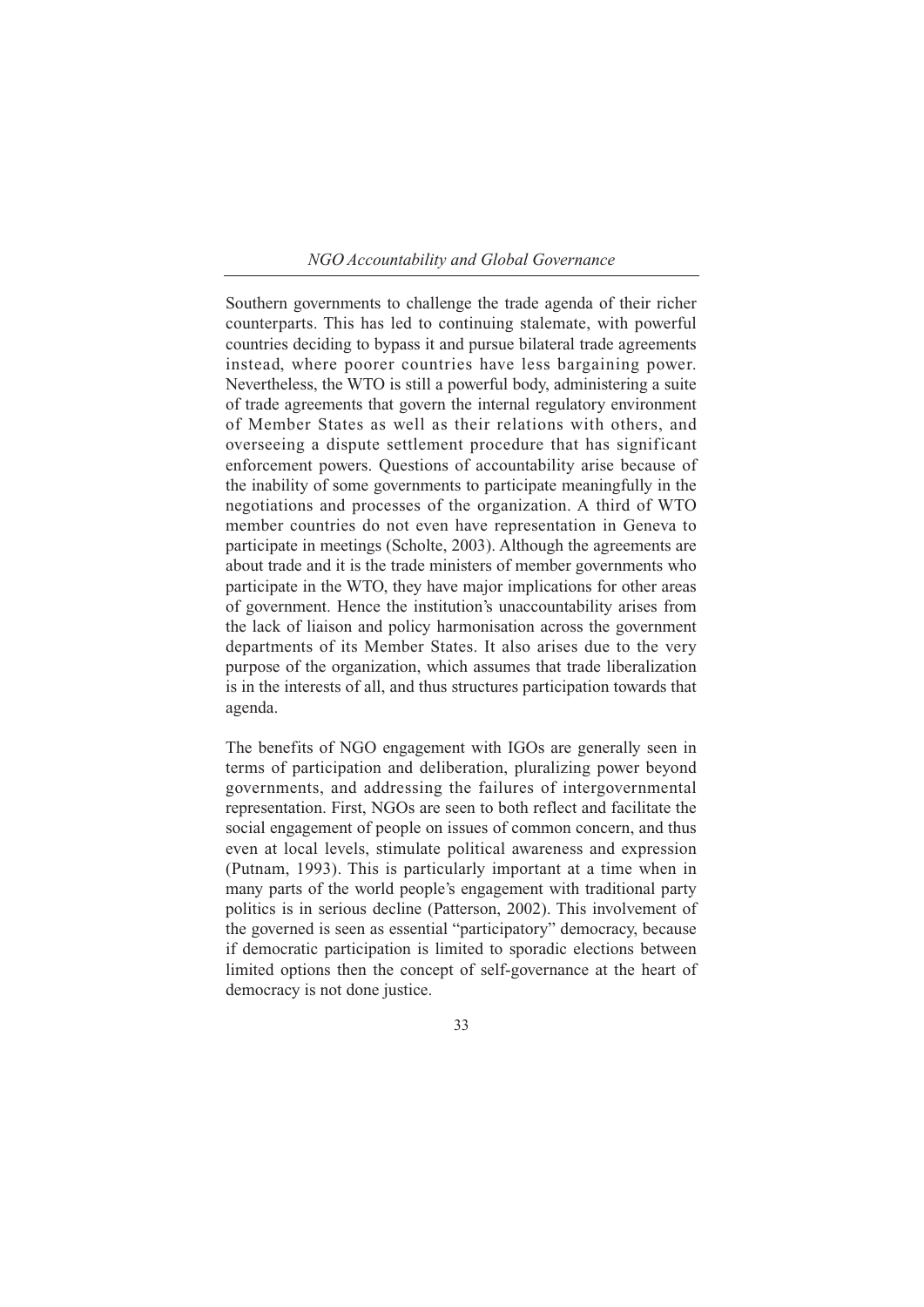Others welcome NGO advocacy as they consider that freely associating people is essential to counterbalance the powers of the State (Lenzen, 2002). Thus Gellner describes the role of "institutional pluralism, which prevents the establishment of monopoly of power and truth, and counterbalances those with central institutions, though necessary, might otherwise acquire such monopoly" (1994, pp3-4).

A third justification for NGO involvement concerns the limits of intergovernmental processes in representing all people affected by decisions. As even democratic governments are based on majority rule, not all their citizens have representation at the international level through their governments. Thus Daniel Archibugi (2000) suggests that if some issues are of global concern then people should be able to make representations directly to global bodies, which is an argument for NGOs to participate directly in intergovernmental bodies as a form of deliberative democracy.

These arguments have become increasingly accepted within the UN system of agencies, as can be seen in the following section. However, not everyone sees the growing influence of NGOs in the work of IGOs as a positive thing. For example, some governments from the global South have complained about the influence of Western NGOs on the lending policy of the World Bank (Clark, 2003). A common criticism is that most NGOs, and most that have influence, are from the West yet seek to influence the situation in the global South. Most international NGOs are headquartered in the West and funded by Western organizations although there is rapid growth in other parts of the world (Anheier et al., 2003). Although some IGOs are opening up to participation from NGOs, some question whether this can meaningfully be understood in terms of participatory democracy, and is merely exacerbating the unequal power of Western societies in international affairs.

Others question less the type of influence being exerted but the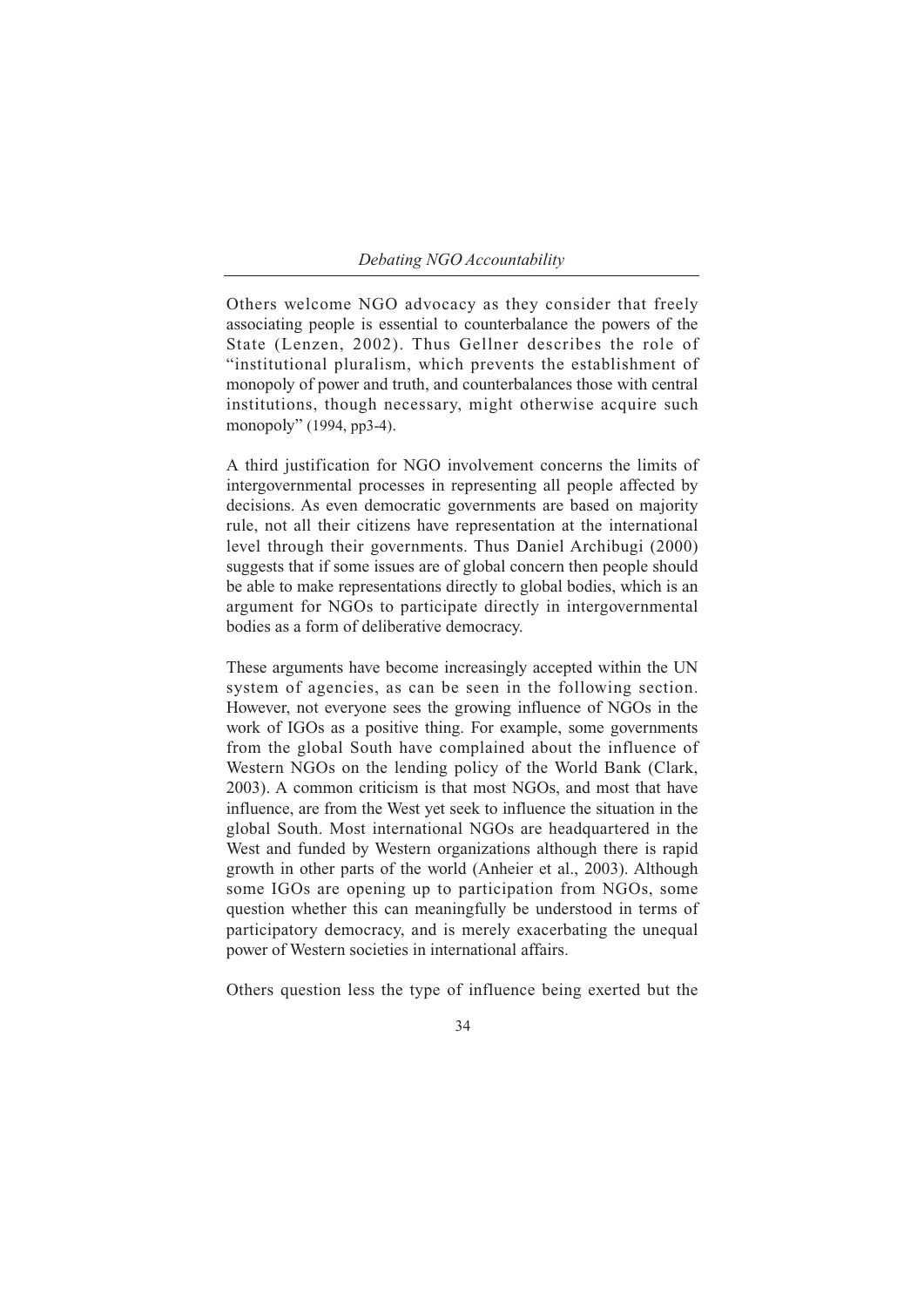## *NGO Accountability and Global Governance*

potential privileging of direct participation over formal processes of representation through State elections (Chandler, 2003). Thus some even suggest that by engaging IGOs directly with their advocacy, NGOs are "arguing against formal democracy, that democracy should come second to the ethical or moral concerns that they champion" (ibid, p341). Some suggest even further that the growing role of NGOs in influencing political processes threatens a "tyranny of the minorities" (Johns, 2002, p1).

These arguments are often devoid of political economy, and a comparative assessment of the influence of other non-State actors, such as corporations, who have established their own private global governance regimes with much less accountability or concern for democracy. They also downplay the global nature of problems and the limits of representative democracy. However, this questioning of the influence of NGOs, and the interests they represent, is important as it compels us to consider the accountability of NGOs to those they may affect by influencing IGO decision making, and therefore hopefully promote IGO-NGO engagement that strengthens rather than undermines democratic accountability more generally. In order to do this, the plurality of voices heard by IGOs, the transparency of contact, and quality of voices heard need to be considered.

Transparency of engagement is key (Van Rooy, 2004). If lobbying or dialogue is conducted in secret and full discussions between government officials and IGO secretariats are not revealed, and the financing of different NGOs is not made available, then accountability is undermined. Thus advice or evidence given to government or IGOs by any organization, including NGOs, should be made available to other interested parties and there should be ample time and opportunity for rebuttal (Vibert, 2003). Disclosure of financial information from NGOs is also important to help determine the interests influencing their activity. The US Government's policy on requiring disclosure of finances to any interested party is one step forward in this regard, but all donations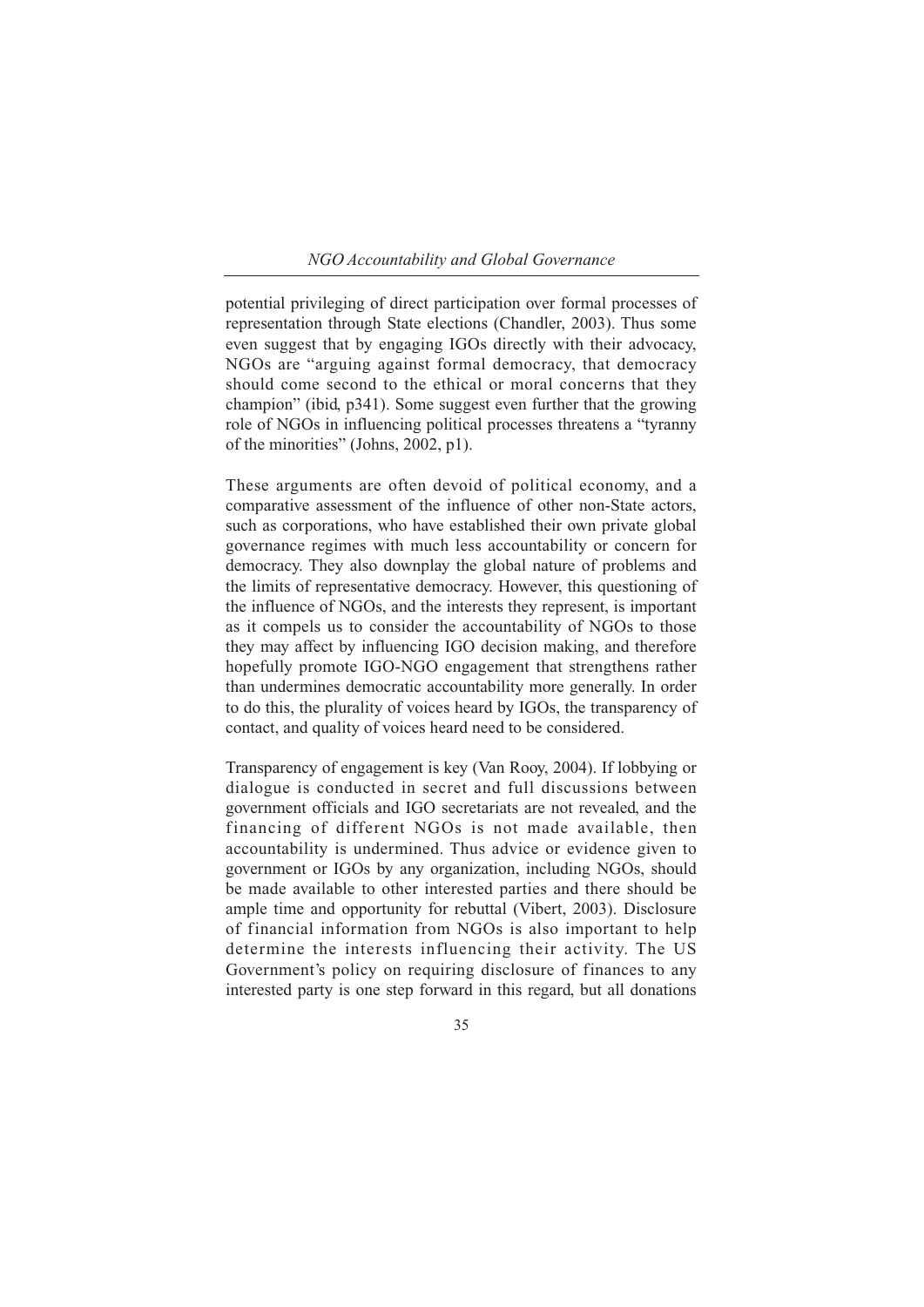of any size from organizations should be registered and disclosed.

Secondly there is the issue of plurality of voices heard and engaged with by a government or IGO. If they are not hearing opinions from diverse parts of society then this is a problem, as participatory policy processes could thus marginalize the needs of those who are not heard. In addition, those voices can be drowned out if they are expressed less and less well. Therefore the relative amounts of lobbying and participation needs to be considered, as well as the way certain common factors might be influencing different voices. Corporations employ an estimated 40,000 lobbyists in Washington DC, and the same number in Brussels (Carothers, 1993; Boyle and Roddick, 2004). This far outweighs the number of politically active persons that do not work for commercial interests, which means deliberative processes can tend to generate policies favoured by corporations. The participation of NGOs representing groups most affected by policy deliberations therefore needs to be expanded and assisted (Van Rooy, 2004).

Because participation in policy deliberation can have a major influence on decisions, it is not sufficient to argue that so long as NGOs do not have a vote in governmental or intergovernmental processes then we should not overly concern ourselves with their access to political deliberations. Instead, NGO access should be regulated and supported in ways that promote quality deliberations that are accountable to those whose wellbeing depends on them, and so that they do not compound the influence of existing power relations (whether governmental or financial). To do this requires an understanding of the ways in which NGO voices can be considered to be valuable by a government or IGO.

## **Factors Influencing the Validity of Voice**

The issue of what factors give quality to a political voice is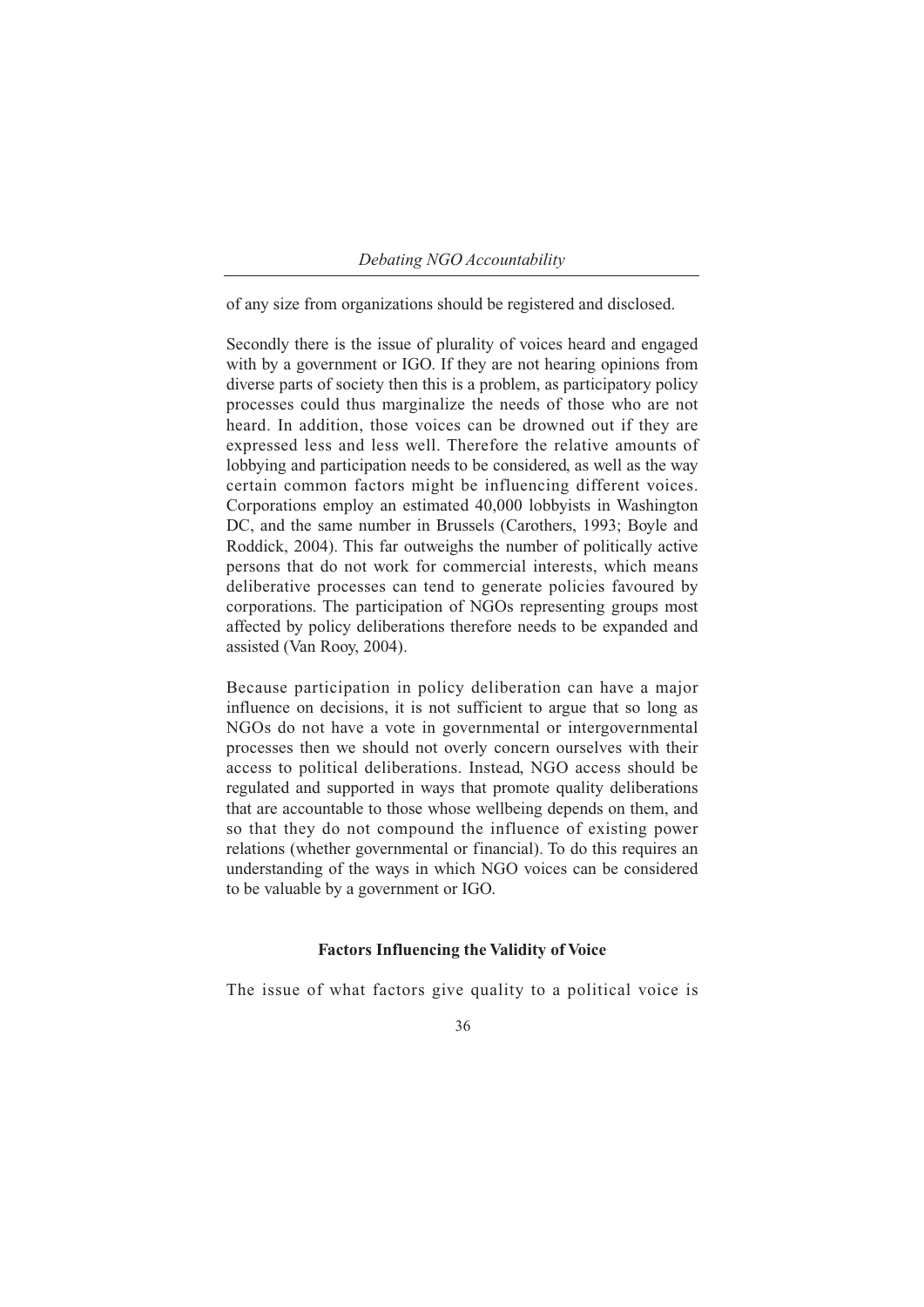## *Factors Influencing the Validity of Voice*

sometimes mentioned in terms of the legitimacy or credibility of an advocate (Van Rooy, 2004). There are five primary bases upon which a voice can be considered to have value in political deliberations, and either limiting our understanding of quality to just one aspect or confusing different aspects can impair political discourse. These bases concern the relevant experience, expertise, novelty, content, and what can be called the "dependent affectedness," of a voice.

From the principle of democratic accountability, any governance process, such as a deliberation at an IGO, should seek to hear and incorporate the views of those whose wellbeing is dependent on the issue being discussed (Held, 2000; Van Rooy, 2004). In addition, such people should be able to help shape the agenda of issues being addressed. Wellbeing should be understood in terms of the enjoyment of basic human rights, as defined in the various conventions. Some people might be negatively affected by a potential decision or action, but if their basic welfare is not dependent on this, then their voice would not add value to the democratic accountability of that political deliberation as much as hearing from those whose wellbeing is dependent on the issues being addressed. In a negotiation on drug patents and trade law, for instance, both people living with HIV and shareholders in pharmaceutical companies could be negatively affected by decisions, but the wellbeing and basic rights of the former are more dependently affected by any decisions made. This "dependent affectedness" is a key basis for the validity of a voice in a political deliberation<sup>9</sup>

It would be unusual for either individuals with HIV or shareholders to speak at such negotiations on the topic of their own affectedness. Instead, groups of people with common interests are represented by proxies, such as directors of organizations. Consequently, the accountability of a speaker to those who are dependently affected by the matters being discussed is key, as well as the number of people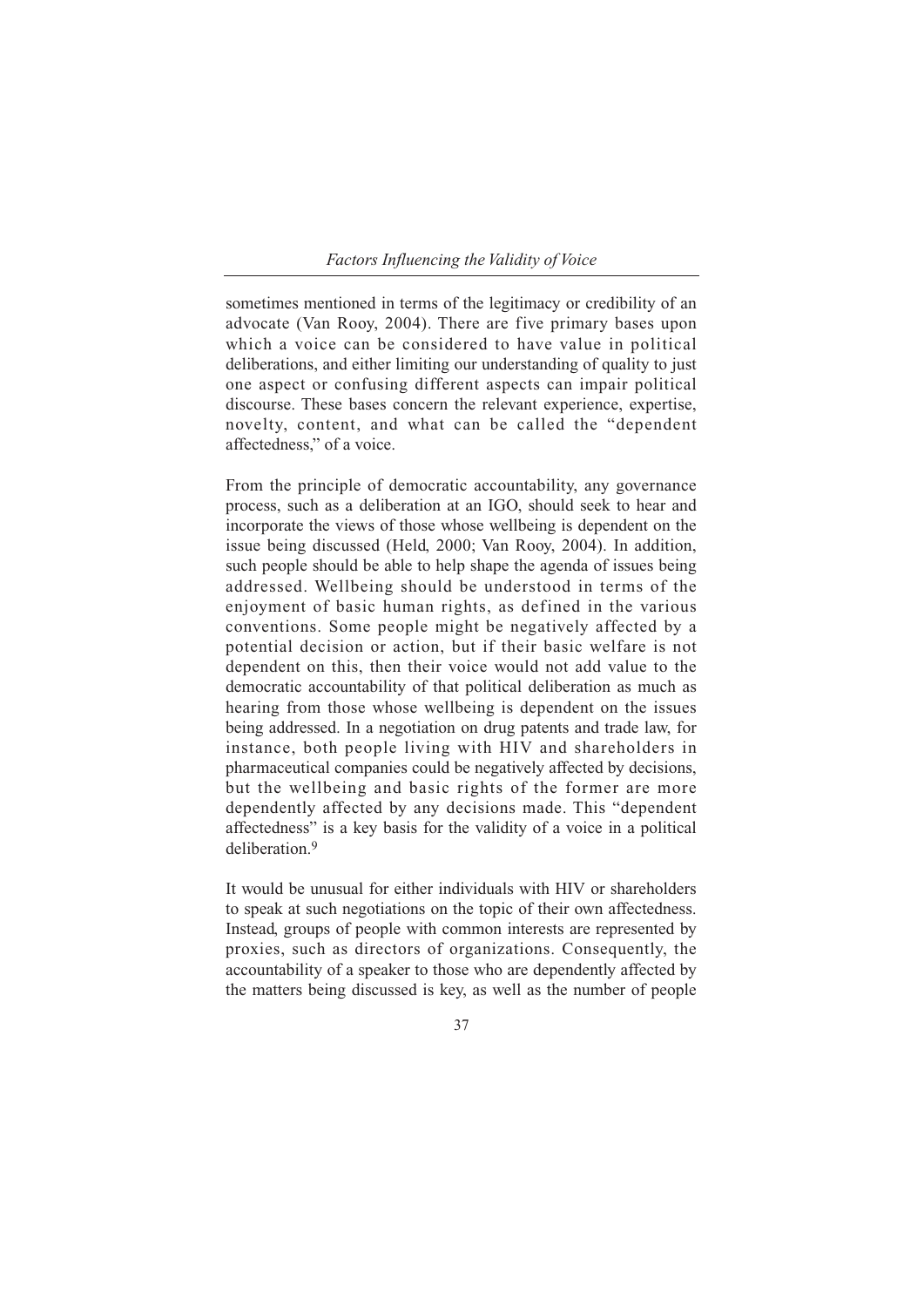giving the speaker that mandate  $-$  e.g. the number of members (Van Rooy, 2004). The importance of the size of the constituency being represented means that many NGOs join in coalitions and present a united front that claims broader representation (ibid). The importance of a mandate from the dependently affected does not mean that an organization would need a referendum on every issue being discussed by its nominated spokesperson, but that processes of accountability are in place. Some organizations, such as trade unions, have formal systems of leadership accountability, and this provides a basis for the validity of their voice on issues affecting their members – but not other issues.

Accountability to members does not indicate the validity of a voice if speaking about issues that do not affect the membership (Van Rooy, 2004). For example, that development NGOs "may have a million members in rich countries says nothing about their competence to speak for the poor…" in the South (Clark, 2003, p173). If there is quality to their voice, this arises from other aspects, such as experiences from the field or from expertise, discussed below. This is particularly relevant to those organizations working on issues where the intended beneficiaries are constantly changing, silenced, not born yet, or not even human. Organizations working on housing issues may find that those they work for are constantly moving in and out of their housing. Those working for victims of torture may not be able to communicate with them directly. Those working for future generations cannot take their counsel. Neither can those working for animals or entire ecologies, nor those working for all life on Earth. Accountability to those directly involved in the matters at hand, such as homeless people, relatives of the imprisoned, mothers, those affected by pollution, or peoples who place certain value in environmental phenomena, is one means by which a voice can become valid for deliberation on those issues, but there are other bases for the validity of voice.

The second basis for the validity of a voice is the relevant experience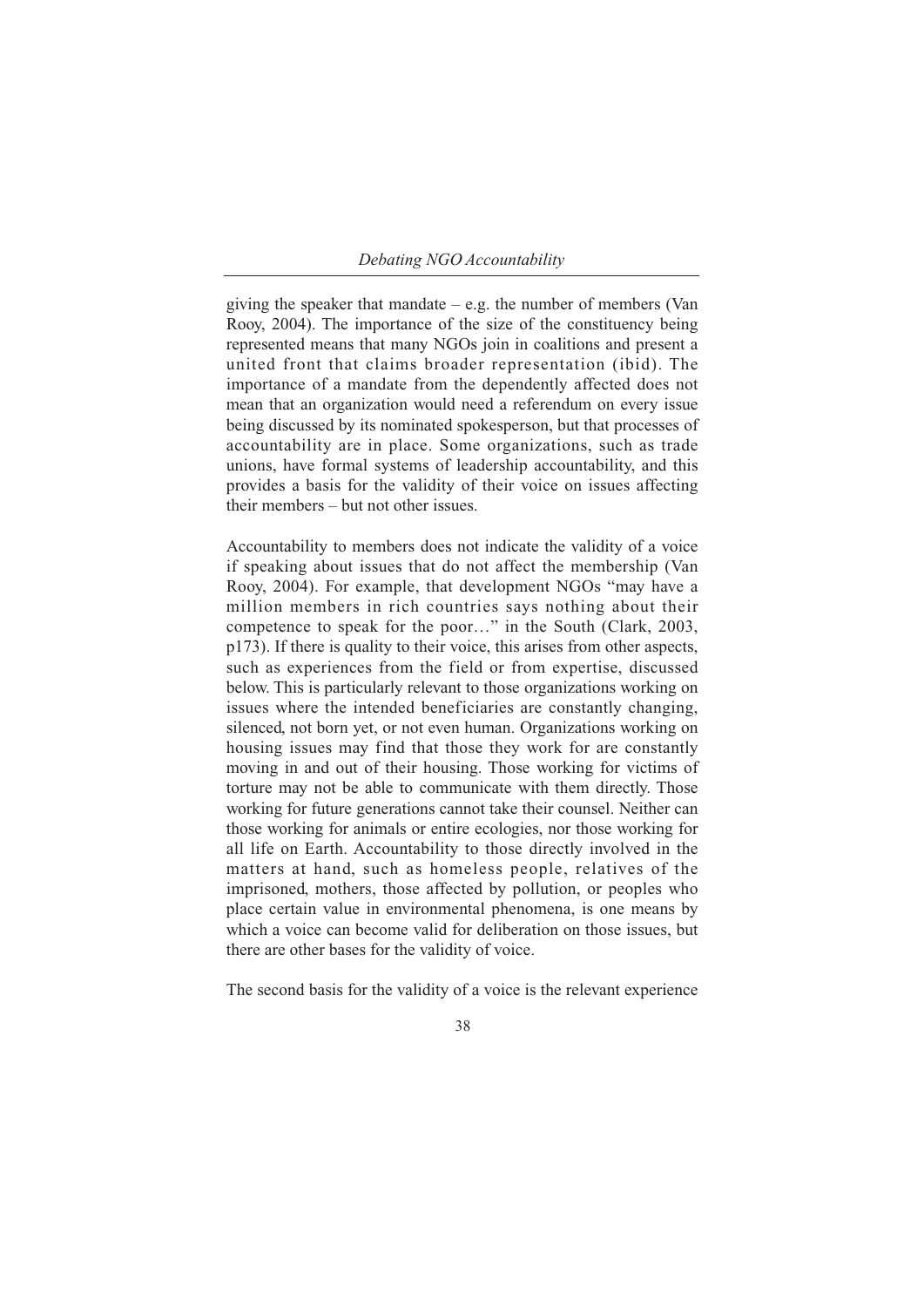## *Factors Influencing the Validity of Voice*

of a person or organization. If an organization works on child welfare then its experience of child welfare promotion makes its opinions on this issue worth hearing. If an NGO has been involved in policy processes with IGOs for some decades then this experience could make its opinions on matters of process worth considering (Van Rooy, 2004). The UK Government requires that charities base their advocacy on their experiences on the matters they advocate on. This is a useful approach that could be adopted by other governments. However, if advocacy was only valued on the basis of an organization's experience, this could undermine criticism of any broad social or economic processes that generate the specific problems that NGOs deal with. For example, a development NGO may have no "experience" of currency trading and international tax management, yet these processes damage economies and State budgets in ways that then damage development possibilities. They may have a position on this due to their expertise on the causes of poor national development.

The third basis for the validity of a voice is, therefore, expertise. For example, most development NGOs do not pretend to speak on behalf of the poor but claim to have knowledge of this constituency. Alison Van Roy (2004) notes how the information provided by some NGOs on issues deliberated by IGOs is sometimes unavailable through other means, and it is this which makes their input indispensable. Being recognized for their prior effectiveness in achieving their social or environmental goals also lends weight to perceptions of an NGO's expertise on those issues, thereby supporting acceptance of NGO expertise more generally (ibid). The novelty or effectiveness of knowledge is not, however, the only basis for claiming expertise, and issues of research methodology are important. As expertise is socially constructed and contextual, even when someone is claiming validity on the basis of expertise, it is important to know who has funded their research and ability to communicate it. In addition, the determination of what is knowledge and thus expertise should not be in the hands of any one powerful organization. Epistemology is far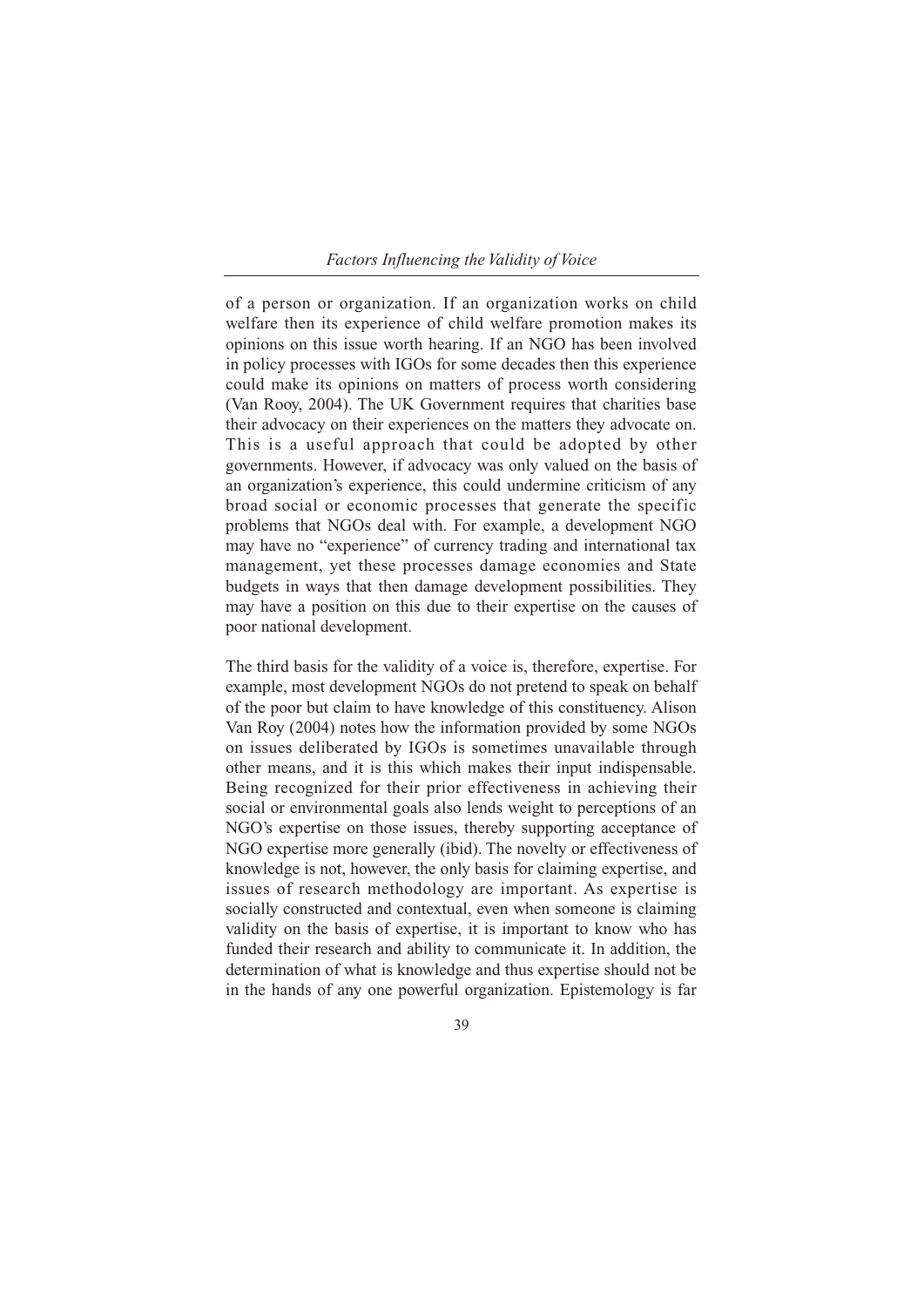too contested to allow such control if we are truly seeking to promote accountability. Instead expertise should be determined by communities of peers through rigorous systems of anonymous review. This system has been well established in the natural and social sciences for over a century. NGOs may wish to rapidly communicate a particular opinion to the media in response to events, but if this opinion is based on expertise rather than field experiences or a claim of accountability to the affected parties, then it should be the result of work that includes peer review. NGOs could therefore do well to consider whether their knowledge of research methodology is sufficient, and whether new systems of peer review should be established. In general, it would be beneficial for NGOs to improve their ability for organizational learning (Ebrahim, 2004).

A fourth basis for the quality of a voice arises from the content of what is being expressed. When a voice is raised in defence of processes of accountability and democracy it should be responded to as it relates to providing the context for voices to be valued in the ways described above. Expressing commitment to non-violence, and reminding people of internationally-agreed principles of human rights, are aspects of what some call the "moral authority" of an opinion (Van Rooy, 2004). Groups like Human Rights Watch, the International Crisis Group, and the International Commission of Jurists have no mass memberships, and often limited experience of abuses in the field. They often have expert knowledge of national and international human rights law, but much of the voracity of their voice arises from their recourse to principles of fundamental and universal human rights.

Michael Edwards (2003, p1) reminds us that "those who speak out do not need to be formally representative of a constituency." Free speech is a fundamental tenet of democracy. This translates into a way of valuing voices, if none of the aforementioned aspects apply to the voice, purely by the novelty of the voice. If a viewpoint has not been heard before in a political deliberation and is said to be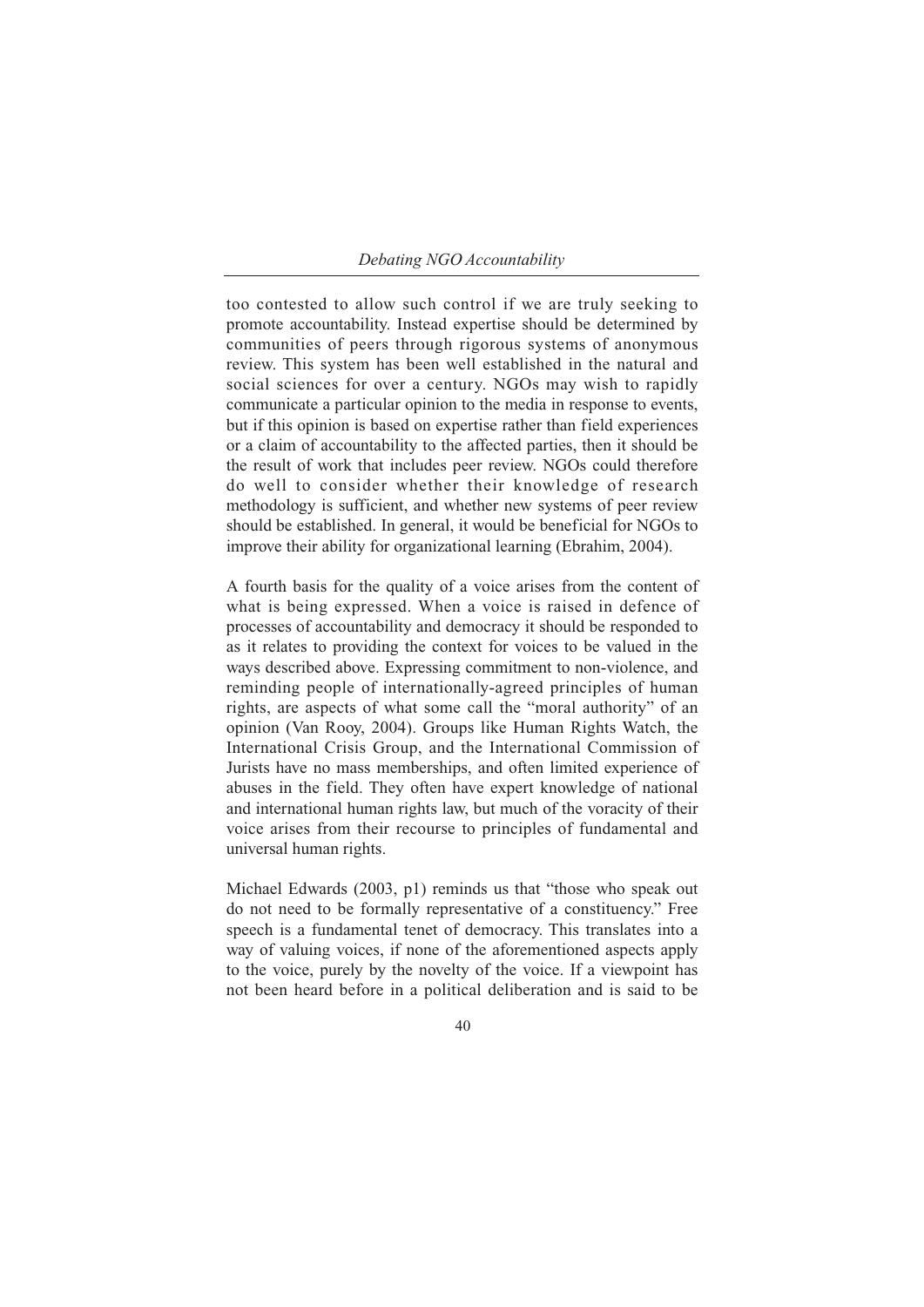## *Factors Influencing the Validity of Voice*

shared by a part of society then it has a certain quality for that deliberation. When people talk of representivity of voice they allude to this issue that voices are valid if hearing them leads to an increase in the diversity of views aired, but only so long as those views are held by some constituency in society (Clark, 2003). However, it is difficult to determine whether arguments being made are representative of a segment of society, and as Edwards (2003) points out, it would not serve accountability for this determination to be made by a powerful person or organization. Instead, novel opinions that claim to relate to a constituency of opinion should be welcomed, and then supported to attain a validity based on the factors previously mentioned. Views soon lose their novelty once expressed, and so in time the validity of voice would depend on accountability, experience or expertise. Nevertheless, the novelty of a voice is a fifth, albeit transient, basis for its validity in a deliberative process.

Any non-State actor should claim at least one of these five primary bases for the validity of their voice if participating in political deliberations. In addition, there are secondary issues which enhance the quality and validity of the voice although in themselves not constituting independent bases for validity. The first of these is authenticity, meaning that "what you see is what you get." This requires transparency and honesty about one's funding, governance and purpose. It also requires there to be no hidden agendas behind what the organization advocates. If speaking on matters of common good, then authenticity would require that private or governmental interests are not also influencing the opinions being voiced. As an organization's funding influences their approach, so avoidance of dependency on funders who are not dependently affected by the issues being addressed yet have something to gain from influencing the decision making is key. If they are dependent on such organizations for their funding, then NGOs should make this clear. Authenticity also suggests that deeds should mirror words. An organization and its staff should therefore "walk the talk" or "practice what they preach." For instance, environmental NGOs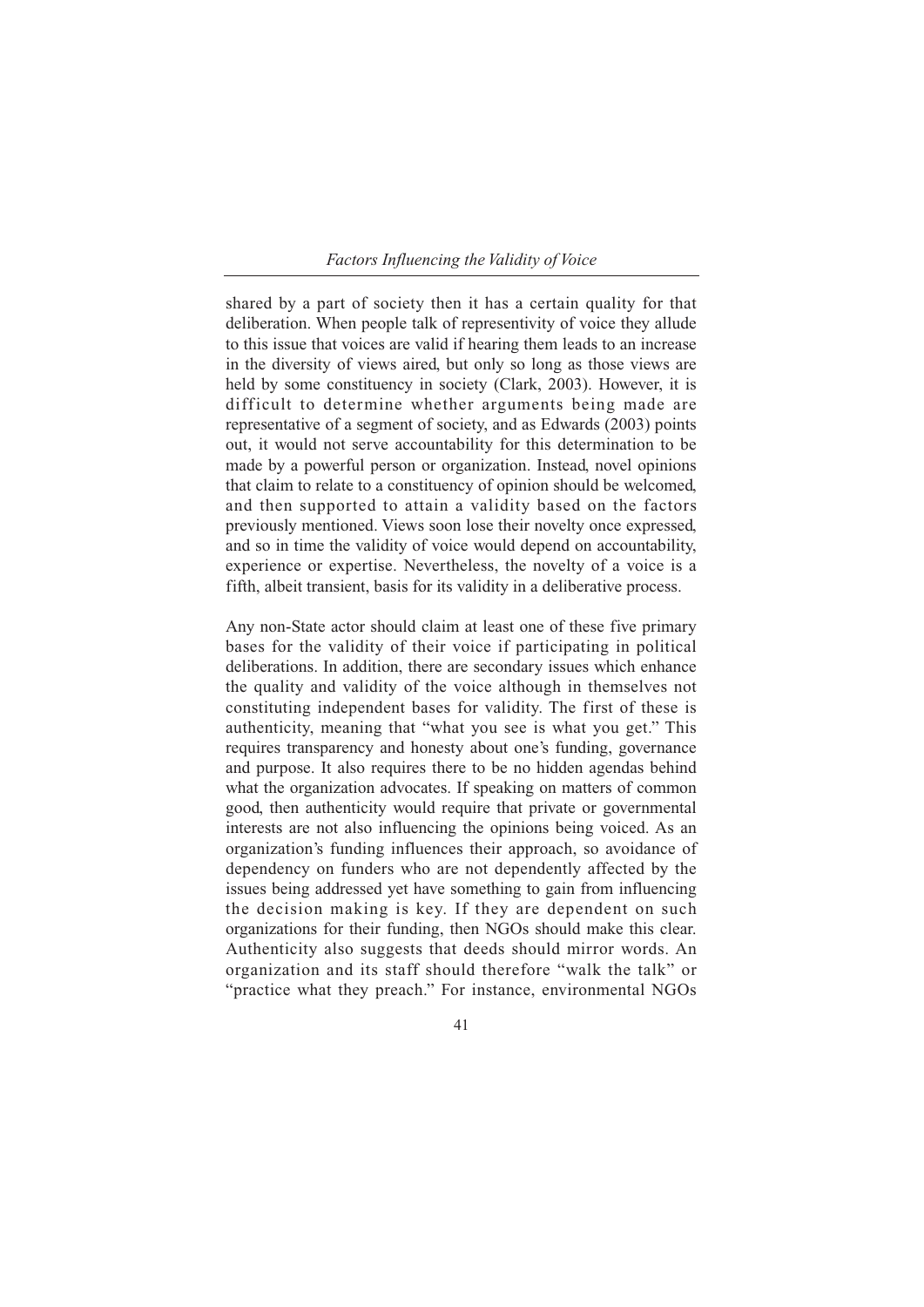should be environmentally aware in their activities, labour NGOs should treat their staff with respect. Therefore some suggest that organizations focused on poverty issues should themselves be frugal with their use of funds, including on their own salaries and expenses (Van Rooy, 2004).

A second cross-cutting factor that enhances the quality and validity of a voice in political deliberations is the openness of the person and organization involved to empathizing with alternative viewpoints and experiences, and a commitment to inquiry and dialogue. Some commentators and policy makers have called on NGOs to think beyond single issues, or to be "balanced" and not extreme in their views (Van Rooy, 2004). Neither is workable. A single-issue focus can be valid, as it does not mean that the person focused on that issue cannot empathize with a wider set of issues that another participant in a policy deliberation may have to consider. The demand not to be "extreme" poses the problem of who determines what is "extreme," and could mean those voices that the organizers of a policy deliberation found to be uncomfortable would be excluded. A basic commitment to non-violence and to human rights was mentioned above as aspects of a moral authority that can comprise a key basis for the validity of a voice. In addition to this, rather than avoiding being "extreme," a commitment to empathizing with others, engaging in dialogue and openness to learning can add to the validity of a voice. In other words, an ability to listen is important to the validity of what one might be saying.

Alison Van Rooy (2004) points out how the relative legitimacy of an NGO in comparison to other participants in a particular deliberation is key to whether people consider its input to be valid. In situations where governments are not acting in the interests of the people affected by an issue being debated, then even if NGOs are not able to demonstrate validity in some of the ways described here, their involvement in that policy debate might nevertheless be better than no involvement at all. However, there is the potential for their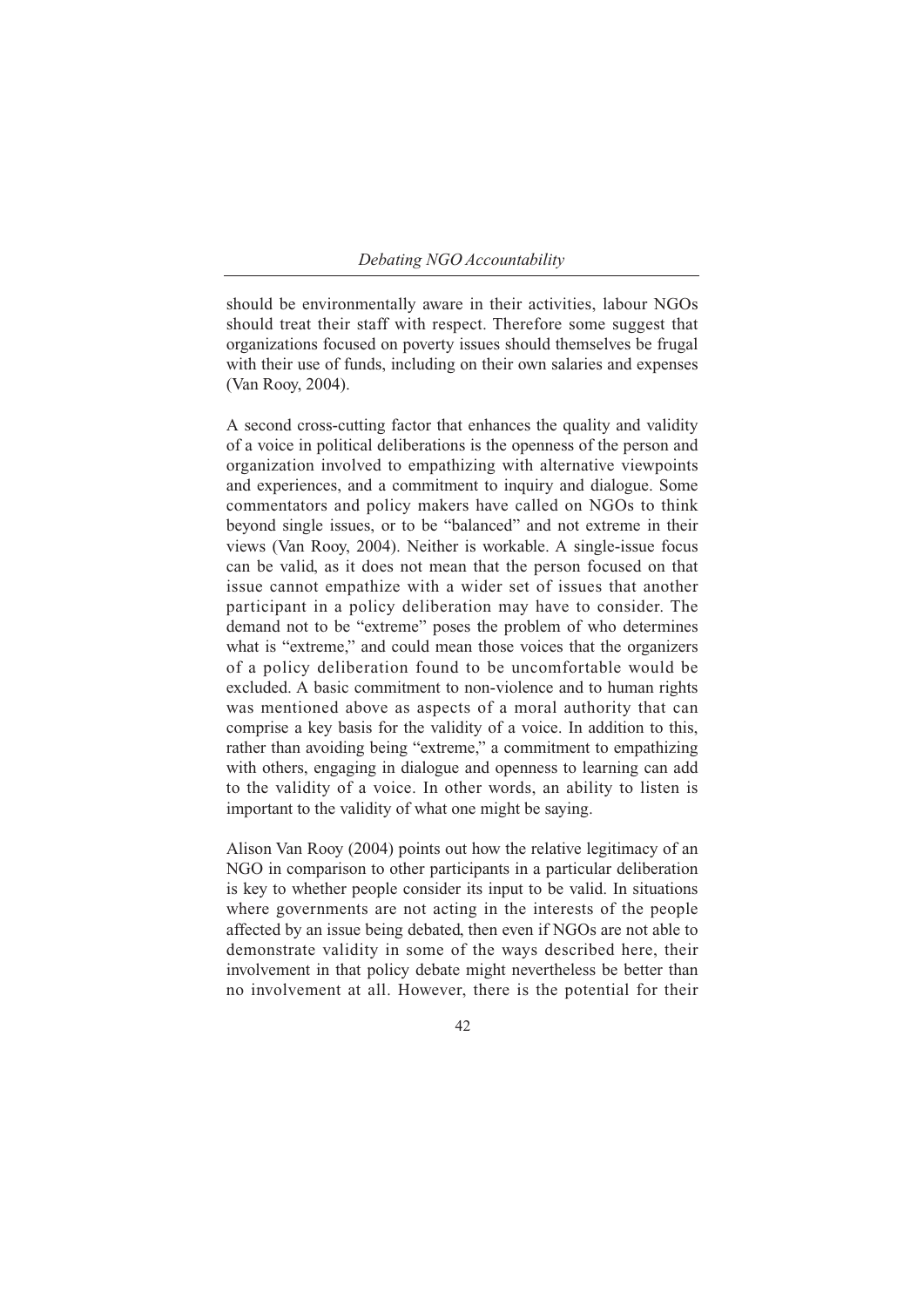*Factors Influencing the Validity of Voice*

involvement to compound a lack of democratic accountability. Consequently, encouraging continual improvement in the quality and validity of NGO input to policy processes is an appropriate response. Van Rooy (2004) also describes other factors that influence the likelihood of an NGO being listened to in policy processes. These include the personality of advocates, their skills in the English language, the notoriety of their organization in the mass media. None of these factors should be bases of quality or validity, although it might be sensible for NGOs to understand these "hidden rules" of influence.

Currently, NGOs, their critics, government and IGO policy makers often conflate the different forms of quality or validity of voice outlined here. This "confuses the debate and increases the likelihood that criticisms will be used to exclude rather than structure the involvement of dissenting voices" (Edwards, 2003, p1). Instead, we need to consider all the aspects when evaluating the validity of the voices being heard from NGOs. If IGOs manage their relations with NGOs and other non-State actors, such as corporations and their lobby groups, with these issues in mind, then greater engagement may prove beneficial for their democratic accountability, rather than compounding existing problems. Key will be to increase the transparency and plurality of non-State actor participation in policy deliberations, and encourage the quality and validity of their inputs, founded on the principles outlined here, none more so than that of "dependent affectedness." Although NGOs do not usually have a vote in intergovernmental decision making, increasing the quality and validity of their voices in processes that influence such decision making is key.10

Amongst IGOs, the UN has had a particularly lengthy experience of relations with NGOs, and thus the evolving management of its relations with these, and other, non-State actors is particularly important to consider when reflecting on NGO accountability and global governance.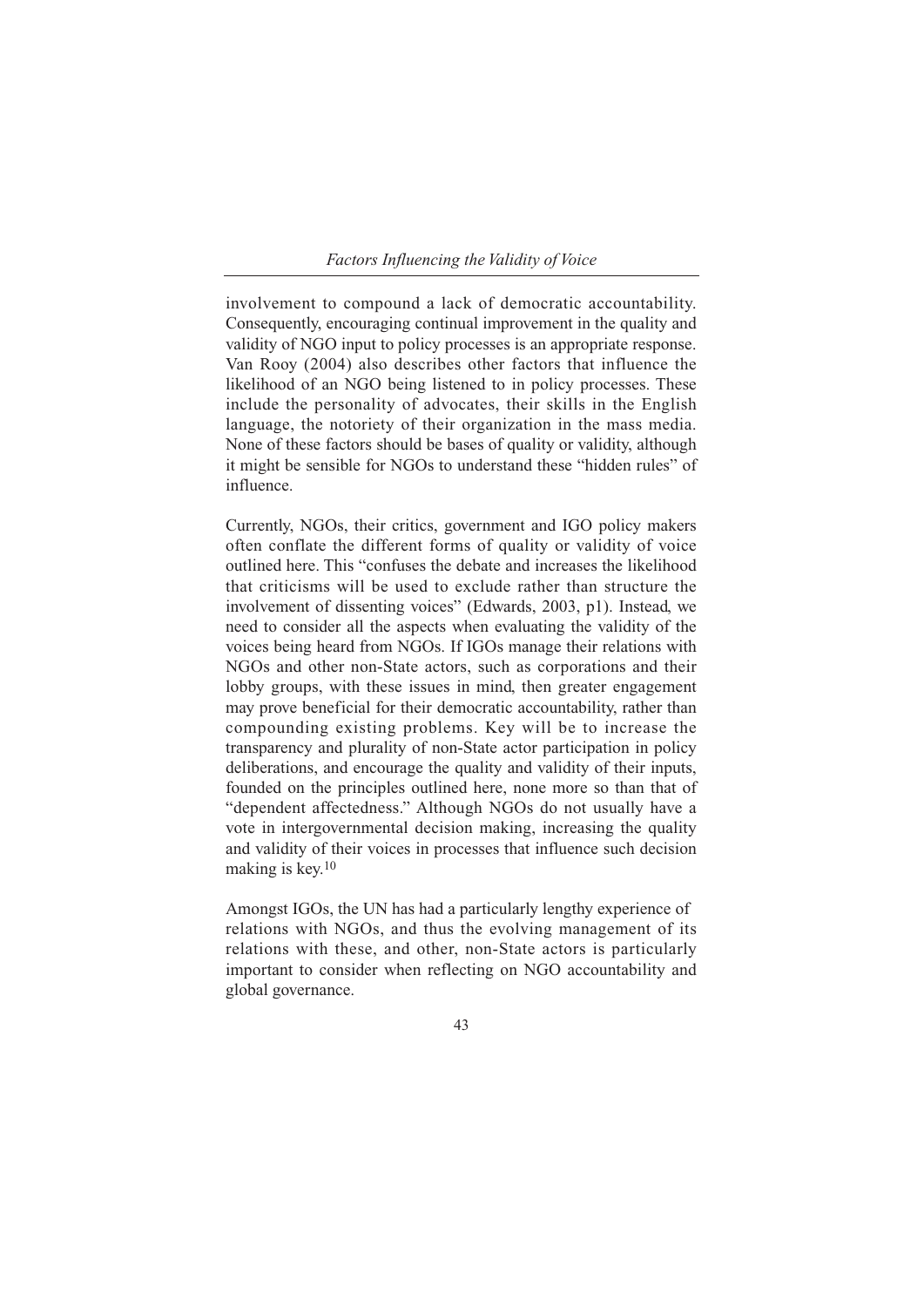## **Box 1: Key Questions to Put to NGOs Seeking Participation in IGO Deliberations**

Do NGOs claim to:

- be dependently affected by the issues being discussed (or not being discussed);
- be mandated by those who are:
- have relevant experience of the issues being discussed, or the process of discussion;
- have relevant expertise on the issues;
- express an opinion or come from a group that has not been heard at this deliberation and is relevant to it;
- express a view relevant to ensuring the process of deliberation promotes democratic accountability and fulfilment of human rights?

NGOs should claim at least one of these primary bases for the validity of their voice. In addition, there are secondary issues concerning authenticity and openness, which would enhance the quality and validity of the voice. NGOs should be asked whether they claim to:

- be transparent;
- be honest about the constituencies they serve or seek;
- seek to practice what they preach;
- be open to empathy and inquiry.

Each topic would require exploration by a series of sub-questions that requested substantiation and clarification.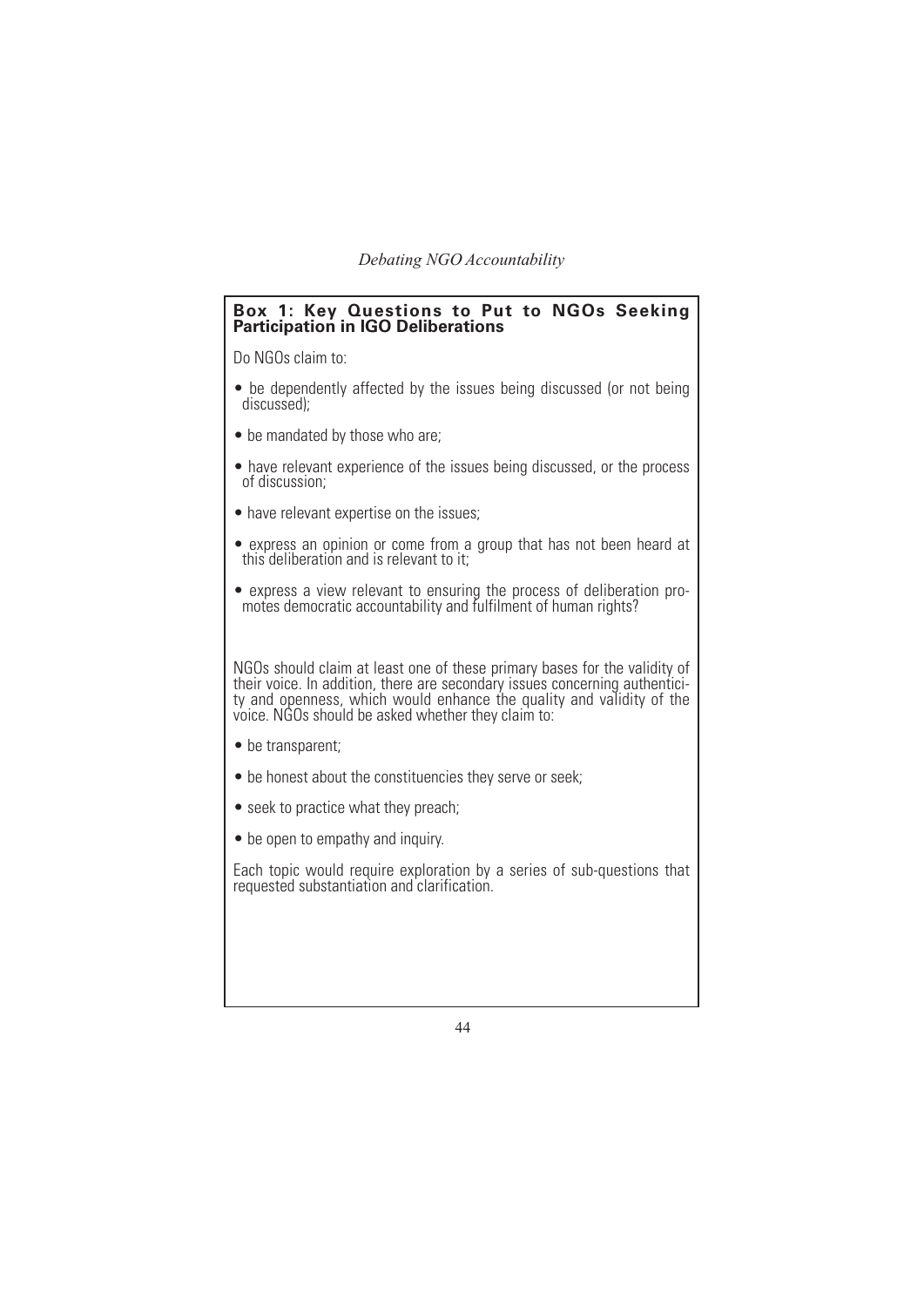## **The United Nations System, NGOs and Accountability**

The UN system is a diverse set of organizations with different organizational mandates and structures (UN-NGLS, 2003). The most prominent part of the UN in international affairs, the Security Council, does not provide democratic representation, and its suitability for the current world is often questioned. Other parts of the UN are more accountable to its Member States, with each having a vote. Nevertheless, staffed by well paid civil servants, and engaged with by the diplomatic class of national governments, the UN is considered by some to be too remote from "we the peoples of the United Nations" in order to pursue its mandate of peace and progress effectively (Edwards, 1999). Most of those NGOs active at the UN have operated as a "loyal opposition" to the UN during the 60 years of its existence – supporting the ideals of the UN as expressed in its Charter, but challenging its agencies and member governments to live up to those ideals (Hill, 2004).

NGOs have played a role in the UN since its founding, and are mentioned in its Charter. Working mainly through the US delegation, NGOs succeeded in attaining the mention of human rights norms in the UN Charter. Over the subsequent 60 years, human rights NGOs have continued to influence intergovernmental negotiations. One example is the Anti-Torture Convention. In 1972, Amnesty International started a campaign against torture after the 1967 Greek colonels' putsch. This led to a resolution of the UN General Assembly which mirrored the sentiments of Amnesty International, and a call to develop a legally binding convention against torture by the General Assembly. Negotiations and drafting immediately started, with humanitarian NGOs, including lawyers working for Amnesty International, fully involved in this process. In 1984 the Anti-Torture Convention was adopted and it entered into force in 1987 (Arts, 2003). Over the years more human rights NGOs have engaged with the UN system, particularly with the Commission for Human Rights. They are involved in fact finding on human rights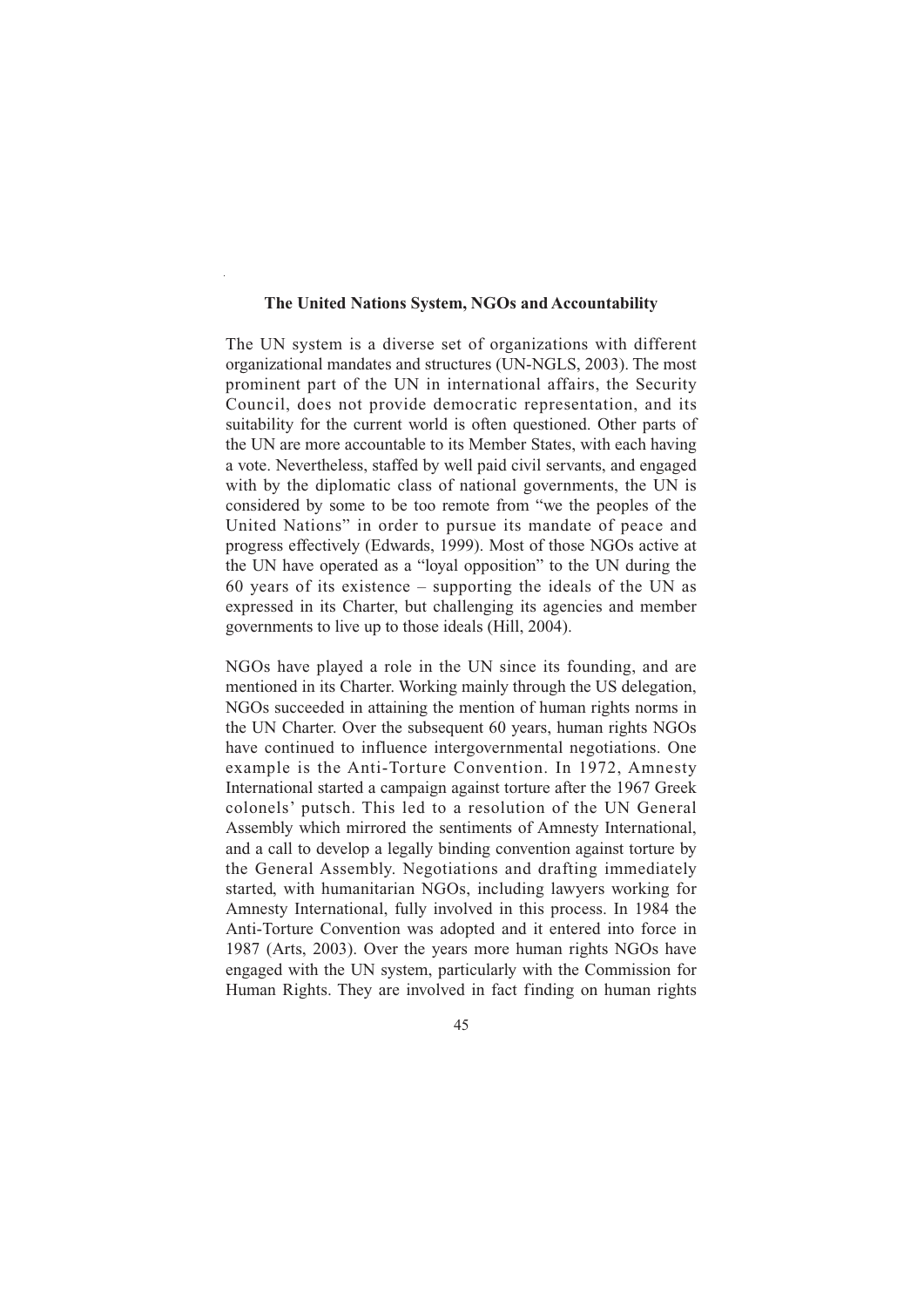abuses, aiding the drafting of legal texts and monitoring the compliance of governments and other relevant parties with agreed standards of behaviour (Cook, 1996; Risse, 2002).

Other areas of involvement and influence include armaments and the environment. For example the International Union for the Conservation of Nature (IUCN) played an influential role in the formation of the Biodiversity Convention by putting the issue on the international agenda, formulating a first draft treaty, providing expertise to the delegates who negotiated the convention, and by monitoring its implementation worldwide (Arts, 2003). The International Campaign to Ban Landmines (ICBL) brought together a variety of NGOs from around the world. Using a range of tactics including the use of celebrities, it managed to put the humanitarian consequences of using landmines into the public consciousness and onto international policy agendas, promoting coalitions of supportive governments. As a result, and within only a few years, a treaty was agreed that banned the production and use of landmines, with its drafting and negotiation having involved members of the ICBL heavily (Goetz and Jenkins, 2002).

Since the early 1990s NGOs have become particularly involved in a series of major international conferences and summits. These included the Rio Earth Summit, the Beijing Summit on Women, among others, with tens of thousands of representatives from NGOs in attendance at some. These conferences have provided flexible responses to emerging issues and regulations on the participation of NGOs were more flexible than at the regular UN meetings (UNDPI, 2003). They have helped to legitimate certain issues as important agenda-items for intergovernmental cooperation (Fomerand, 1996). Some uphold the multi-stakeholder nature of these conferences as indicators of a new paradigm for the UN, which sees its role as evolving "from a world of interstate diplomacy to one of pluralist global governance at the policy making level" (Willetts, 2000, p191). Others applaud the role of NGOs in making governments abide by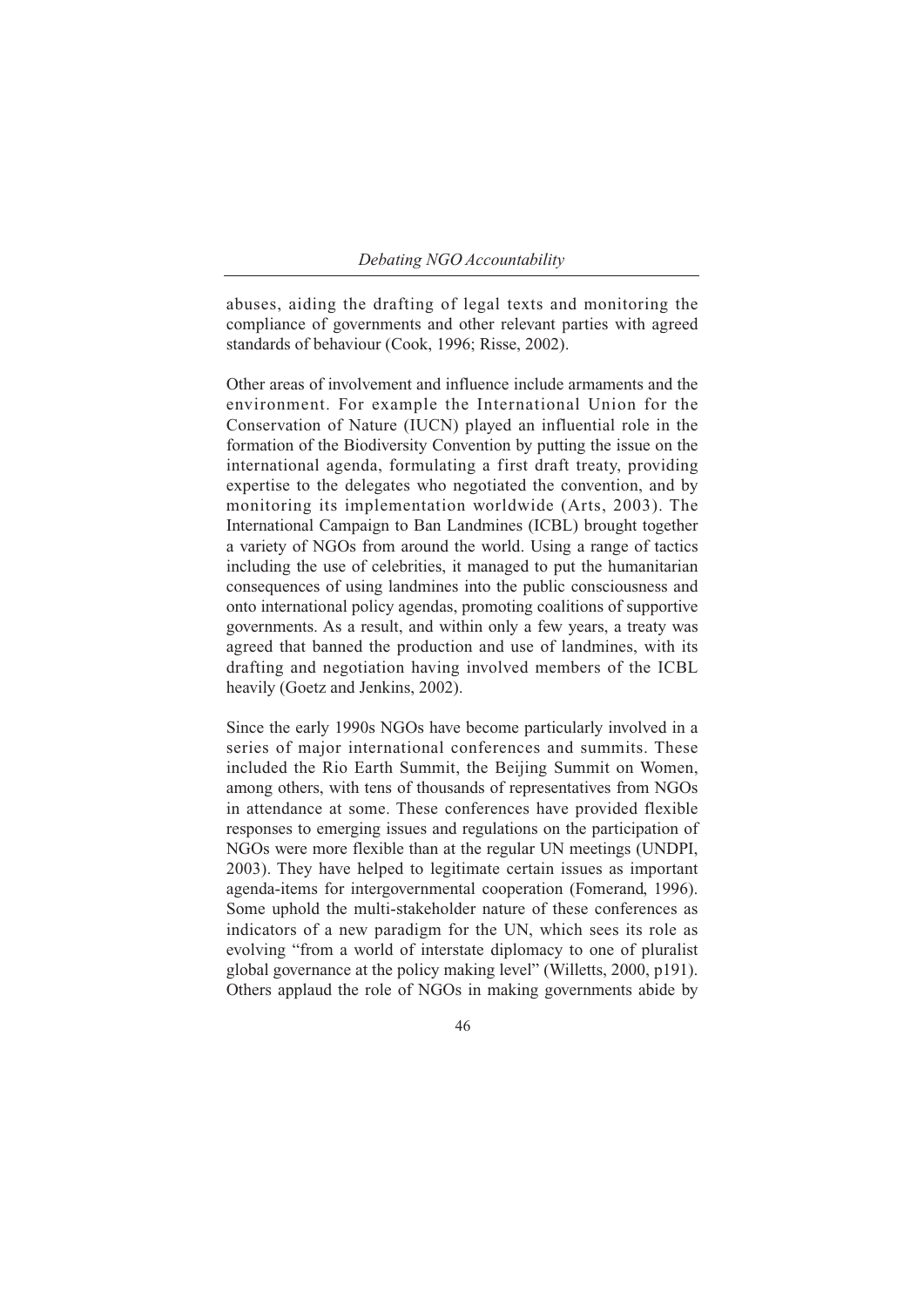#### *The United Nations System, NGOs and Accountability*

agreements reached at these conferences as well as treaties and conventions by monitoring their progress and communicating their views at national and international levels. Another argument made in favour of NGO involvement is that it helps link global level policy making with local-level experience and opinions, which resonates with arguments about the inadequacy of intergovernmental processes to represent all affected persons, as described earlier (Princen and Finger, 1994).

Some commentators have, however, questioned both the usefulness of major UN conferences and the real influence of NGOs within them. States still decide the procedures and contents of conference proceedings and determine the extent and importance of different NGOs' participation (Martens, 2000). Moreover, such conferences tend to focus on "soft" policy issues rather than those where there are strong vested interests, such as trade, finance and security. As the UN does not have enforcement powers on human rights, environment and so on, apart from when decided by the Security Council, some could question whether NGO involvement in the UN is of less importance than engaging with those IGOs that do have such powers, such as the WTO, IMF and World Bank.

There is a current of opinion mentioned earlier which is disparaging of all NGO engagement with IGOs as they question the role of IGOs and global governance itself. Initiatives such as AEI's NGOWatch have focused on the involvement of NGOs within the UN system, and associated outcomes such as the Convention to Ban Landmines, to highlight what they see as challenges to US sovereignty (Carnahan, 2003). These critiques may be flawed for their limited conception of rights and democracy, but they make it imperative that when IGOs engage NGOs and other non-State actors they do so in ways that enable the democratic accountability of IGO decisions and programmes to those who are affected by them. With this in mind the UN has begun to address the issue of its NGO relations once again, through highlevel reviews and policy recommendations (UN, 2004).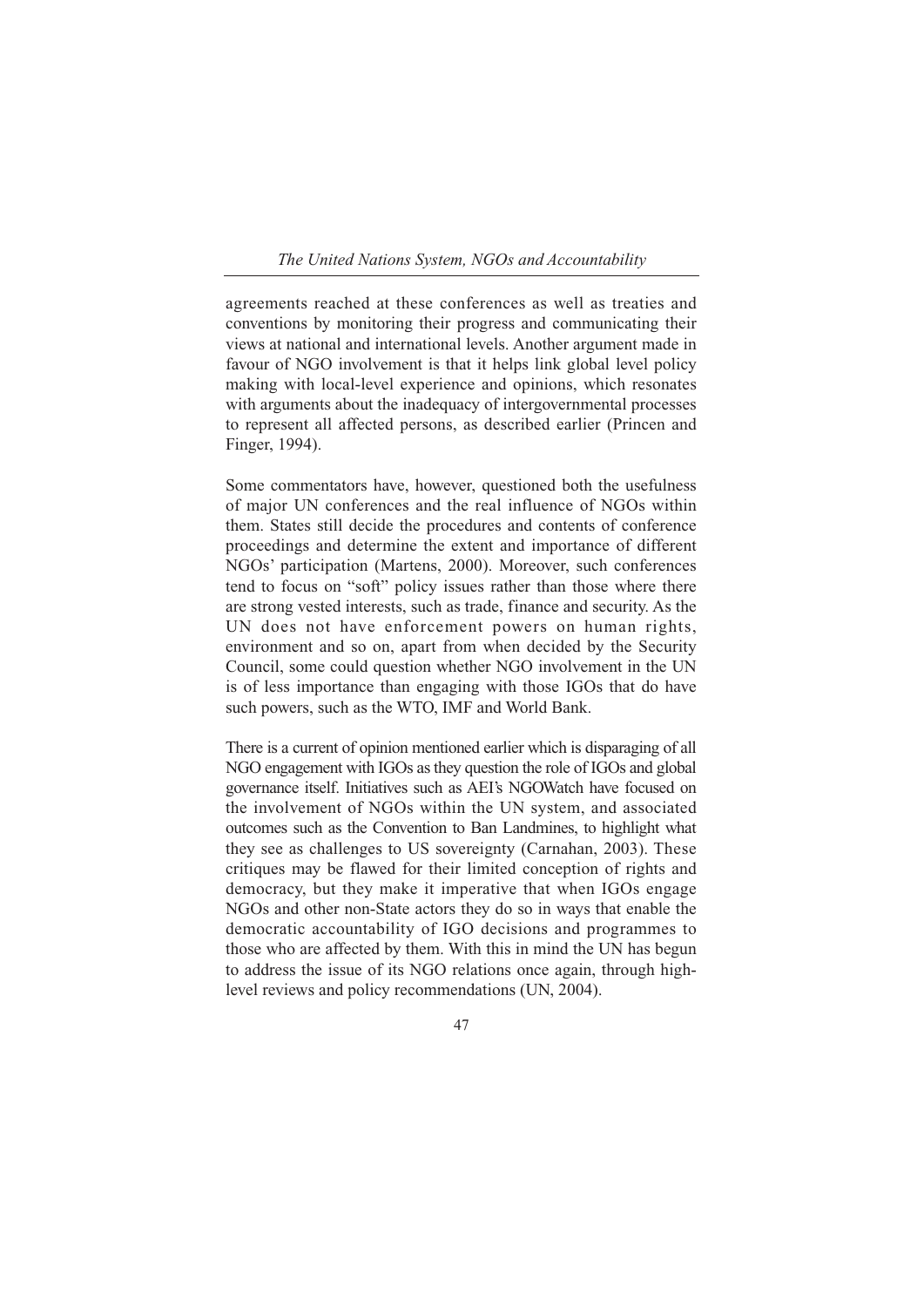A key challenge has been a lack of clarity in defining different types of organizations that might seek to participate in UN processes. The term NGO is used, as it is referred to in the Charter, but different organizations in the UN system use different understandings of the term when accrediting organizations for participation in its processes. Some organizations that do not believe in the UN's role and seek to undermine it are funded almost entirely by corporations or governments and have been accredited to participate in the activities of various UN organizations. Some UN organizations use terms such as Major Groups, which are based on a variety of criteria such as organizational type, age or gender, or interest area.<sup>11</sup> The increasingly popular concept of "stakeholders," which means any group who is affected by or has an interest in an issue or organization, is broad enough to cover any type of organization and does not help in distinguishing between them.

A high-level review has argued that closer harmonization across the UN system in its approach to NGOs is essential (UN, 2004). That review also emphasized the difference between NGOs and private corporations, and that they should be treated differently by the UN system. However, system-wide policy proposals for clarifying the difference between groups that serve specific commercial or governmental interests and those that are voluntary citizens' groups are still to be developed. Possible policies could include simple empirical tests, such as whether more than, say, 50% of an organization's funding comes from government or corporate donors or members. Such organizations might still participate in certain UN fora and initiatives, but with more clarity about their interests, and with specific guidelines applying to them such as the UN's guidelines on business relations.<sup>12</sup> Policies such as these will become essential to ensure that increasing engagement with non-State actors does not lead to increasing influence by vested interest and thus reduced accountability.

In addition to improving the way the identification of NGOs is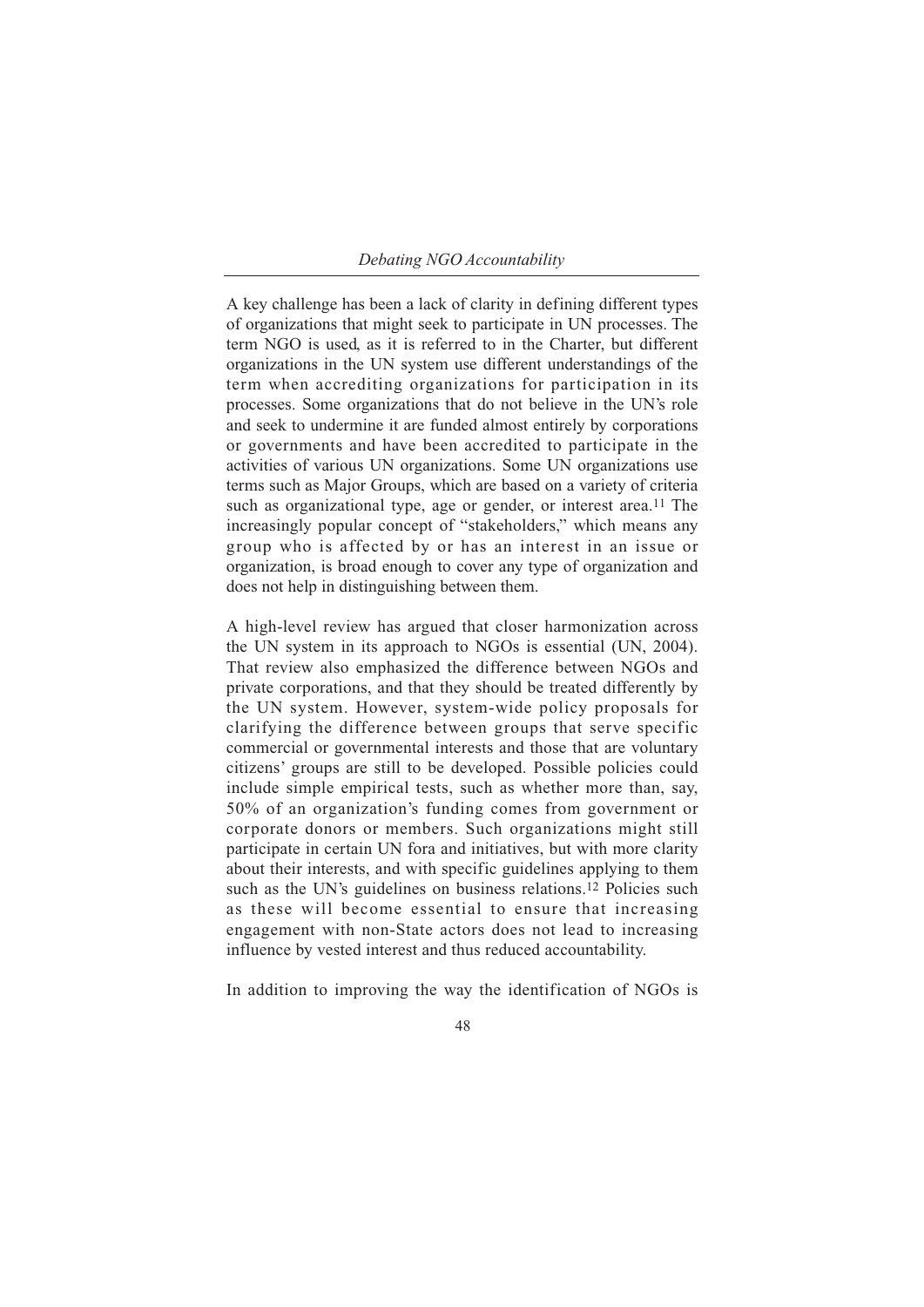#### *The United Nations System, NGOs and Accountability*

made by the UN system, processes of accreditation and managing access could pay closer attention to the factors identified earlier that promote progressive NGO-IGO interaction – the transparency, plurality and quality of the voices heard.

There is a need for more transparency, which is already recognized and worked towards by many UN agencies. This means that information on agendas for different conferences and meetings needs to be made available, and information on who participates in them, what they say, and who funds them, needs to be routinely collected and made available on the Internet. Likewise, the European Union and intergovernmental organizations, such as the World Bank, IMF and WTO, should also improve their methods for defining NGOs and managing their engagements with them in this way.

There is also the need to promote greater diversity of interactions with NGOs. Before 1996 the UN used to mainly accredit international NGOs. At that time this process was changed so that national NGOs could participate directly. This approach has been criticized by some for allowing national NGOs with national aims and a disinterest in international dimensions to these aims to gain accreditation and have a voice at the UN (Edwards, 2003). However, suggestions that NGOs should be restricted from entering the international scene before having gone through national processes and international coalition building have stimulated fierce criticism that this would restrict rather than structure NGOs' voices at intergovernmental fora (*Swiss Coalition News*, 2003).

Given this, perhaps the best way forward is for the UN, and other IGOs, and various donors, to be proactive in diversifying the type of NGOs that can engage. There are two key aspects to this. First is the need to support the engagement of those Southern NGOs that are currently under-represented at meetings at UN centres. To address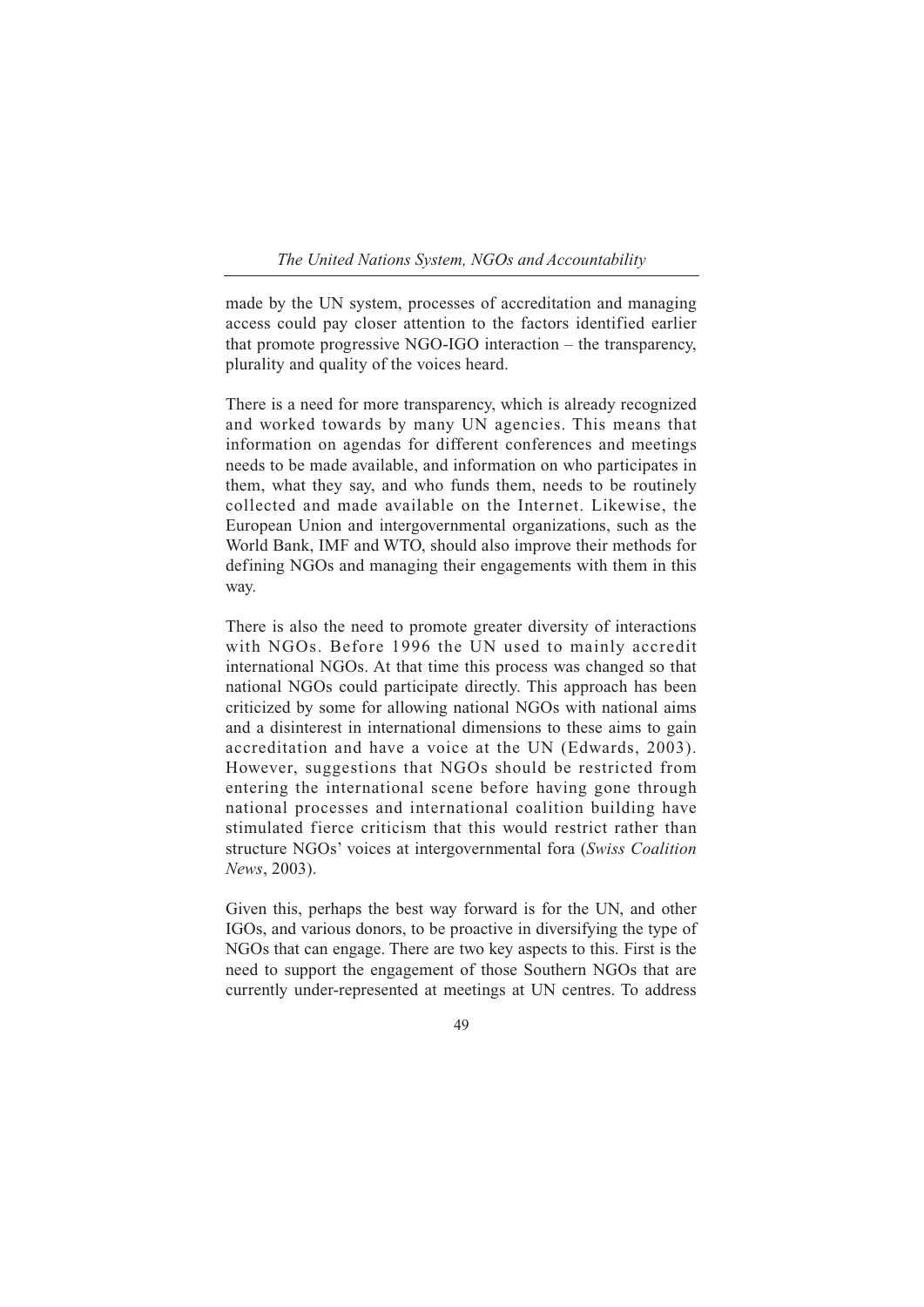this, UN Secretary-General Kofi Annan announced the establishment of a dedicated trust to support greater Southern NGO participation (UN, 2004). Another aspect to this is the need to engage with the more amorphous networks of social movements, rather than formally institutionalized NGOs. Political scientist Mary Kaldor (2002) argues that although intergovernmental organizations prefer to work with established organizations and not the networks of social movements, they need to begin to, given that such networks and movements represent a significant dimension of civil society. For example, the contact between the counter-globalization or "global social justice" movement and UN agencies is minimal at present. At the 2003 European Social Forum in Paris, only one of the 266 sessions on the programme included panellists from any UN agency, with the agenda for the World Social Forum (WSF) the following January also showing little UN engagement. To engage such networks poses a practical challenge, given their dispersed nature, and a political one, given their critical perspective on the dominant global political economy within which the UN system must operate, given its intergovernmental structure. There has been some progress on this with the 2005 WSF discussing the need of and strategies for "reclaiming our UN," and a new "Bridge Initiative" aimed at creating dialogue between activists and the UN system.

A third key area to address is the quality and validity of voices engaged. The earlier discussion about validity of voices could be usefully employed as a conceptual framework for the UN system, and translate into guidelines for accreditation of NGOs and the conduct of the deliberations that involve them. As mentioned above, just because they do not have a vote in most UN decision-making processes does not mean this is not important.

These issues will become more important for the UN system, and IGOs in general, if the current trend towards multi-stakeholder policy deliberations and partnership programmes continues. The 2002 Johannesburg World Summit on Sustainable Development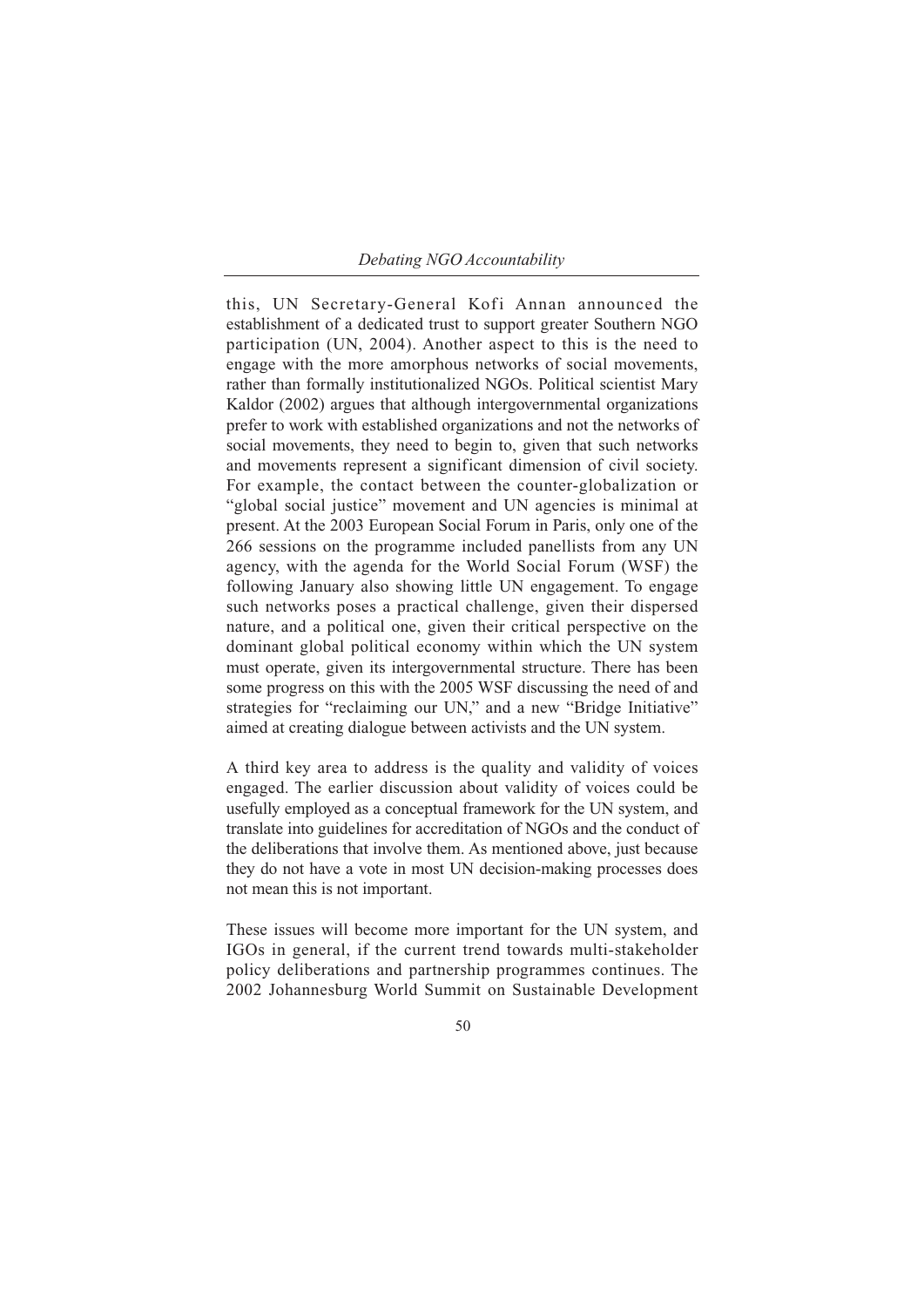*The United Nations System, NGOs and Accountability*

(WSSD) marked a watershed in the evolution of UN relations with non-State actors. This summit endorsed over 200 partnerships involving governments, NGOs and corporations, and treated them as bona fide conference outcomes in addition to intergovernmental agreements and declarations. UN agencies are now working with a wide diversity of NGOs and corporations on specific projects concerning environmental protection, economic development, health and so on, as well engaging them more closely in policy deliberations. Corporate funding of UN activities is also increasing (Zammit, 2003).

One observer suggests that a third generation of UN relations with NGOs and broader civil society has begun to emerge, which involves like-minded coalitions of governments and civil society and various forms of multi-stakeholder initiatives. These new forms of partnership relations currently co-exist with the political and advocacy role of civil society. "Today, an unprecedented number and variety of civil society and business-related organizations participate in the work of the UN system. At the political level, the UN has shifted from an organization in which only governments spoke only to themselves, to one that now brings together the political power of governments, the economic power of the corporate sector, and the 'public opinion' power of civil society… as participants in the global policy dialogue" (Hill, 2004, p1). Recent examples of this trend include the unprecedented June 2005 General Assembly Hearings with NGOs, Civil Society and the Private Sector, and increasing dialogue between the Security Council and NGOs, especially on the ground in conflict-affected countries (UN, 2004).13

This opening up of the UN is welcomed by some who see it as an indication of the world body becoming more pluralistic and serving as an interlocutor between governments, business and NGOs (Willetts, 2000, p191). There are good arguments for why the UN should seek to work in partnership with various non-State actors,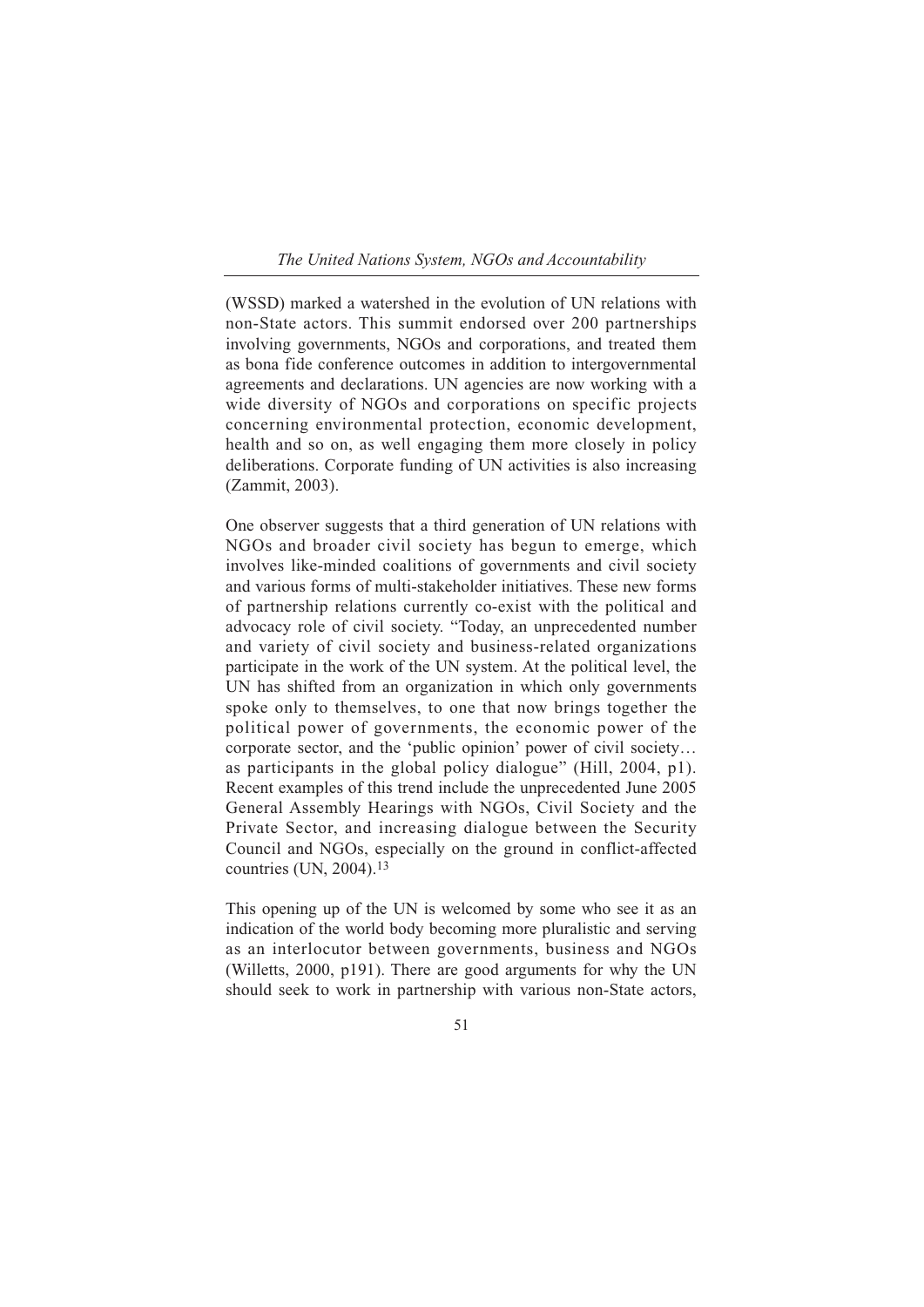using its convening power to facilitate coalitions of organizations that have complementary resources for tackling problems (Nelson, 2002). However, there are also concerns with this new generation of relations. It raises many challenges "concerning the role of the UN as a broker of partnerships, the future of multilateralism as a form of global governance and the future of the UN's relations with… advocacy NGOs, many of whom view these latest developments with skepticism" (Hill, 2004, p1).

Some warn that the increasingly popular rhetoric and practice of stakeholder dialogue, participation and partnership, will not lead to increasing the accountability of global governance. In fact, it could do the opposite, as dialogue becomes lobbying, participation becomes cooptation and partnership becomes collusion. These issues have been raised in the particular case of business involvement in the UN (Richter, 2003; Zammit, 2003; Bendell, 2004a). Reflecting on the current trend towards multi-stakeholder partnerships at the international level, Marina Ottaway (2001, p1) argued that despite claims about the potential for this to "introduce greater democracy in the realm of global governance, it is doubtful that close cooperation between essentially unrepresentative organizations – international organizations, unaccountable NGOs and large transnational corporations – will do much to ensure better protection for, and better representation of, the interests of populations affected by global policies."

It is important that these critical analyses and warnings are understood and addressed through policy responses within the UN and elsewhere, so as to ensure that the benefits of multi-stakeholder engagement are enjoyed while the problems are managed. Consequently there is a need to identify best practices and develop appropriate policies to structure UN-NGO-business engagement. These could include the transparency of project partners and goals, participatory monitoring and evaluation by intended beneficiaries, all conducted in a spirit of dialogue and critical reflection towards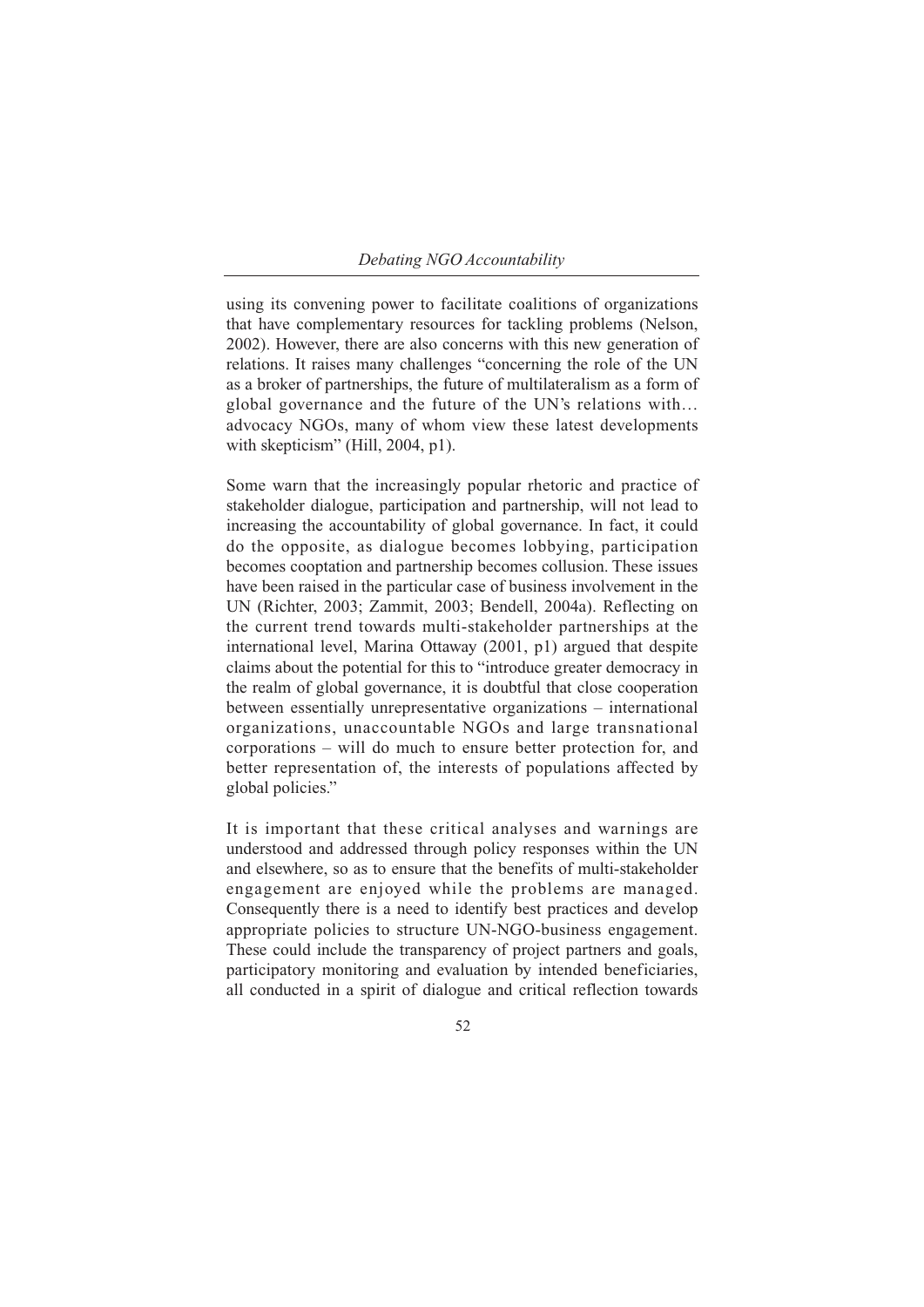*The United Nations System, NGOs and Accountability*

learning, and with independent complaints processes. A range of other policy innovations could be adopted to ensure partnerships do not compromise the mandates and values of intergovernmental organizations (Bendell, 2004a). The follow-up processes to the highlevel review of the UN's relations with civil society and the development of partnerships will be key in navigating this challenge of making global governance more effective and accountable.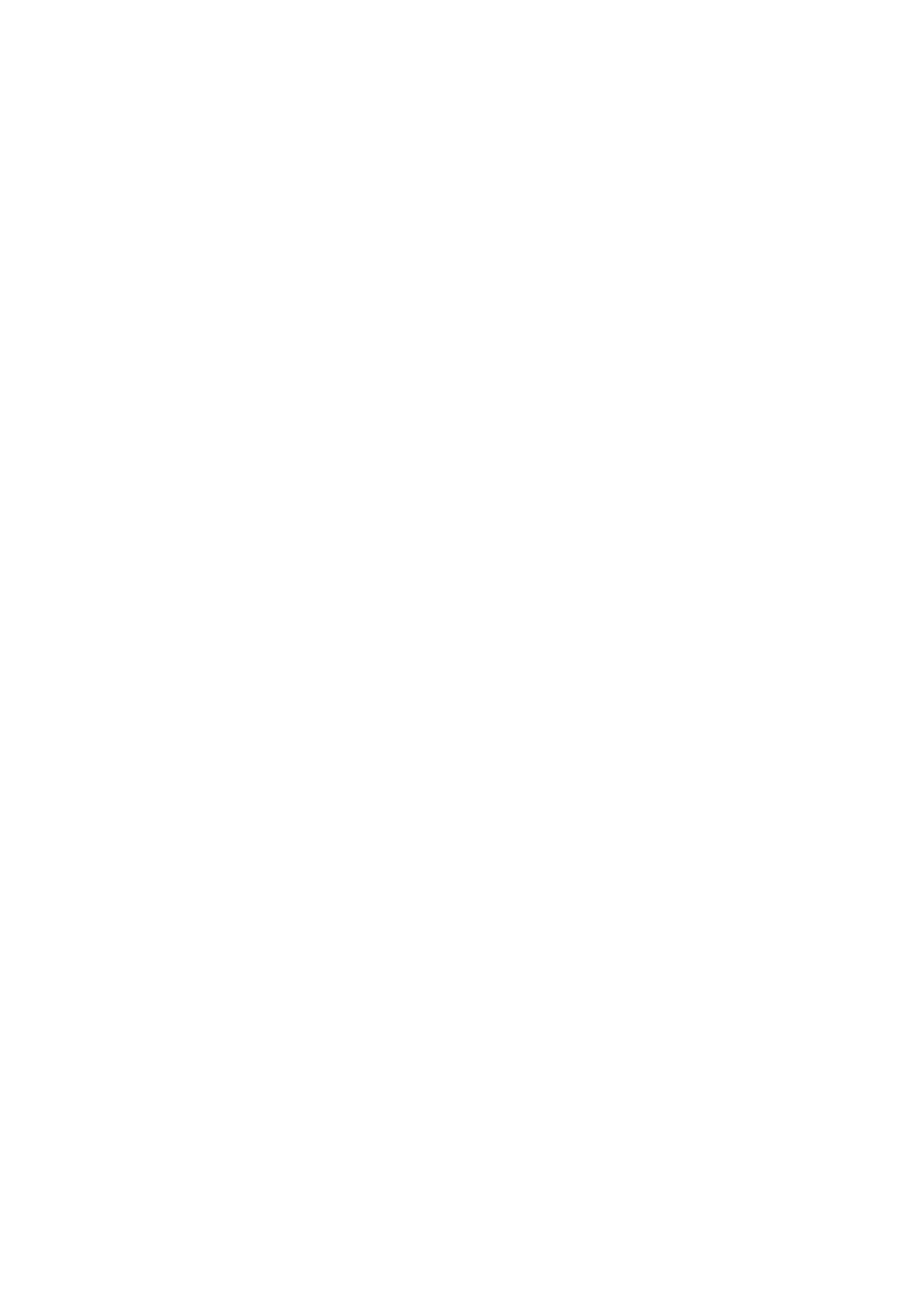# **Chapter 4 New Regulations and Initiatives on NGO Accountability**

As the debate on NGO accountability has increased, so various voluntary and mandatory initiatives have been forthcoming, addressing issues such as NGO governance, transparency, advocacy, finances and tax status, as well as their stakeholder relations. These initiatives are of variable merit in terms of promoting the democratic accountability of NGOs to their intended beneficiaries and the accountability of powerful decision-makers more generally. In this chapter regulatory moves and voluntary NGO accountability mechanisms are considered.

There are differing views on the extent to which governments should regulate voluntary activity, which have been touched upon previously. NGOs face a range of regulations ranging from those that apply to any organization, regarding financial affairs, labour relations and so forth, to those that are specific to organizations with a special tax status. Alnoor Ebrahim (2003b) reminds us that there is a history of States bringing in new laws to curb the influence of NGOs. In the 1970s after the state of emergency was declared in India, Prime Minister Indira Gandhi passed a law to track funds going to those NGOs that were critical of it. Modern day examples of this motivation behind State regulation of NGOs are not unusual. In Central Asia, governments of Uzbekistan, Turkmenistan and Kazakhstan have moved to regulate NGOs for fear of their influence in political discourse (Larrabee, 2005). Even where NGOs are fairly free to conduct their activities as they see fit, governments are involved in controlling their finances. In Bangladesh, for example, all foreign funds going to NGOs must be passed through the government, which enables them to claim the foreign exchange receipts and monitor what is being funded.

Meanwhile, some argue that enhanced government implementation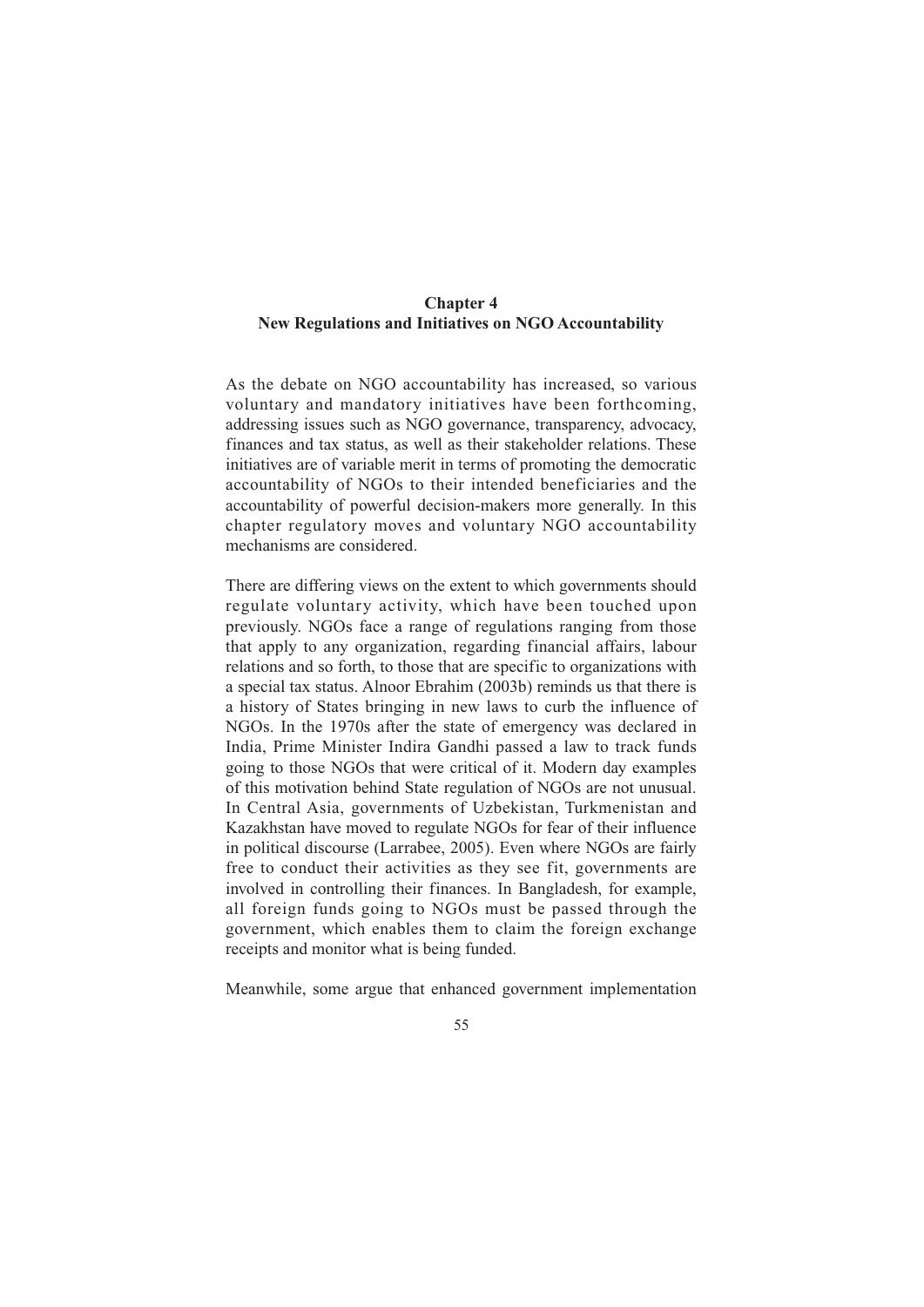of existing regulations on NGOs will actually benefit the sector as a whole, and that NGOs should call on governments to invest more resources in this to eradicate any corruption from the voluntary sector (Shiras, 2003). It seems "there is a delicate balance between enough regulation to protect legitimate social interests in preventing diversion of charitable assets to private pockets…[and regulation that would] squelch the qualities that our society has most valued in the charitable sector" (Chisholm, 1995, p149).

New regulations arising due to concern for terrorist financing is one area that is presenting NGOs and donors with new challenges. The International Center for Not-for-Profit Law has been regularly reporting growing government interference with NGOs in the name of terrorism prevention.14 The US Government has introduced guidelines that call on donors to check that those funded are not on, or dealing with those on, terrorist lists. The problem is that these "terrorist" lists are subjective and political, including groups like the environmental group Reclaim the Streets!, which organizes anti-road building protests that are obstructive but not intentionally violent. Moreover there are circumstances in which it might be unavoidable and even desirable to "deal with" organizations that may be listed as terrorist organizations or "implicated in questionable activity" (Baron, 2003). For example, in Sri Lanka, US foundations provide books and materials to schools and libraries in geographic areas controlled by the Tamil Tigers, a named terrorist organization. Trucks delivering those books cannot drive on roads controlled by the Tigers without at least their implicit permission. In Indonesia, US foundations provide support to hundreds of Muslim organizations, community organizations, universities, and others working to promote pluralism, tolerance and secular governance through public seminars, dialogues, curriculum development and media talk shows. By encouraging dialogue among competing perspectives, programmes such as these inevitably include individuals and organizations that may "deal with" suspected terrorist or extremist groups. Indeed, that is the intended purpose of such intra-faith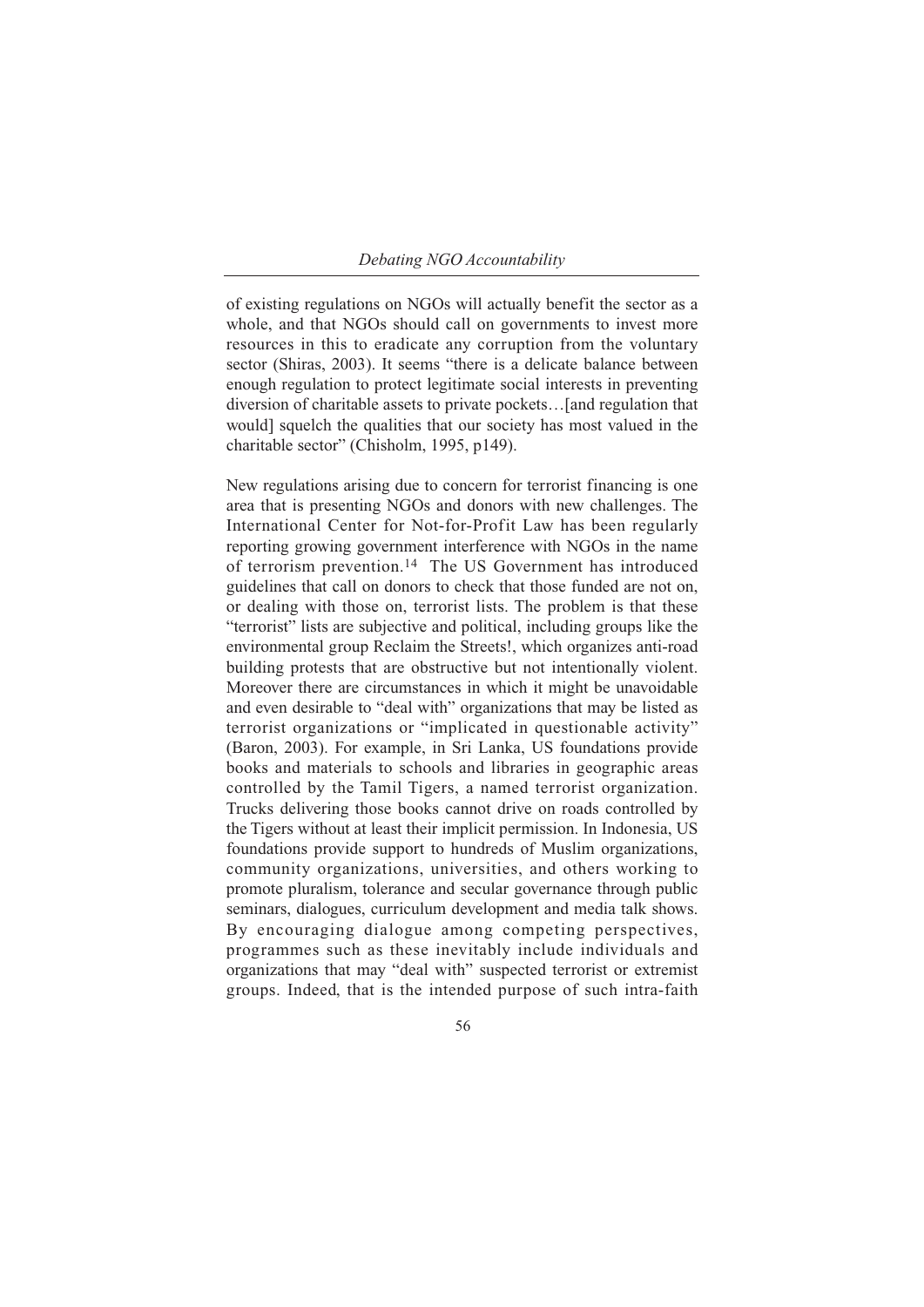### *New Regulations and Initiatives on NGO Accountability*

dialogue. In response to the guidelines, many donors are expected to rationalize their grant making to larger and more established organizations with less risk of upsetting regulators. Some have even suggested that deterring foreign or adventurous grant giving might even be part of the aim of the new rules (ibid).

Aside from the question of terrorism, some have argued that NGO advocacy can impact so heavily on the reputations of other organizations that governments should extend the duty of care of NGOs, meaning that they would be accountable to those they negatively affect through their advocacy (Vibert, 2003). This is problematic for two reasons. First, it ignores the existing duty of care that all organizations have through their fiduciary responsibility to those whom are meant to benefit from the conduct of that organization: owners, in the case of companies; pensioners, in the case of pension funds; and intended beneficiaries in the case of NGOs. In many countries those receiving tax-free status also have additional and legally specified duties to their intended beneficiaries. Second, extending the duty of care to anyone negatively affected could then enable governments, companies or other organizations that might feel they have been damaged by advocacy to then sue the NGO, with the burden of proof being put on the defendant, unlike libel laws which require the aggrieved party to prove their case. The legal routes would be used by those with more power in society not less, and would be a recipe for making NGOs say nothing at all for fear of legal action. That such a law might be considered for organizations with a public purpose rather than those which interact with society for private commercial gain is peculiar. Indeed, it appears that these arguments are forwarded precisely in the interests of those who seek to curtail the power of independent advocacy.

When governments award charitable status, and thus subsidize the activities of certain organizations, there should be some guidelines on what forms of advocacy and lobbying contribute to social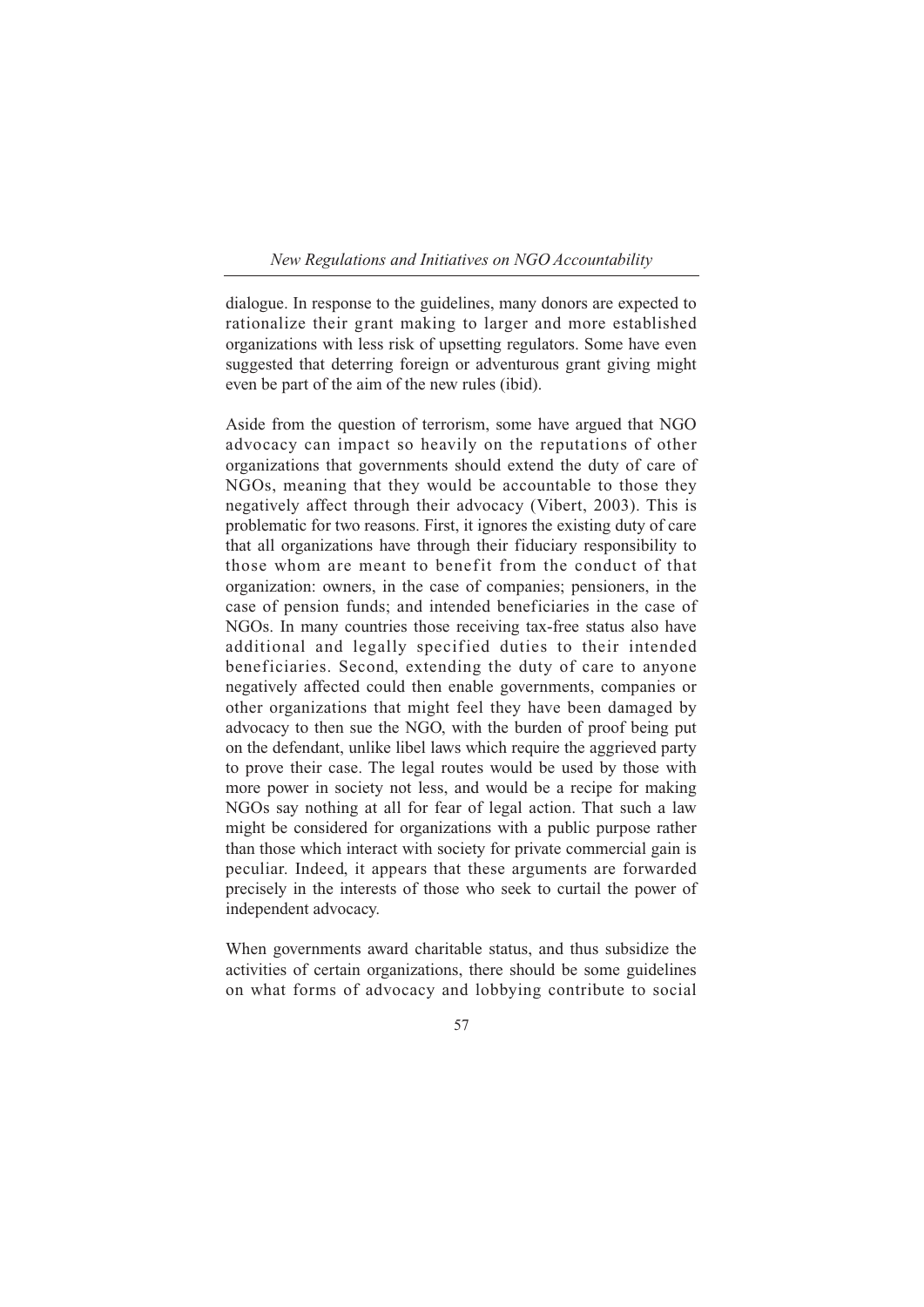dialogue, and these could be based on assessments of what generates a quality of voice, as described earlier, but any move towards draconian and anti-democratic curbs on their freedom of expression should be opposed by anyone who values democratic rights.

# **Voluntary NGO Accountability Mechanisms**

Aside from regulatory initiatives on NGO accountability, the sector has itself been using a variety of voluntary mechanisms around the world. For example, codes of conduct on ethical behaviour have been adopted or drafted by groups in Eastern Europe (Wyatt, 2003), across Asia (Correa, 2003; Sidel, 2003) and in North America and Western Europe (Ebrahim, 2003a). These are of many different types, applicable to different organizations in different spheres, but are the most common form of self-regulation found in surveys (Sidel, 2003).15 Various types of voluntary NGO accountability mechanisms are listed in Box II (see next page).

Although widespread, the newness of self-regulatory initiatives means that there is great diversity and only partial coverage. Mark Sidel (2003, p33) found initiatives and experiments with NGO selfregulation across the Asia Pacific region "are rarely being conducted across a nation's entire non-profit sector... Instead, self-regulation experiments are tried within particular regions or cities, or in particular functional fields, or among nonprofits of a certain size."

Some other initiatives are regional, such as that developed by the African Union (AU). The AU established a Provisional Working Group (PWG) to facilitate interaction with civil society, and develop a Code of Ethics and Conduct for Civil Society Organizations. The code was developed to apply to all NGOs seeking accreditation with the AU, involving systems of accreditation and complaints processes. The aim is for this to encourage NGOs more broadly to aspire to the same principles. Other initiatives are aiming at a common global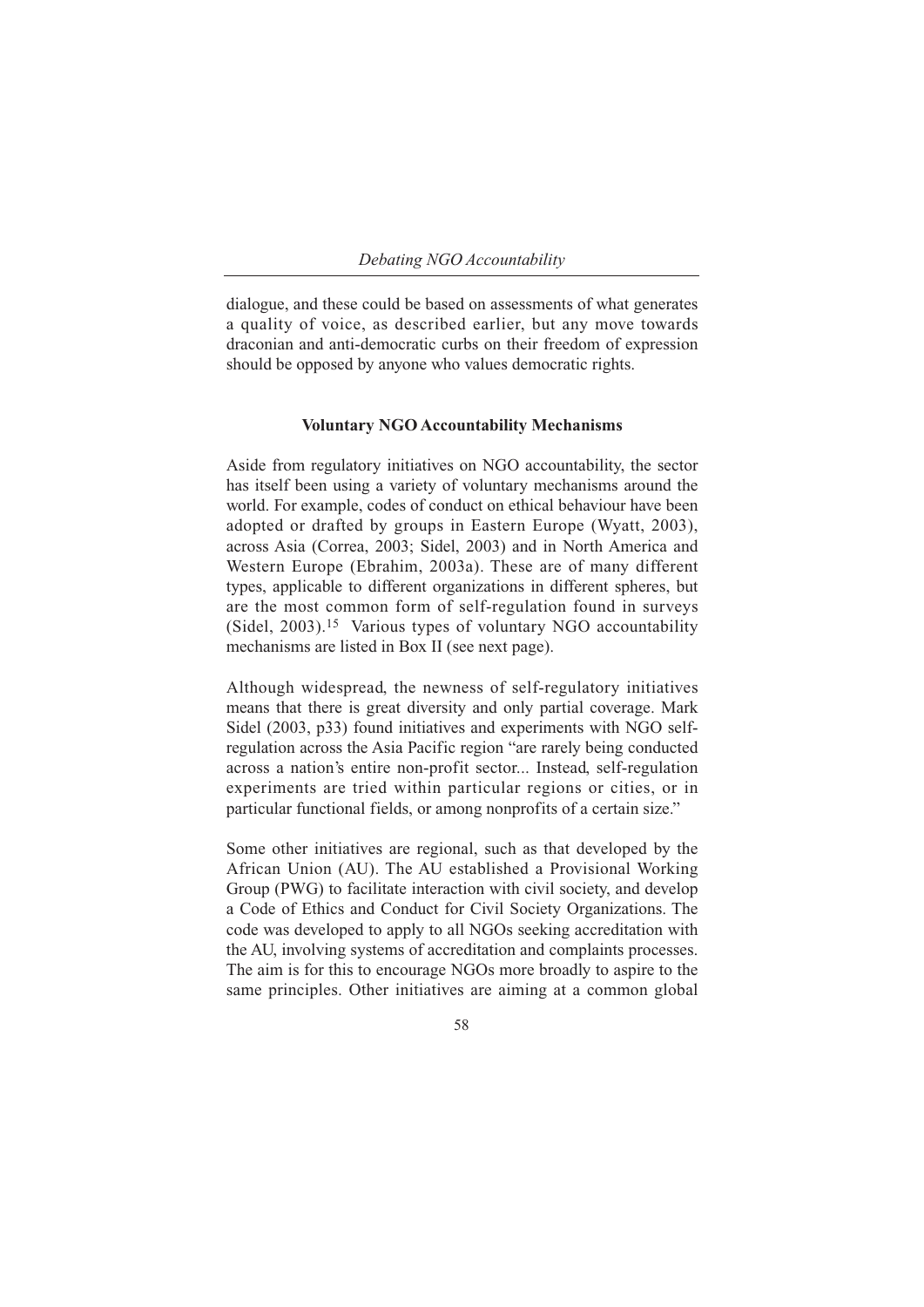| Voluntary NGO Accountability Mechanisms |  |  |  |
|-----------------------------------------|--|--|--|
|                                         |  |  |  |

| Accountability<br><b>Mechanisms</b>      | <b>Definition</b>                                                                                                 | <b>Example</b>                                                                                                                                                                                              |
|------------------------------------------|-------------------------------------------------------------------------------------------------------------------|-------------------------------------------------------------------------------------------------------------------------------------------------------------------------------------------------------------|
| Elections                                | by NGO members                                                                                                    | Election of board members World Development Move-<br>ment (WDM), Friends of<br>the Earth (FOE)                                                                                                              |
| <b>Board Appointments</b>                | board members from key Nature (WWF)<br>stakeholder groups                                                         | Appointment of independent World Wide Fund for                                                                                                                                                              |
| Monitoring and<br>Evolution              | goals for the funded activity projects (OECD-DAC)                                                                 | Assessing performance A requirement of most<br>against a set of pre-defined bilateral aid agency funded                                                                                                     |
| <b>Standards and Codes</b><br>of Conduct | staff<br>should<br>operate, Aid<br>adopted by one or a<br>collection of organizations                             | Documented statements of Human Accountability<br>how an organization and its Project (HAP-I), People In                                                                                                     |
| Certifications                           | Auditing<br>specific standards or codes                                                                           | organizations Société Générale<br>de<br>against, and endorsing them Surveillance (SGS) NGO<br>as in conformity with, Certification, Philippine<br>Council<br>for<br>NGO<br>Certification                    |
| Ratings                                  | and<br>rating<br>performance, whether<br>requested or not                                                         | Assessing organizations Global Accountability<br>against a standard or code, Project (GAP), Charity<br>their Navigator                                                                                      |
| Reporting                                | Publishing of performance, Financial reports<br>public                                                            | are<br>sometimes against using a required in most countries,<br>specific standard, to a and most large NGOs<br>specific organization or the publish annual reports on<br>progress, for donors or<br>members |
| Dialogue and<br>Participation            | Involvement of affected ActionAid<br>persons in decision making<br>on, or implementation of,<br>specific projects |                                                                                                                                                                                                             |

# **Box II: Types of Voluntary NGO Accountability Mechanisms**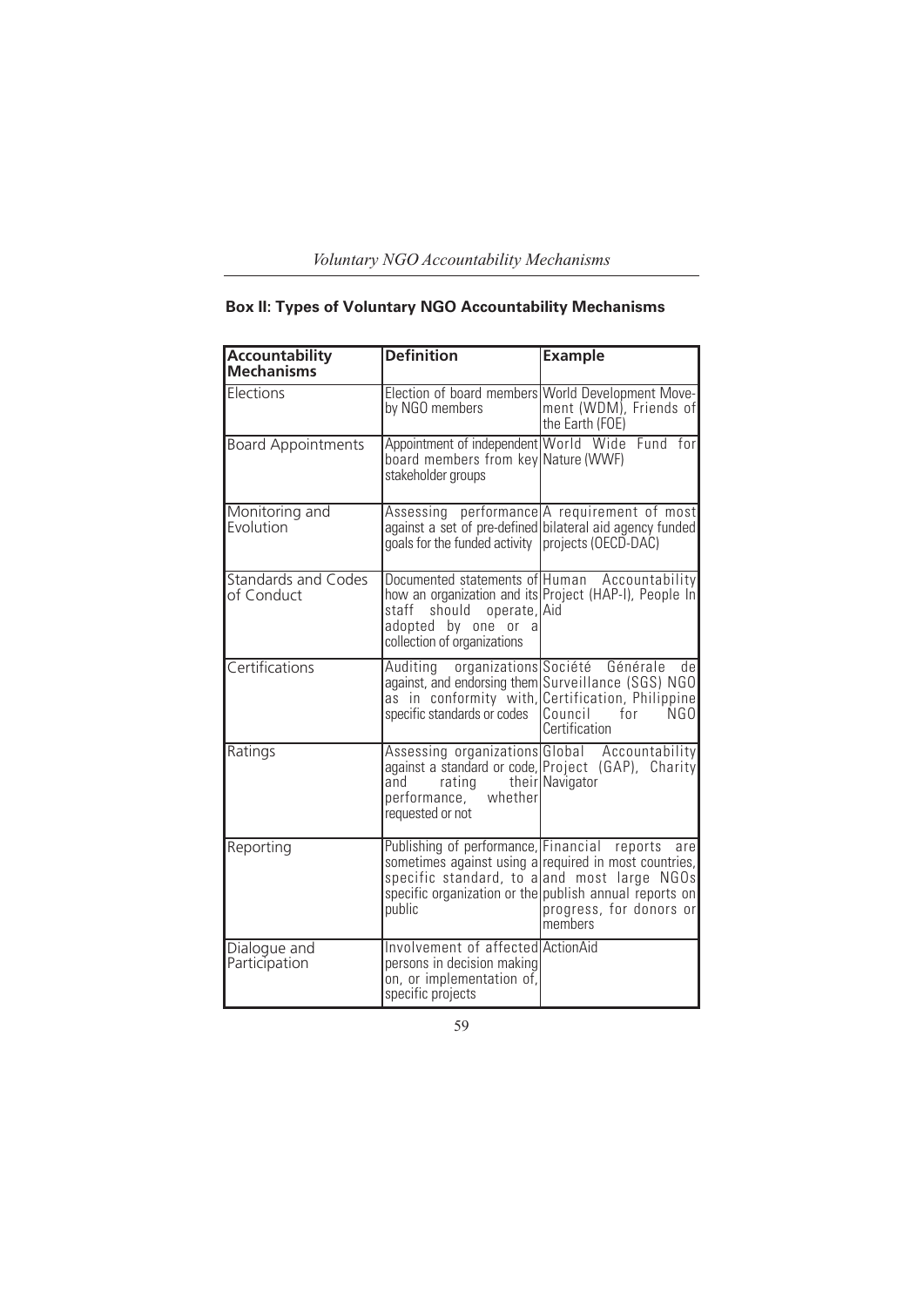standard on these issues.

Many of the local, regional and international initiatives are not explicit about the need for organizations to be more accountable to their intended beneficiaries (Brown et al., 2004; Lloyd, 2005). The AU code, for example, includes issues like commitment to nonviolence and the promotion of gender equality and social inclusion in its section on ethics, but does not explicitly mention accountability to intended beneficiaries (AU, 2003). Robert Lloyd (2005) argues that "NGO self-regulatory initiatives are preoccupied with clarifying and strengthening upward accountability relationships to donors and governments to the neglect of increasing downward accountability to donors" (ibid, p10). In an international review of NGO codes of conduct, Lloyd found only a few examples where codes were explicit on this point. One was the NGO Code of Conduct for Ethiopia, which states that "all men, women, young people and children of our target communities [are to be involved] to the greatest possible extent, making them responsible for the conception, implementation and evaluation of projects and programmes" (ibid, p9). Another is the code of the Humanitarian Accountability Project, which includes the importance of intended beneficiaries being informed about the code and able to complain if it is not adhered to.16

The provenance and accountability of initiatives on NGO accountability is an important issue (Lee, 2004). Many initiatives come from NGOs themselves, some from domestic or foreign donors, national or foreign governments, and intergovernmental organizations like the AU.17 Lisa Jordan (2005) suggests that the problem with many voluntary accountability mechanisms is that they originate from other sectors – business or government. In certain cases it appears the intention is not to help NGOs. To illustrate, speaking of the context from which NGOWatch grew, one foundation president has said that conservative philanthropists were funding their think tanks to "harass, harangue and discourage citizen groups from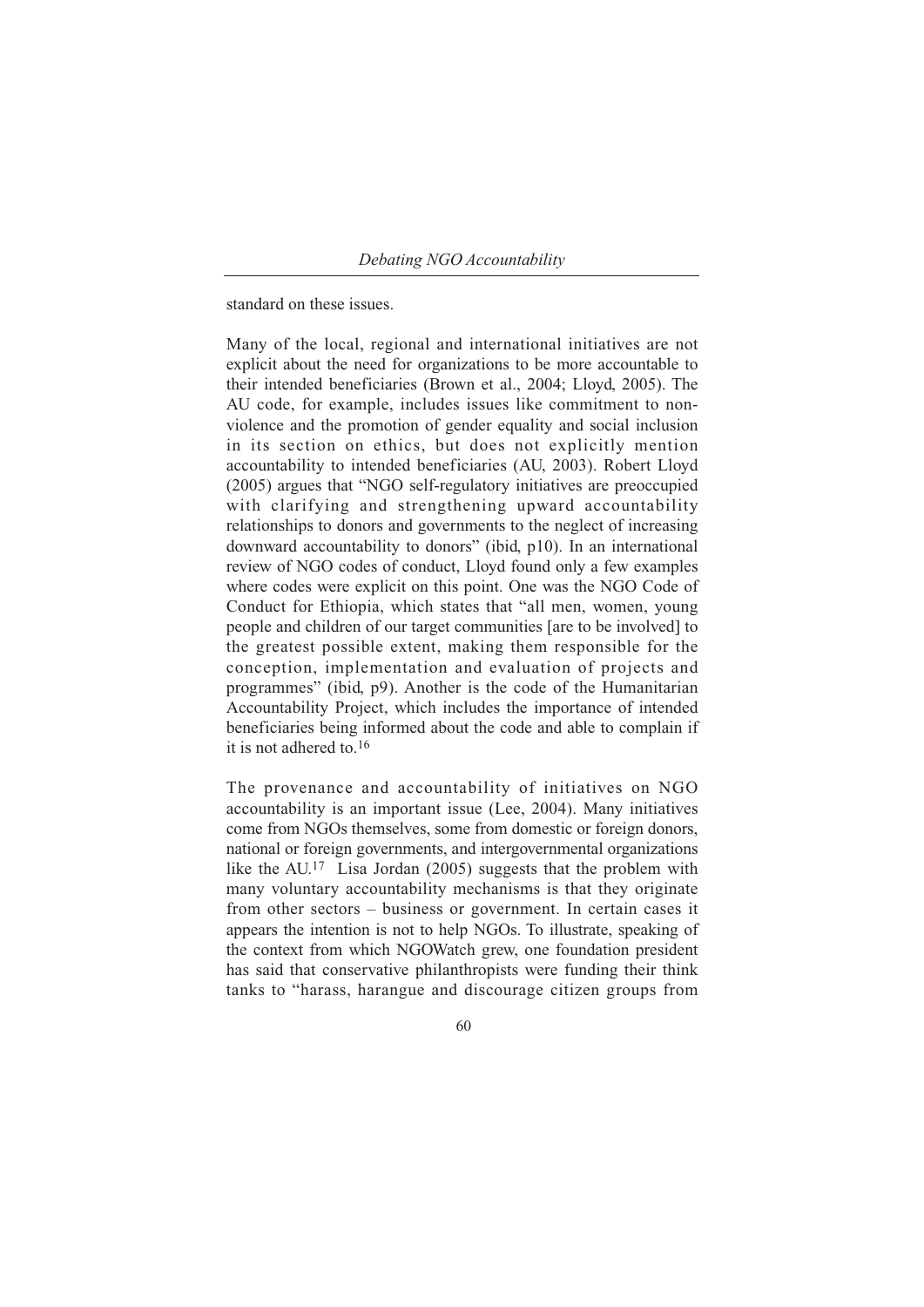#### *Voluntary NGO Accountability Mechanisms*

expressing their views" (Shiras, 2003, p28). Other initiatives external to the NGO sector may hope to provide useful mechanisms of accountability, but may not understand or respond to the specific characteristic of NGOs, including the values and purpose of the organization. "Perhaps the most egregious examples of accountability mechanisms that are divorced from all moral obligations inherent in much [NGO] activity are the certification standards being proposed by the private sector to 'certify' [NGOs]" (ibid). For example, Société Générale de Surveillance (SGS) markets its NGO 2000 Standard to governments and donors (SGS, 2000). It appears that SGS hopes to create a demand for ratings and certification systems amongst donors so as to force NGOs to purchase their assessment services. Given the costs of SGS inspections and the very narrow methodological view and training of their inspectors, this would likely injure a variety of small, non-Western or politically radical organizations (Bendell, 2001).

The management standard AA1000, which focuses on the processes of dialogue an organization is engaged with that it then reports on, is said by its proponents to be appropriate for all organizations. It was, however, initially developed with corporations in mind, and helping them address challenges to their power and responsibility, and its adaptability is still in question. Another initiative that was originally started to address the corporate sector but is now being repositioned so as to also apply to NGOs, is the development of a social responsibility standard by the International Organization for Standardization (ISO). It is unlikely that such standards will be directly suitable for NGOs, without some major changes, including with the methods and costs of assessment.

One recent reporting initiative, called Keystone, is being developed explicitly for NGOs and other organizations that seek to provide a public benefit. It plans to become "the world's first global reporting standard for non-profit, public-benefit organizations seeking social investment" (Hartnell, 2003). The reasoning is that the reporting of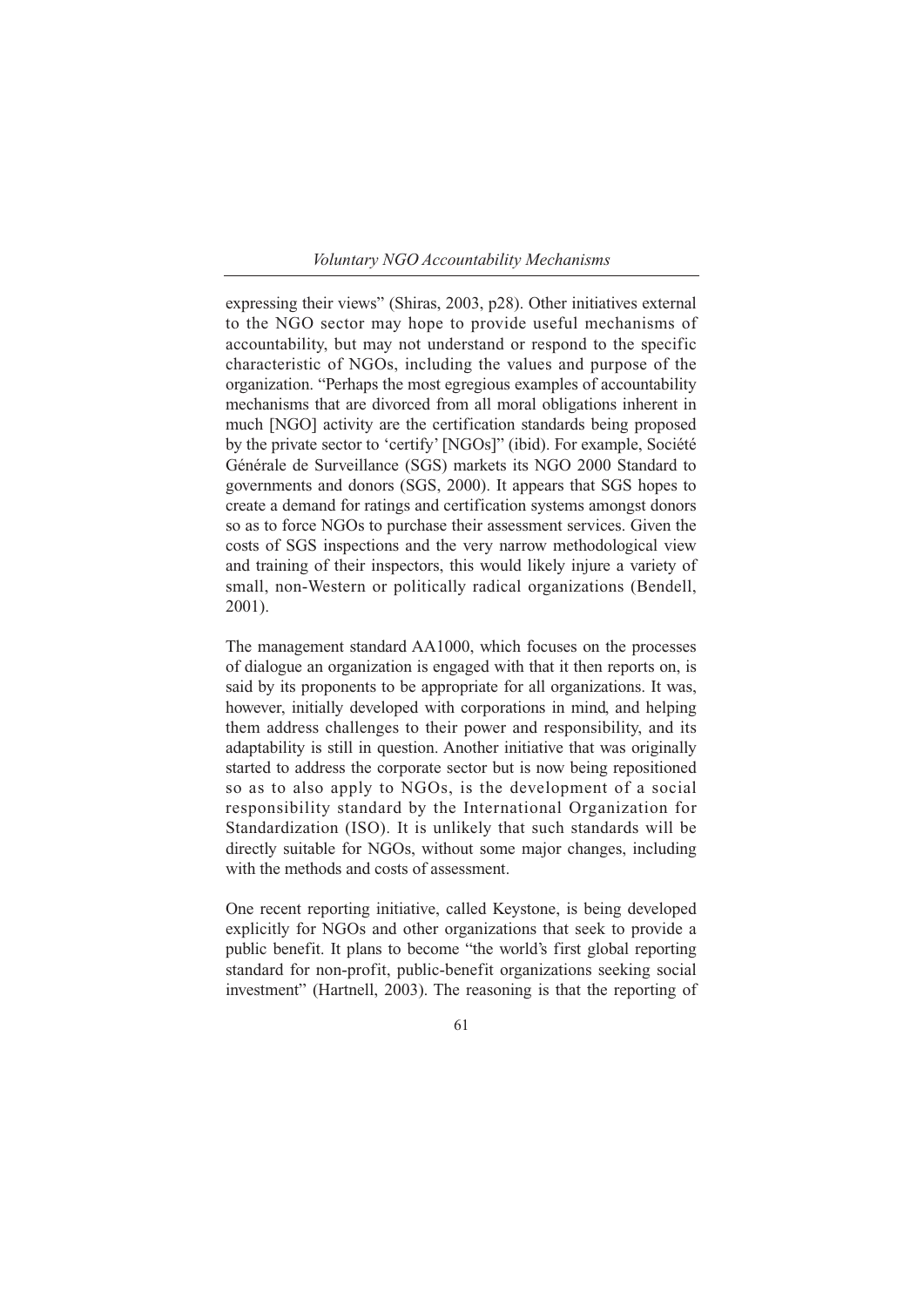organizational performance is a key step in building accountability, and having a common framework for reporting will allow comparisons to be made between organizations, seen as another step in building accountability. Proponents of this project argue that in future the funding of NGOs "will require increased performance-based reporting" (Zadek, 2003, p24), and that it will establish "a generally accepted reporting standard" to both facilitate and promote that future (ibid, p23). If such a standard was to become widely used, we would need to remain cognizant of criticism of the Western bureaucratization of the voluntary sector and advocacy in particular. For example Saskia Sassen (1998) has concluded that an elite amongst NGOs and donors has helped shape the norm for other groups to follow if they want to access international funding: a form of cultural imperialism. Consequently Keystone may have to address its accountability to those it seeks to affect through its work. Its founding sponsors came from social entrepreneurship, grantmaking foundations, government development agencies, commercial finance, business consulting and corporate responsibility consulting firms (Zadek, 2003, p23). The interests of these donors may differ from those NGOs who will be affected by the initiative, so there is the ongoing challenge to ensure its accountability and usefulness to the latter.

It is important that initiatives such as Keystone address this issue successfully, as they offer the possibility of a more developmental standards framework, which would engage people in learning about the nature and importance of multiple accountabilities for their own work. Research in the corporate world has found that often one policy exists on paper and another in practice, which arises from a tendency to impose managerial controls rather than informing the process by which staff understand and enact a sense of being accountable (Sinclair, 1995). If accountability is seen as a rulefollowing behaviour for short-term ends, rather than as a means to longer-term social change, then it will not help people achieve positive change, but be limited to ceremonial acts of selfjustification (Ebrahim, 2005). Ebrahim suggests that improving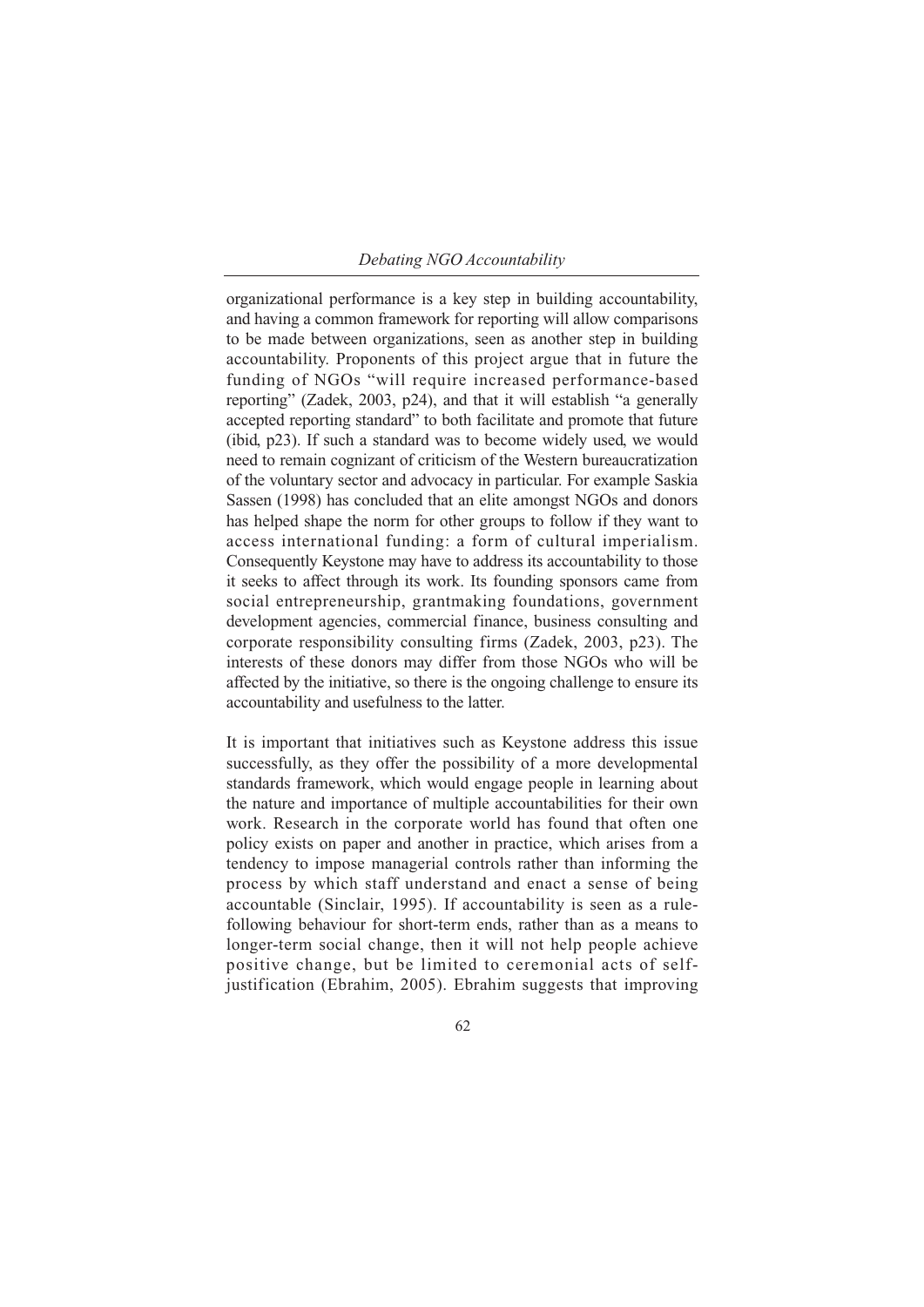### *Voluntary NGO Accountability Mechanisms*

NGO performance relies on the ability of individuals and organizations to learn about their performance, and accountability systems can either help or hinder that process. He proposes that organizational initiatives on accountability will help organizational learning and therefore performance if staff see evaluation as something they should be involved with, where errors are seen as opportunities to learn, where uncertainty and change is embraced, where information flows well between staff, where staff are rewarded for improvement, where the collection of data is simple and usable, and where commitment to living one's values is made central. Although a reporting standard, Keystone has begun incorporating this emphasis on learning into its approach.

A focus on learning and change is important, but does not solve the problem of ill-conceived notions of accountability. Key is that work is grounded in the principle of democratic accountability, rather than just accountability, and focuses on social systems, rather than organizations in isolation. The case of the Global Accountability Project (GAP) indicates some of the problems that arise from not basing one's work on this democratic premise. GAP seeks to develop indicators to measure the accountability of the world's international organizations, be they intergovernmental, non-governmental or commercial, and therefore publish ratings of them. In its pilot report, *Power Without Accountability? The One World Trust Global Accountability Report*, it gave the World Trade Organization a higher score than a number of NGOs (Kovach et al., 2003). However, by focusing on the organization's accountability to members, the grading did not look at the key issue of the accountability to those with less power who are affected by its decisions, and ignored the accountability of the WTO's members themselves. This is a key issue, as the accountability of WTO government delegations to the people in the countries they affect by their decisions is problematic. Some delegations engage the WTO Secretariat and use its mechanisms more than others, and play a much stronger role in drafting agreements that structure the agenda of future negotiations.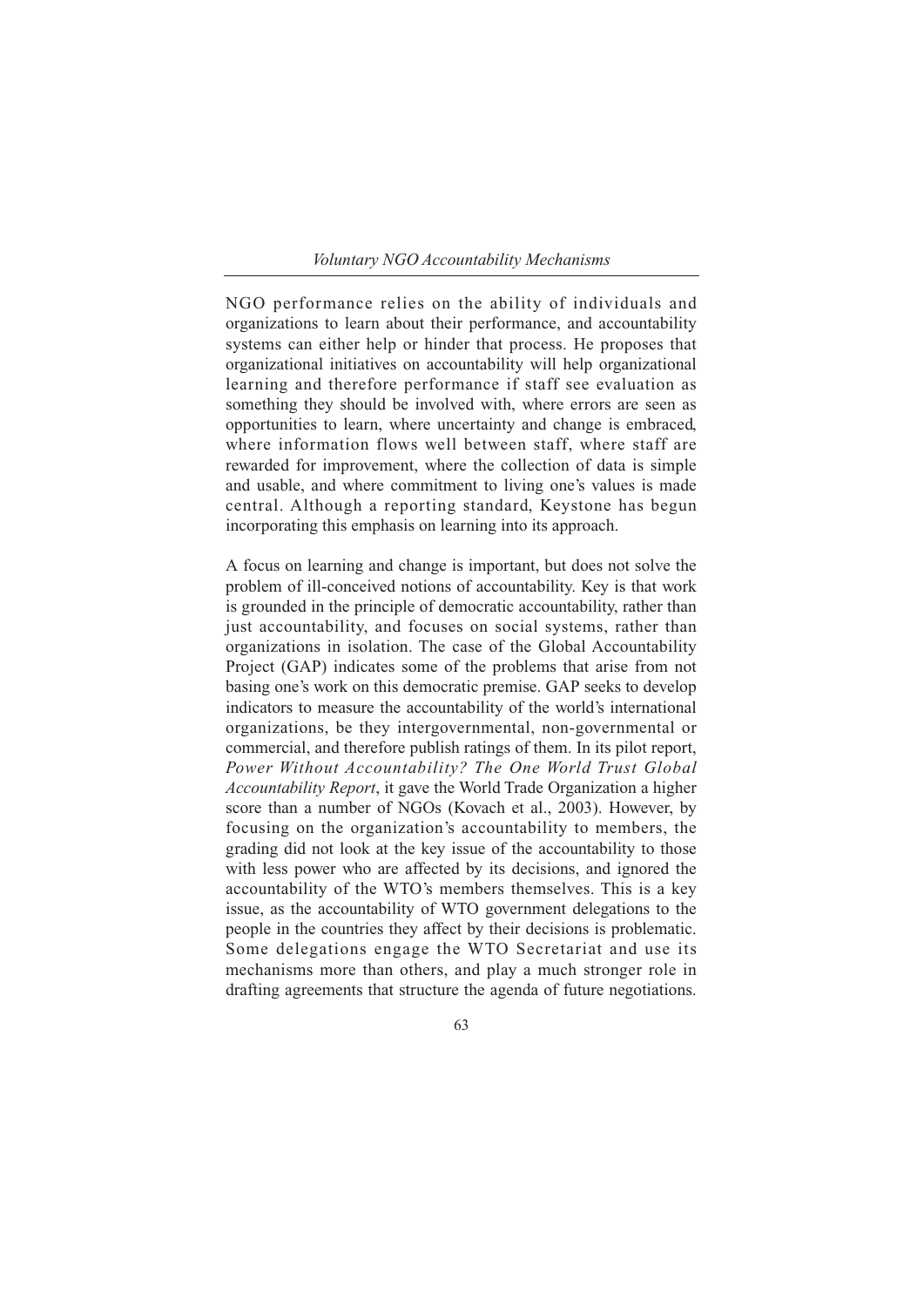However, in its recent work GAP has been seeking to improve its methodology in undertaking its assessments.

Some corporations also scored well in the analysis of GAP. Although a company may be accountable to its shareholders, what then of the accountability of those shareholders' interests in profit-taking to the people affected by the corporation? In addition, defining companies' members as its shareholders rather than as its employees could be challenged, particularly by trade unions, who do not regard themselves as external stakeholders on a par with NGOs, but as organizations with particular accountability claims on employers. An approach based on an understanding of democratic accountability might have provided a different set of questions on specific organizations, and therefore quite different results and associated recommendations. This illustrates the problem when accountability is understood as a set of unconnected binary relationships rather than as a system of relations (Ebrahim, 2005). The example of GAP reminds us that people involved in debating NGO accountability and developing frameworks for it "can bring a lot of their individual socialisation, baggage and ideological bias into this work; therefore the highest levels of integrity, transparency and openness need to be built into any process seeking to develop accountability frameworks" (Naidoo, 2004, p24).

The various voluntary mechanisms and initiatives discussed here are also important because they may in future be incorporated into law. Sometimes, governments "co-regulate" NGOs by mandating procedures which are developed and managed by selected NGOs. Mark Sidel (2003) notes that this addresses the limitations of selfregulation in terms of coverage and enforcement, but to introduce mandatory disciplinary processes requires experience and discussion of self-regulation. An example is the Philippine Council for NGO Certification (PCNC), which involves the government delegating authority to a non-profit organization to certify NGOs for tax benefit purposes. Established in 1998, the PCNC has certified about 500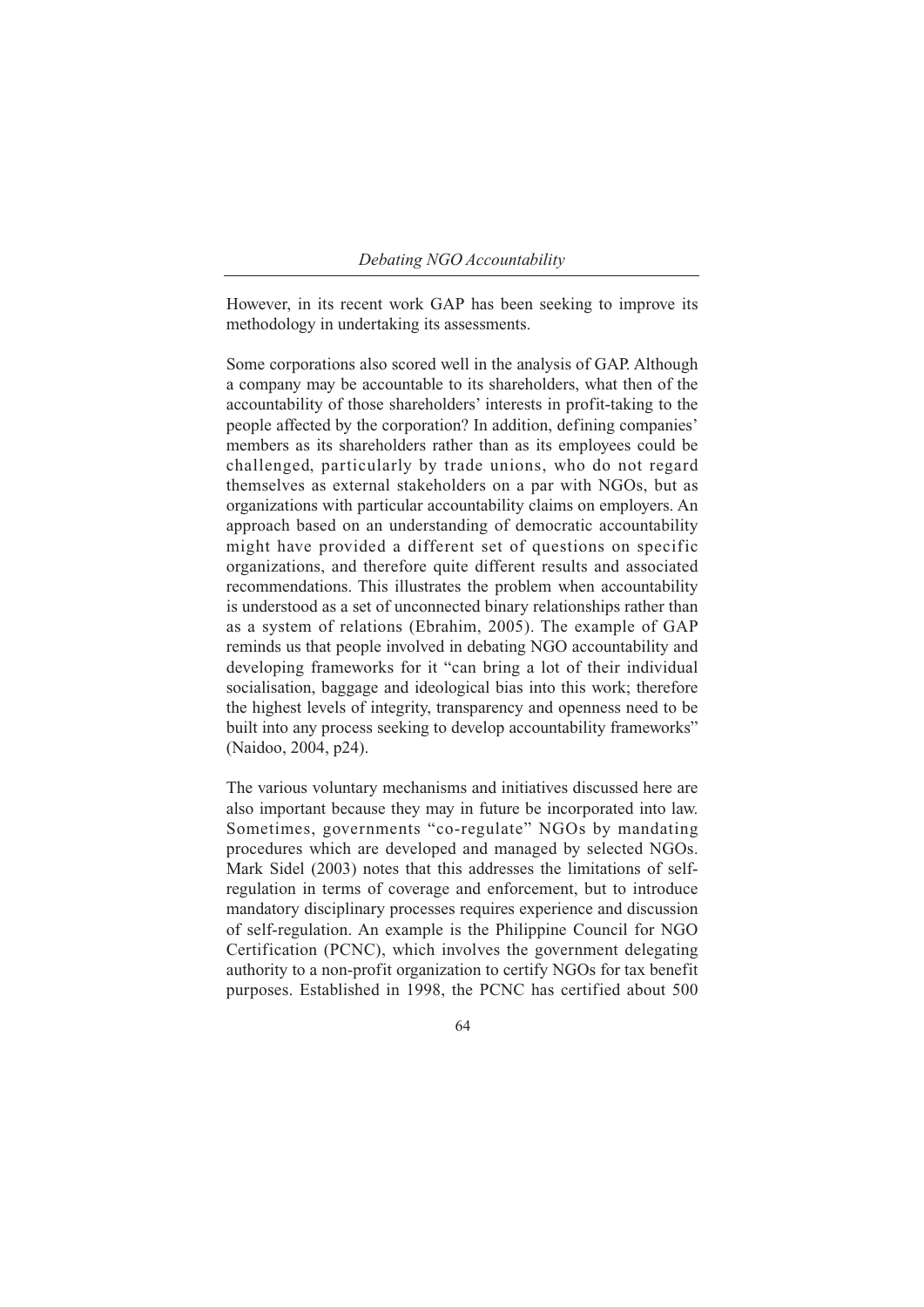*Voluntary NGO Accountability Mechanisms*

organizations (Hartnell, 2003). This scheme arose because the government decided it could not tell the difference between charitable causes and tax dodges. PCNC focuses on the vision, mission, and goals, governance and administration, programme operations and finances, as well as networking activities (ibid). The system is meant to be self-sustaining as the NGOs are charged a fee. and all those certified are required to donate some of their staff's time to assess others. Given that this staff time can be a particular burden for small organizations, and that the fee charged is the same for all organizations no matter the size, there have been concerns expressed about the effects on smaller and poorer organizations (ibid). If these issues could be addressed, perhaps by sliding scales for certification fees and staff time donations, then this coregulatory model might prove a useful way forward as it delegates difficult judgements relating to security, appropriate advocacy and so on to peers. So long as the peer review system is managed well, this might democratize processes of NGO regulation.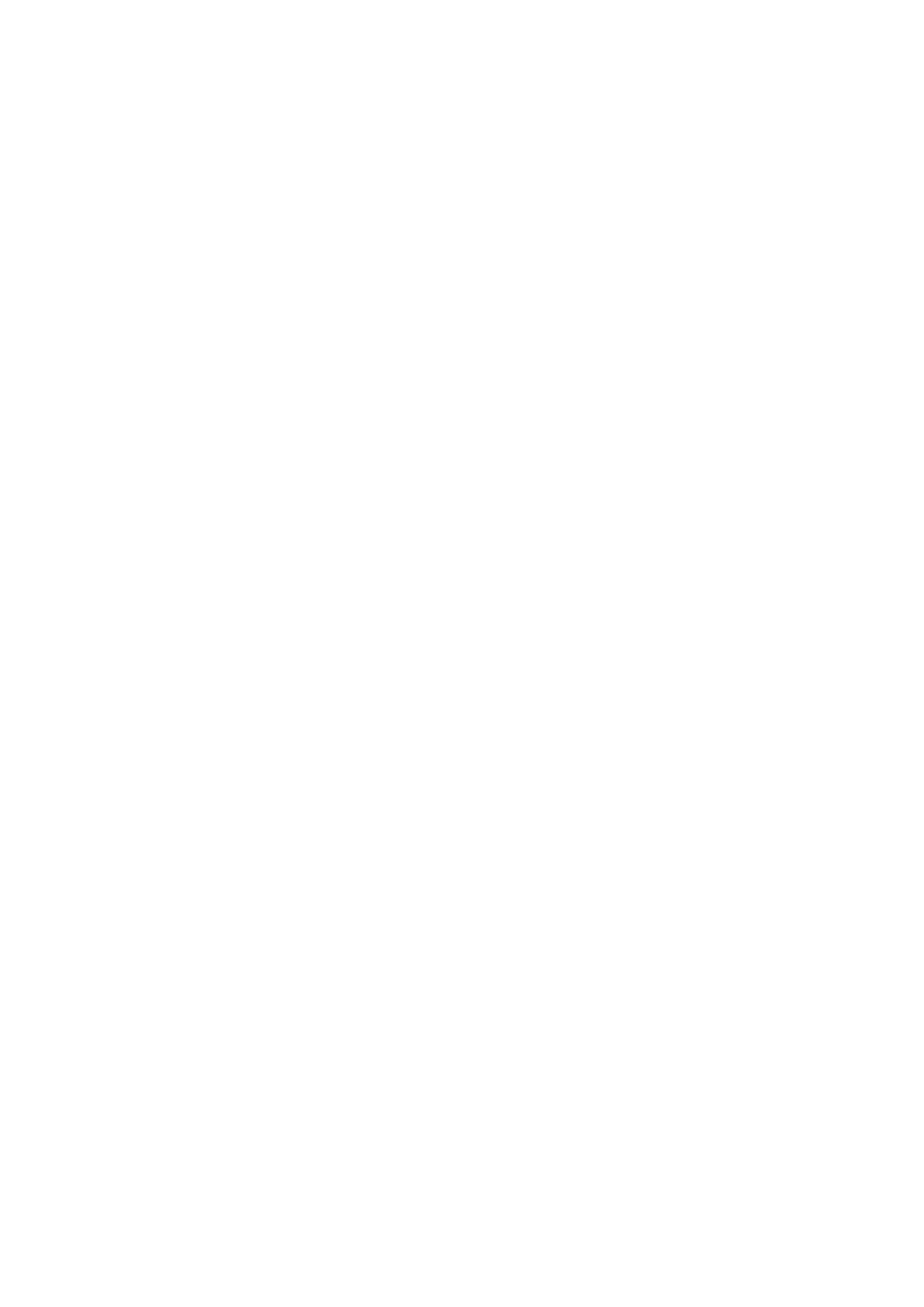# **Chapter 5 Donor Accountability**

In our discussion so far the issue of power has always been just below the surface, and with it the question of what constitutes the responsible use of power. By focusing on NGOs we have not been considering those with the power to decide whether NGOs have the resources to do their work – the donors. One basis for understanding NGOs as a particular institutional form in society, and thus a particular expression of human activity is the significant volunteering of resources, funds or personnel. If we look more closely at the way donors provide finances, it becomes apparent that some funding is more of an exchange, through which donors actually purchase services or an enhanced profile, and even coercive, to try and attain policy changes from the recipient. Since we cannot assume a voluntaristic motive from them, their accountability also becomes an issue.

Some argue that governments often give aid for specific political purposes. That funding of NGOs might be part of a neo-liberal project by Western governments was mentioned above. However, aid appears to be political in more explicit ways. Most government-togovernment aid has not gone to those countries that need it most, due to political reasons, both historic and current. The Middle East provides striking illustration of this. Israel receives over US\$2 billion a year in military aid and about US\$600,000 in economic assistance from the US. Equally important to certain Western interests has been maintaining the current order in Egypt, due to its strategic position as a neighbour of Israel, its history of Arab nationalism, and its ownership of the Suez Canal. Thus, since 1975, Egypt has received over US\$50 billion in aid from the US, many times more than other much poorer countries (Lasensky, 2003). In addition, much governmental aid is either explicitly tied or effectively allocated to companies based in the donor country. The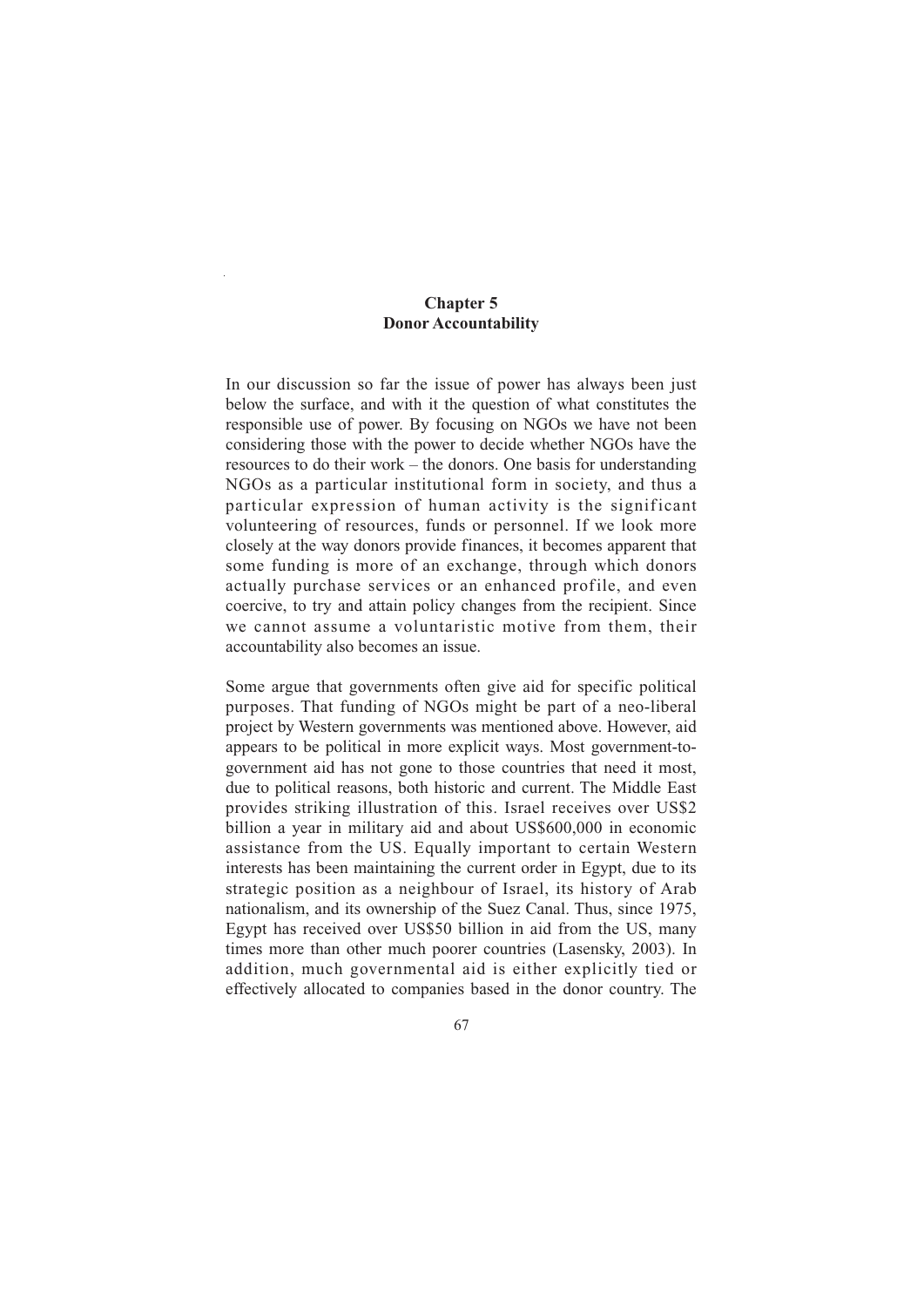same is true with NGOs, with governments often giving to those based in their own countries rather than directly to Southern organizations. Even emergency humanitarian aid has often been "driven by political interests rather than according to need" (Harmer et al., 2004, p1). Official aid agencies, such as DFID or USAID, are required to report back to parliaments on how aid has been delivered. Whether these requirements help improve the democratic accountability of the funded activities or not depends on the political make up of those parliaments and their commitment to universal principles of human rights.

Corporate funding of NGOs has been growing in recent years (Common Dreams, 2003). Some of this is straightforward sponsorship aimed at very explicit marketing and advertising objectives, and is thus an obvious exchange, not a donation. Some corporations establish foundations to give money away. The law on this differs in different countries. Most get tax advantages for these arrangements even when the foundation is closely governed by the corporation or its employees. Other initiatives are employee schemes where monies are raised by employees themselves. When corporations listed on stock markets rather than their employees give money away, in most countries it would be illegal unless there were at least theoretical reasons why it was in the corporation's interests or the shareholders' vote in favour of the donation. Corporate funding of NGOs is therefore often strategic, aimed at building the infrastructures necessary for business, including a sense of legitimacy with key communities. Given this, it can be questioned why such donations often gain the same tax advantages as charitable gifts that do not enhance the position of a for-profit company. For work benefiting society to be funded by and therefore determined by corporations, rather than indirectly by taxation and thus determined by governments, poses some accountability concerns.

One argument is that corporations should pay taxes and not receive tax benefits for their spending on activities that may have societal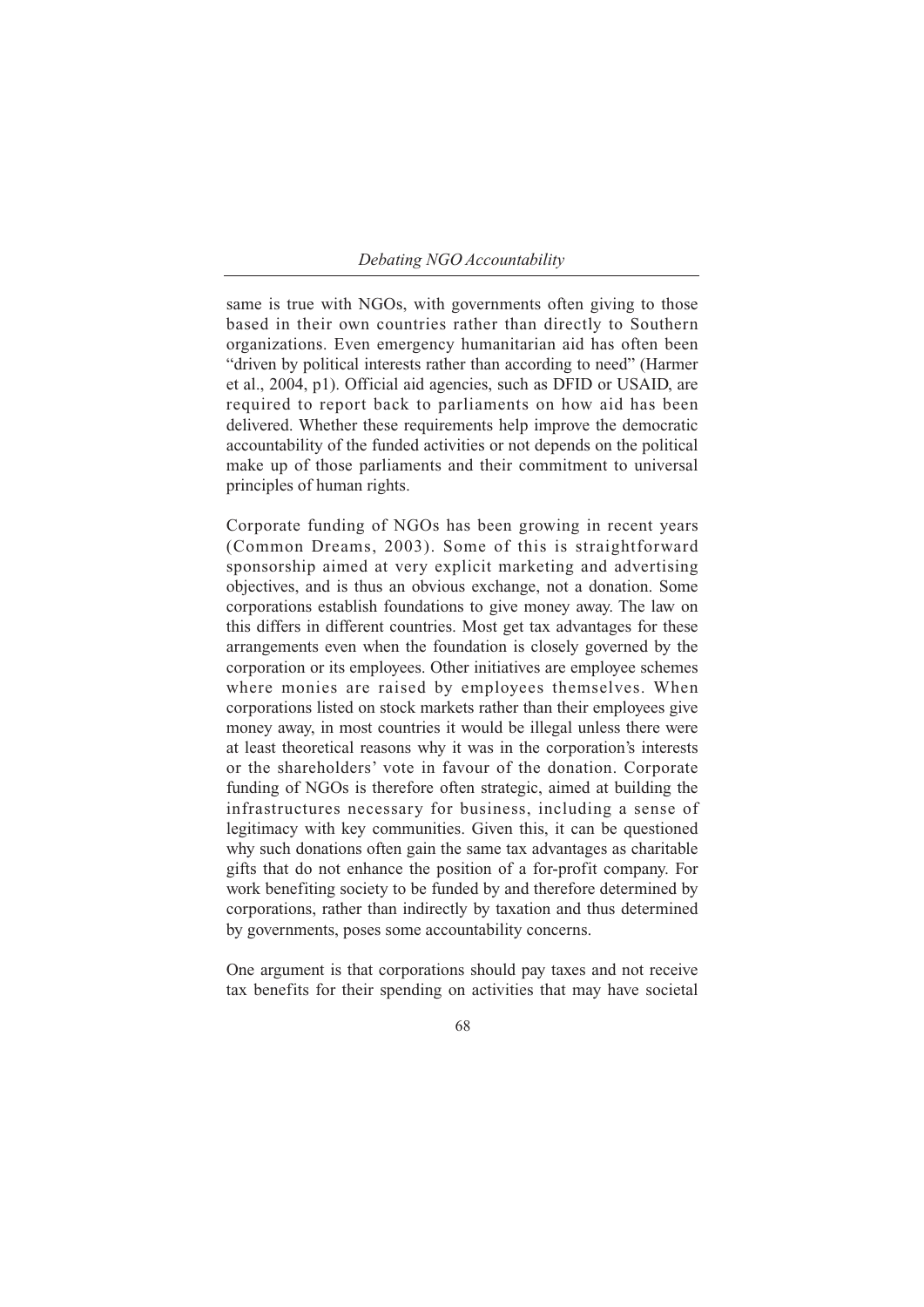#### *Donor Accountability*

benefit, as it is for governments to decide how to invest in public goods. Taxation could still be varied with the aim of pricing in the external social costs generated by commerce, such as pollution. This rethink of the accountability of corporate funding of NGOs might not be welcome by many organizations that are increasingly or entirely dependent on such funds, yet it becomes an ever more important issue as we consider the growing influence of NGOs in policy deliberations. This would of course not affect foundations that were set up by industrialists but which are wholly independent of the corporations, such as the Ford Foundation. This distinction is not always made, as for example in the case where the 2004 World Social Forum (WSF) turned down money from the Ford Foundation because of its apparent yet unfounded relationship with the motor company, while they accepted funds from Oxfam and ActionAid who in turn do accept some funding from corporations (Open Democracy, 2004).

Even when funding is from independent charitable foundations, not directed by corporations, reflecting on where the money actually came from provides different insights into the question of upwards accountability. Many foundations are founded or funded by rich individuals, families or religious institutions and seek to give away money in the way that the founders request, or if deceased, requested. There are over 50,000 foundations in the US alone.18 Normally a recipient of a donation from such a foundation might feel some gratitude to the donor, and many recipients feel it is right to be accountable to that donor and the expectations involved at the time of the donation. However, the power of the donor to be able to give comes from the endeavours and sometimes even suffering of other people, and recognition of this can engender a different sense of accountability.

Recipients of grants from the largest foundation in the world, the Bill and Melinda Gates Foundation, may feel grateful to the officers there, and to the founders themselves for establishing the foundation.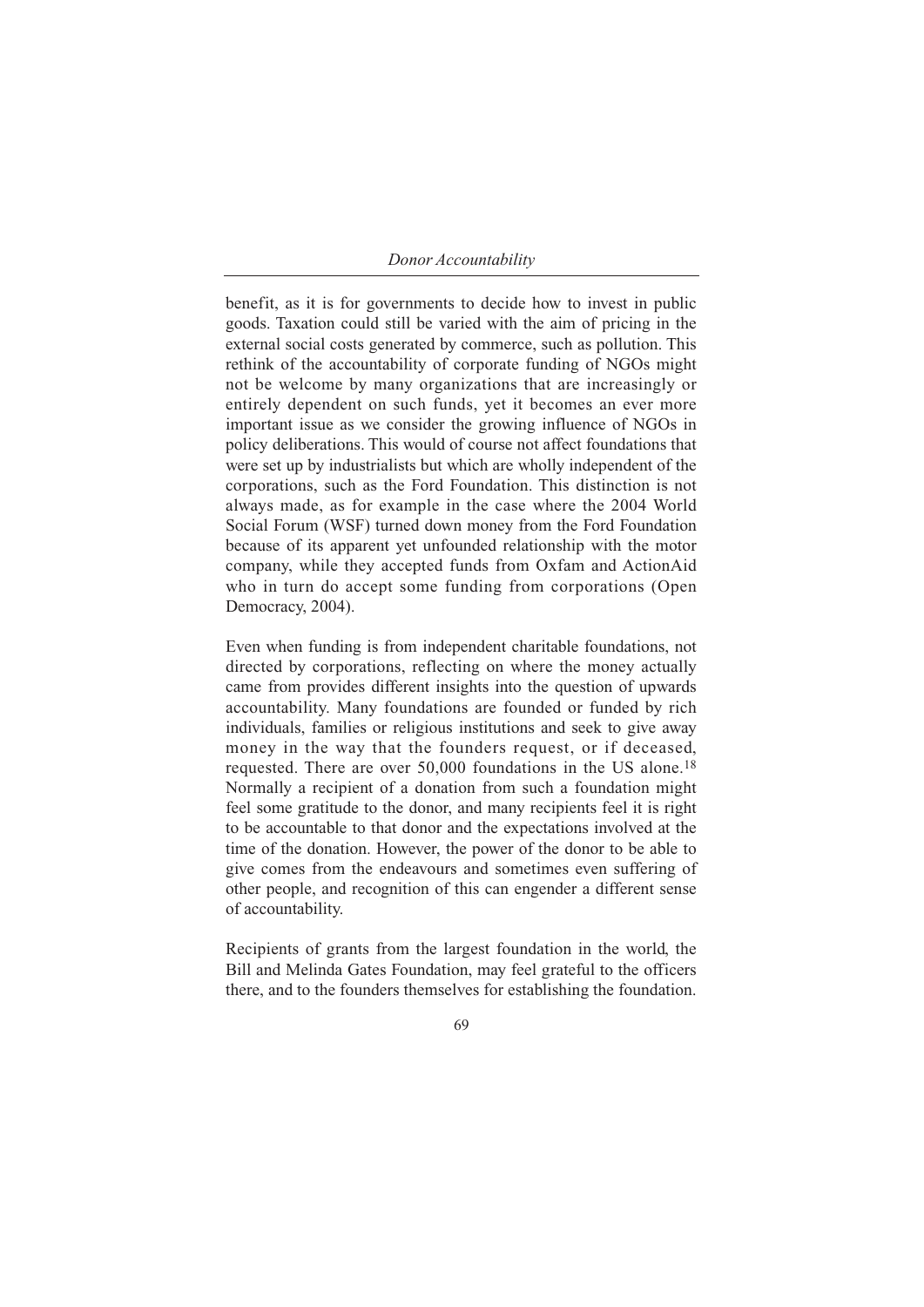Yet the money came originally from Microsoft profits, which in turn came from the fact that employees of the firms in the value chains making Microsoft products and services get paid less than those products and services are able to fetch, and that consumers of those products and services pay more than they cost to produce. This is not a specific criticism - paying people less than the value of the products they produce is always how profit is derived. The value of a foundation is then maintained through investments in other companies pursuing the same approach. Therefore, any money coming from a foundation arises through the efforts of millions of people. Not only this, some of those people might have been exploited to create those profits, such as workers in low-paid factory jobs or consumers suffering the inflated prices of a monopolized market place. This reminds us of the interconnections of endeavour and exploitation that generate the revenues which can then be donated. As recipients of funds, we could consider ourselves accountable to those who generated the revenues as much as those who had the power to disperse them to us. Whole societies are responsible for generating such wealth and so a procedural view of our accountability to a specific donor does not adequately reflect the broader debt we owe to society as a whole. Procedural approaches to accountability cannot easily deal with this complexity; the implication is that our sense of interconnectedness, and the humanistic values this sense arises from and informs, is as important to democratic accountability as any management procedures.

The implications of this discussion of government, corporate and foundation donors is that recipients of their funds should be more forthright about the obligations that derive from a position of financial power, a power that rests on the shoulders of everyone else. Therefore donors could have an obligation to ensure that their funds are put to uses that serve to redress systemic power imbalances in society. Thus recipients of their funds could take a lead in defining a rights based accountability framework and promoting regulations that would mainstream this approach.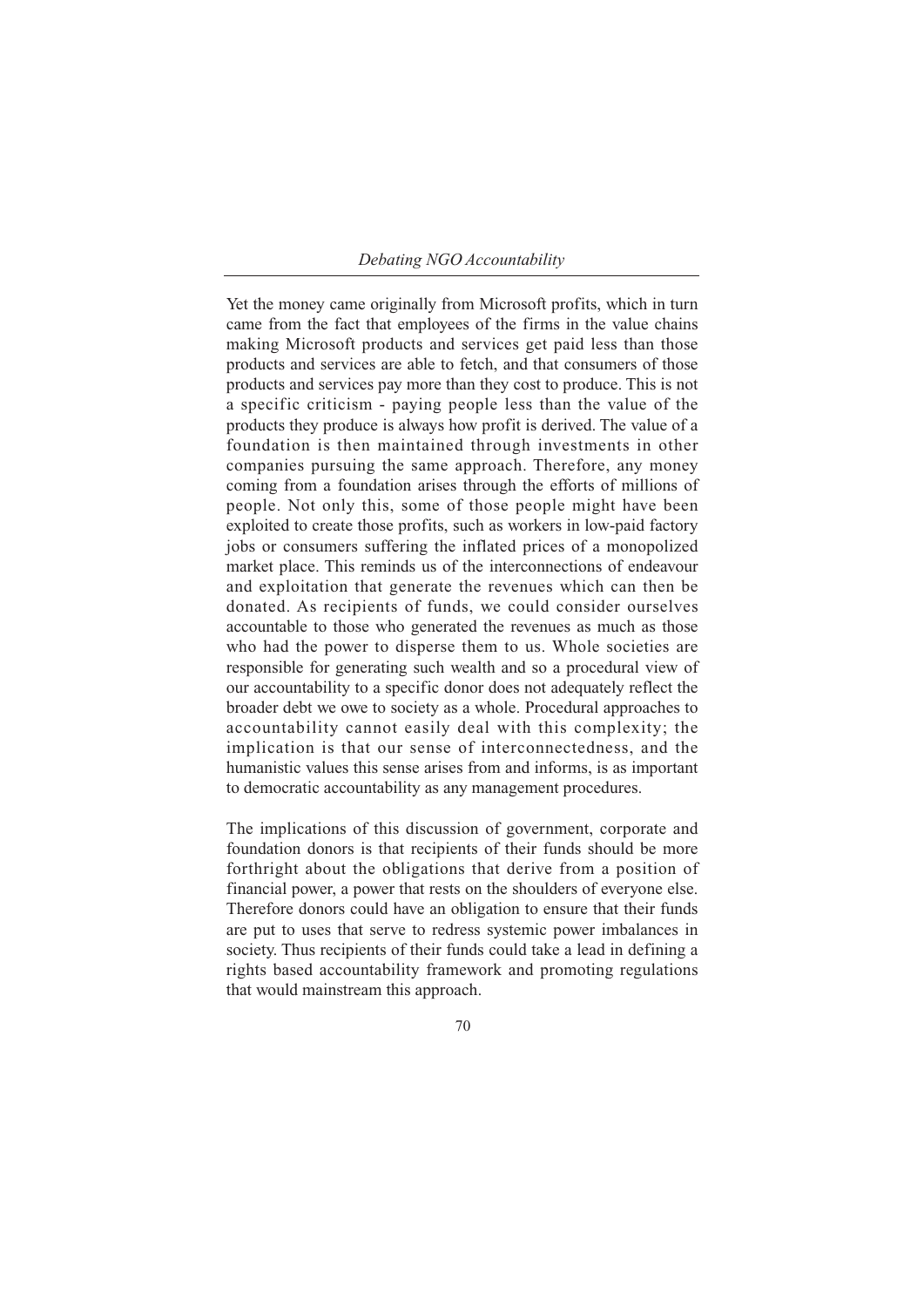*Donor Accountability*

Although this might appear idealistic and unrealistic, there is a window of opportunity for promoting this deeper and reflexive sense of accountability. In recent years questions have been raised about the practices and accountability of charitable foundations, particularly in relation to issues like high salaries, controversial grant making and inefficient monitoring. Susan Berresford, President of the Ford Foundation, has urged foundations to make their sector more accountable: "We have a clear problem of public accountability right now but we have routes ahead that can help us," she said (Berresford, 2004, p1).

Those interested in democratic accountability could seize this moment to promote a new best practice framework for good donorship. For emergency humanitarian assistance, the principles adopted in 2003 by government supporters of the "Good Humanitarian Donorship" (GHD) initiative (Harmer et al., 2004), to ensure donations are not politically motivated at times of critical need, provide a useful starting point and could be widened to involve foundations, as well as other forms of development assistance and not just emergencies. A principle of *democratically* accountable *donorship* would suggest that donors seek to be accountable to those who are meant to be beneficially affected by a funded activity as well anyone who might be negatively affected by it.

In practice, this could mean three things for those large donations which have the widest affect. First, promoting management systems that check that local laws are respected in the funded activity, unless in contravention of international standards, and when international standards are stronger in terms of human rights, then they should work towards respecting those. Second, putting systems in place for affected communities to be consulted and to have some power over decision making, and to be able to lodge complaints. Third, ensuring that independent mechanisms of complaint and enforcement regarding adherence to these two provisions are effective.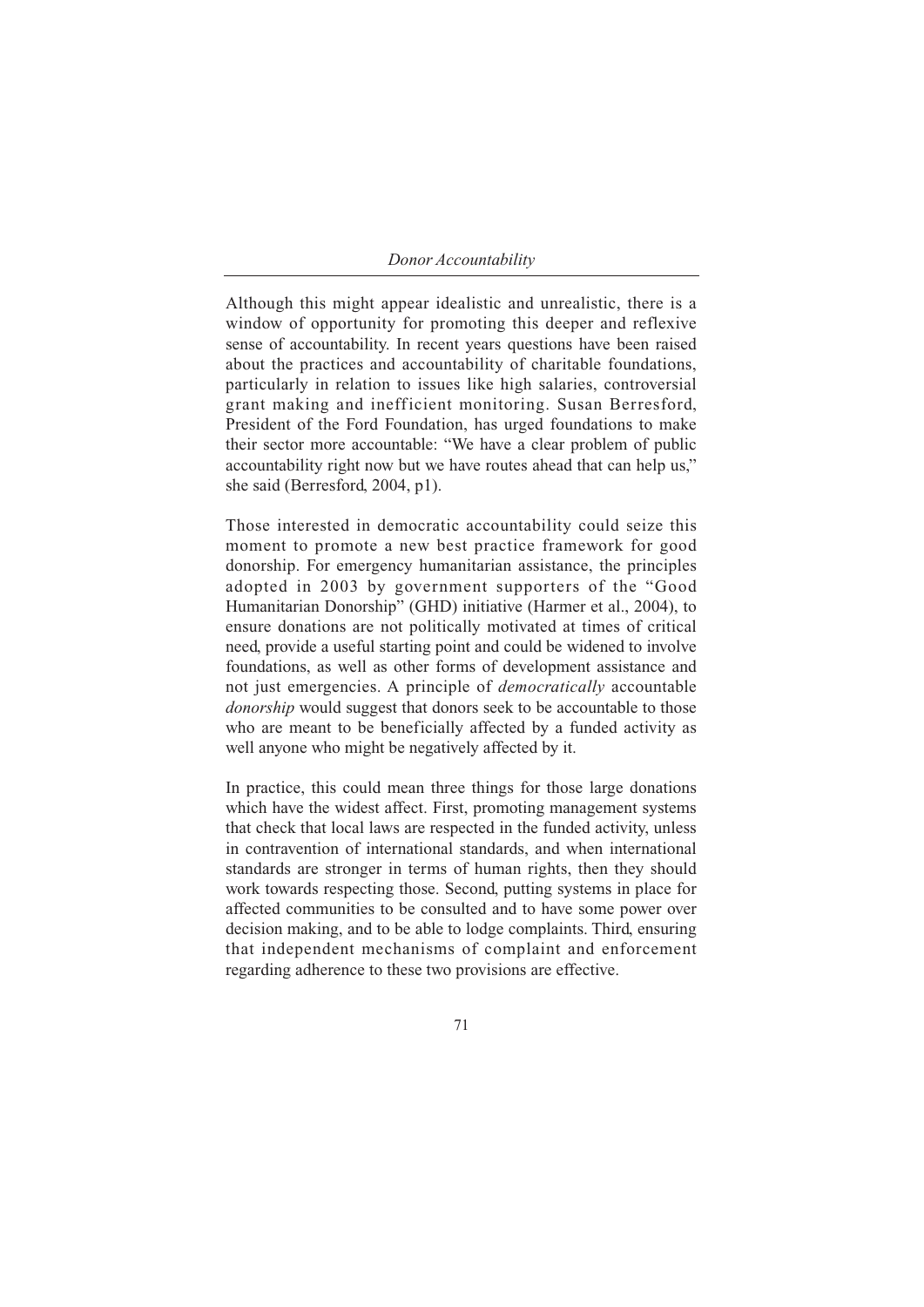In addition to these processes, donors could be encouraged to consider more democratic methods of grant giving for all sizes of grant. The most "donative" or giving approach is to give something and not stipulate what is to be done, apart from basic principles about the type of organization and type of activity to be funded that would ensure both are increasingly accountable to those influenced. Requirements on recipient organizations additional to those mentioned above could include good governance, professional expertise, internal democracy where possible, and other checks such as capped and transparent salaries, expenses and capital costs. Promoting reflexivity and internal consistency is also important, so grant makers could request that the recipient organization's normal activities are made more consistent with their expressed goals, which might imply the existence of environmental management processes or unions of staff members, for example.

In addition, grant-making decisions could be more transparent so allowing greater scrutiny and deliberation. Improving transparency would help this, and donors could publicly register applications, along with their reasons for or against making a funding decision, as well as the opportunity for a publicly recorded response from the applicant. The format for this reporting could be streamlined to ensure that it is not cumbersome.

With these guidelines in place, operating grants rather than programme or project grants could be given. Indeed, there is much to commend operating grants as even the most intelligent and engaged grant makers may not know the most about the issues involved in any particular grant application. The move to project funding has also proved somewhat inefficient and counterproductive, as discussed above.

Finally, donors could align their own internal management systems and practices with their expressed goals. This is the reflexivity and internal consistency mentioned above in relation to recipients of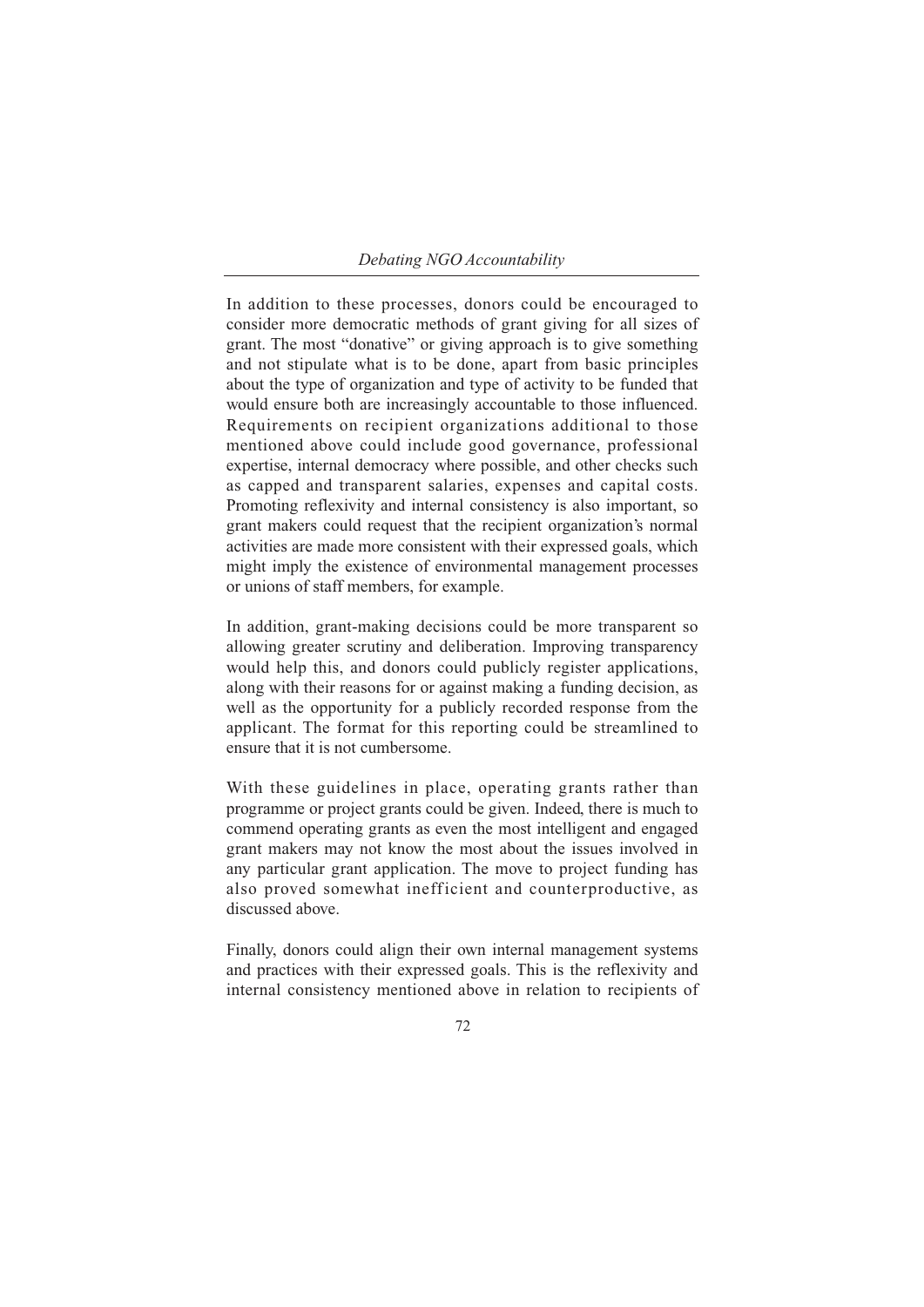#### *Donor Accountability*

grants. This poses implications for human resources and procurement as foundations that support labour rights should be ensuring the rights of their own employees and those in the value chains that make the products and services they procure. For foundations this poses a particular challenge as their most unaccountable impact on society is through the financial assets they hold. Many foundations do not consider closely the types of companies and financial instruments they invest in, beyond financial performance. Therefore we might find the situation where some foundations are funding peace work with money made from armaments companies, health work with money made from tobacco companies, labour rights work with money made from anti-union companies, and environmental work with money made from companies with terrible pollution records. In addition some foundations' assets are managed by financial firms that seek shortterm trading profits rather than having a long-term view more in keeping with the original benefactors. Foundations should manage their assets in keeping with their expressed goals, and thus could use a mix of screening and constructive engagement with financial firms and companies.

Currently there is little discussion of donor accountability in this way. Debates and initiatives on donor accountability have been limited to four areas. First are the principles and guidelines on assistance at times of disaster, mentioned earlier (Harmer et al., 2004). Second is the issue of fiscal accountability, which basically means the way foundations are audited and file tax returns. Third are foundation management processes including rules on transparency of grant making, salaries, overheads and guidelines on administration costs and the minimum percentages of the funds to be dispersed every year. Fourth are security concerns, with some governments introducing codes and regulations to ensure that they are not funding groups that might be associated with terrorism (Baron, 2003). These requirements are oriented toward foundations being responsible to national governments, rather than the subset of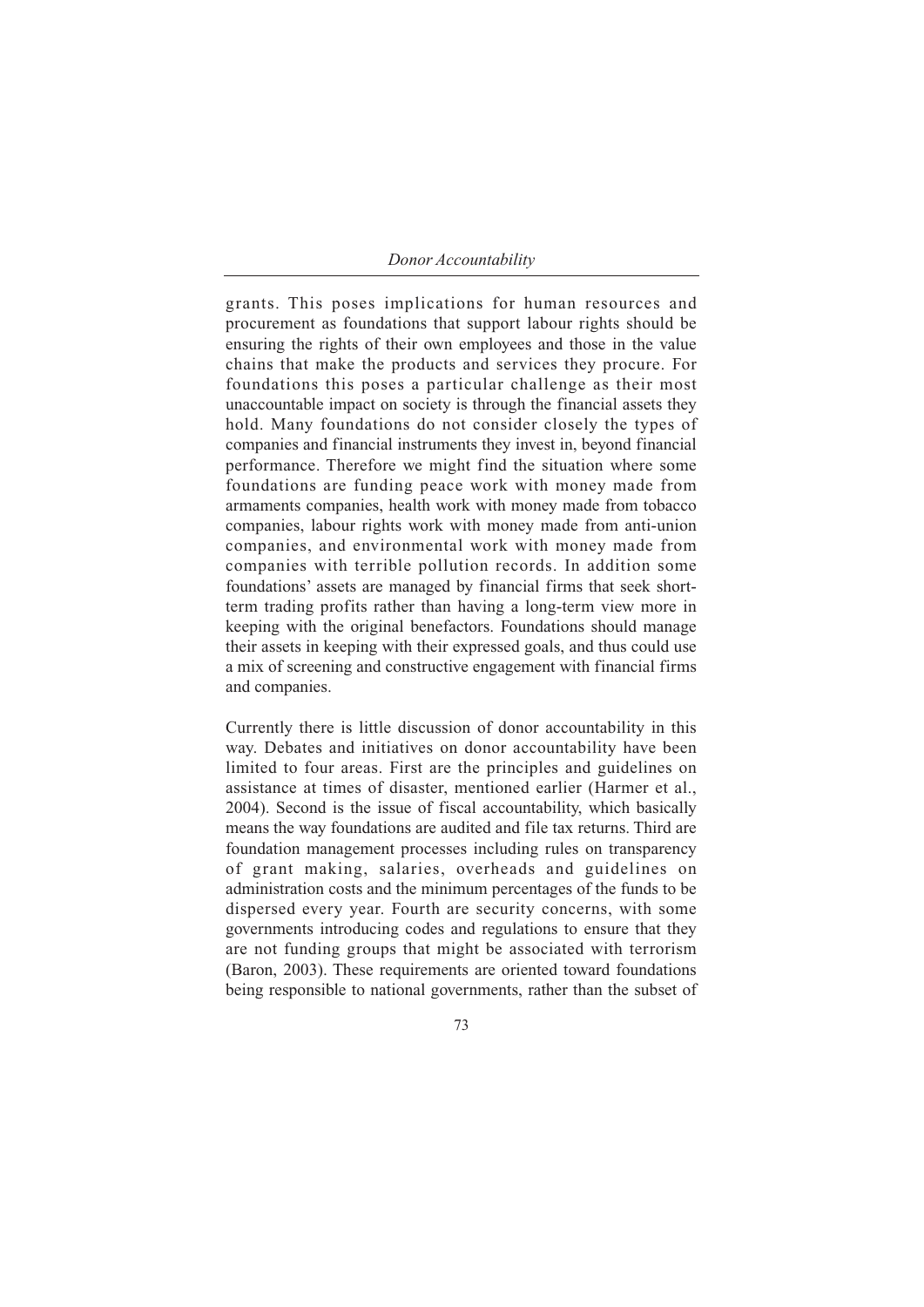society they are choosing to support, which may be abroad. The wider range of areas discussed above have not been well discussed. Paul Brest, President of the Hewlett Packard Foundation, believes that addressing the accountability of foundations for their objectives and outcomes is an impossible and inappropriate task given the diversity amongst foundations (Brest, 2003, p46). However, the measures described above would address processes which influence diverse objectives, with the common factor of promoting democratic accountability. A wide diversity of objectives and outcomes would still be possible – perhaps a greater diversity, if these processes were to release the democratic and creative spirit of people everywhere.

Many of the measures described above could meet with some resistance as they challenge self-serving institutions and self-serving emotions whether in the governmental, business, philanthropic or voluntary sectors. As Susan Berresford (2004, p1) notes, "not everyone wants to hear the underdog's voice. Some are made uncomfortable by social change because they lose something of value… Controversies are part of the landscape travelled by any institution with public obligation." The suggestions made here for a new agenda on donor accountability is about promoting the underdog, and represents an operationalization of an ethic of the democratic accountability of decision-making power that is the logical outcome of a debate on NGO accountability.

To this end, initiatives like the Ford Foundation's "GrantCraft" website, which provides cases and lessons on best practices in grant making, should be welcomed and engaged by NGOs.

The issue of donor accountability is an important part of the NGO accountability agenda and requires more research, dialogue and initiative to map out and then implement an agenda that supports democratic accountability.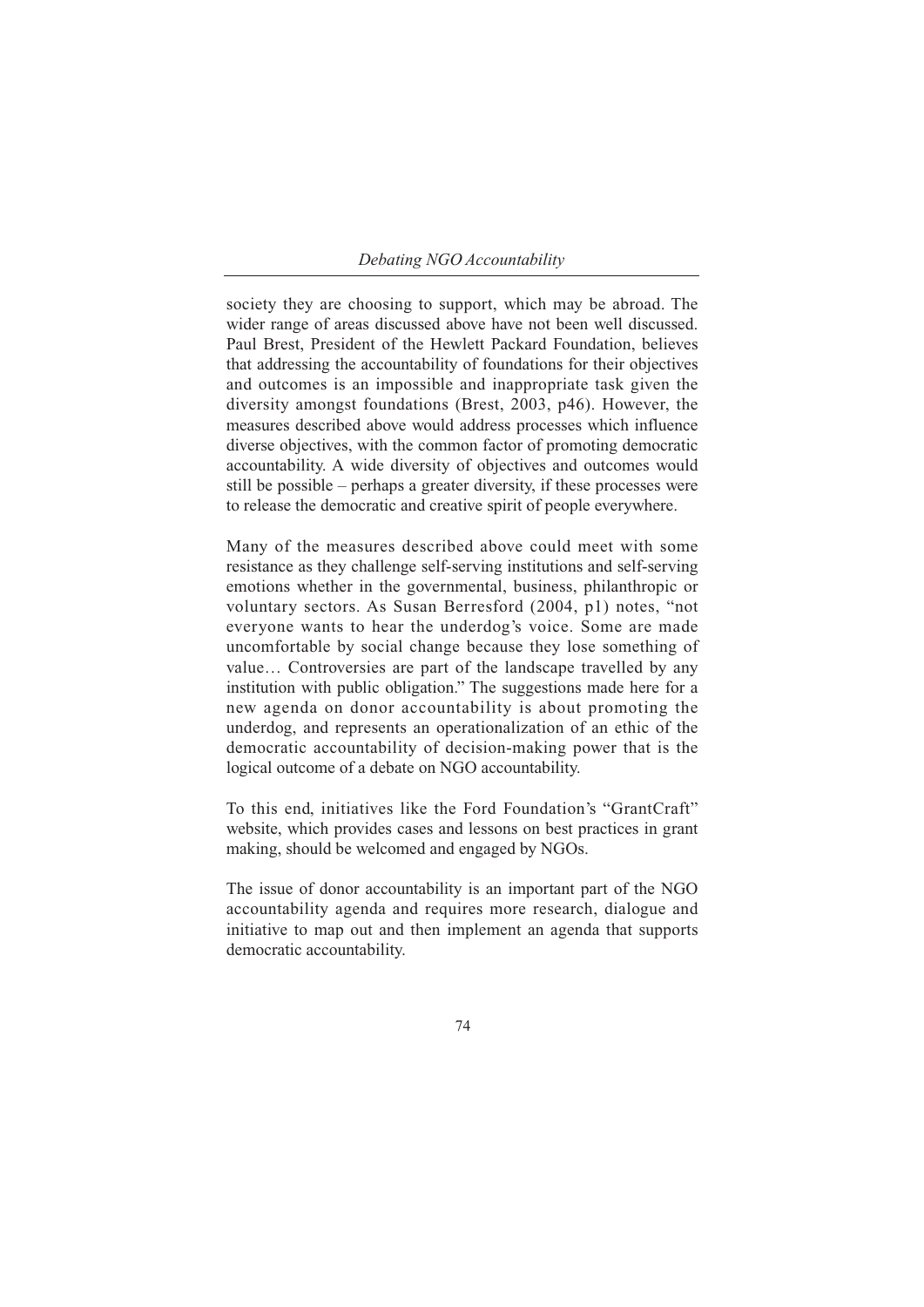# **Chapter 6 Towards a Broader Perspective**

The fact that recent interest in NGO accountability may be partly due to people having higher expectations of integrity in people working on issues of public benefit was mentioned in the opening. Yet does this not also remind us that the really serious problems of organizational accountability exist elsewhere, in business and government? Corporations, governments and intergovernmental bodies are much more powerful than NGOs and affect many more people. NGOs do not poison rivers, imprison activists, or declare war.

The challenge of corporate accountability has intensified due to processes of globalization, which have created a situation where companies can negotiate the rules, regulations and tax levels they desire, and avoid those they do not, while also being able to escape justice in many cases (Bendell, 2004b). The implicit accountability of corporations is to their owners, which often provides a dominant logic for how they relate to others that are affected by their operations. If we are interested in the provision of services in developing countries, or the influence of non-State actors in intergovernmental processes, as we have been in this *Dossier*, we must retain an awareness of the comparative accountability of corporations in conducting such activities. NGOs do not price public services at a level to make a profit, for example, with the difficulties this often causes for those unable to pay. Neither do NGOs lobby for intergovernmental agreements that will help enhance their profits. As more public services are privatized and more corporations exercise influence at the intergovernmental level, so we should retain a critical focus on their accountability.

NGOs have played a crucial role in holding corporations to account, and it is their increasing success in doing so which has promoted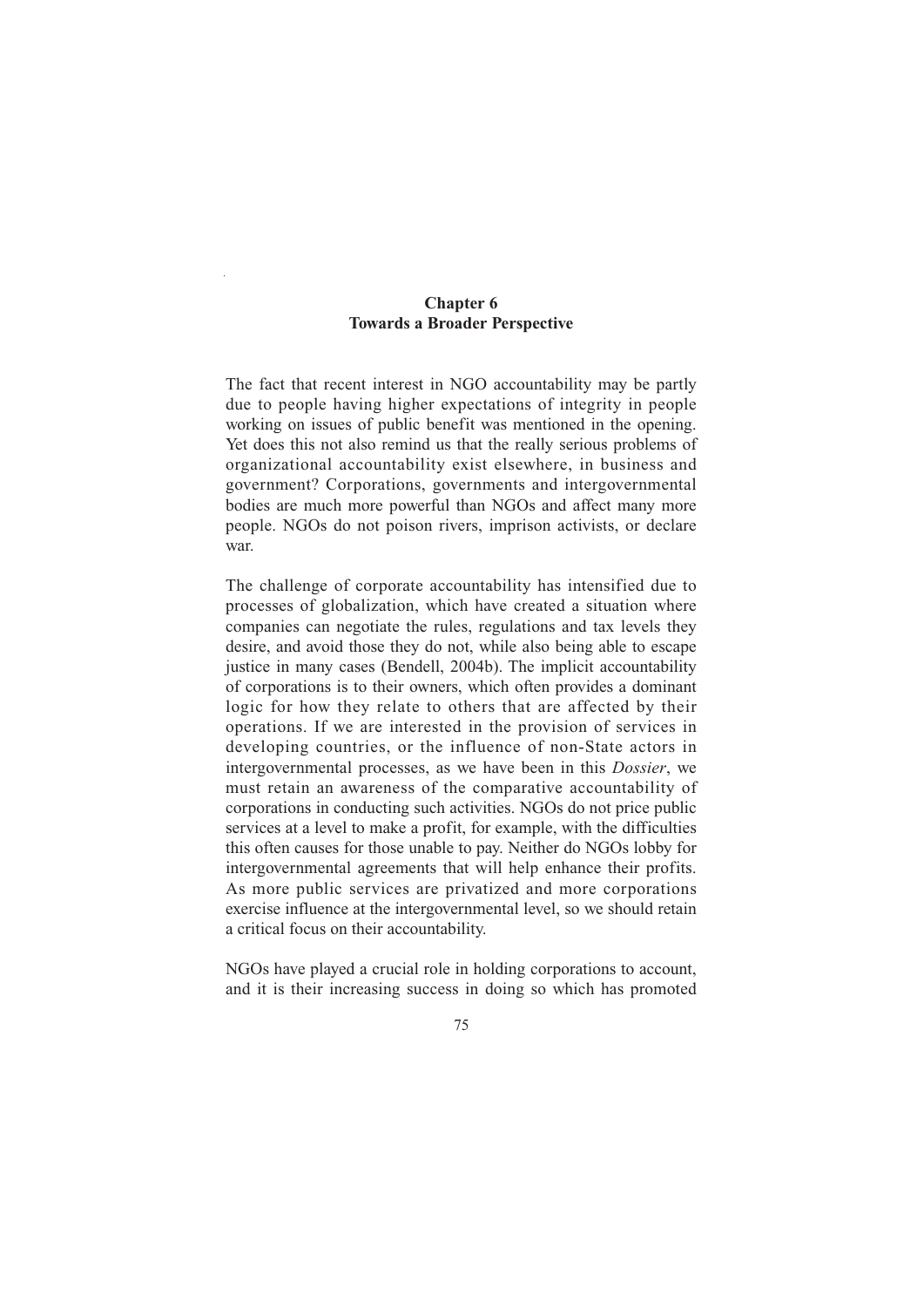some to question their accountability (Manheim, 2004). NGOs have also helped hold governments and intergovernmental bodies to account. The problem is that as higher expectations of NGO accountability are acted upon, this might backfire by tying the hands of NGOs and thus reducing the accountability of business and government. Indeed, hampering the effectiveness of NGOs in holding corporations and governments accountable is the motivation of some who engage in this area. It is this reason why policy and initiative in this area should be firmly based on a concept of *democratic* accountability.

If we focus on the democratic accountability of decision making in societies today, then the current focus on particular types of NGOs becomes untenable. The recent attention of policy makers, secretariats, lobbyists, practitioners and media pundits, along with academics in development studies and political science has focused on a very small segment of the voluntary sector: those organizations that choose the acronym NGO. If we are interested in democracy then there is little justification for this, because most organizations which are neither non-governmental nor for-profit do not often call themselves NGOs and have much more power and influence in society than those that do.

First, chronologically speaking, there are religious organizations. Today there are over two billion Christians, over one billion Muslims, about one billion Hindus, and almost 400 million Buddhists, and millions of other people subscribing to various faiths and spiritual persuasions, such as Judaism, Confucianism, and Jainism. These religions are very active in providing services, influencing laws and cultures (Barrett et al., 2001). Religions raise critical accountability concerns, given the impact of religious teachings on the lives of people around the world, and the fact that many religious institutions and followers do not aspire to be accountable to people, but to a higher being or purpose.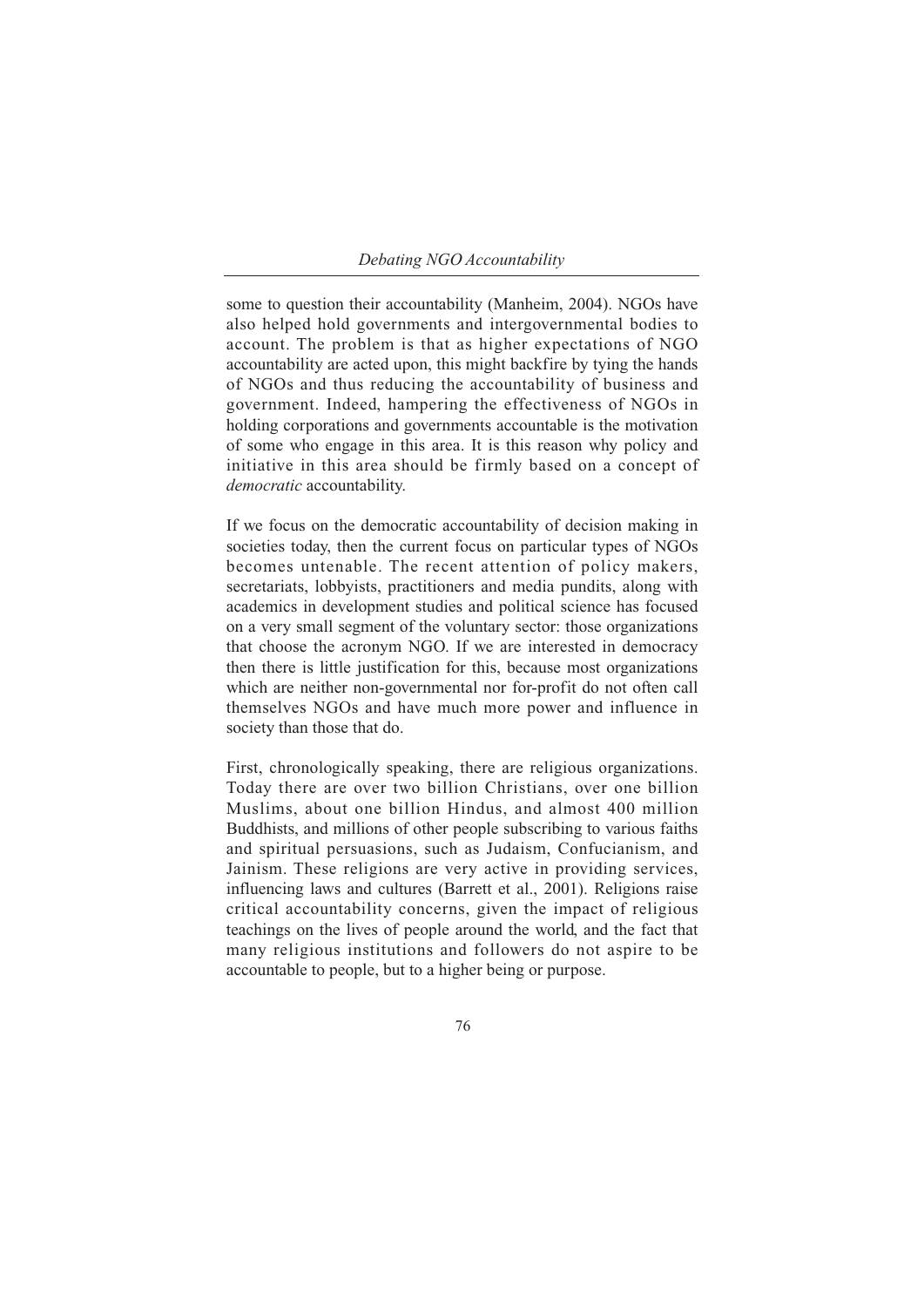### *Towards a Broader Perspective*

Then there are educational organizations, which often have ties to or origins in religious organizations. These range from universities to schools to specialist research institutes and think tanks. There are over 9,200 universities in 184 countries, most of which are registered non-profit organizations.19 A newer form of educational organization, the "think tank," has had a much greater impact on political discourse in the West in the past decades than social and environmental NGOs, and with much less concern for their accountability to those affected by their policy recommendations. The quality of their voice on policy matters can also be questioned on the grounds of other criteria mentioned earlier, such as expertise or experience.

A third type of organization includes professional associations, trade associations and standards bodies. From medicine and dentistry to accountancy and personnel management to shipping and masons, there are many professional associations that perform a range of functions to both serve and control their memberships, with some having done so for hundreds of years. At the international level the most predominant form of non-profit non-governmental organizations are trade or professional associations (Anheier et al., 2003, pp14–15). The role of such organizations is growing, as they establish the international rules in areas such as insurance, banking, shipping, engineering, medicines, arbitration, information communication technology and stock markets (Haufler, 1993). Jan Aart Scholte (2002, p1) explains that "Non-official formulators and implementers of rules like the International Accounting Standards Committee (IASC), the Derivatives Policy Group, and the European Telecommunications Standards Institute (ETSI) have no provisions for public participation or consultation... As for public transparency, most people (including many democratically elected representatives) have not even heard of private sites of global governance." The accountability of these organizations, which actually govern, should form a key element of any debate and initiative on the accountability of non-profit non-governmental organizations.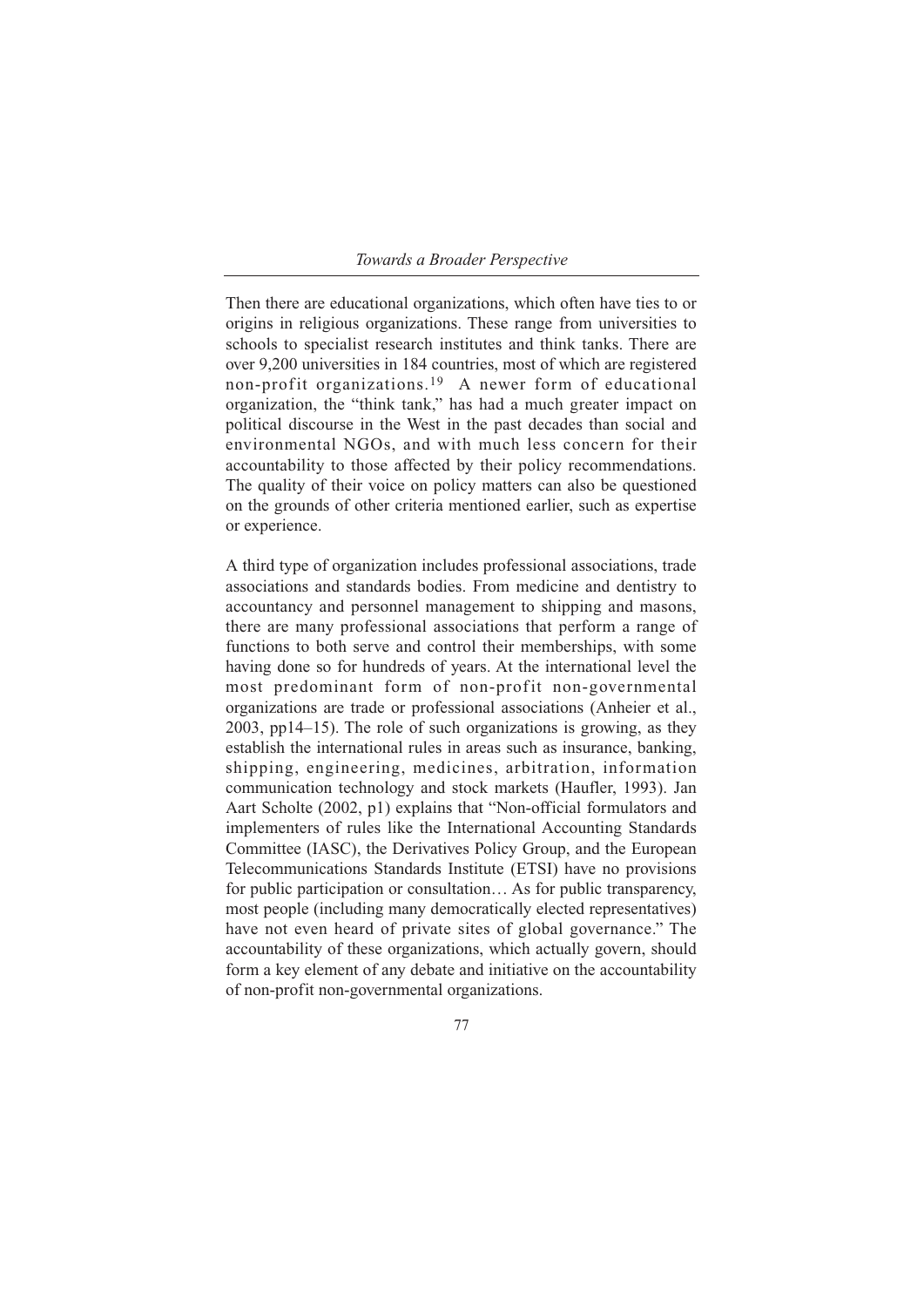Fourth, with almost as long a history as professional associations are labour organizations, which grew as the Industrial Revolution expanded and capitalist forms of production became the norm. As a share of the formal non-agricultural workforce, union membership is estimated as 13% in Africa, 12% in Asia/the Pacific, 15% in the Americas and 35% in Europe (ICFTU, 2000). How these organizations are heard in international fora should form a key part of any debate about accountability of global governance, yet in many cases (not including the ILO) they are treated as just another type of NGO, or ignored altogether.

If we are engaging with the issue of NGO accountability because of a concern for democratic accountability, then to ignore those nonprofit non-governmental organizations that have a far greater impact on day-to-day issues, such as religious institutions and professional associations, is not tenable. To argue that we should focus on NGOs as they are overtly political is to accept and maintain the unfounded dichotomy between the public and private, between the political on the one hand, and the economic, technical and managerial on the other. The current focus on NGO accountability in international development assistance and global governance, as chronicled in this *Dossier*, could be seen as merely fashionable, a product of academic disciplinary blinkers or political expediency rather than serious scholarship on the nature of power and democracy in society today.

Within the debate on NGO accountability lie the seeds of a new way that organizations could identify themselves and each other. Many NGOs make reference to their values as justifying their actions, yet this debate shows it is time we reflected further on these values (Hudson, 2000). NGOs working on diverse issues, from child labour, to marine conservation, to women's rights, to health and sanitation, need to come together and deliberate on the common values that they may possess that inspire them to act in the way they do. This may help them to identify a unity of purpose within the diversity of their practice. No longer would people accept describing themselves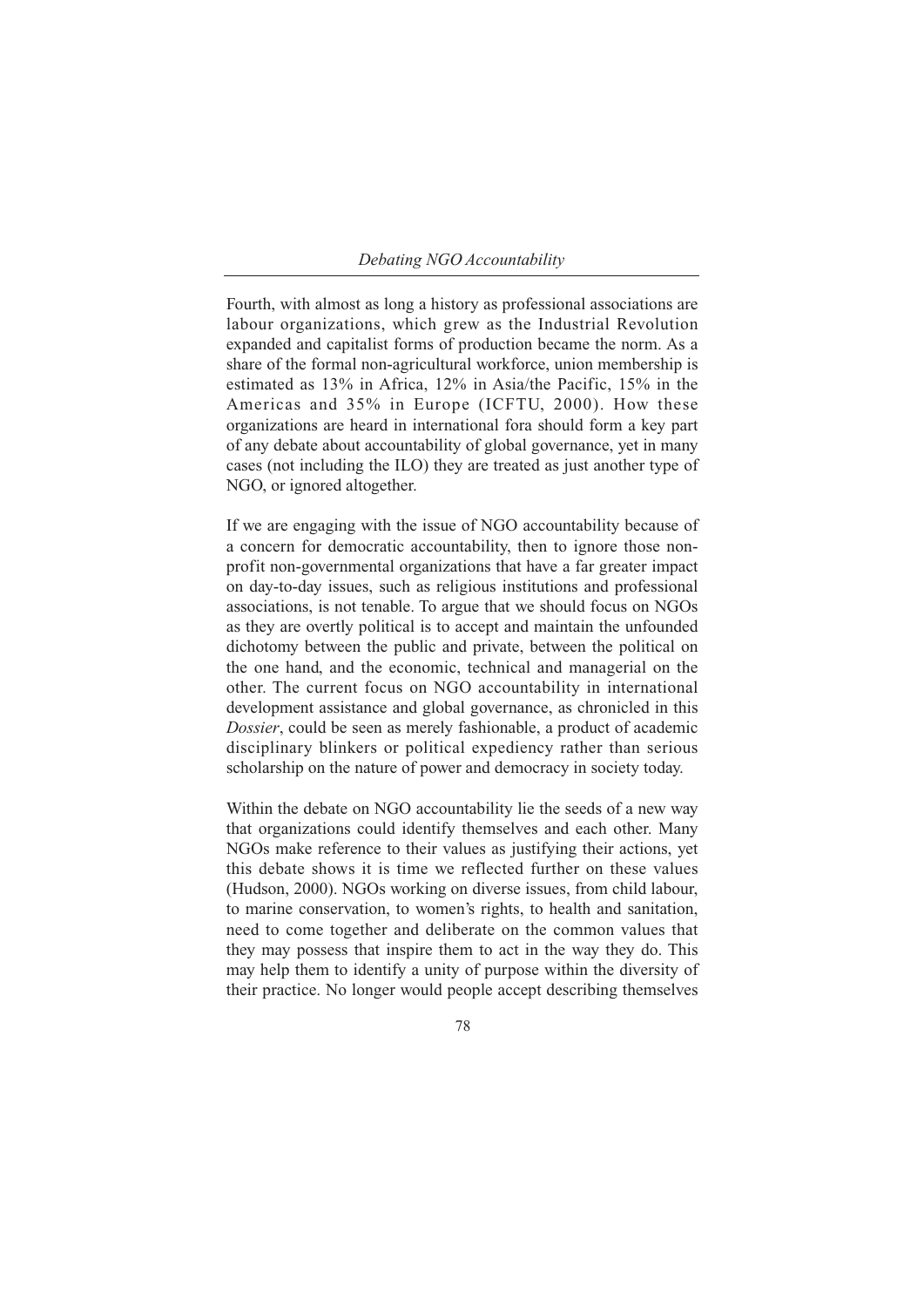# *Towards a Broader Perspective*

as what they are not (non-governmental), but what they are for, by articulating the universal values that inspire their work.

Already there are some clues of a coming together of thinking amongst certain NGOs and individuals, using the discourse of human rights. NGOs working on international development are turning towards a rights-based approach to conceiving of and implementing development projects and advocacy, while their counterparts in human rights work pay closer attention to economic, social and cultural rights rather than just civil and political rights, so the discourse of human rights is becoming a common conceptual basis for these groups (Nelson and Dorsey, 2003; Nyamu-Musembi, 2002). In the context of accountability, Lisa Jordan of the Ford Foundation asserts that "a rights framework can help NGOs understand accountability as strategic choice, and can illuminate the intrinsic value of addressing accountability."20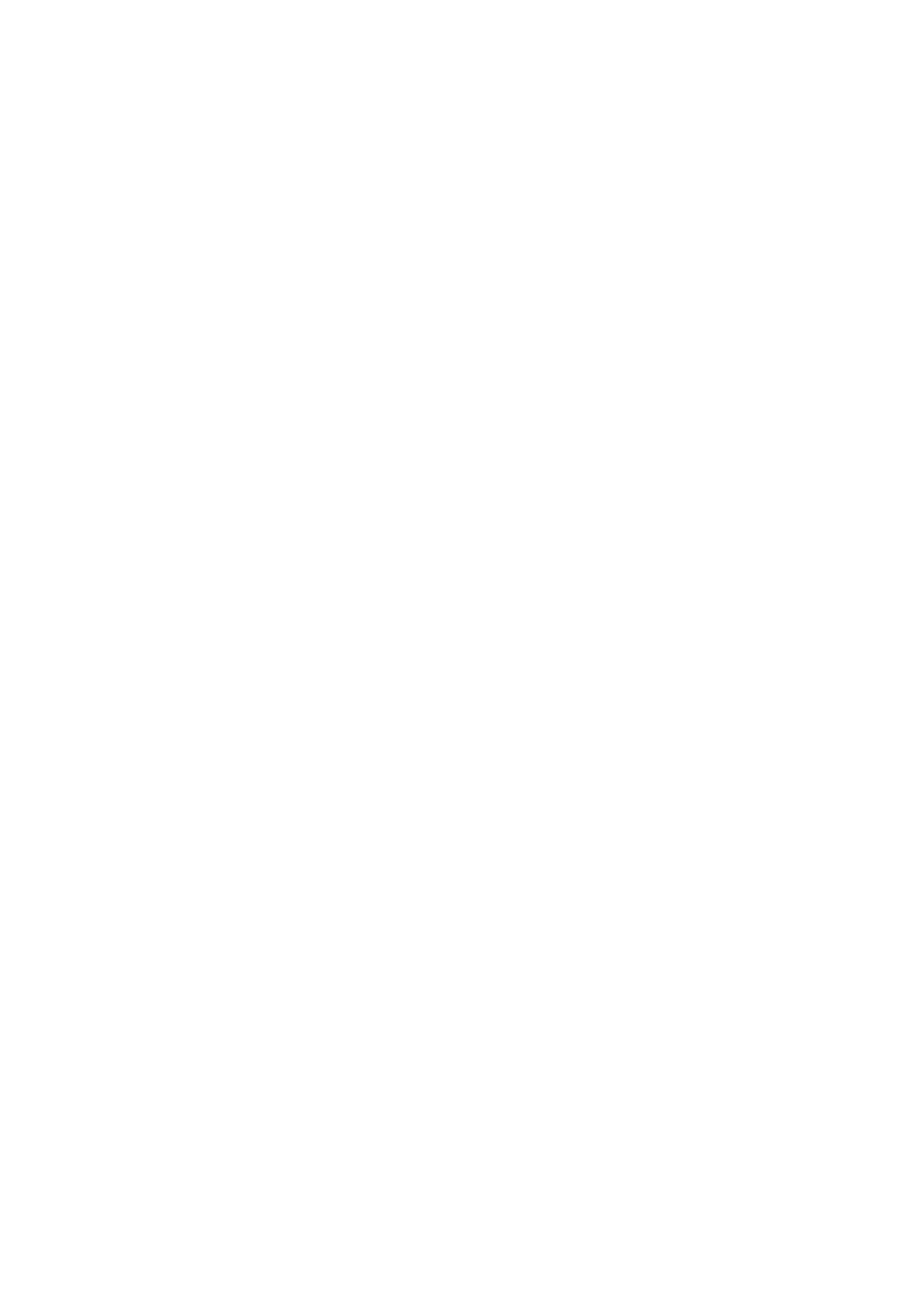# **Conclusion**

This *Dossier* has demonstrated that although many NGOs are not yet actively considering their own accountability, there is a significant amount of initiative and experience that can be drawn upon to ensure NGOs develop their accountability to those they seek to serve. The argument that NGOs are behind business or government in their accountability has been firmly rejected.

There is growing criticism of NGOs, which should not be ignored. The current accountability debates will be damaging if they are driven by politicians or corporate executives who seek to undermine NGOs or accountants and consultants who seek to create markets for their services.

Future work on NGO accountability must be based explicitly on the concept of democratic accountability. Otherwise it could lead to less accountable decision making in society as a whole, by hampering processes of holding corporations and governments accountable. Therefore, unless they address issues of comparative power in society and frame their work in the context of democratic accountability, even those initiatives on NGO accountability which do not seek to hinder NGOs may actually do so.

People working within NGOs and the international community should engage with the concerns of their critics and channel them toward the truly troubling un-accountabilities in society, and help move us beyond a focus on organizational accountability towards one of societal democracy.

What might seem like a coming crisis of legitimacy for NGOs actually provides an opportunity to explore what we most value in their work, and to then identify and articulate those values that are common to it.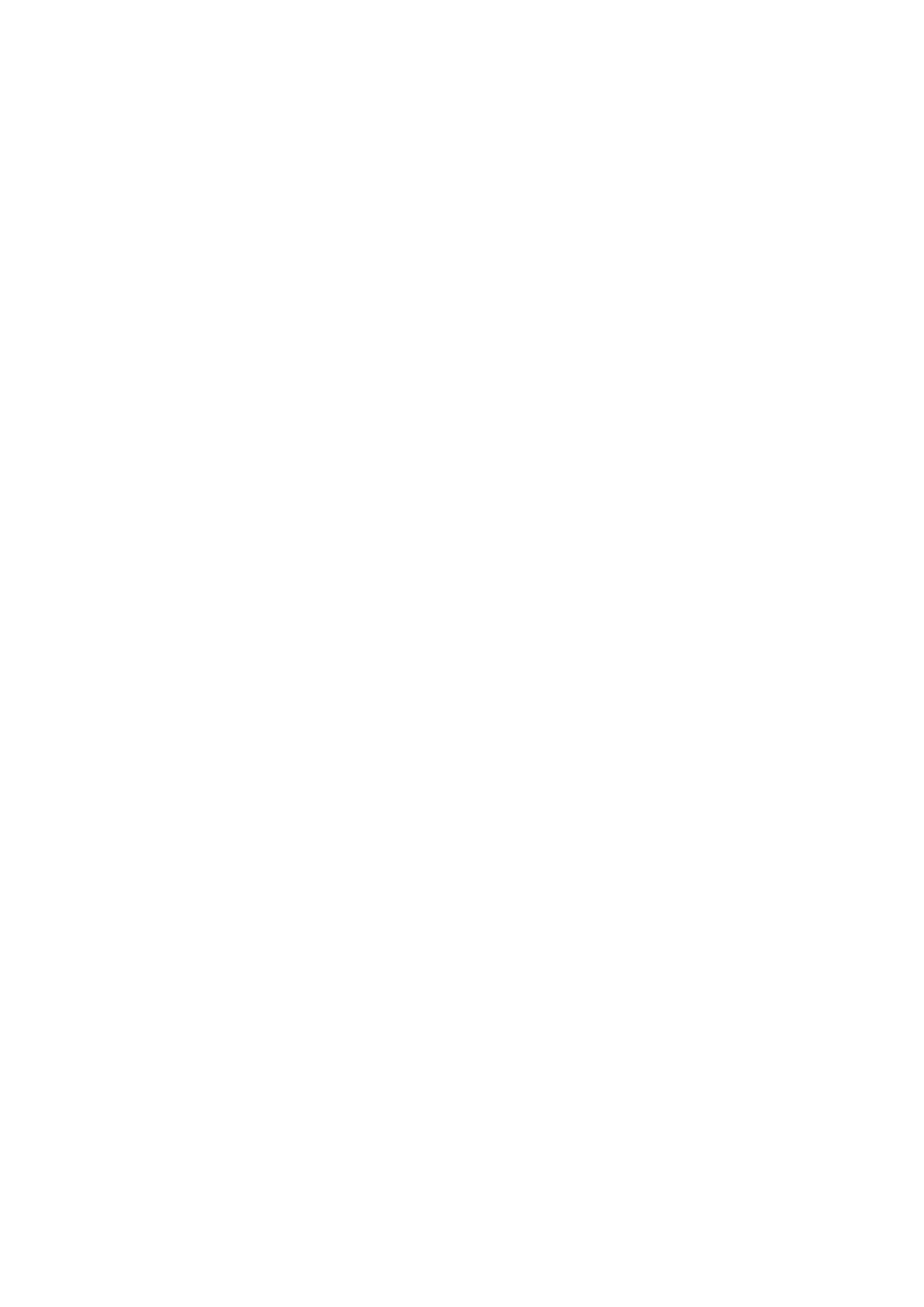# **Annex I End Notes**

1 The 2003 survey commissioned by the World Economic Forum on levels of public trust on seven types of institutions showed that NGOs rate above politicians, business, teachers, and priests. These findings are consistent with previous poll findings on the same topic.

2 I include groups working on civil rights, anti-racism, women's rights and homosexual rights in the category of human rights groups.

 $3 NGO = 2,660,000, UAE = 2,080,000, MTV = 7,760,000 (Google.com search on$ October 12th 2004).

4 Concepts of democracy are, of course, contested, with historical debates between advocates of representative democracy and participatory democracy. Modern twists to this debate involve cosmopolitan, deliberative and associative conceptions of democracy, among others.

5 See Bendell (forthcoming) for an exploration of the sociology of power and its implications for civil society and social activism.

6 For more information see http://www.peopleinaid.org.

7 For more information see http://www.stakeholderdemocracy.net.

8 The full names of these are the John M. Olin Foundation, Sarah Scaife Foundation and Charles G. Koch Charitable Foundation and the Lynde and Harry Bradley Foundation.

9 This is called "proportional accountability" by Van Rooy (2004), meaning that the amount of accountability should be determined by the amount of affectedness of the group demanding accountability. The concept of dependent affectedness goes further in addressing the relative power of different affected groups or persons, suggesting that their dependence on the outcome of an issue for the fulfillment of their basic rights should be a yardstick for determining the validity of their opinion on that issue.

<sup>10</sup> This argument differs from some who suggest that the lack of a vote means that intergovernmental bodies should not overly concern themselves with the legitimacy of NGOs and instead focus on greater transparency and wider participation. It should not ignore the influences of power structures like capital, etc. in shaping expression of voice (Van Rooy, 2004). Unless processes are adopted to prevent structures of power and privilege, arising from financial, racial, gender or historical issues, to reproduce themselves through disproportionate participation in intergovernmental processes.

11 The term "Major Groups" refers to those sectors of society identified by Agenda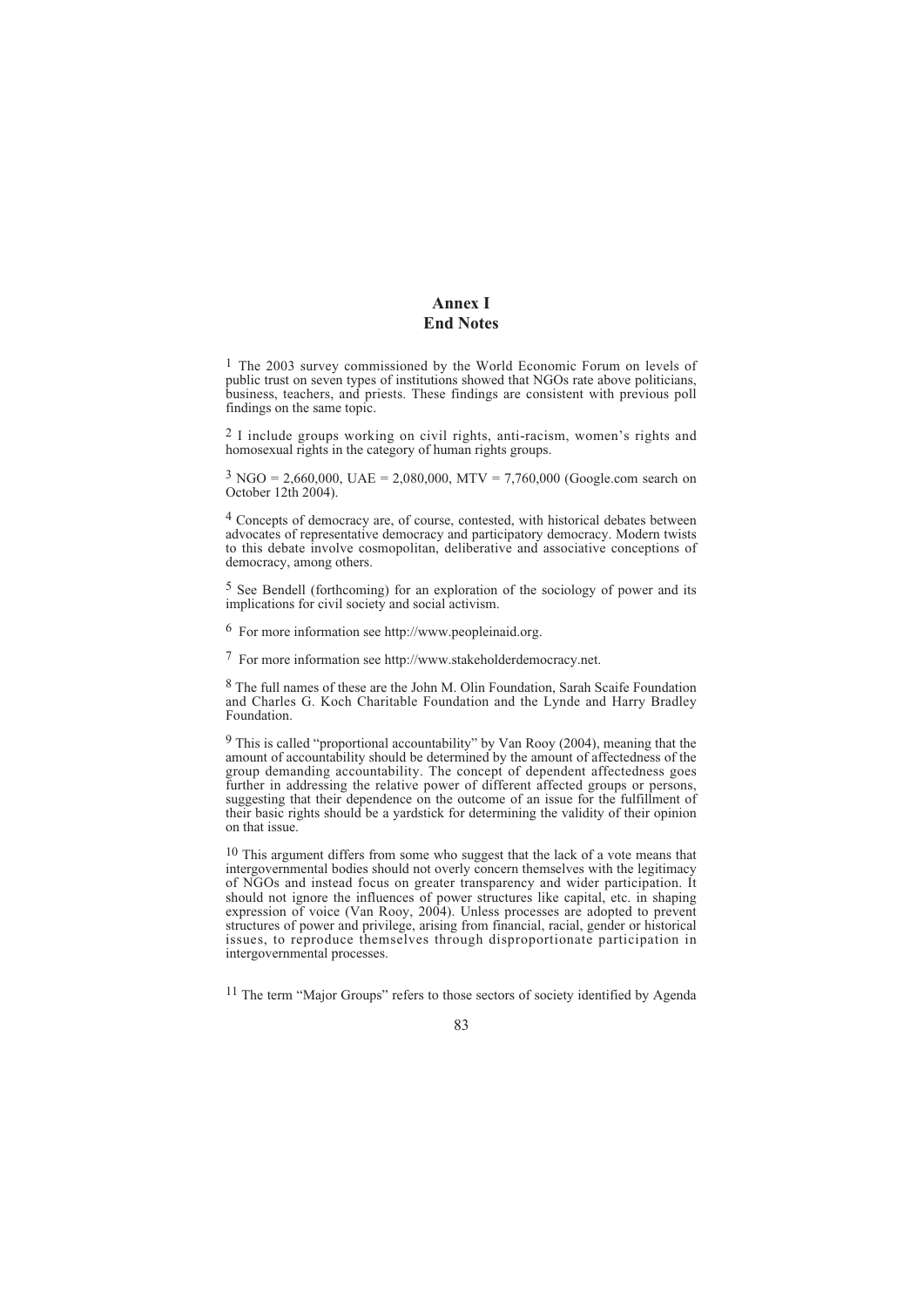21 as playing an important role in sustainable development, and generally includes NGOs, local authorities, business & industry, farmers, trade unions, scientists, women, youth and indigenous peoples.

<sup>12</sup> However the interpretation and application of these guidelines needs to be better understood by the secretariats of UN organizations (Bendell, 2004a).

13 Other decisions made in 2004 include identifying a civil society focal point person in Resident Missions to coordinate the UN system's work and dialogue with civil society at the country level, guided by country-level UN-civil society advisory groups; and opening a Partnership Office in his cabinet to provide institutional leadership in strengthening relations with various actors important to the UN beyond its membership of governments – especially civil society, the private sector, parliamentarians, and local authorities (UN, 2004).

14 For more information see http://www.icnl.org.

15 For example, in a study of the Asia Pacific, codes of conduct and other measures or standards governing conduct or programme or financial information disclosure are found in or under consideration in Australia, Bangladesh, Cambodia, China, Hong Kong, India (several types), Indonesia, Japan, Pakistan, Philippines, Sri Lanka (Sidel, 2003).

16 It should be noted that the concept of downward accountability is not itself sufficient if it means we do not then consider the accountability of those downward or "below" another organization to those who are "below" them. For example, greater downward accountability from an international NGO to leaders of a local village might actually increase the unaccountability of those leaders to others in that village.

17 Large, domestic, powerful funding organizations are taking steps to govern the conduct, operations, finances and management of their domestic partners/grantees, and this is occurring throughout Asia (Sidel, 2003).

18 For more information see http://www.proposalwriter.com/grants.

19 For more information on the World Higher Education Database see http://www.unesco.org/iau/world-universities/index.htm.

<sup>20</sup> Personal Communication, with Lisa Jordan, May 2004. I explore these issues in some detail in the book *In Our Power: The Civilization of Globalization* (Bendell, forthcoming), which analyzes the experience of NGO advocacy in the context of a "civic ethic" which is derived from universal values.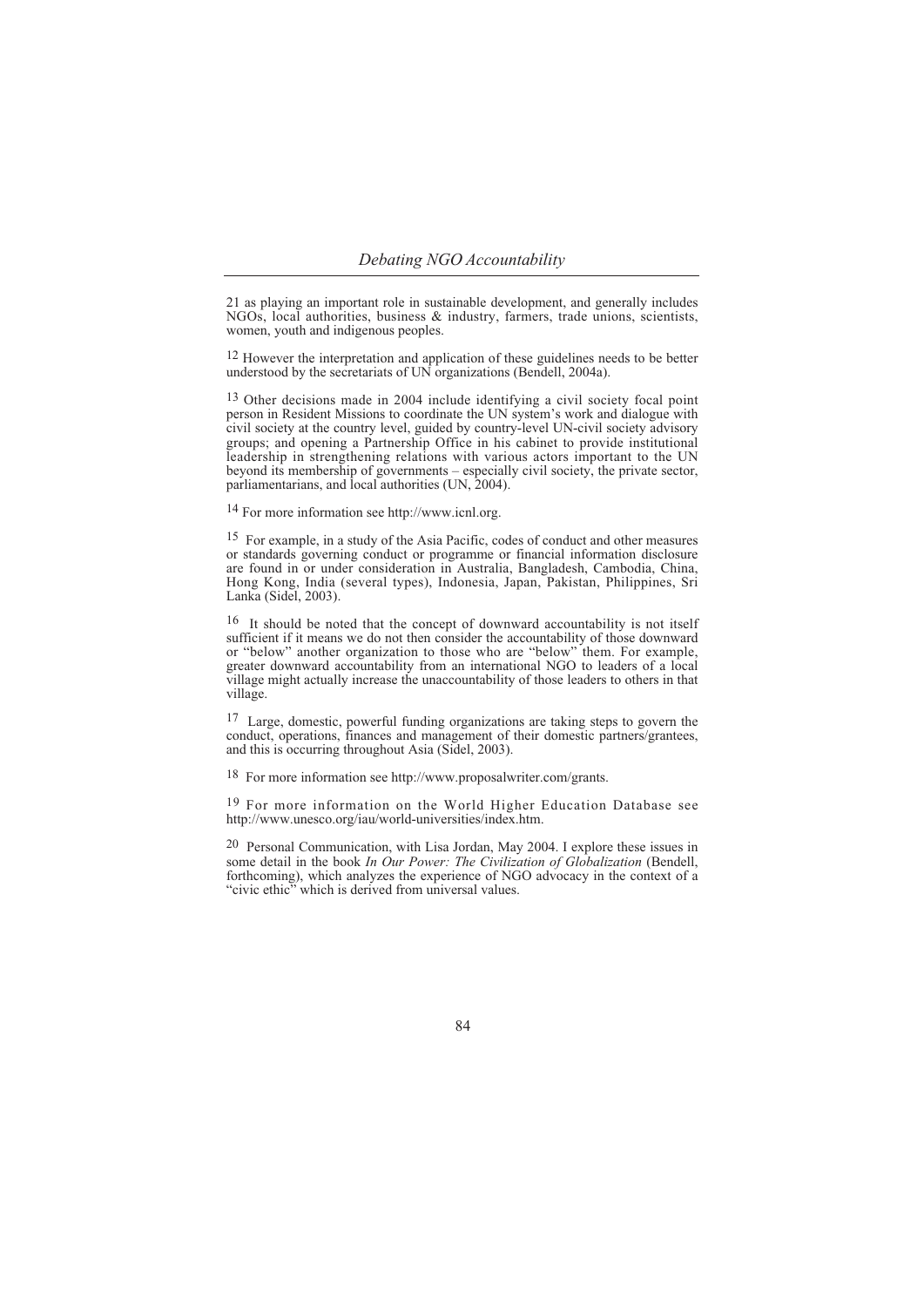# **Bibliography**

Agence France Presse. 2005. "Sri Lanka tsunami survivors protest corrupt aid distribution." Agence France Presse. February.

African Union. 2003. *Draft Code of Ethics and Conduct for African Civil Society Organizations*. June 2003.

American Enterprise Institute. 2003. "We're Not from the Government, but We're Here to Help You. Nongovernmental Organizations: The Growing Power of an Unelected Few." Conference Programme, Washington, D.C., 11 June 2003. http://www.aei.org/events/eventID.329,filter./event\_detail.asp.

Amnesty International and Oxfam. 2003. *Control Arms Media Briefing: Key Facts and Figures.* IANSA Control Arms Campaign, 9 October 2003. http://www.controlarms.org/latest\_news/media\_briefing.htm.

Anheier, H., M. Glasius, and M. Kaldor 2001. "Introducing Global Civil Society." In H. Anheier, M. Glasius, and M. Kaldor (eds.), *The Global Civil Society Yearbook*. London School of Economics, London.

———. 2003. "Global Civil Society in an Era of Regressive Globalisation." In M. Kaldor, H. Anheier and M. Glasius (eds.), *The Global Civil Society Yearbook 2003*. Oxford University Press, Oxford.

Archibugi, D. 2000. "Cosmopolitical Democracy." *New Left Review*, July/August, Vol. 4, pp. 137–150.

Archibugi, D. and D. Held (eds.). 1996. *Cosmopolitan Democracy*, *Polity*. Cambridge University Press, Cambridge.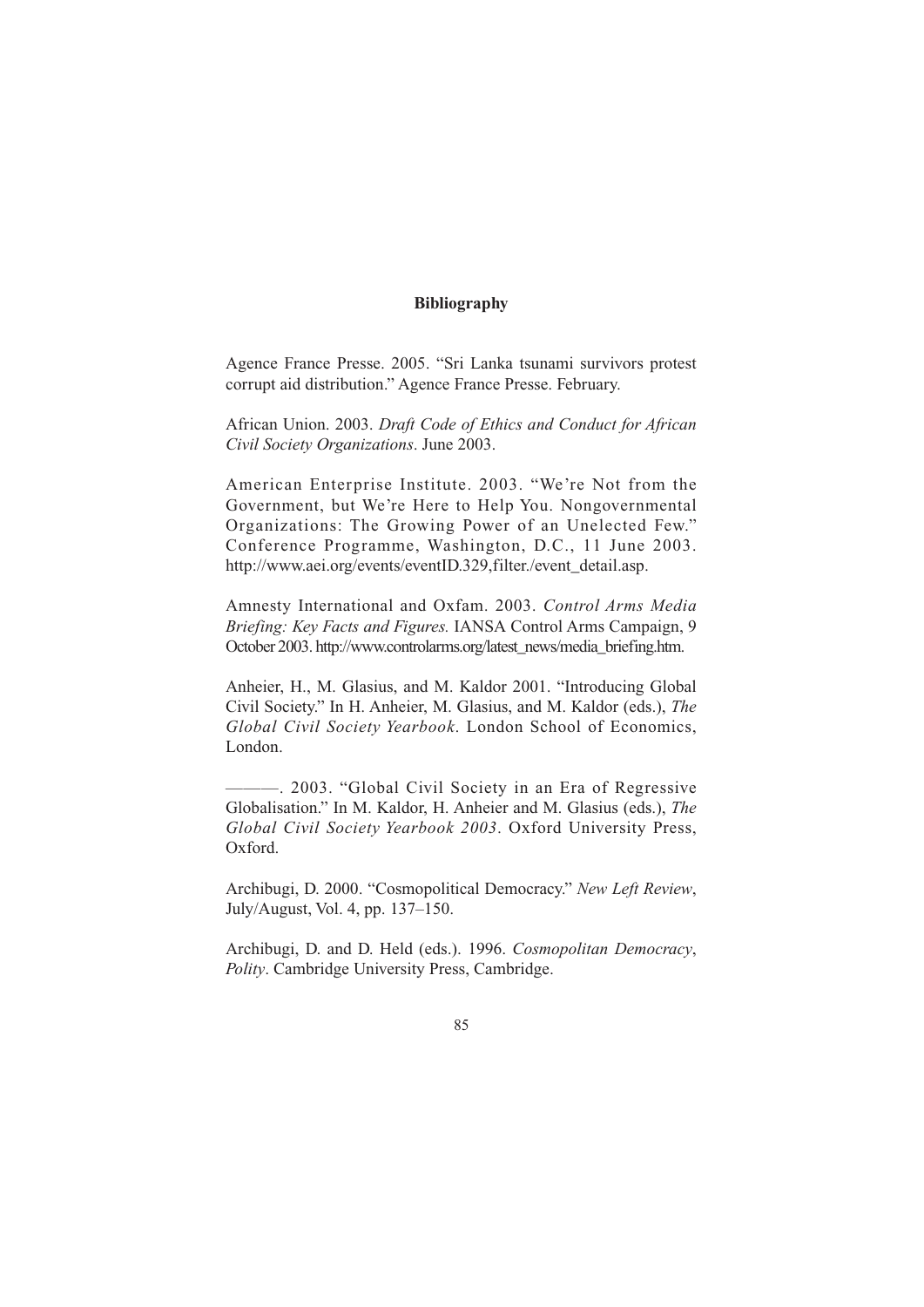Arts, B. 2003. "Non-State Actors in Global Governance: A Power Analysis." Paper presented at the European Consortium for Political Research (ECPR) Joint Sessions, Edinburgh, 28 March–2 April.

Arts, B., M. Noortmann and B. Reinalda (eds.). 2001. *Non-State Actors in International Relations*. Aldershot, Ashgate.

Ashman, D. 2001. "Strengthening North–South Partnerships for Sustainable Development." *Nonprofit and Voluntary Sector Quarterly*, Vol. 30, No. 1, pp. 74–98.

Avina, J. 1993. "The Evolutionary Lifecycles of Non-governmental Development Organisations." *Public Administration and Development*, Vol. 13, No. 5, pp. 453–474.

Ayine, D. and J. Werksman. 1999. "Improving Investor Accountability." In S. Picciotto and R. Mayne (eds.), *Regulating International Business*, *Beyond Liberalisation*. Oxfam. Macmillian, London.

Bakker, I. 2002. "Fiscal Policy, Accountability and Voice: The Example of Gender Responsive Budget Initiatives." Occasional Paper, Human Development Report Office, UNDP, New York.

Baron, Barnett F. 2003. "Deterring Donors: Anti-terrorist Financing Rules and American Philanthropy": http://www.allavida.org/ alliance/articles/DeterringDonors.pdf.

Barrett, D. B., G. T. Kurian and T. M. Johnson. 2001. "World Christian Encyclopedia: A Comparative Survey of Churches and Religions – AD 30 to 2200." Oxford University Press, Oxford.

Bendell, J. (ed.). 2000. *Terms for Endearment: Business, NGOs and Sustainable Development*. Greenleaf Publishing, Sheffield.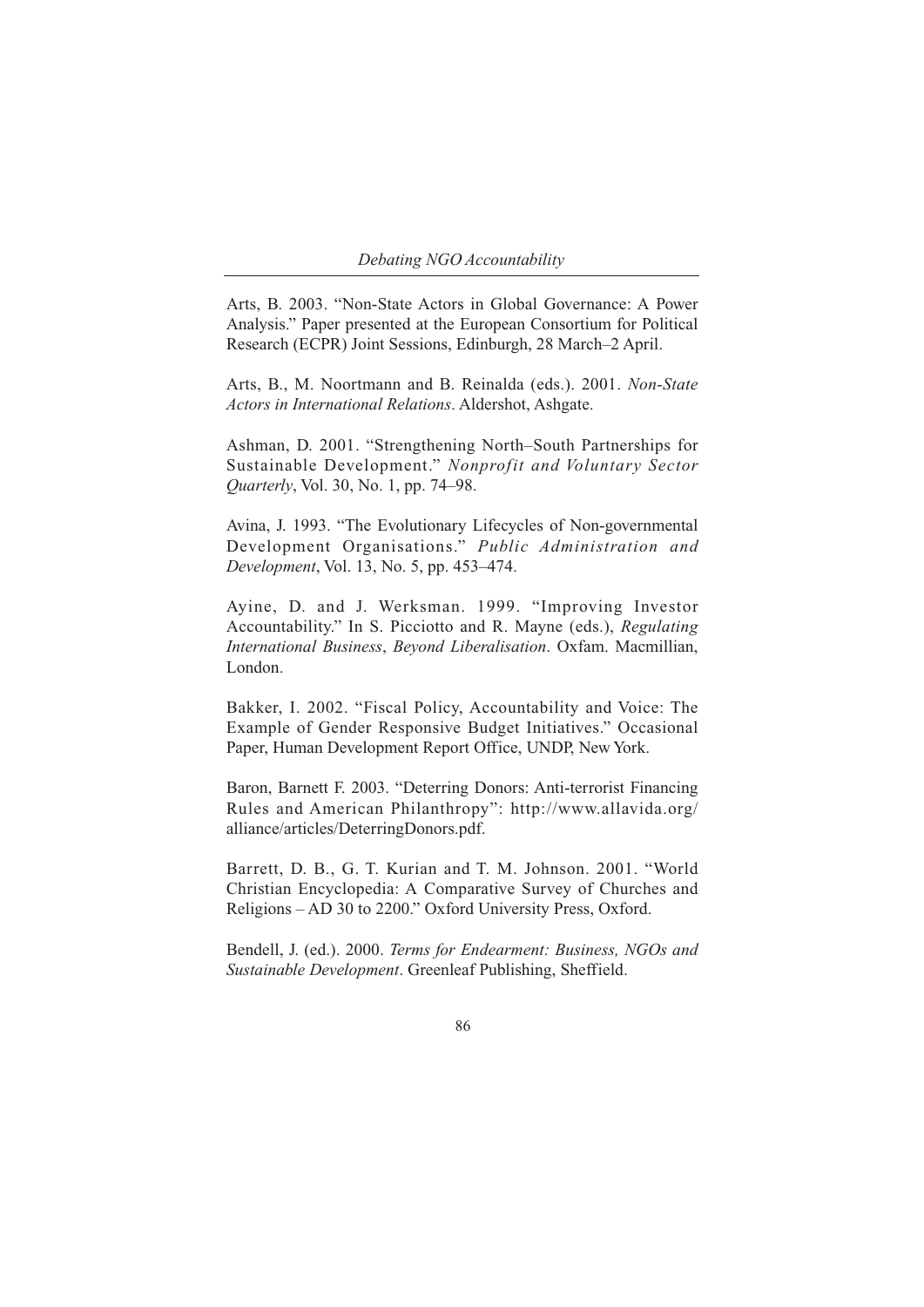# *Bibliography*

———. 2001. "Towards Participatory Workplace Appraisal: Report from a Focus Group of Women Banana Workers." Occasional Paper, New Academy of Business, Bristol. http://www.newacademy.ac.uk/bananas.

———. 2004a. "Flags of Inconvenience? The Global Compact and the Future of the United Nations." In M. McIntosh, G. Kell and S. Waddock (eds.), *Learning To Talk*. Greenleaf Publishing, Sheffield.

———. 2004b. "Barricades and Boardrooms: A Contemporary History of the Corporate Accountability Movement." Programme Paper 13, United Nations Research Institute for Social Development (UNRISD), Geneva.

———. (forthcoming) *In Our Power: The Civilization of Globalization*. Greenleaf Publishing, Sheffield.

Benton, T. 1981. '"Objective' Interests and the Sociology of Power." *Sociology*, Vol. 15, No. 2, pp. 161–184.

Berresford, S. 2004. "Foundations Must Play a Role in Policing Themselves." In *Civil Society Observer*, UN-NGLS, Vol. 1, Issue 2, April-May 2004.

Booth, K. 1999. "Three Tyrannies." In T. Dunne and N. Wheeler (eds.), *Human Rights in Global Politics*. Cambridge University Press, Cambridge.

Bovens, Mark. 1998. *The Quest for Responsibility*: *Accountability and Citizenship in Complex Organisations*. Cambridge University Press, Cambridge.

Boyle, David and Anita Roddick. 2004. *Numbers*. Anita Roddick Books, London.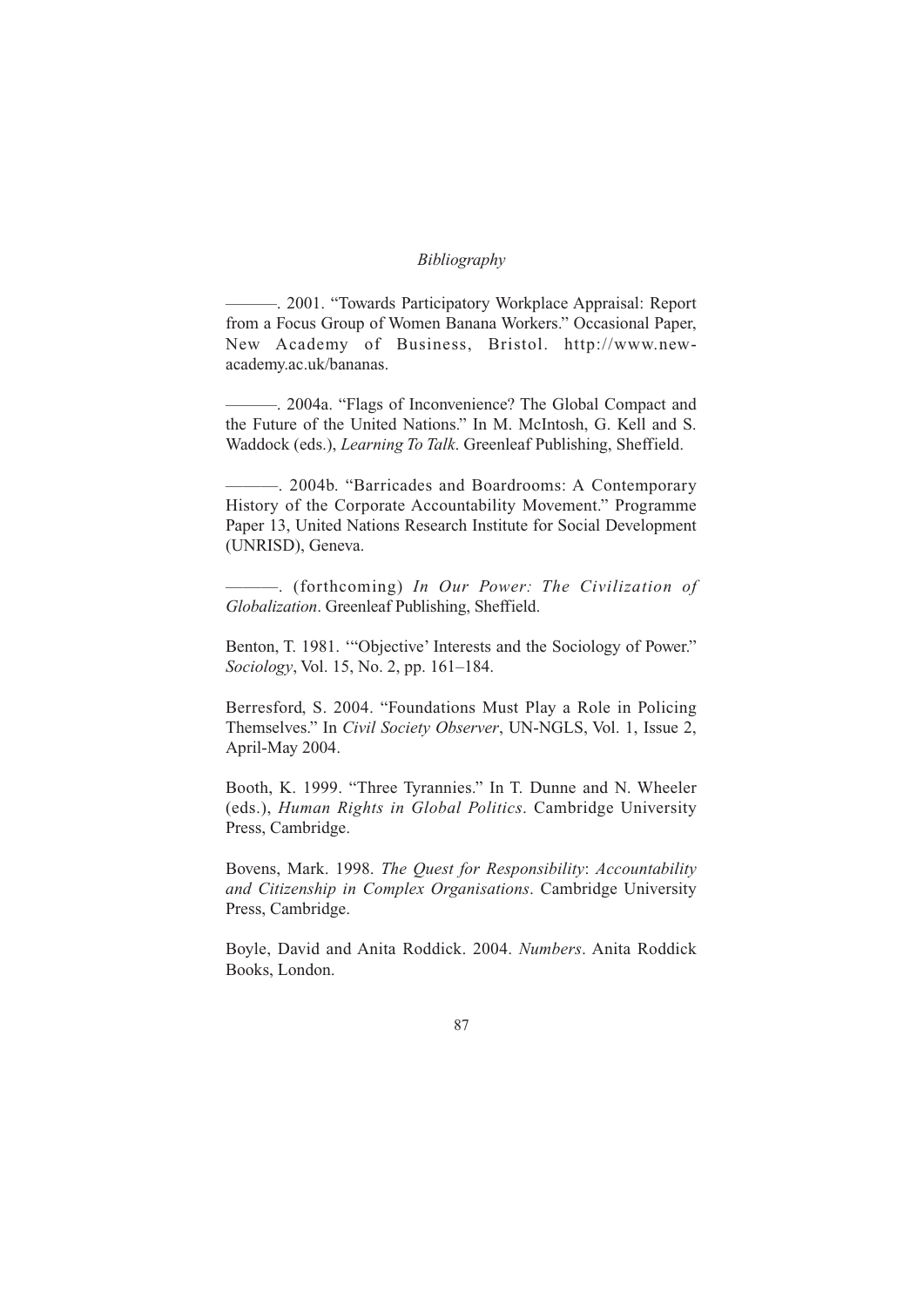Brest, P. 2003. Interview in *@lliance*, Vol. 8, No. 4, December, pp. 44–46.

Brown, David L., Mark H. Moore and James Honan. 2004. "Building Strategic Accountability Systems for International NGOs." In *Accountability Forum*, Issue 2, Summer 2004.

Cairncross, F. 1995. *Green, Inc.: A Guide to Business and the Environment.* Island Press, Washington, D.C.

Callahan, D. 1999. "\$1 Billion for Ideas: Conservative Think Tanks in the 1990s." Report, National Committee for Responsive Philanthropy, Washington, D.C.

Carnahan, B. M. 2003. *Convention on the Prohibition of the Use, Stockpiling, Production and Transfer of Anti-Personnel Mines and on their Destruction ("The Ottawa Convention")*. The Federalist Society for Law and Public Policy Studies, Washington, D.C.

Carothers, A. 1993. "The Green Machine." *New Internationalist*, Issue 246, August 1993. http://www.newint.org/issue246/green.htm.

Chandler, D. 2003. "New Rights for Old? Cosmopolitan Citizenship and the Critique of State Sovereignty." *Political Studies*, Vol. 51, pp. 332–349.

Chapman, J. and A. Wameyo. 2001. *Monitoring and Evaluating Advocacy: A Scoping Study*. Action Aid, London.

Charnovitz, S. 1997. "NGOs and International Governance." *Michigan Journal of International Law*, Issue 18, pp. 183–286.

Chen, M. A. 1996. "Engendering World Conferences: The International Women's Movement and the UN." In T. Weiss and L. Gordenker (eds.), *NGOs, the UN and Global Governance*. Lynne Reinner, Boulder.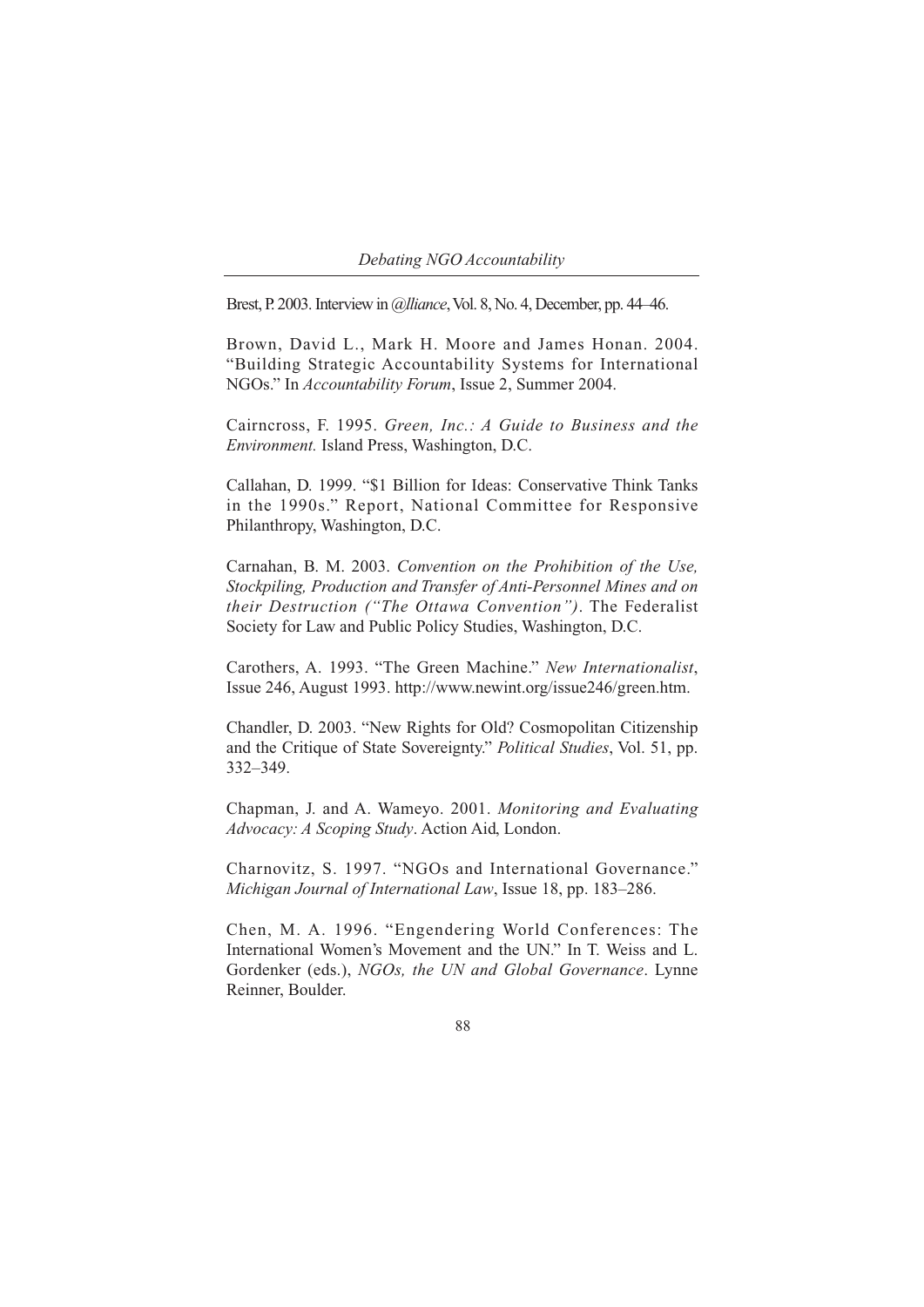# *Bibliography*

Chisholm, L. B. 1995. "Accountability of Nonprofit Organisations and those who Control Them: The Legal Framework." *Nonprofit Management and Leadership*, Vol. 6, No. 2, pp. 141–156.

Choudry, A. 2003. "Beware the Wolf at the Door." *Seedling*, October, GRAIN, London.

Christensen, J. 2004. "Asking the Do-gooders to Prove They do Good." *New York Times*, 3 January.

Christian Aid. 2000. "Still Waiting – Time for a New Deal on Third-World Debt." Christian Aid, July, London. http://www.christianaid.org.uk/indepth/0007wait/waiting2.

Clark, J. 2003. *Worlds Apart: Civil Society and the Battle for Ethical Globalization*. Earthscan, London and Kumarian Press, Connecticut.

Cnaan, Ram A. 1996. "Commentary." *Nonprofit Management and Leadership*, Vol. 7, No. 2, pp.221–225.

Common Dreams. 2003. "Corporate Money Co-opts Nonprofit Groups, Says Report: Critics Silenced & Friends Won Through Corporate Donations." 9 July. http://www.globalpolicy.org/ ngos/credib/2003/0711gifts.htm.

Cook, Helena. 1996. "Amnesty International at the United Nations." In P. Willetts (ed.), *The Conscience of the World: The Influence of Non-governmental Organizations in the UN System*, Hurst, London, pp. 181–213.

Cooke, B. and U. Kothari. 2001. *Participation: The New Tyranny?* Zed Books, London.

Cooley, A. and J. Ron. 2002. "NGO Scramble: Transnational Action and Organizational Survival." *International Security*, Vol. 27, No. 1, pp. 1–33.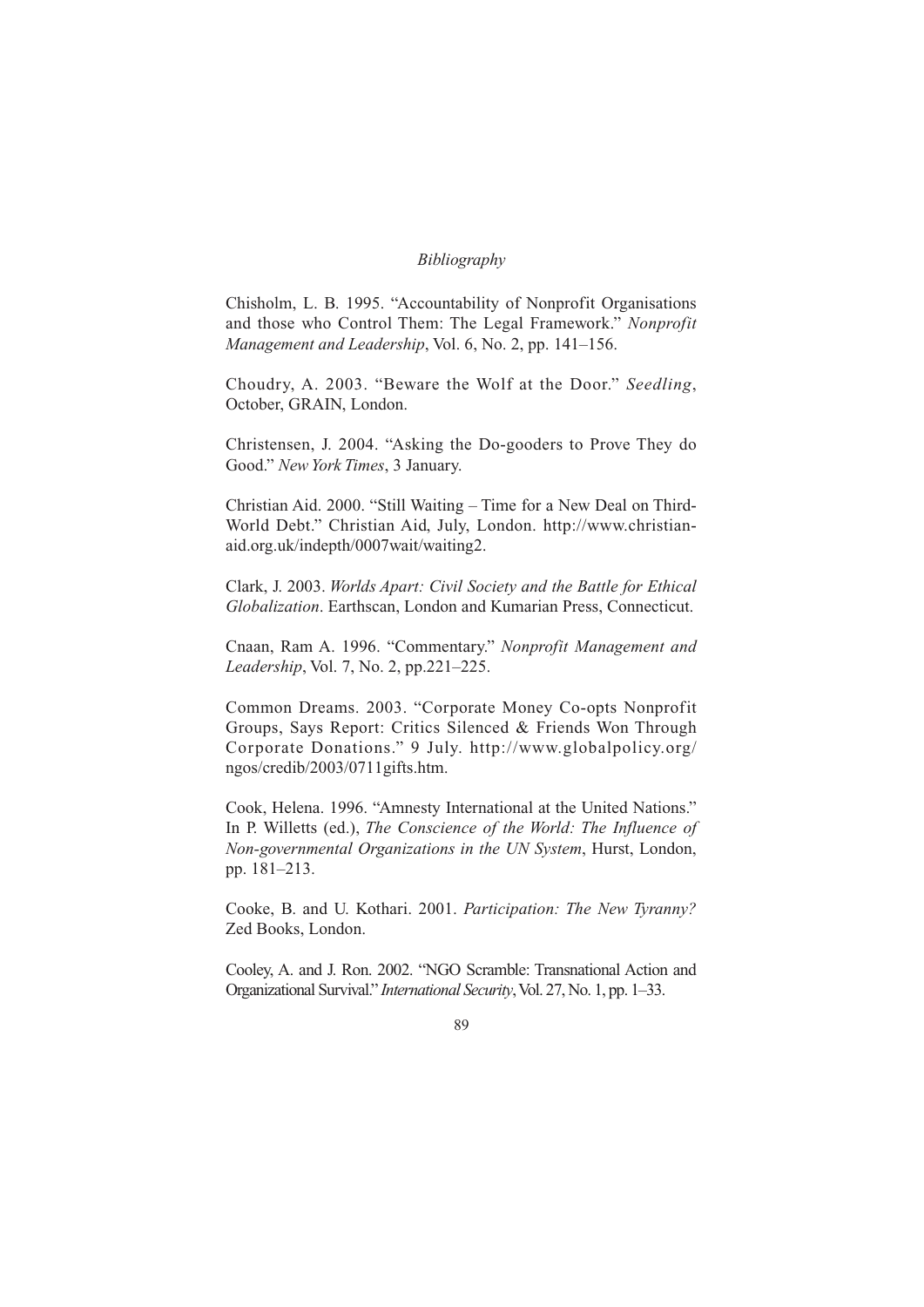Cornwall, A., H. Lucas, and K. Pasteur. 2000. "Accountability through Participation: Developing Workable Partnership Models in the Health Sector." *IDS Bulletin*, Vol. 31, No. 1, pp. 1–13.

Corporate Europe Observatory. 2002. '"Better Regulation': For Whom? EC Prepares to Dismantle Business Regulation and Expand Corporate Control." *Corporate Europe Observer*, Issue 9, June 2001. http://www.corporateeurope.org/observer9/regulation.html.

Correa, M. E. 2003. "Gaining Public Trust." *@lliance*, Vol. 8, No. 4, December, p. 33.

Covington, S. 1997. "Moving A Public Policy Agenda: The Strategic Philanthropy of Conservative Foundations." Report, National Committee for Responsive Philanthropy, Washington, D.C.

Dahl, R. A. 1961. *Who Governs? Democracy and Power in an American City*. Yale University Press, New Haven.

Davies, R. 2001. "Monitoring and Evaluation NGO Achievements." In R. B. Potter and V. Desaid (eds.), *Arnold Companion to Development Studies*. Hodder Arnold Publishers, London.

Deutsche Presse-Agentur. 2005. *Indonesia arrests anti-corruption activist for stealing tsunami aid*. Deutsche Presse-Agentur, 27 January 2005.

Earle, L. 2002. "Lost in the Matrix: The Logframe and the Local Picture." Paper for INTRAC's Fifth Evaluation Conference: Measurement, Management and Accountability?, Amsterdam, 31 March–4 April 2003.

Ebrahim, A. 2003a. "Accountability in Practice: Mechanisms for NGOs." *World Development*, Vol. 31, No. 5, pp. 813–829.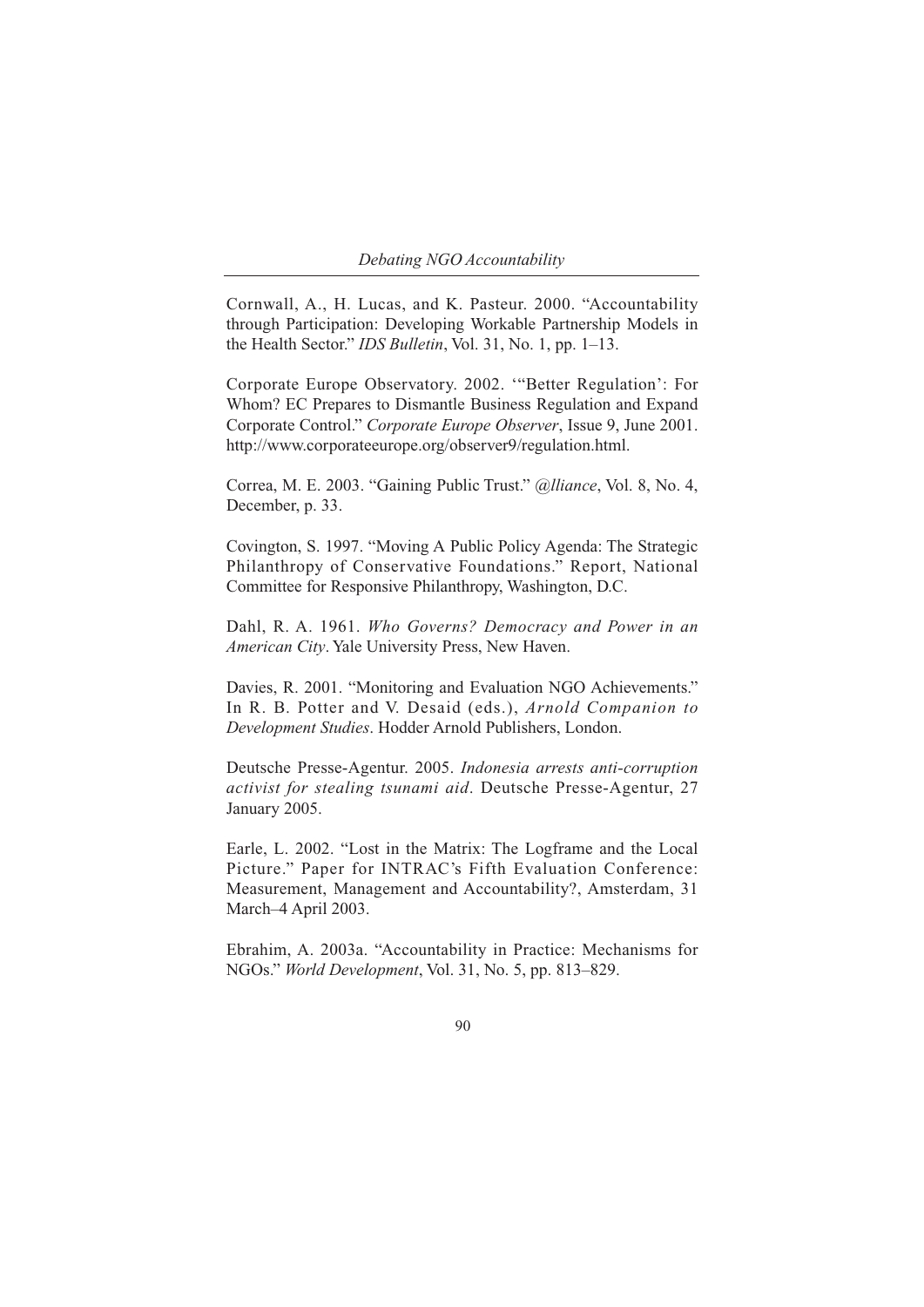# *Bibliography*

Ebrahim, A. 2003b. "Making Sense of Accountability: Conceptual Perspectives for Northern and Southern Nonprofits." *Nonprofit Management and Leadership*, Vol. 14, No. 2, Winter, pp. 191–212.

Ebrahim, A. 2003c. *NGOs and Organisational Change: Discourse, Reporting and Learning*. Cambridge University Press, Cambridge.

Ebrahim, A. 2005. "Accountability Myopia: Losing Sight of Organizational Learning." In *Nonprofit and Voluntary Sector Quarterly,* Vol. 34, No. 1, pp. 56-87.

*Economist*. 1999. 11–17 December, p. 22.

Edwards, M. 1999. *Future Positive: International Co-operation in the 21st Century*. Earthscan, London.

———. 2003. "NGO Legitimacy – Voice or Vote." BOND, February 2003. http://www.bond.org.uk/networker/2003/feb03/ngolegitimacy.htm.

Edwards, M. and D. Hulme. 1996. "Too Close for Comfort? The Impact of Official Aid on Non-governmental Organisations." *World Development*, Vol. 24, No. 6, pp. 961–973.

Faustino, J. and B. Baron. 2003. "Hearing the Voices of Communities." *@lliance*, Vol. 8, No. 4, December, pp. 29–31.

Florini, A. M. (ed.). 2000. *The Third Force: The Rise of Transnational Civil Society*. Japan Centre for International Exchange, Tokyo and Carnegie Endowment for International Peace, Washington, D.C., pp. 177–210.

Fomerand, J. 1996. "UN Conferences: Media Events or Genuine Diplomacy?" *Global Governance*, Vol. 2, pp. 361–375.

Forsythe, D. P. 2000. *Human Rights in International Relations*.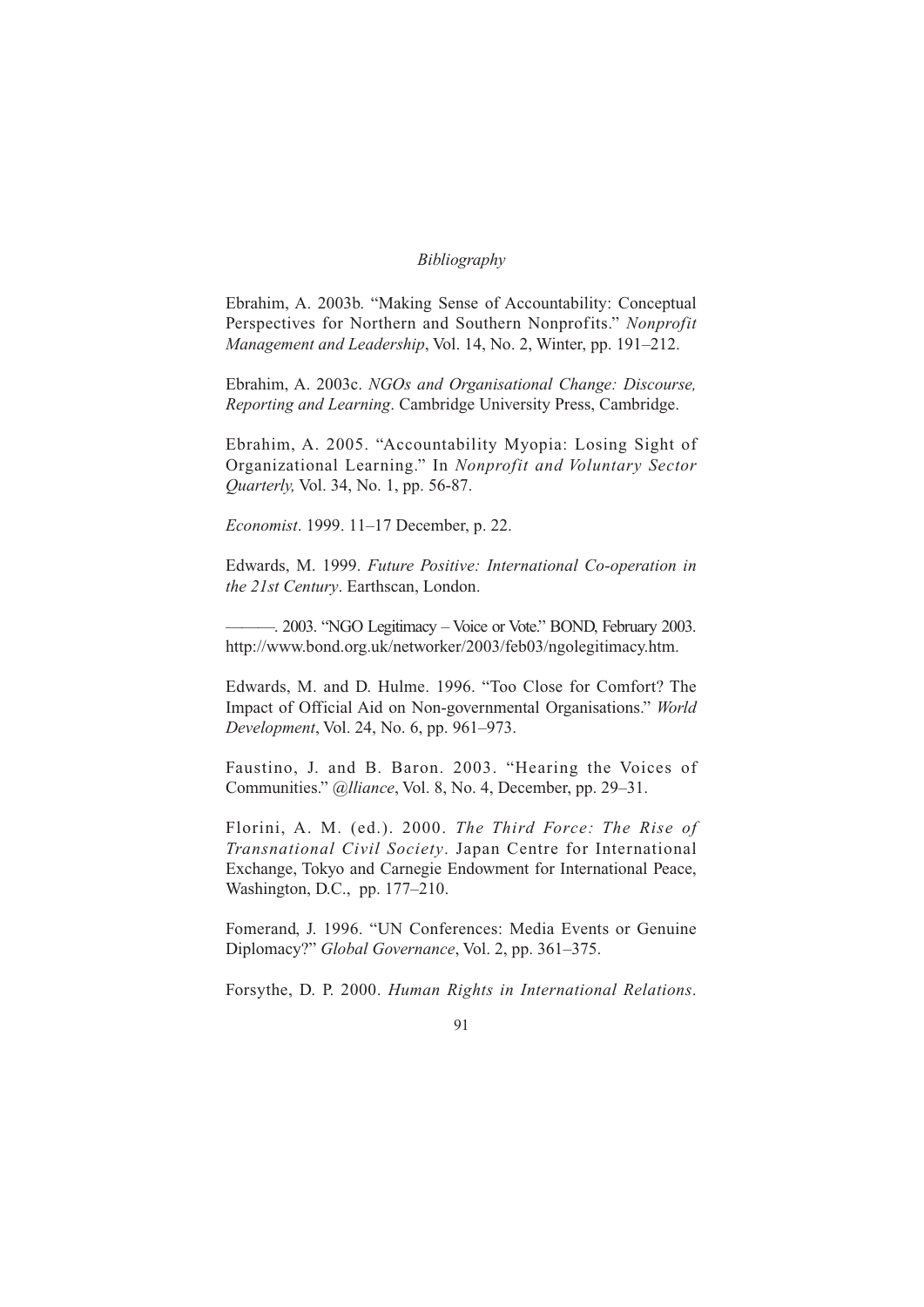Cambridge University Press, Cambridge.

Fowler, Alan 1991. "The Role of NGOs in Changing State–Society Relations: Perspectives from Eastern and Southern Africa." *Development Policy Review*, Vol. 9, pp. 53–84.

———. 1997. *Striking a Balance: A Guide to Enhancing the Effectiveness of Non-governmental Organisations in International Development*. Earthscan, London.

———. 2002. "NGO Futures–Beyond Aid: NGDOs Values and the Fourth Position." In Michael Edwards and Alan Fowler (eds.), *The Earthscan Reader in NGO Management*. Earthscan, London.

Ganesh, S. 2003. "Organizational Narcissism: Technology, Legitimacy, and Identity in an Indian NGO." *Management Communication Quarterly*, May 2003, Vol. 16, No. 4, pp. 558–594.

Gellner, E. 1994. *Conditions of Liberty: Civil Society and its Rivals*. Hamish Hamilton, London.

Gibelman, M. and S. R. Gelman. 2001. "Very Public Scandals: Nongovernmental Organizations in Trouble." *Voluntas: International Journal of Voluntary and Nonprofit Organizations*, March 2001, Vol. 12, No. 1, pp. 49–66.

Giddens, A. 1999. "The Role of the Third Sector in the Third Way." *CAF Focus*, No. 2, p. 8.

Goetz, A. M. and R. Jenkins. 2002. "Voice, Accountability and Development: The Emergence of a New Agenda." *Human Development Report 2002*. UNDP, New York.

Greenwood, J. 2003. "The World of EU NGOs and Interest Representation." In F. Vibert, *NGOs, Democratisation and the*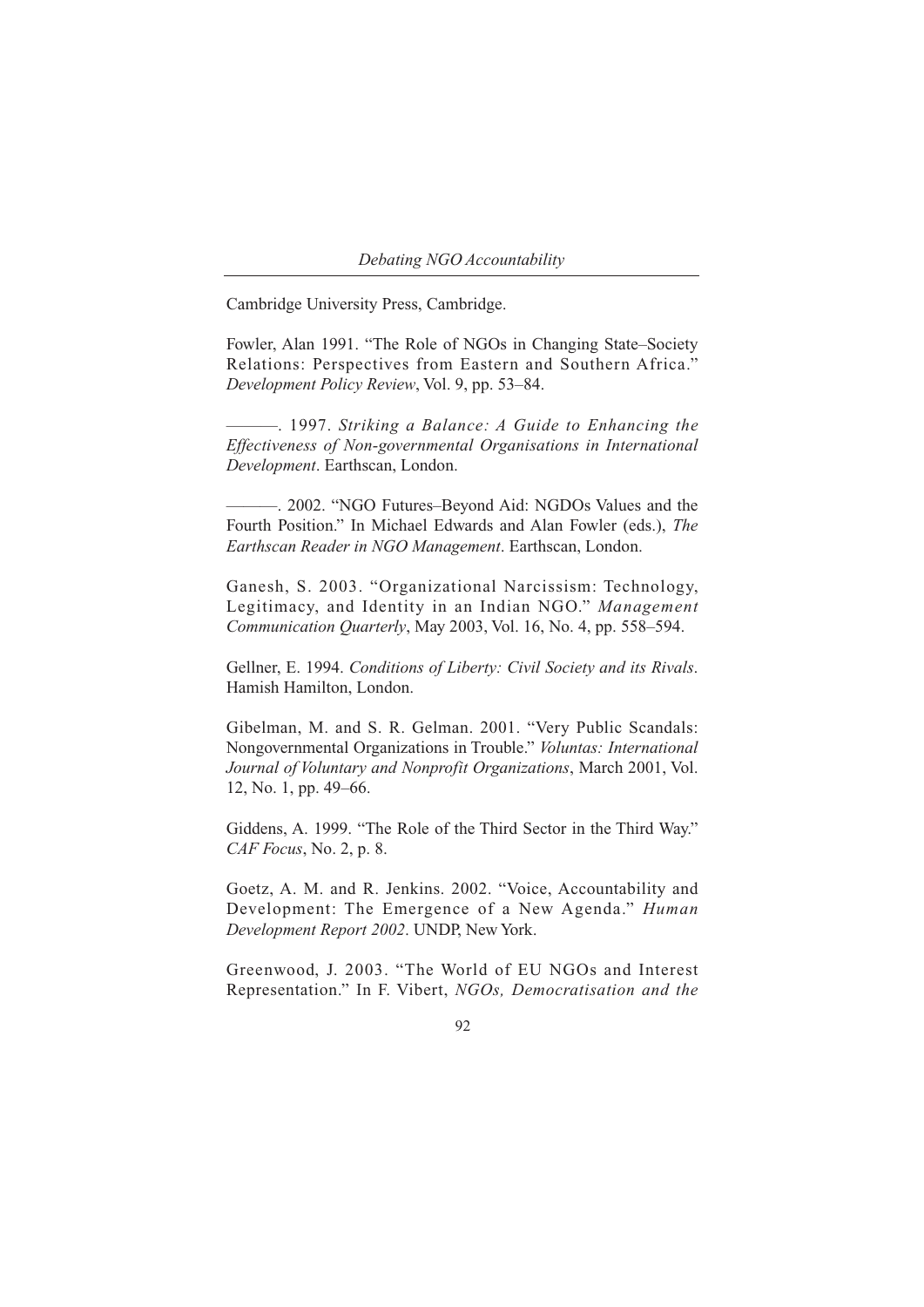*Regulatory State.* European Policy Forum, London.

Habermas, J. 1987. *The Philosophical Discourse of Modernity.* Polity Press, Cambridge.

Hamann, R. and Acutt, N. 2003. "How should Civil Society (and the Government) Respond to Corporate Social Responsibility? A Critique of Business Motivations and the Potential for Partnerships." *Development Southern Africa*, Vol. 20, No. 2, pp. 255–270.

Hancock, G. 1992. *Lords of Poverty: The Power, Prestige and Corruption of the International Aid Business*. Atlantic Monthly Press, New York.

Harmer, A., L. Cotterrell and A. Stoddard. 2004. *From Stockholm to Ottawa: A progress review of the Good Humanitarian Donorship initiative*. Research Briefing, No. 18, October, Humanitarian Policy Group, Overseas Development Institute, London.

Hartnell, C. 2003a. "Governance and Resource Mobilisation." *@lliance*, Vol. 8, No. 4, December, p. 2.

———. 2003b. "Self-regulation on Trial." *@lliance*, Vol. 8, No. 4, December, pp. 39–40.

Haufler, V. 1993. "Crossing the Boundary between Public and Private: International Regimes and Non-State Actors." In V. Rittberger (ed.), *Regime Theory and International Relations.* Clarendon Press, Oxford, pp. 94-111.

Held, D. 2000. "Regulating Globalization? The Reinvention of Politics." *International Sociology*, June 2000, Vol. 15, No. 2, pp. 394–408.

Hickey, S. 2002. "Transnational NGDOs and Participatory forms of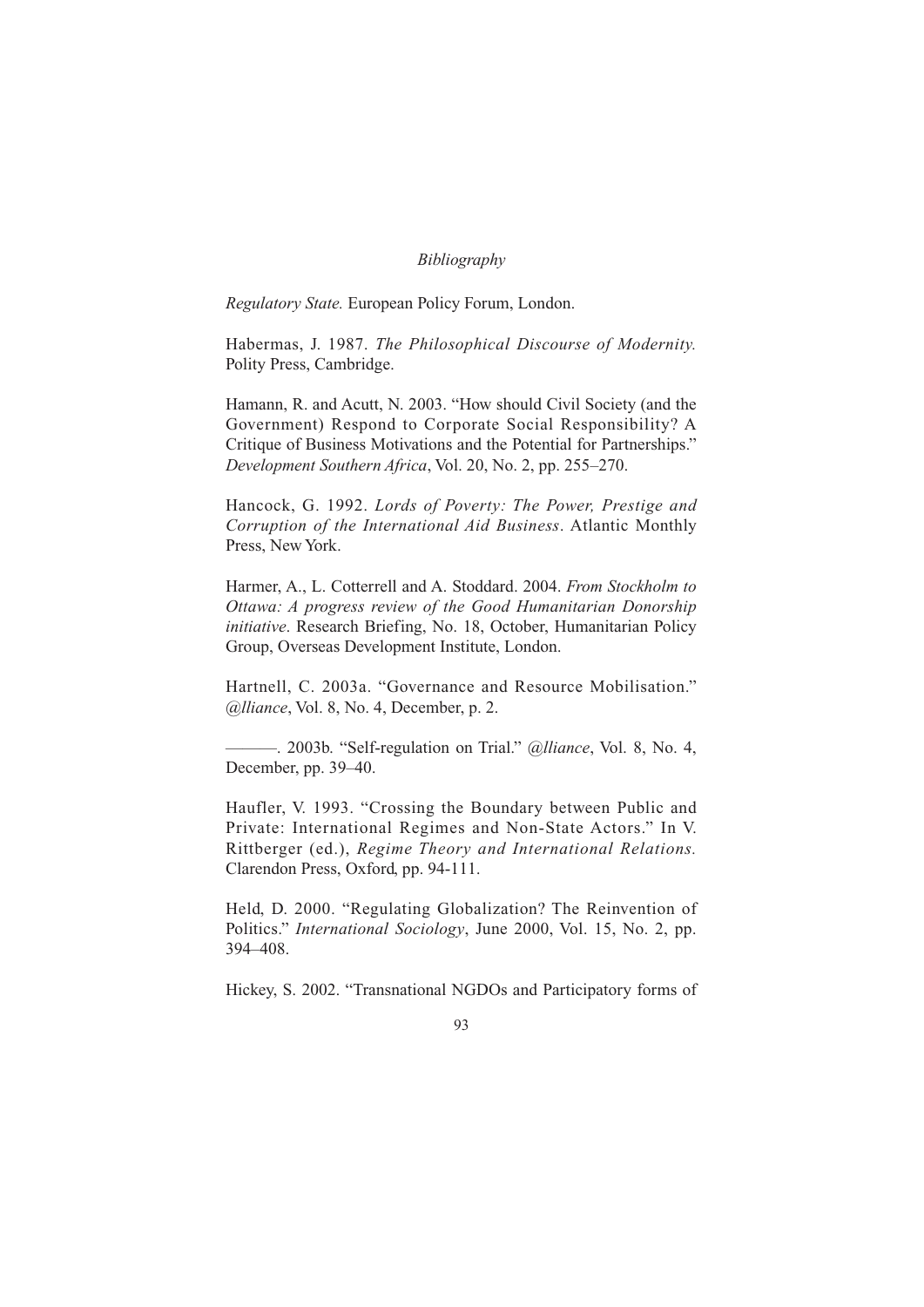Rights-based Development: Converging with the Local Politics of Citizenship in Cameroon." *Journal of International Development*, Vol. 14, pp. 841–857.

Higgott, R. A., G. Underhill and A. Bieler (eds.). 2000. *Non-State Actors and Authority in the Global System*. Routledge, London.

Hill, T. 2004. "Three Generations of UN-Civil Society Relations: A Quick Sketch." UN-NGLS, Geneva.

Hudson, A. 2000. "Making the Connection: Legitimacy Claims, Legitimacy Chains and Northern NGOs' International Advocacy." In D. Lewis and T. Wallace (eds.), *After the 'New Policy Agenda'? Nongovernmental Organisations and the Search for Development Alternatives*. Kumarian Press, Connecticut.

International Confederation of Free Trade Unions (ICFTU). 2000. "Millennium Review." First Meeting of the Progress Group, Brussels, 14–15 September.

Isbister, J. 2001. *Capitalism and Justice: Envisioning Social and Economic Fairness*. Kumarian Press, Connecticut.

Johns, G. 2002. "The NGO Challenge: Whose Democracy is it Anyway?" NGOWatch. http://www.aei.org/docLib/20030630 \_johns.pdf.

Jordan, L. 2005. *Mechanisms for NGO Accountability*. Research paper series No. 3, Global Public Policy Institute, Germany. http://www.globalpublicpolicy.net.

Jordan, L. and P. Van Tuijl. 2000. "Political Responsibility in Transnational NGO Advocacy." *World Development*, Vol. 28, No. 12, pp. 2051-2065.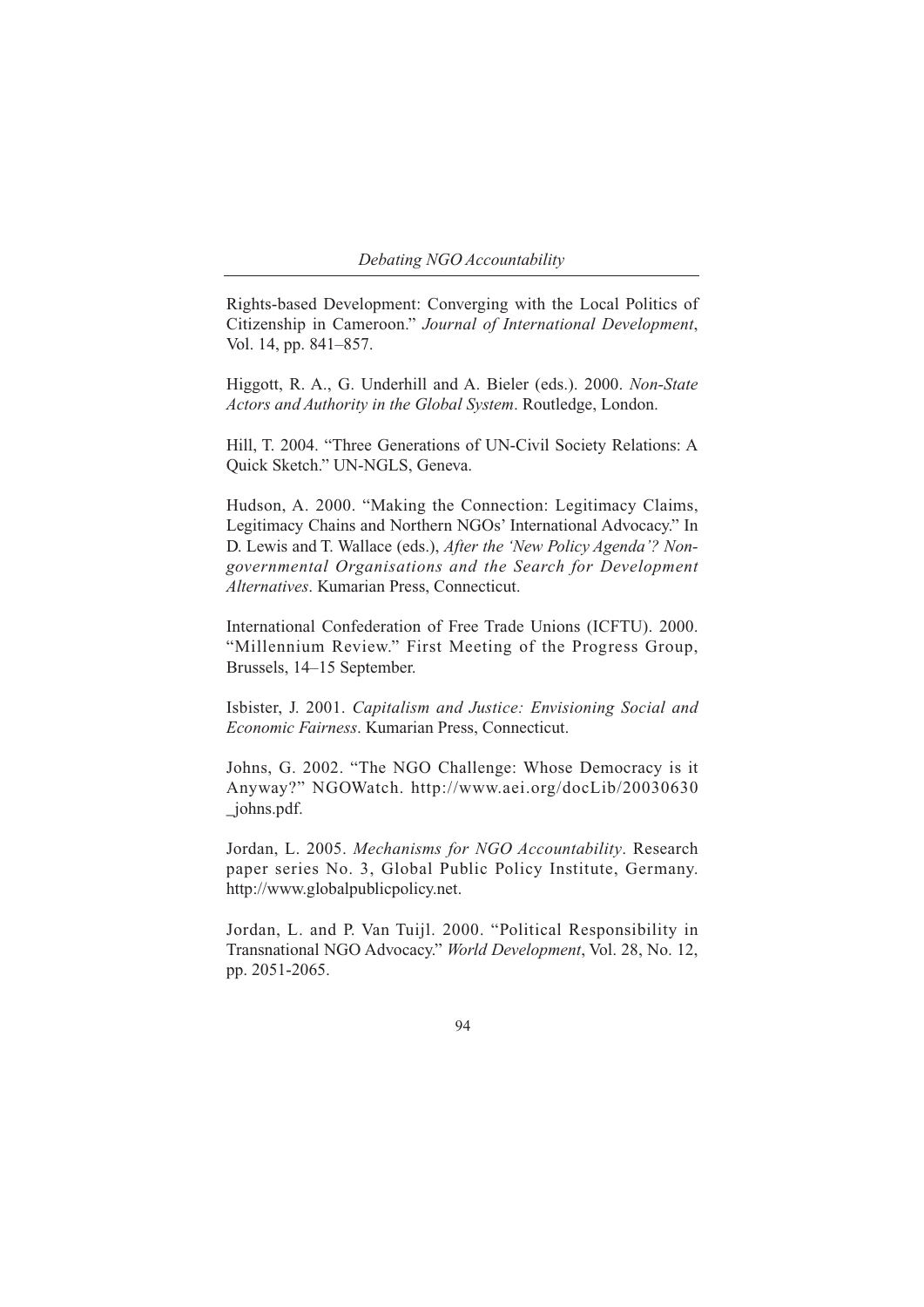Kaldor, M. 2002. "Civil Society and Accountability." Human Development Report Office Occasional Paper, United Nations Development Programme, Geneva.

Kamat, S. 2003. "NGOs and the New Democracy." *Harvard International Review*, Vol. 25, Issue 1, Spring, pp. 65–70.

Keck, M. E. and K. Sikkink. 1998. *Activists Beyond Borders: Advocacy Networks in International Politics*. Cornell University Press, Ithaca, NY.

Kovach, H., Caroline Neligan and Simon Burall. 2003. *Power without Accountability? The One World Trust Global Accountability Report*. One World Trust, London.

Larrabee, Stephen J. 2005. "Restrictive Proposals in Kazakhstan." In *The International Journal of Not-for-Profit Law*, Volume 7, Issue 3, June.

Lasensky, S. 2003. "How Foreign Aid Serves the National Interest." *Buffalo News*, 16 March.

Lee, J. 2004. *NGO Accountability: Rights and Responsibilities.* Centre for Applied Studies in International Negotiations, Geneva.

Lenzen, M. H. 2002. "The Use and Abuse of Civil Society in Development." *Transnational Association*, Vol. 3, pp. 170–187.

Lewis, D. 2001. *Civil Society in Non-Western Contexts: Reflections on the 'Usefulness' of a Concept*. LSE 13, London.

Lister, S. 2003. "NGO Legitimacy: Technical Issue or Social Construct?" *Critique of Anthropology*, Vol. 23, No. 2, pp. 175-192.

Lloyd, Robert. 2005. *The Role of NGO Self-Regulation in Increasing*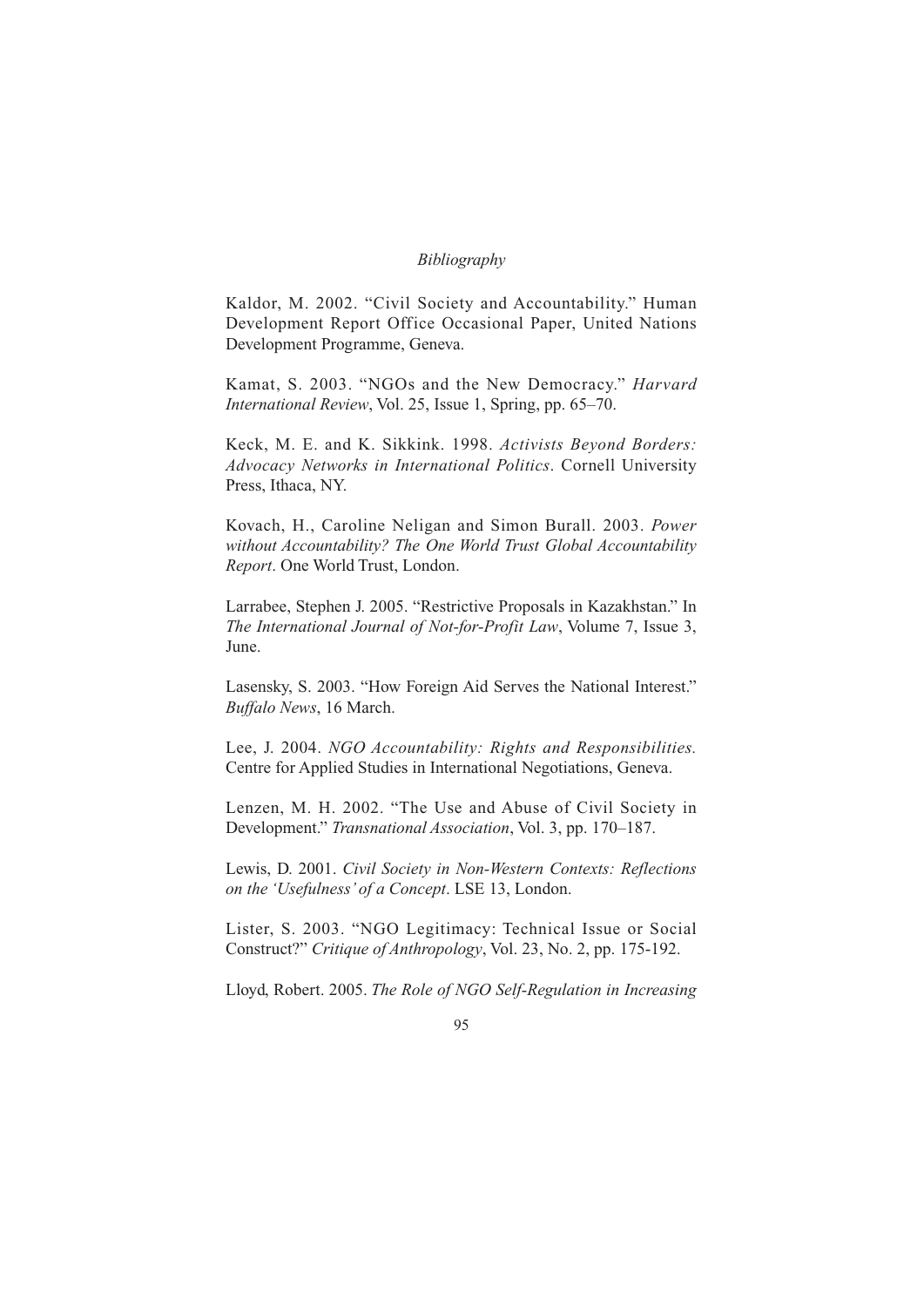*Stakeholder Accountability*. One World Trust, London.

Long, Graham. 2004. *Justification and Legitimacy in Global Civil Society*. Paper presented at 2004 International Society for Third Sector Research (ISTR) Conference.

Manheim, Jarol B. 2004. *Biz-War and the Out-of-Power Elite.* Lawrence Erlbaum, Mahwah, New Jersey.

Maren, M. 1998. *The Road to Hell: The Ravaging Effects of Foreign Aid International Charity*. Free Press, New York.

Martens, K. 2000. "NGO Participation at International Conferences: Assessing Theoretical Accounts." *Transnational Associations*, Vol. 3, pp. 115–126.

Mawdsley, E. and J. Rigg. 2002. "A Survey of the World Development Reports I: Discursive Strategies." *Progress in Development Studies*, Vol. 2, No. 2, pp. 93–113.

McKeever, M. P. 2000. *Poverty and Development: An Inter-faith Perspective*. World Faiths Development Dialogue, Birmingham. http://www.wfdd.org.uk.

Milewa, T. G., G. Dowswell and S. Harrison. 2002. "Partnerships, Power and the 'New' Politics of Community Participation." *British Health Care, Social Policy and Administration*, Vol. 36, No. 7, pp. 796–809.

Monbiot, G. 2000. *Captive State: The Corporate Takeover of Britain*. Macmillan, London.

———. 2003. The Age of Consent: *A Manifesto for a New World Order*. Perennial, London.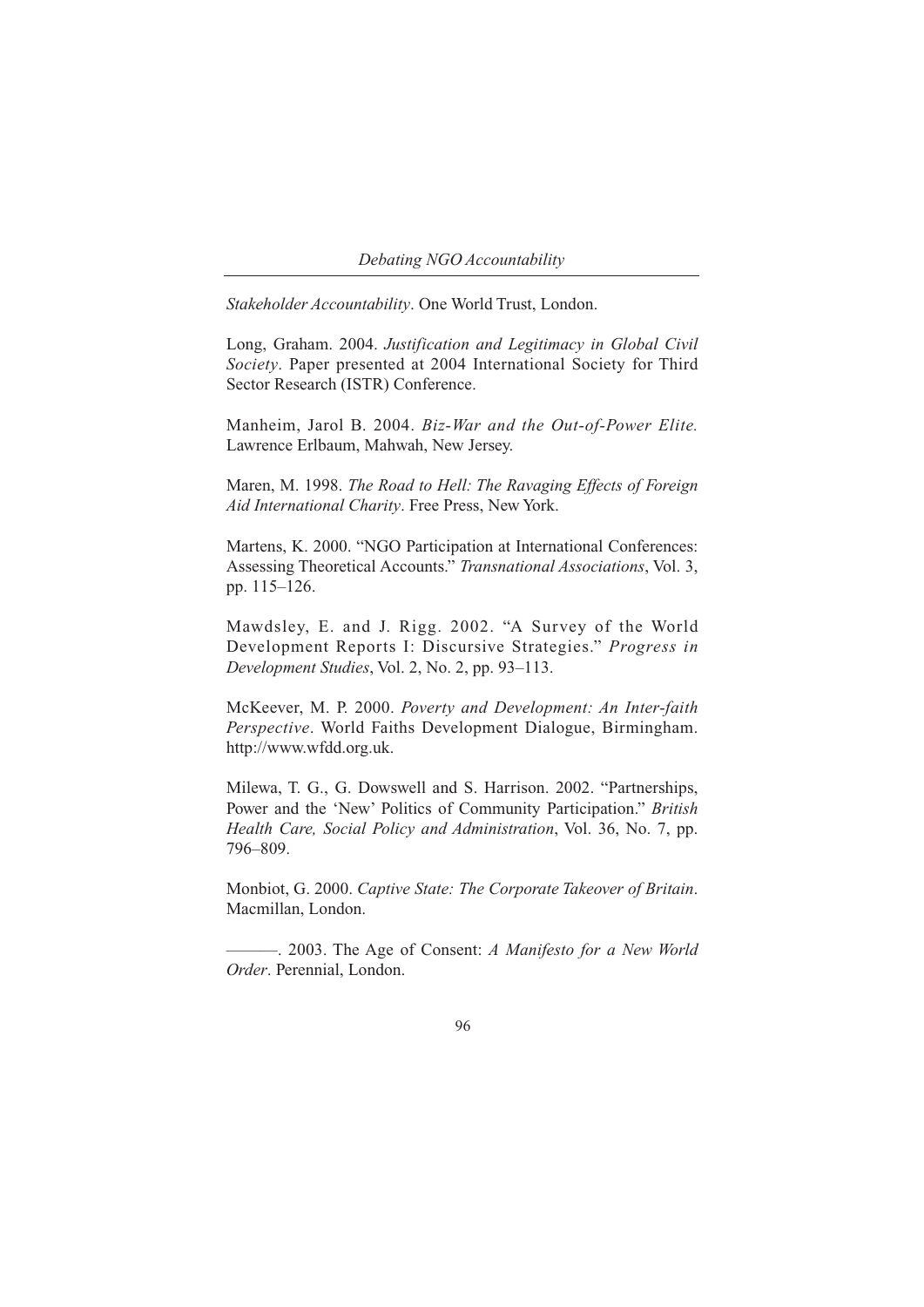Naidoo, Kumi. 2004. "The End of Blind Faith? Civil Society and the Challenge of Accountability, Legitimacy and Transparency." In *Accountability Forum*, Issue 2, Summer 2004.

Najam, A. 1996. "NGO Accountability: A Conceptual Framework." *Development Policy Review*, Vol. 14, pp. 339–353.

———. 2000. "The 4 C's of Third Sector Government Relations: Cooperation, Confrontation, Complementarity, and Co-Optation." *Nonprofit Management and Leadership*, Vol. 10, No. 4, pp. 375–396.

Nelson, P. J. and E. Dorsey. 2003. "At the Nexus of Human Rights and Development: New Methods and Strategies of Global NGOs." *World Development*, Vol. 31, No. 12, pp. 2013–2026.

Newell, P. and S. Bellour. 2002. "Mapping Accountability: Origins, Contexts and Implications for Development." IDS Working Paper 168, Institute of Development Studies, Falmer, Brighton.

UN-NGLS. 2003. "United Nations System: A Guide for NGOs," 10th Edition. UN Non-Governmental Liaison Service, Geneva/New York.

Nyamu-Musembi, C. 2002. "Towards an Actor-oriented Perspective on Human Rights." IDS Working Paper 169, Institute of Development Studies, Falmer, Brighton.

O'Keefe, M. 2003. "Foundation Excels at Fueling Conservative Agenda," 18 September, Newhouse News Service, Washington, D.C. http://www.newhouse.com/archive/okeefe091903.html.

Oosting, R. 2003. "NGOs and Democracy: In Practice." In F. Vibert (ed.), *NGOs, Democratisation and the Regulatory State.* European Policy Forum, London.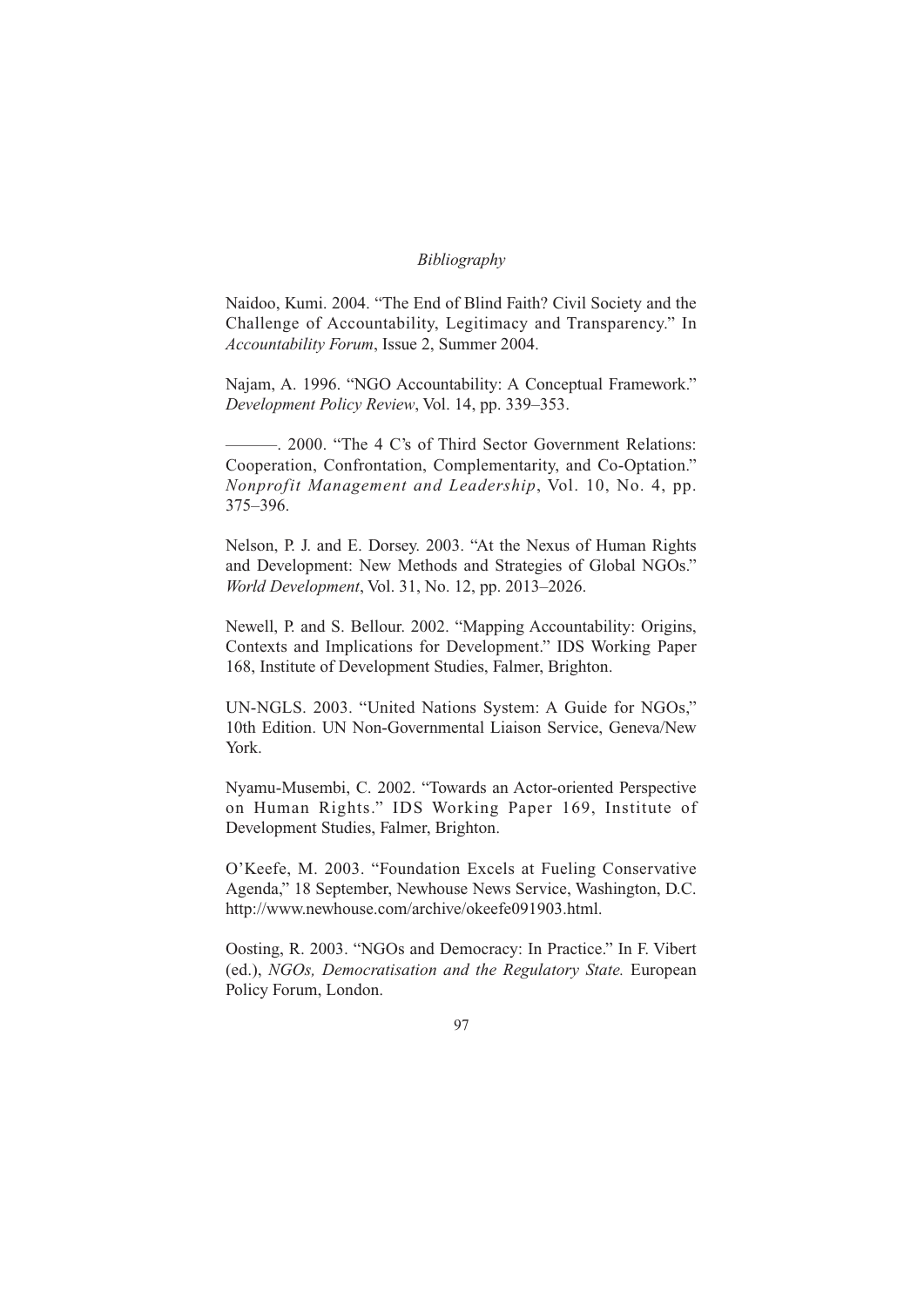Open Democracy. 2004. *The Ford Foundation and the World Social Forum*. Interview with Lisa Jordan, 15th January. http://www.opendemocracy.net.

Ottaway, M. 2001. "Corporatism Goes Global: International Organizations, NGO Networks and Transnational Business." *Global Governance*, Vol. 7, No. 3. http://www.ceip.org/files/publications/ GlobalCorporatism.asp.

Oxford Analytica. 2005. "Holding NGOs Accountable." *Forbes Magazine*, 4 May 2005. http://www.forbes.com/business/ 2005/04/05/cz\_0405oxan\_ngo.html.

Patterson, T. 2002. *The Vanishing Voter: Public Involvement in an Age of Uncertainty*. Alfred A. Knopf, New York.

Perera, Iromi. 2005. "No political will to fight corruption in posttsunami reconstruction." *Sunday Times*, 15 May. http://www.sundaytimes.lk.

Price, Richard. 1998. "Reversing the Gun Sights: Transnational Civil Society Targets Land Mines." *International Organization*, Vol. 52, pp. 613–644.

Princen, T. and M. Finger (eds.). 1994. *Environmental NGOs in World Politics: Linking the Local and the Global*. Routledge, London.

Przeworski, A., S. Stokes and B. Manin (eds.). 1999. *Democracy, Accountability and Representation*. Cambridge University Press, Cambridge.

Public Interest Watch (PIW). 2004. "Grabbing Huge Amounts of Money that Doesn't Belong to Them." http://www.publicinterest watch.org.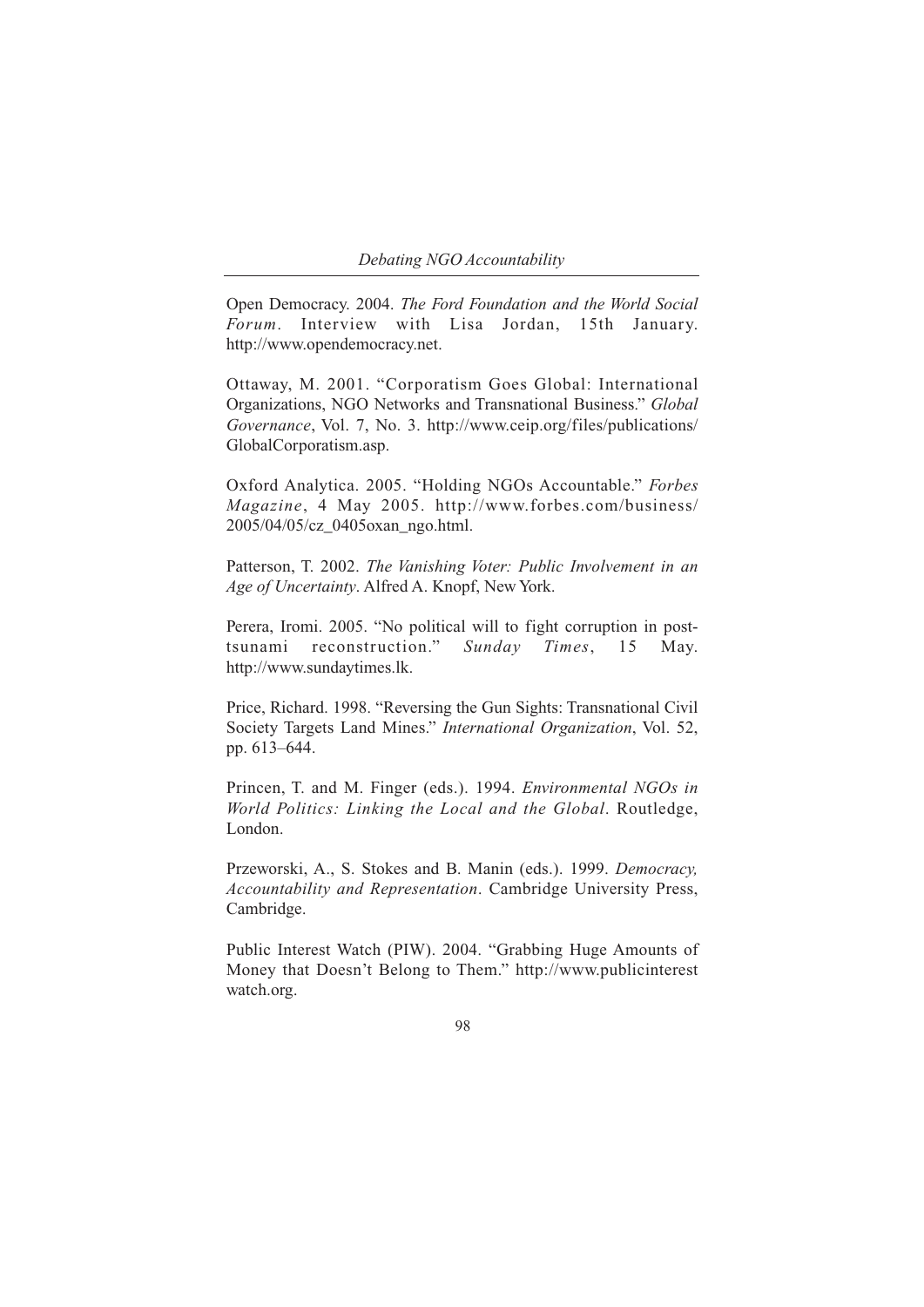Putnam, R. D. 1993. *Making Democracy Work: Civic Traditions in Modern Italy*. Princeton University Press, Princeton.

Raustiala, K. 2001. "Non-State Actors in the Global Climate Regime." In U. Luterbacher and D. F. Sprintz (eds.), *International Relations and Global Climate Change*. MIT Press, Cambridge, pp. 95–117.

Richter, J. 2003. "'We the Peoples' or 'We the Corporations'? Critical reflections on UN-business 'partnerships.'" IBFAN/GIFA. Geneva. http://www.ibfan.org. http://www.gifa.org.

Risse, T. 2002. "Transnational Actors and World Politics." In W. Carlsnaes, T. Risse and B. A. Simmons (eds.), *Handbook of International Relations*. Sage, London, pp. 255–274.

Roper, L., J. Pettit and D. Eade (eds.). 2002. "Development and the Learning Organisation: An Introduction." *Development in Practice*, Oxfam, Oxford, Vol. 12, Nos. 3-4.

Salamon, L. M., H. K. Anheier, R. List, S. Toepler, S. W. Sokolowski (eds.). 1999. *Global Civil Society: Dimensions of the Nonprofit Sector*. John Hopkins University, Baltimore.

Sassen, S. 1998. *Globalization and Its Discontents*. New Press, New York.

Scholte, J. A. 2003. "Protecting the Rights and Addressing the Responsibilities of Non-governmental Organisations." Summary Report, unpublished paper, Warwick University, Coventry, UK.

Scott-Villiers, P. 2002. "The Struggle for Organisational Change: How the ActionAid Accountability, Learning and Planning System Emerged." *Development in Practice*, Vol. 12, Nos. 3-4, 1 August, pp. 424–435.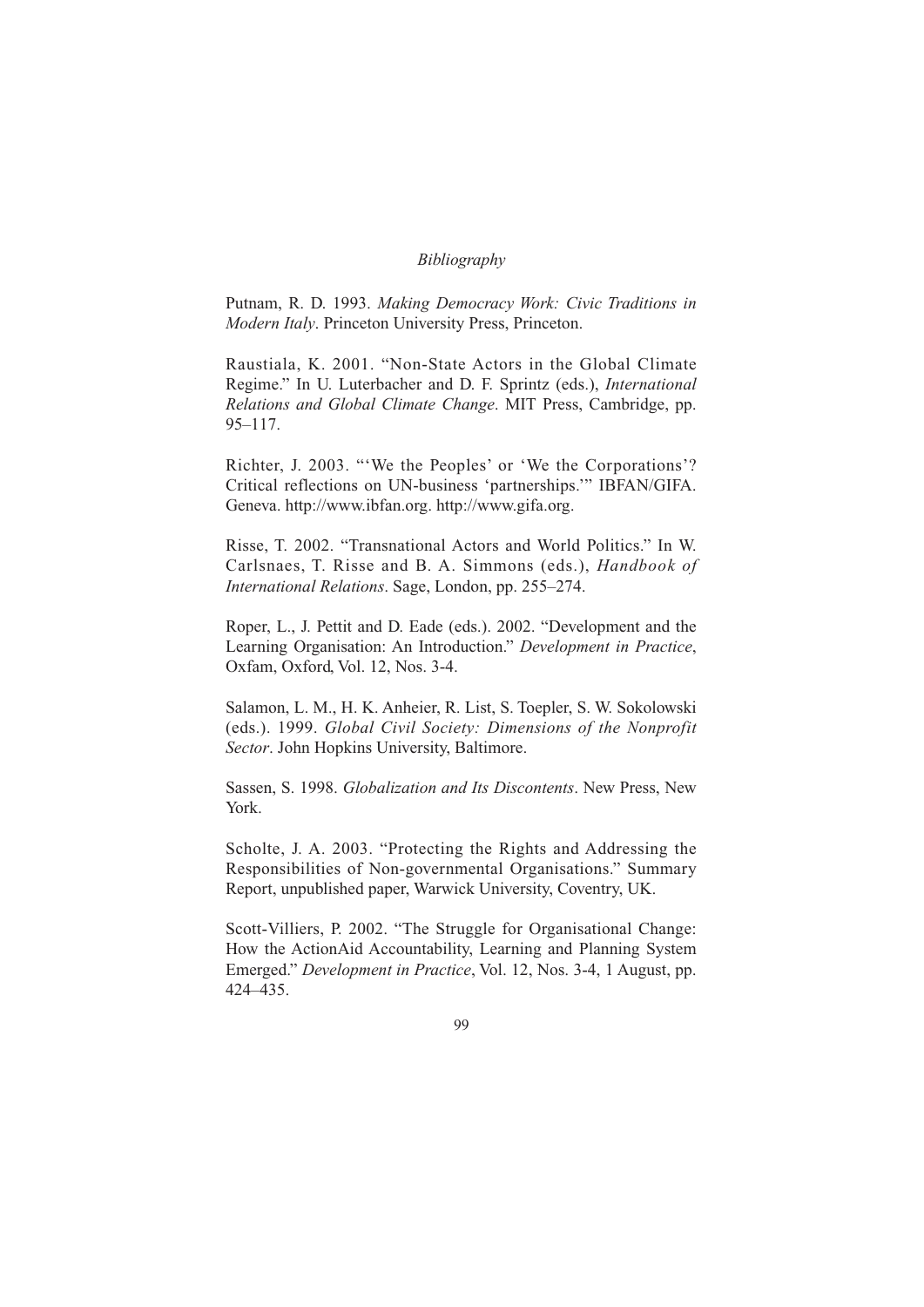Société Générale de Surveillance (SGS). 2000. "Certification of Non-governmental Organisations," brochure, SGS SA, Geneva.

Shiras, P. 2003. "The New Realities of Non-profit Accountability." *@lliance*, Vol. 8, No. 4, pp. 25–29.

Shuman, M. H. 1998. "Why Do Progressive Foundations Give Too Little to Too Many?" *The Nation*, 12 January.

Sidel, Mark. 2003. *Trends In Non-profit Self-Regulation In The Asia Pacific Region: Initial Data On Initiatives, Experiments And Models In Seventeen Countries*. Paper presented at the Asia Pacific Philanthropy Consortium (APPC) Conference on Governance, Organizational Effectiveness and the Non-Profit Sector, Manila, September 2003.

Sikkink, Kathryn. 2002. "Restructuring world politics: the limits and asymmetries of soft power." In S. Khagram, J. V. Rikerand and K. Sikkink (eds.), *Restructuring world politics: transnational social movements, networks and norms*. University of Minnesota Press, Minneapolis, pp. 301-307.

Sinclair, A. 1995. "The chameleon of accountability: Forms and discourses." *Accounting, Organizations and Society*, Vol. 20, Issue 2- 3, pp. 219–237.

Smillie, Ian. 1998. "NGOs and Development Assistance – a change in mindset?" In Thomas G. Weiss (ed.), *Beyond UN Subcontracting: Task Sharing with Regional Security Arrangements and Service-Providing NGOs*. St. Martins Press, New York, pp. 184-202.

Swiss Coalition of NGOs. 2003. "Conservative Attacks Against Irksome NGO Critics: Do the NGOs have a Problem of Legitimacy?" *Swiss Coalition News*, No. 37, December.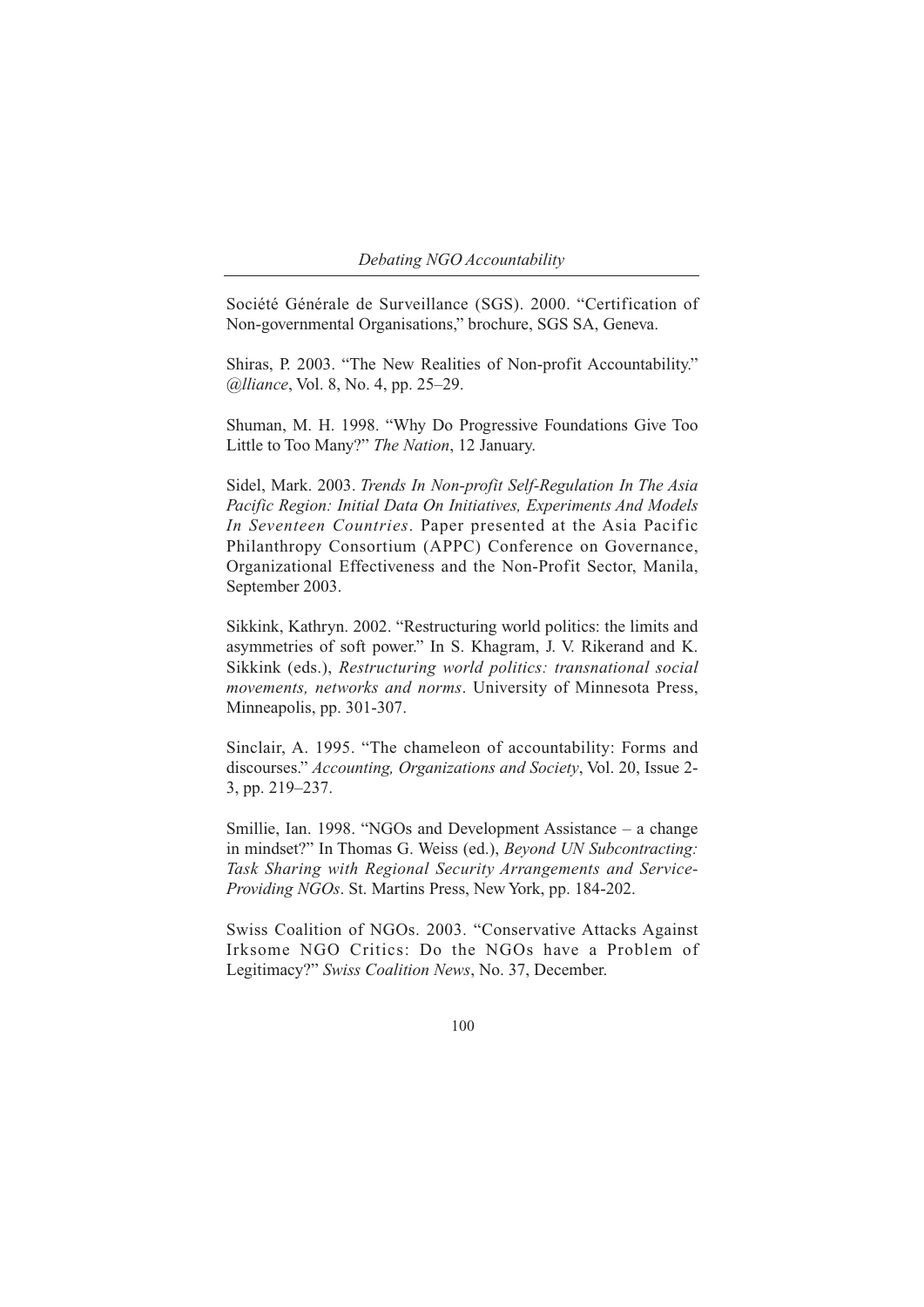UN. 2004. *We the Peoples: Civil Society, the United Nations and Global Governance*. Report of the Panel of Eminent Persons on United Nations–Civil Society Relations. UN, June 2004, New York.

UNDP. 2000. *Global Civil Society Sourcebook*. UNDP, Paris.

UNDPI. 2003. *Modes of CSO Influence in the UN and Global Governance*. UNDPI, New York.

UN. 2004. *Response of the UN Secretary-General to the Cardoso Panel Report*, 13 September 2004. http://ods-dds-ny.un.org/ doc/UNDOC/GEN/N04/507/26/PDF N0450726.pdf?OpenElement.

Van Rooy, Alison. 2004. *The Global Legitimacy Game: Civil Society, Globalization and Protest*. Palgrave Macmillan, London.

Vibert, F. 2003. *NGOs, Democratisation and the Regulatory State.* European Policy Forum, London.

Vivian, J. 1994. "NGOs and Sustainable Development in Zimbabwe: No Magic Bullets." *Development and Change*, Vol. 25, pp. 181–209.

Wallace, T., S. Crowther and A. Shepherd. 1997. *Standardising Development – Influences on UK NGOs' Policies and Procedures.* World View Publishing, Oxford.

Willetts, P. 2000. "From 'Consultative Arrangements' to 'Partnership': The Changing Status of NGOs in Diplomacy at the UN." *Global Governance*, Vol. 6, April–June, pp. 191–213.

WEF. 2004. *Survey on Trust*. World Economic Forum, Geneva. http://www.weforum.org/trustsurvey2004.

Wise, David E. 1997. "Size and Administration Costs in the Voluntary Sector: A Note." *Financial Accountability & Management*,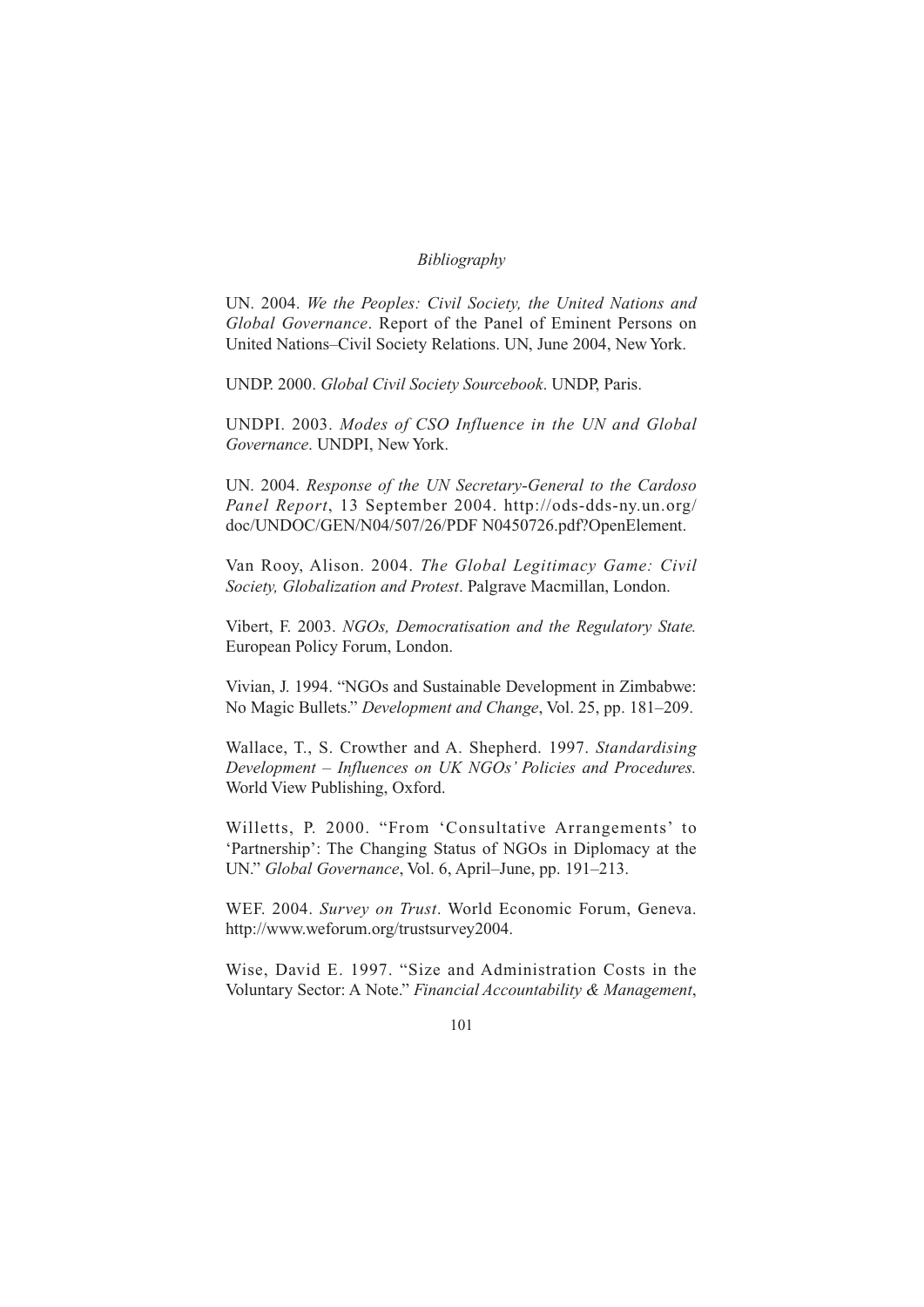Vol. 13, No. 1, p. 81.

World Bank. 2005. *Issues and Options for Improving Engagement Between the World Bank and Civil Society Organizations*. Department of External Affairs, Communications and United Nations Affairs. World Bank, Washington, D.C.

Wyatt, M. 2003. "New Approaches to Governance." *@lliance*, Vol. 8, No. 4, December, pp. 36–37.

Zadek, S. 2003. "From Fear and Loathing to Social Innovation." *@lliance*, Vol. 8, No. 4, December, pp. 21–24.

Zaidi, S. A. 1999. "NGO Failure and the Need to Bring Back the State." *Journal of International Development*, Vol. 11, pp. 259–271.

Zammit, Ann. 2003. *Development at Risk: Rethinking UN-Business Partnerships*. United Nations Research Institute for Social Development (UNRISD), Geneva.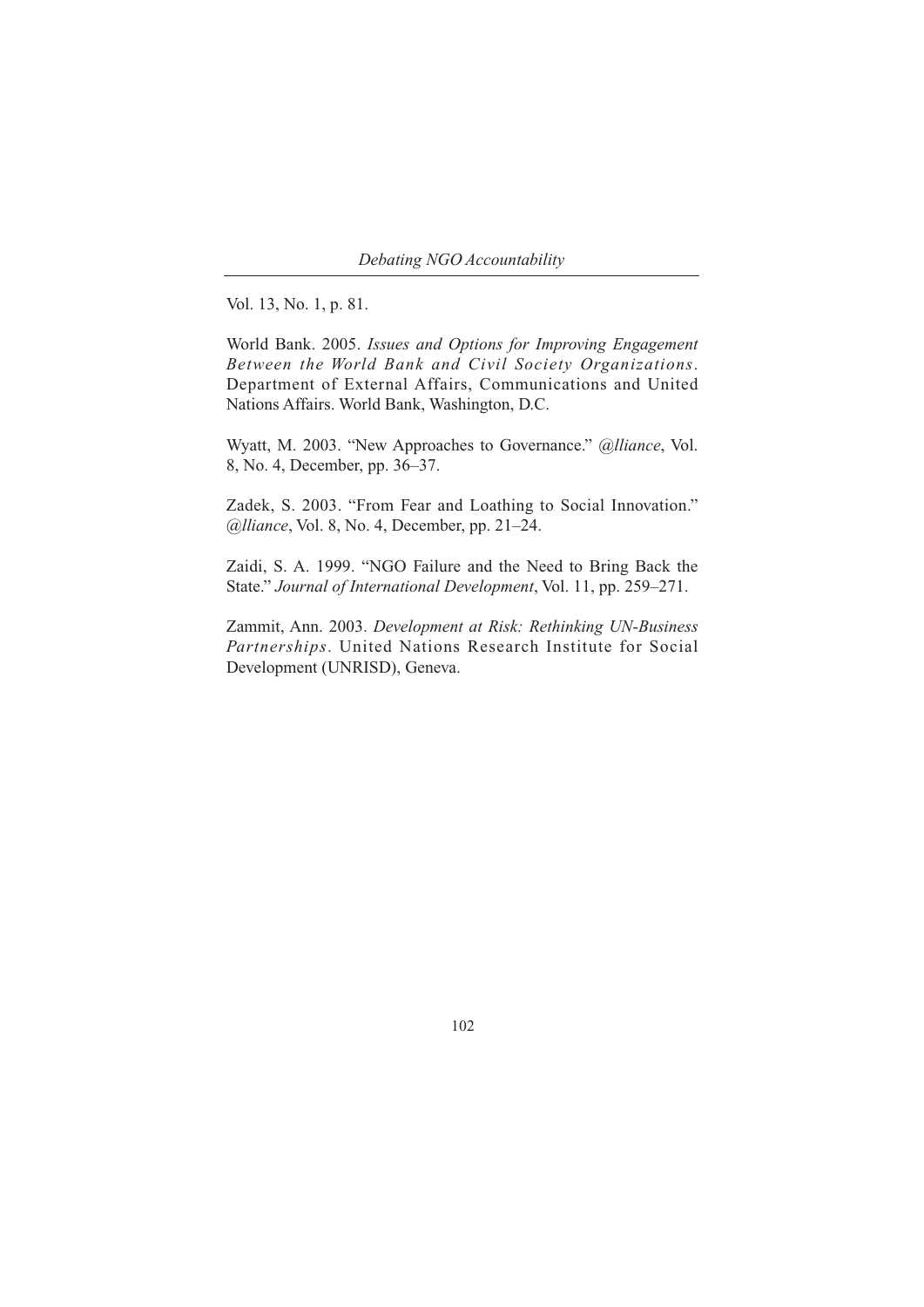The United Nations Non-Governmental Liaison Service (NGLS) is an interagency programme of the UN system that facilitates dialogue, cooperation and constructive engagement between the UN system and the NGO community worldwide on global development issues. NGLS has offices in Geneva and New York.

#### **The work of NGLS is currently supported by:**

- United Nations Department for Economic and Social Affairs (UN/DESA)
- United Nations Conference on Trade and Development (UNCTAD)
- 
- Food and Agriculture Organization of the United Nations (FAO) • International Fund for Agricultural Development (IFAD)
- International Labour Office (ILO)
- Joint United Nations Programme on HIV/AIDS (UNAIDS)
- Office of the United Nations High Commissioner for Refugees (UNHCR)
- United Nations Human Settlements Programme (UN-HABITAT)
- United Nations Children's Fund (UNICEF)
- United Nations Department of Public Information (UN/DPI)
- United Nations Development Programme (UNDP)
- United Nations Environment Programme (UNEP)
- United Nations Educational, Scientific and Cultural Organization (UNESCO)
- United Nations Population Fund (UNFPA)
- World Food Programme (WFP)
- World Health Organization (WHO)

NGLS also receives financial support for its activities from the Governments of Canada, Finland, Germany, Switzerland and the UK (DFID).

#### **For further information on NGLS's activities, please contact:**

• UN-NGLS, Palais des Nations, CH-1211 Geneva 10, Switzerland, telephone +41-22/917 2076, fax +41-22/917 0432, e-mail <ngls@unctad.org>

• UN-NGLS, Room DC1-1106, United Nations, New York NY 10017, USA, telephone +1-212/963 3125, fax +1-212/963 8712, e-mail  $\langle \text{ngls}(\omega \text{un.org} \rangle)$ 

• Website (www.un-ngls.org)